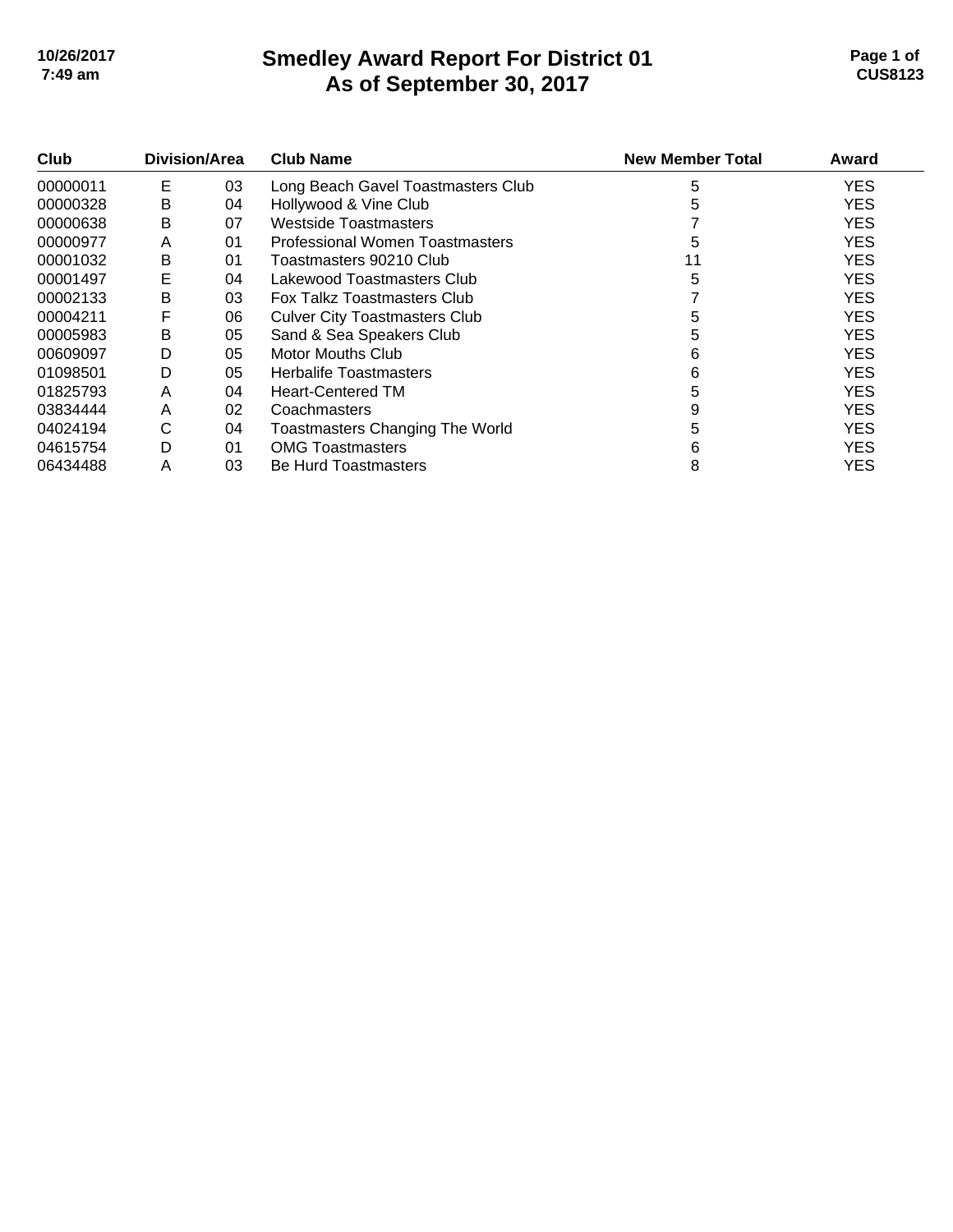# **Smedley Award Report For District 02 As of September 30, 2017 10/26/2017 Page 1 of 7:49 am CUS8123**

| Club     | Division/Area |    | Club Name                     | <b>New Member Total</b> | Award      |
|----------|---------------|----|-------------------------------|-------------------------|------------|
| 00849176 | Е             | 52 | Microsoft Early Birds Club    |                         | <b>YES</b> |
| 00935462 | G             | 74 | Amazon Toastmasters Club      |                         | <b>YES</b> |
| 01139735 | Е             | 57 | Microsoft Redwest Rhetoricals |                         | <b>YES</b> |
| 01838761 | Е             | 53 | Gone Wilde Toastmasters       |                         | <b>YES</b> |
| 06571935 | G             | 74 | Amazon Toastmasters - Day 1   |                         | <b>YES</b> |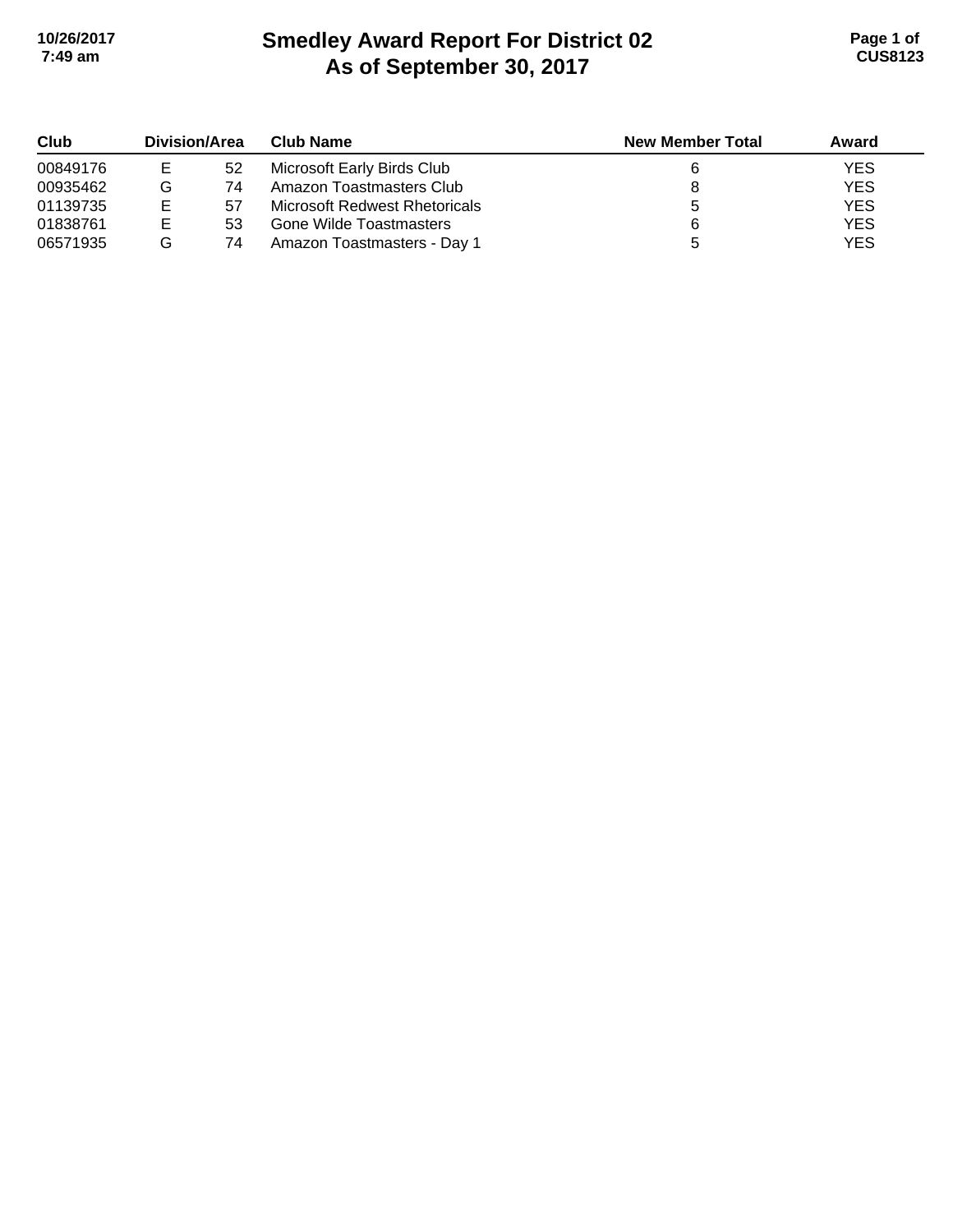# **Smedley Award Report For District 03 As of September 30, 2017 10/26/2017 Page 1 of 7:49 am CUS8123**

| Club     | Division/Area |    | <b>Club Name</b>                      | <b>New Member Total</b> | Award      |
|----------|---------------|----|---------------------------------------|-------------------------|------------|
| 00003262 |               | 04 | Saguaro Speakers Club                 | 5                       | <b>YES</b> |
| 00007185 | V             | 03 | Unity Speakers TM Club                | 6                       | <b>YES</b> |
| 00008963 | N             | 05 | <b>Airpark Toastmasters</b>           |                         | <b>YES</b> |
| 01390858 |               | 05 | Melrose                               |                         | <b>YES</b> |
| 01470599 | С             | 04 | Fire Mouth TM's                       |                         | <b>YES</b> |
| 01475770 | S             | 05 | Carpe Diem Toastmasters               | 12                      | <b>YES</b> |
| 02410696 | Р             | 02 | <b>Cosmopolitan Toastmasters</b>      |                         | <b>YES</b> |
| 05229877 | N             | 06 | SogetiMasters                         | 6                       | <b>YES</b> |
| 05497766 |               | 01 | <b>Empresarios Toastmasters</b>       | 6                       | <b>YES</b> |
| 05732737 |               | 05 | Junior League of Phoenix Toastmasters |                         | <b>YES</b> |
| 06621639 | N             | 06 | <b>First Eagles</b>                   | 6                       | <b>YES</b> |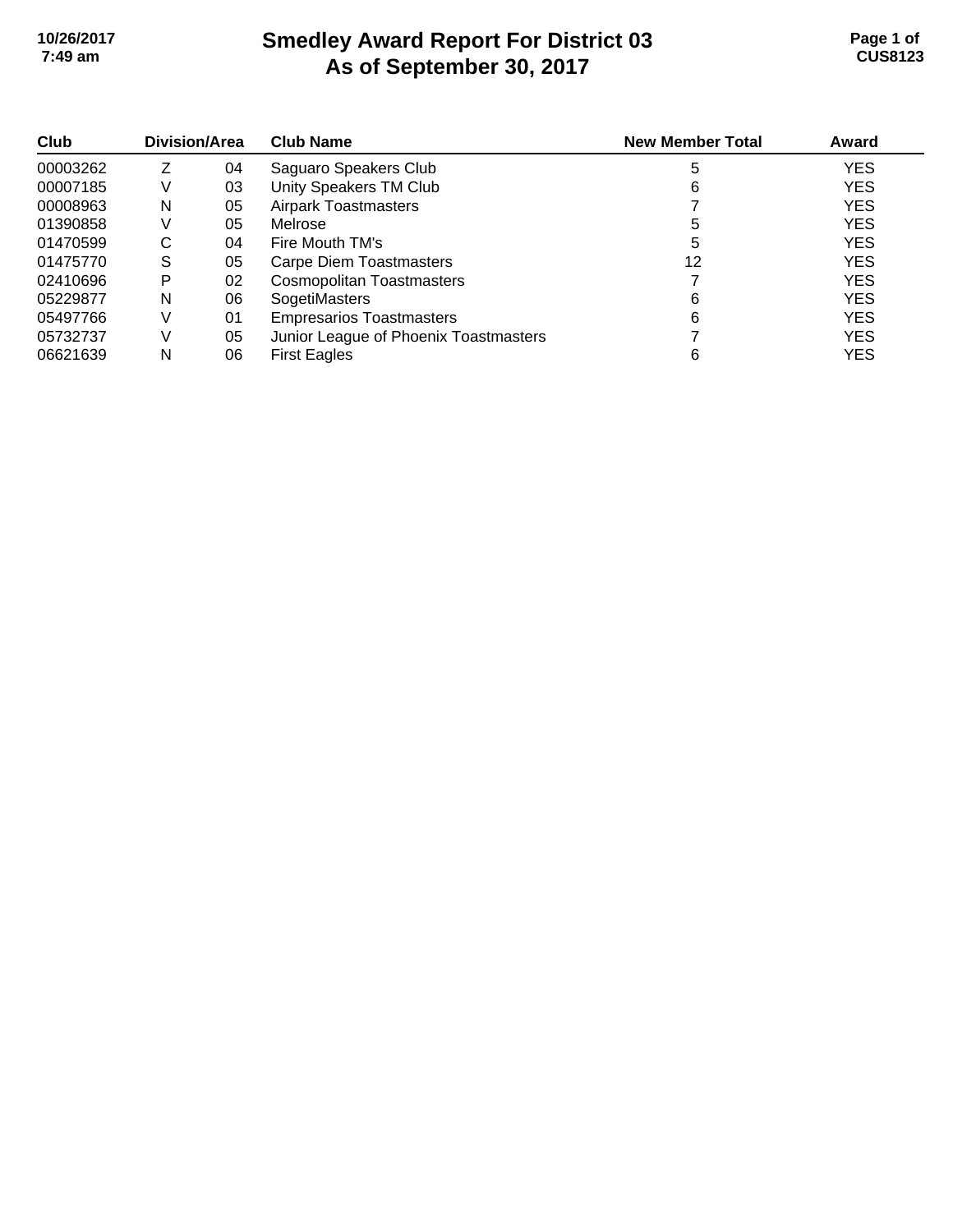# **Smedley Award Report For District 04 As of September 30, 2017 10/26/2017 Page 1 of 7:49 am CUS8123**

| Club     | Division/Area |    | <b>Club Name</b>                        | <b>New Member Total</b> | Award      |
|----------|---------------|----|-----------------------------------------|-------------------------|------------|
| 00000033 | Α             | 03 | Lee Emerson Bassett Club                | 10                      | <b>YES</b> |
| 00000056 |               | 02 | Golden Gate Toastmasters Club           | 8                       | <b>YES</b> |
| 00007190 | В             | 03 | Visa Speakers' Circle Toastmasters Club |                         | <b>YES</b> |
| 00008218 | Α             | 03 | Palo Alto Toastmsters                   |                         | <b>YES</b> |
| 00822664 | D             | 05 | Rainbow Toastmasters                    | b                       | <b>YES</b> |
| 02020878 | D             | 06 | <b>Hubmasters</b>                       |                         | <b>YES</b> |
| 04634690 | D             | 06 | Spanish Bilingual SF                    |                         | <b>YES</b> |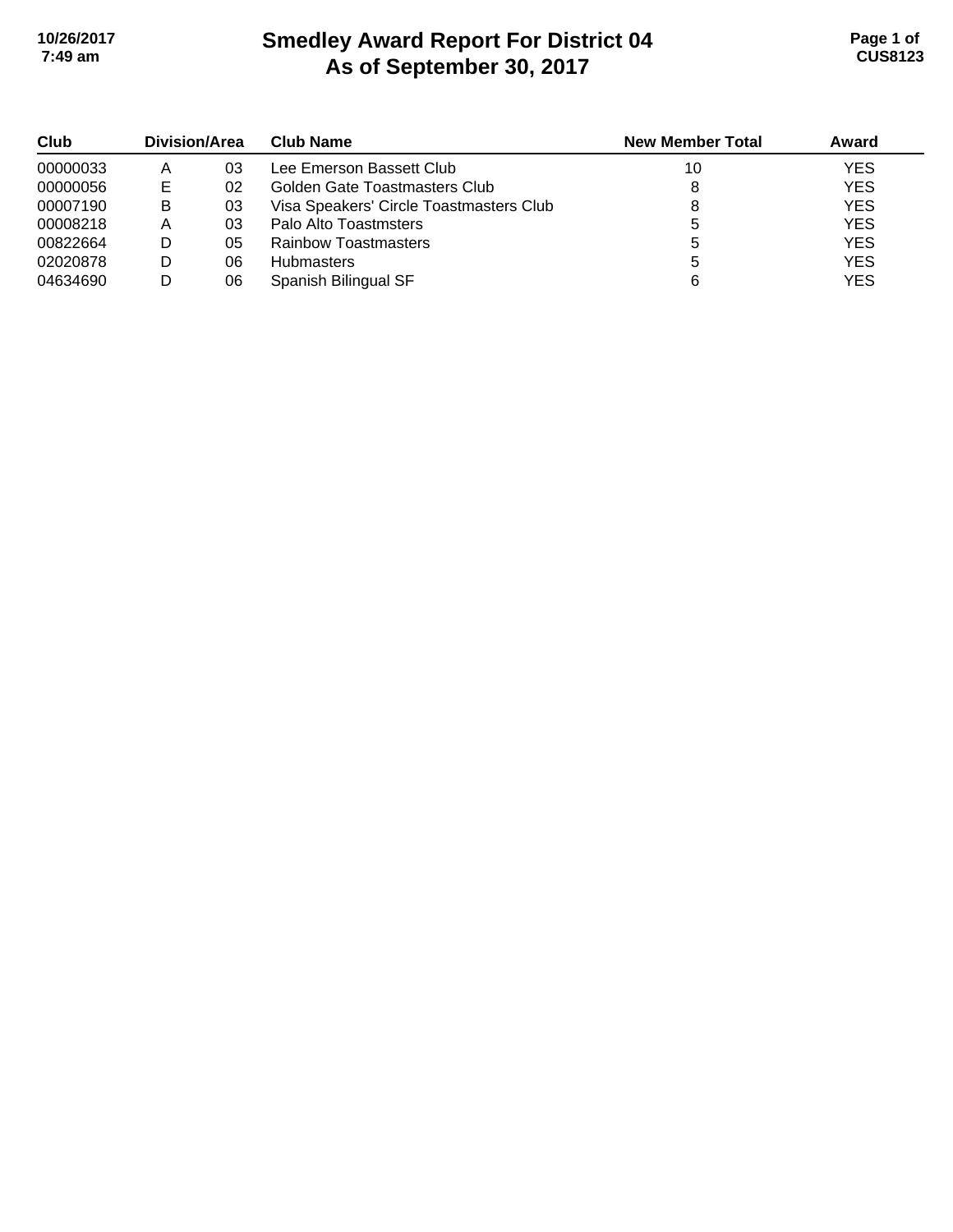# **Smedley Award Report For District 05 As of September 30, 2017 10/26/2017 Page 1 of 7:49 am CUS8123**

| Club<br>00000047 | Division/Area |    | <b>Club Name</b>                        | <b>New Member Total</b> | Award      |
|------------------|---------------|----|-----------------------------------------|-------------------------|------------|
|                  | N             | 18 | Carlsbad-Oceanside Club                 |                         | <b>YES</b> |
| 00001532         | N             | 11 | <b>Encinitas Toastmasters</b>           | 5                       | <b>YES</b> |
| 00002504         | N             | 23 | San Marcos Toastmasters                 | 6                       | <b>YES</b> |
| 00003524         | N             | 11 | Del Mar Toastmasters Club               |                         | <b>YES</b> |
| 00008262         | С             | 19 | Smooth Talkers Club                     |                         | <b>YES</b> |
| 00008424         | N             | 28 | Watkins Manufacturing Toastmasters Club |                         | <b>YES</b> |
| 00008489         |               | 10 | <b>Innovative Speakers</b>              |                         | <b>YES</b> |
| 00009273         | C             | 33 | <b>Century Toastmasters Club</b>        | 5                       | <b>YES</b> |
| 03946145         |               | 03 | <b>Fallbrook Village Toastmasters</b>   | 5                       | <b>YES</b> |
| 04427819         | W             | 17 | G3 Speakers                             | 5                       | <b>YES</b> |
| 05840851         | W             | 17 | <b>BASF San Diego</b>                   |                         | <b>YES</b> |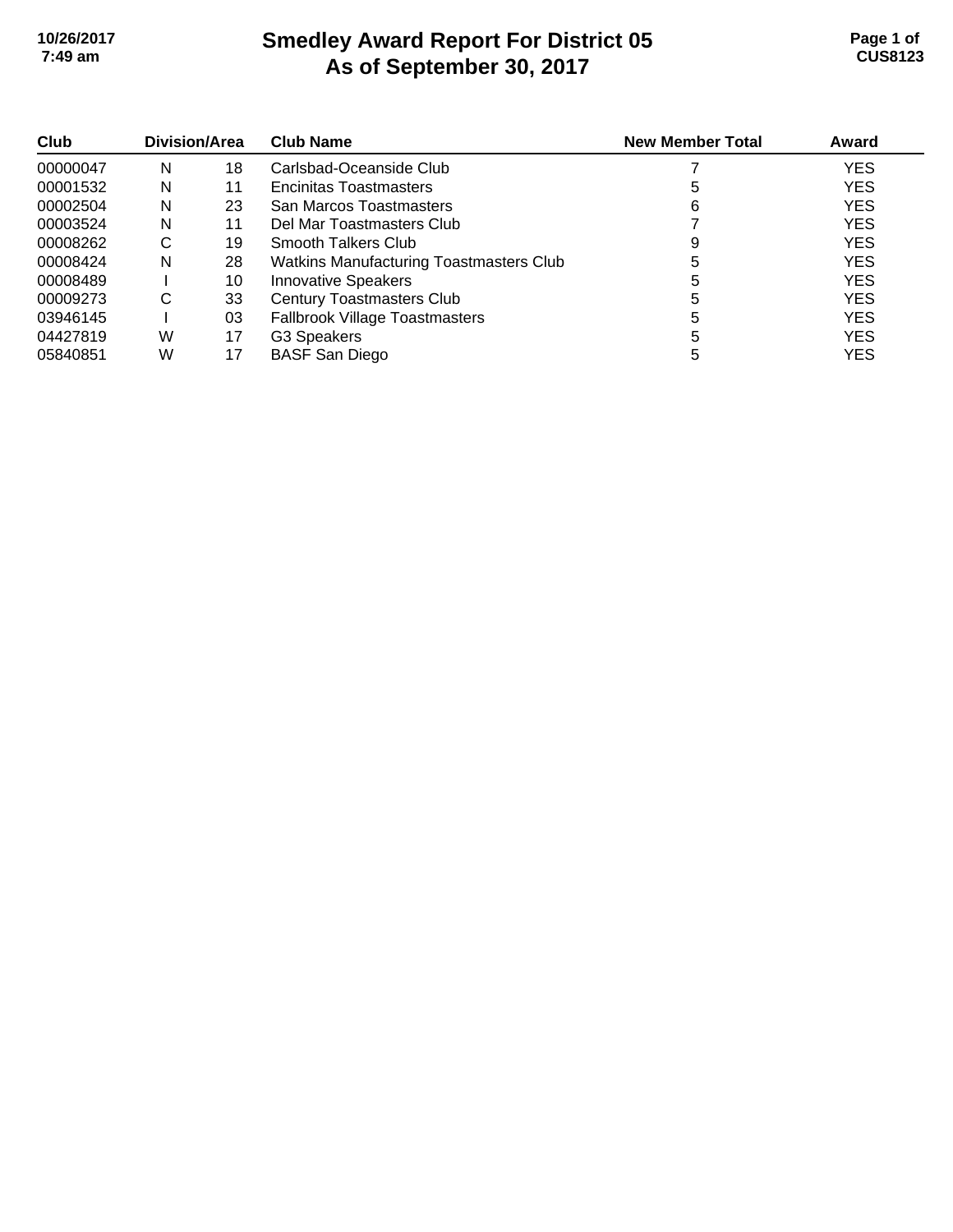# **Smedley Award Report For District 06 As of September 30, 2017 10/26/2017 Page 1 of 7:49 am CUS8123**

| Club     | <b>Division/Area</b> |    | <b>Club Name</b>                   | <b>New Member Total</b> | Award |
|----------|----------------------|----|------------------------------------|-------------------------|-------|
| 00000568 | H.                   | 73 | Stagecoach Speakers - Early Risers |                         | YES   |
| 01349520 |                      | 65 | Crosstown Talkers                  |                         | YES   |
| 03944592 |                      | 01 | <b>Storytellers</b>                |                         | YES   |
| 05432979 |                      | 78 | Lurie Toastmasters                 | 6                       | YES   |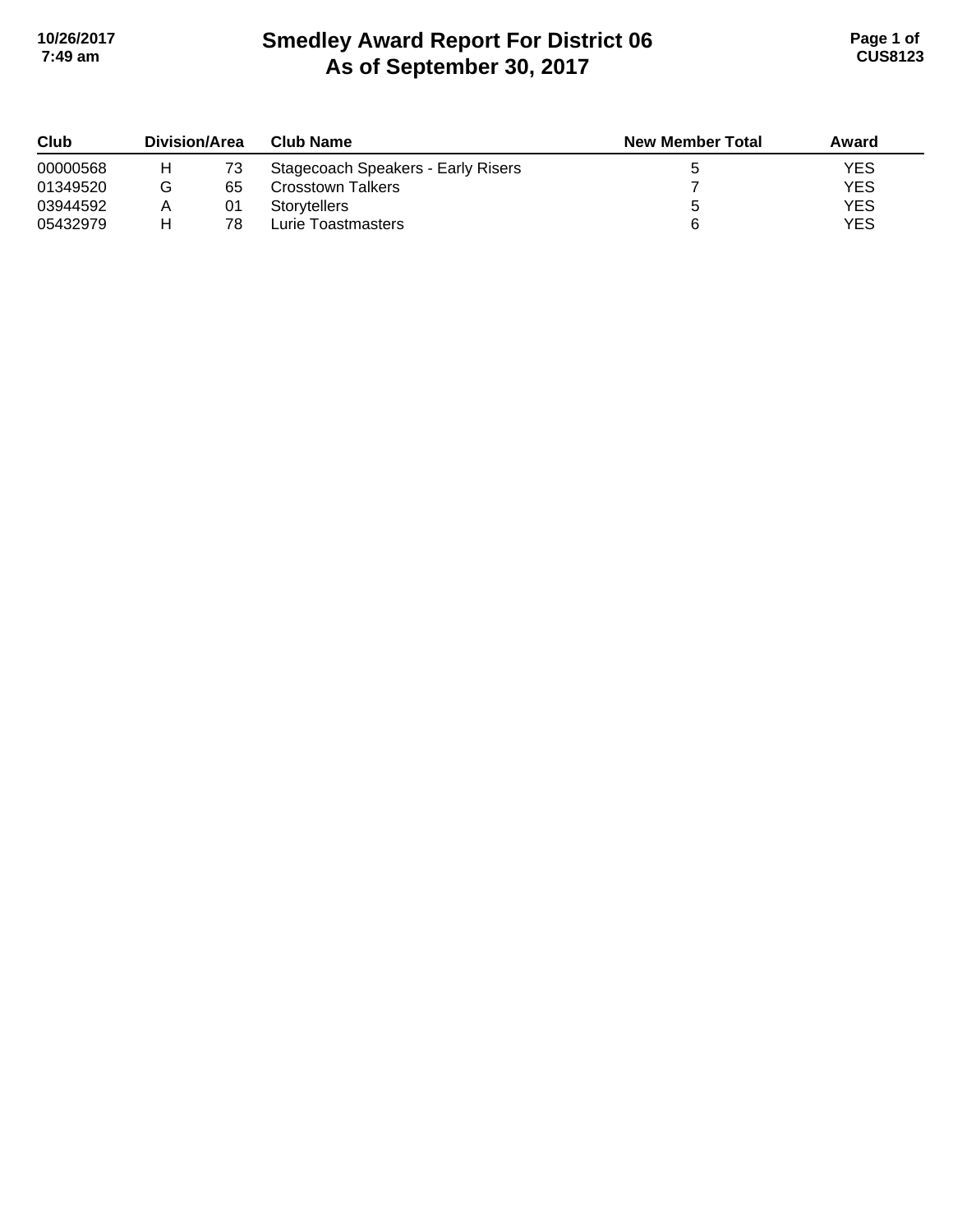# **Smedley Award Report For District 07 As of September 30, 2017 10/26/2017 Page 1 of 7:49 am CUS8123**

| Club     | <b>Division/Area</b> |    | <b>Club Name</b>          | <b>New Member Total</b> | Award      |
|----------|----------------------|----|---------------------------|-------------------------|------------|
| 00002265 |                      | 73 | Essayons Club             |                         | <b>YES</b> |
| 00693720 |                      | 42 | Capital Toastmasters Club | 10                      | <b>YES</b> |
| 01252137 |                      | 10 | <b>Spirit Trackers</b>    | 12                      | <b>YES</b> |
| 01768087 |                      | 43 | <b>Hopemasters</b>        |                         | <b>YES</b> |
| 03797086 | н                    | 91 | <b>Sporty Speakers</b>    |                         | <b>YES</b> |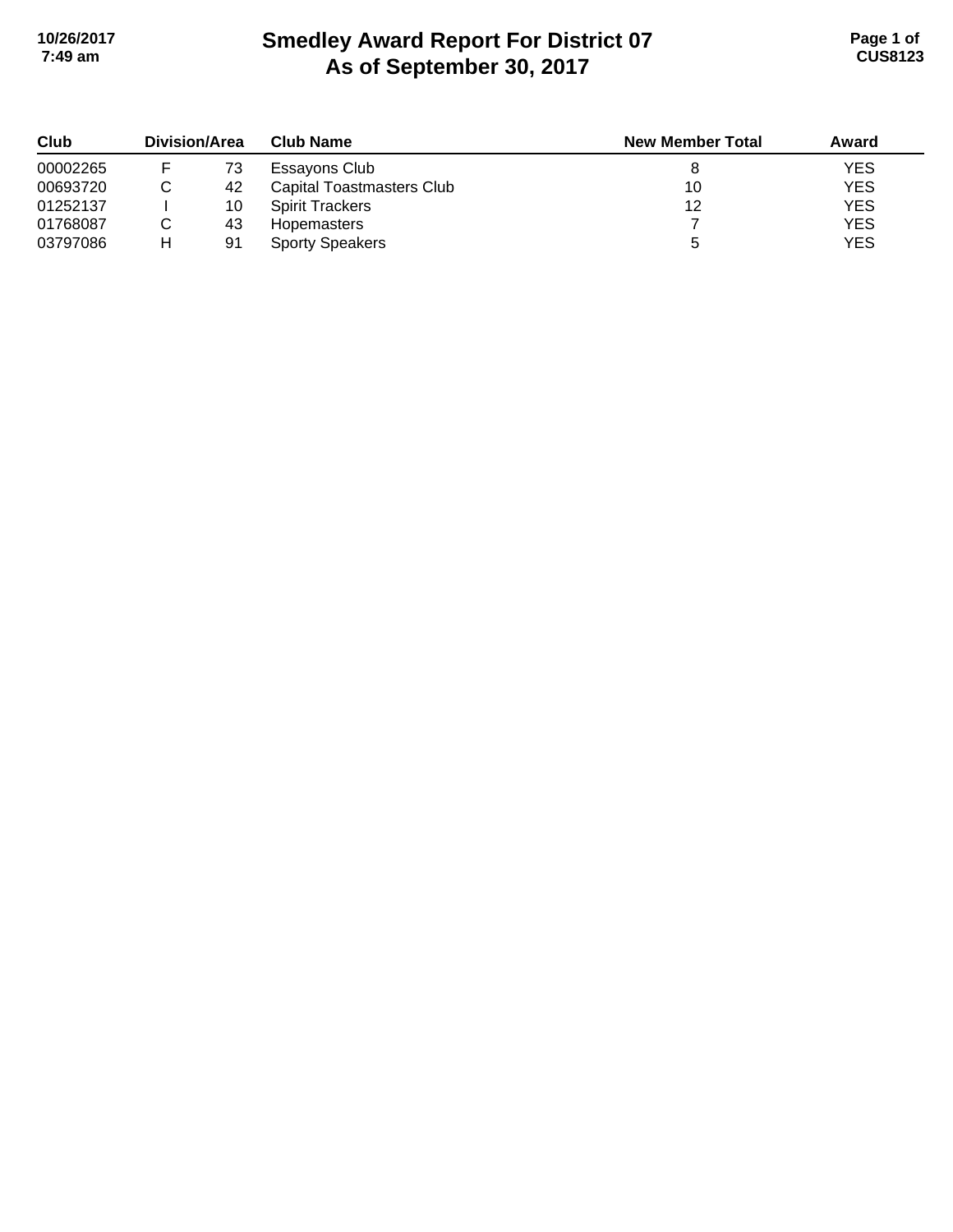## **Smedley Award Report For District 08 As of September 30, 2017 10/26/2017 Page 1 of 7:49 am CUS8123**

| Club     | Division/Area |    | <b>Club Name</b>        | <b>New Member Total</b> | Award |
|----------|---------------|----|-------------------------|-------------------------|-------|
| 00002075 |               | 18 | <b>Money Talks Club</b> |                         | VEC   |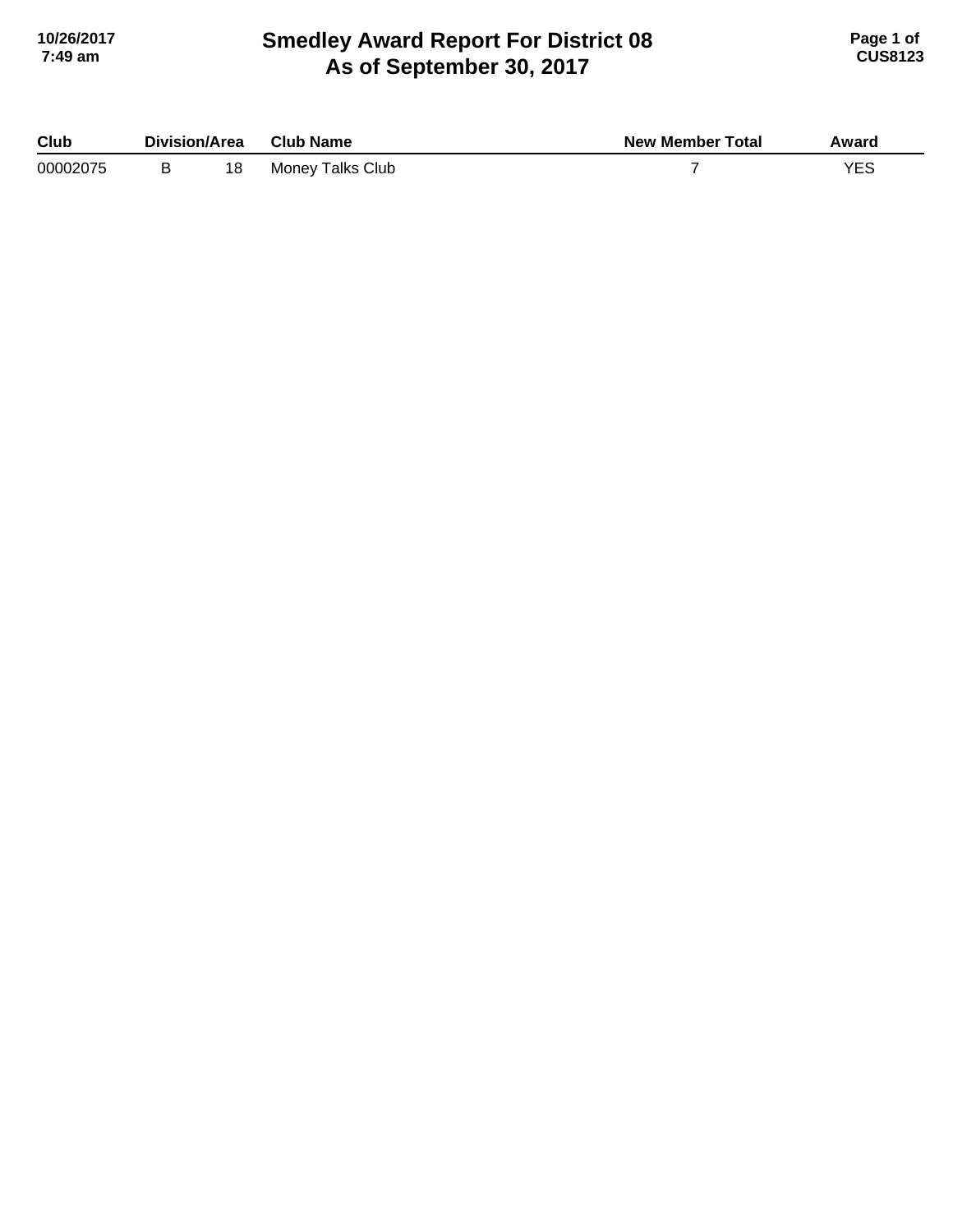#### **Smedley Award Report For District 09 As of September 30, 2017 10/26/2017 Page 1 of 7:49 am CUS8123**

| Club     | Division/Area |    | <b>Club Name</b>                           | <b>New Member Total</b> | Award |
|----------|---------------|----|--------------------------------------------|-------------------------|-------|
| 00977217 |               | 04 | Toastmasters International of Coyote Ridge |                         |       |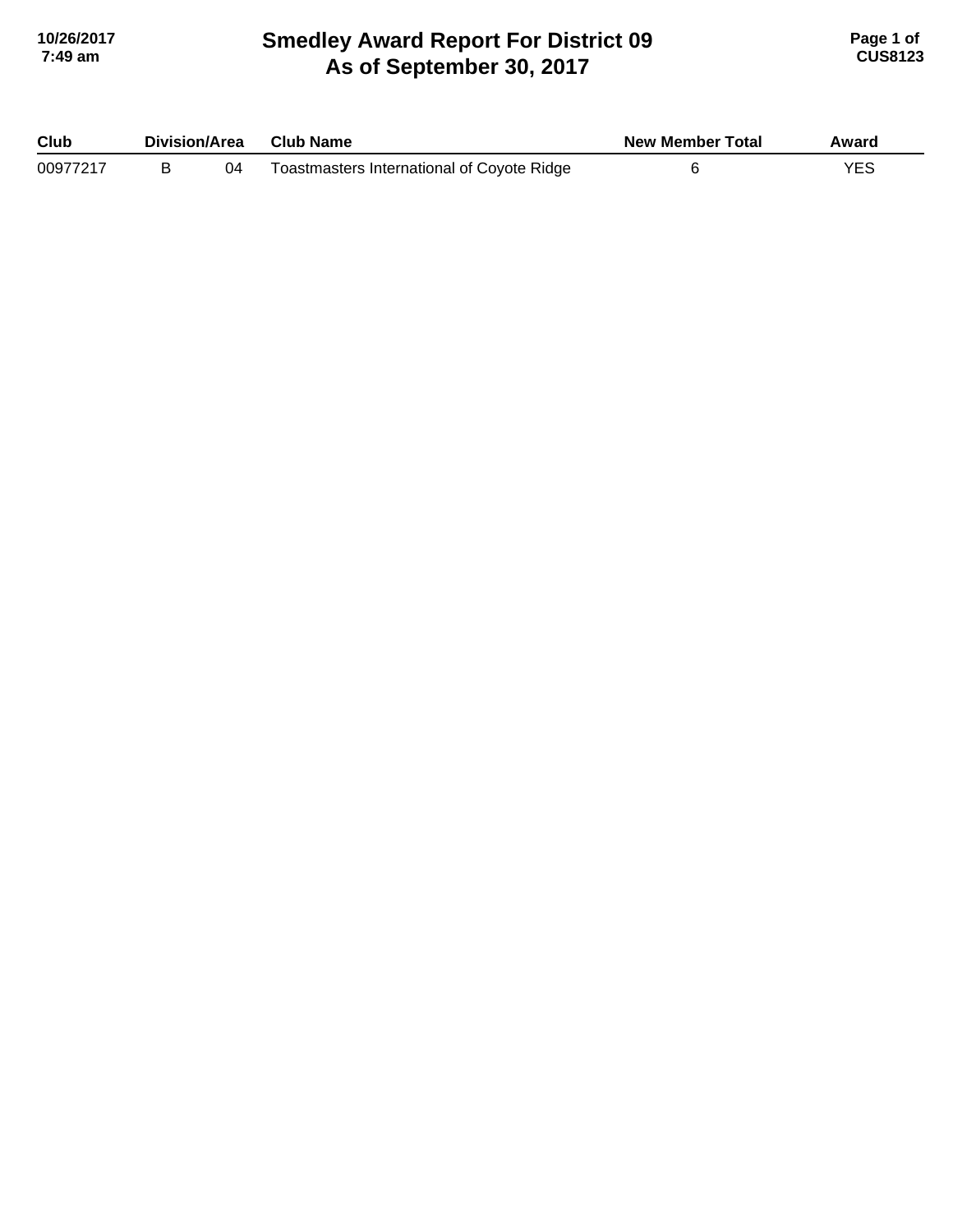## **Smedley Award Report For District 10 As of September 30, 2017 10/26/2017 Page 1 of 7:49 am CUS8123**

| Club     | <b>Division/Area</b> |    | Club Name                   | <b>New Member Total</b> | Award |
|----------|----------------------|----|-----------------------------|-------------------------|-------|
| 00871427 | W                    | 41 | Colorful Communicators Club |                         | YES   |
| 03055923 |                      | 53 | CWRU Toastmasters Club      |                         | YES   |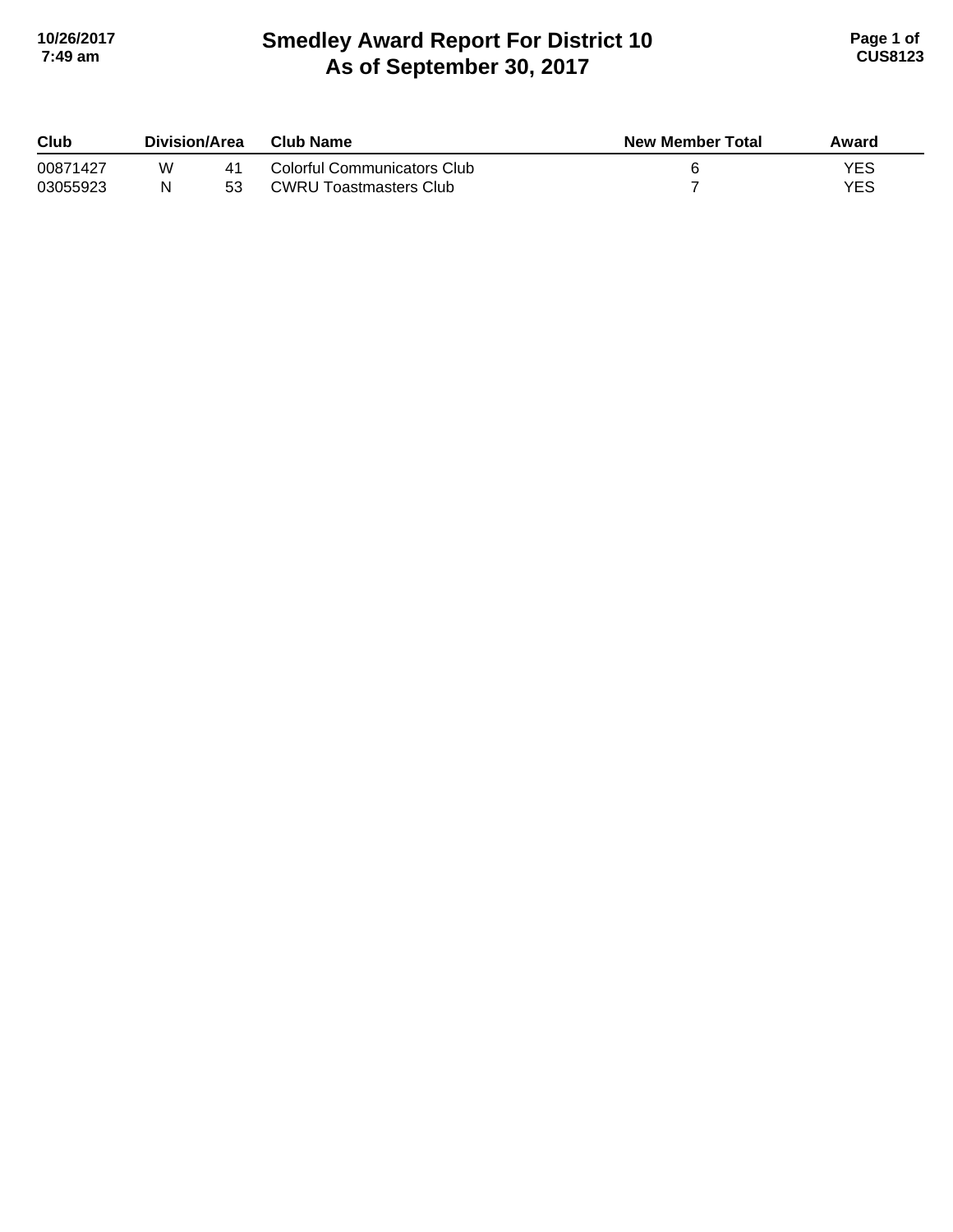# **Smedley Award Report For District 100 As of September 30, 2017 10/26/2017 Page 1 of 7:49 am CUS8123**

| Club     | <b>Division/Area</b> |    | <b>Club Name</b>           | <b>New Member Total</b> | Award |
|----------|----------------------|----|----------------------------|-------------------------|-------|
| 00001699 |                      | 04 | Speechcrafters Club        |                         | YES   |
| 01165745 |                      | 03 | Power Speakers             |                         | YES   |
| 01861341 |                      | 02 | San Gabriel Speech Masters |                         | YES   |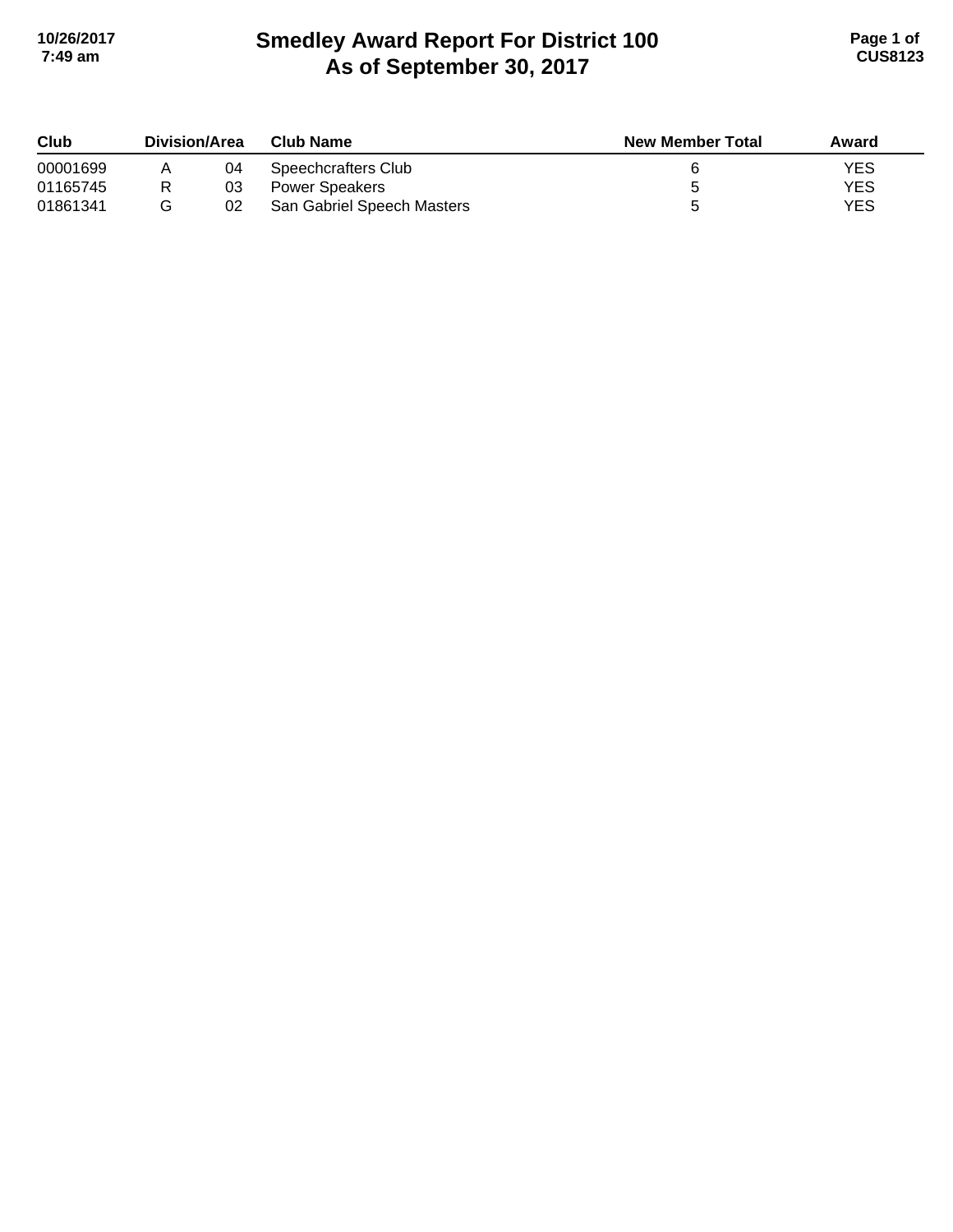# **Smedley Award Report For District 101 As of September 30, 2017 10/26/2017 Page 1 of 7:49 am CUS8123**

| Club     | Division/Area |    | <b>Club Name</b>                             | <b>New Member Total</b> | Award      |
|----------|---------------|----|----------------------------------------------|-------------------------|------------|
| 00005474 |               | 04 | <b>SCUMBAT Club</b>                          |                         | <b>YES</b> |
| 00007430 | B             | 06 | Macintalkers Club                            | 5                       | <b>YES</b> |
| 00854912 |               | 01 | <b>First Street Speakers</b>                 |                         | <b>YES</b> |
| 01977581 | B             | 02 | <b>Aspire Toastmasters</b>                   |                         | <b>YES</b> |
| 05474126 |               | 05 | ToastNow                                     | 6                       | <b>YES</b> |
| 05785357 | G             | 05 | Mandarin-English Toastmasters, Mountain View |                         | <b>YES</b> |
| 05789616 | Е             | 05 | <b>PCYC Toastmasters</b>                     |                         | <b>YES</b> |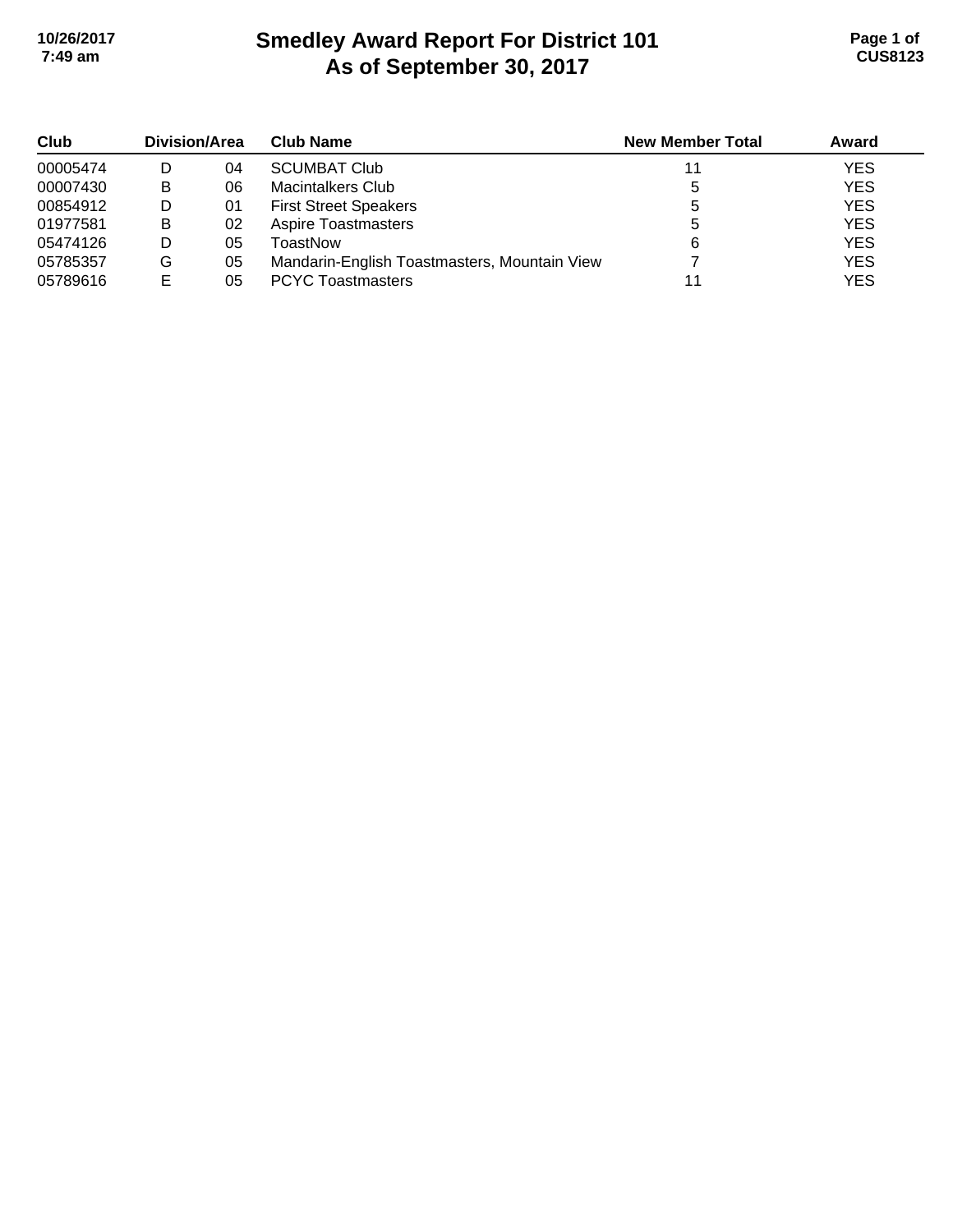# **Smedley Award Report For District 102 As of September 30, 2017 10/26/2017 Page 1 of 7:49 am CUS8123**

| Club     | Division/Area |    | <b>Club Name</b>                              | <b>New Member Total</b> | Award      |
|----------|---------------|----|-----------------------------------------------|-------------------------|------------|
| 00007798 | R             | 03 | <b>Historical City Toastmasters Club</b>      | 12                      | <b>YES</b> |
| 00008141 | С             | 01 | Money Mastery-KL Toastmasters Club            |                         | <b>YES</b> |
| 00680290 | Е             | 02 | Puchong English Toastmasters Club             |                         | <b>YES</b> |
| 01203723 | R             | 02 | Puchong Mandarin Toastmasters Club            | 6                       | <b>YES</b> |
| 01285147 | D             | 03 | PJ Toastmasters Club                          | 6                       | <b>YES</b> |
| 01543102 | D             | 01 | Monash Toastmasters Club                      | 16                      | <b>YES</b> |
| 03128304 | D             | 02 | Gamuda Toastmasters Club                      | 6                       | <b>YES</b> |
| 03960247 | м             | 04 | Spiritual Infinity Mandarin Toastmasters Club |                         | <b>YES</b> |
| 04971018 | G             | 04 | <b>JCorp Toastmasters Club</b>                |                         | <b>YES</b> |
| 05617879 | С             | 02 | <b>MIEA Toastmasters Club</b>                 | 6                       | <b>YES</b> |
| 05975347 | М             | 04 | Impian Emas Mandarin Toastmasters Club        |                         | <b>YES</b> |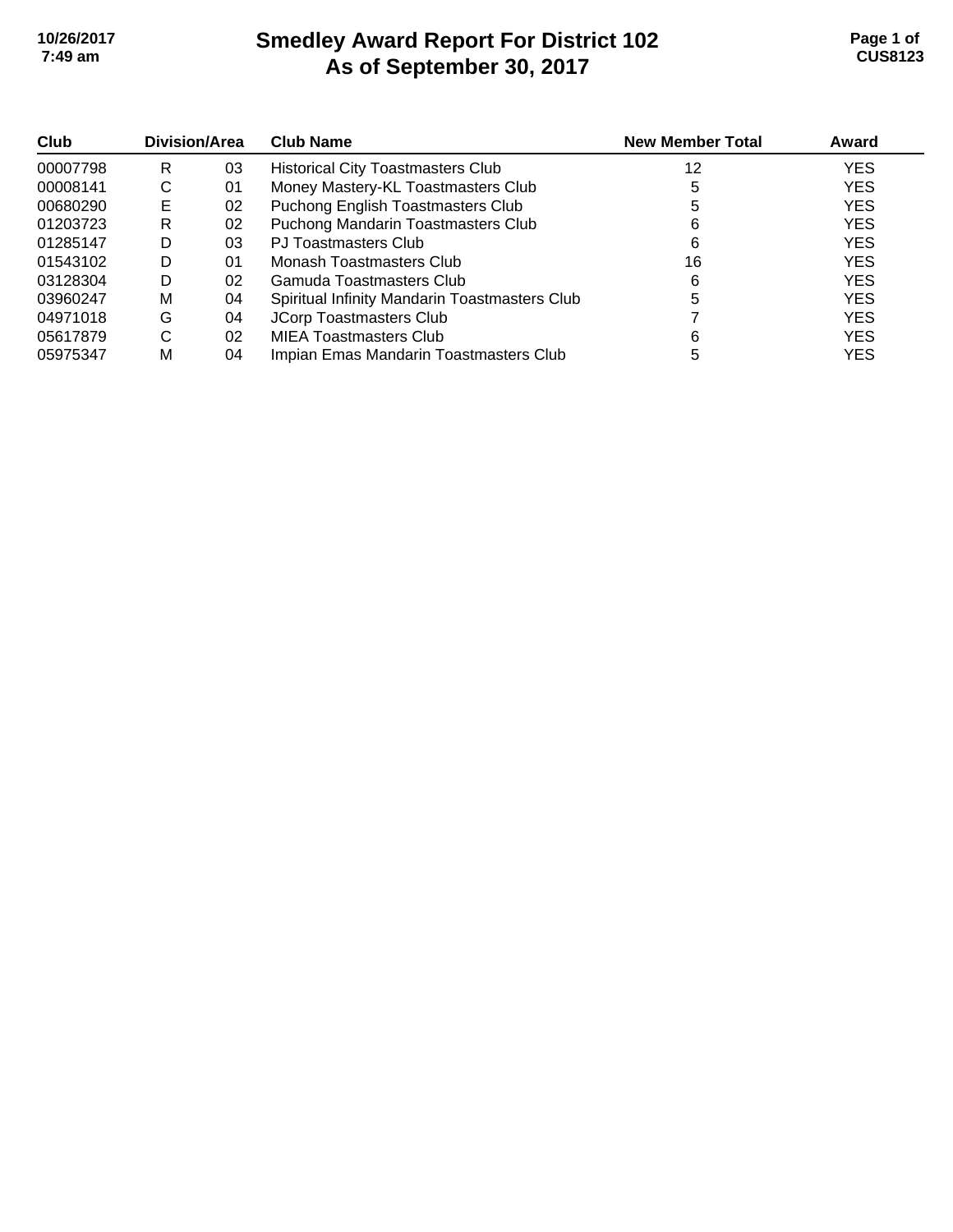# **Smedley Award Report For District 103 As of September 30, 2017 10/26/2017 Page 1 of 7:49 am CUS8123**

| <b>Club</b><br>00004871 | Division/Area |    | <b>Club Name</b>                     | <b>New Member Total</b> | Award      |
|-------------------------|---------------|----|--------------------------------------|-------------------------|------------|
|                         | S             | 56 | <b>Orland Park Club</b>              |                         | <b>YES</b> |
| 00005752                | C             | 23 | Michigan Avenue Club                 |                         | <b>YES</b> |
| 00005990                | B             | 13 | <b>Trustmasters Club</b>             |                         | <b>YES</b> |
| 00007353                | С             | 21 | <b>Batmasters Toastmasters Club</b>  |                         | <b>YES</b> |
| 00008249                | B             | 16 | PricewaterhouseCoopers Club          | 8                       | <b>YES</b> |
| 01933228                | B             | 14 | View Masters At Metropolitan Club    |                         | <b>YES</b> |
| 04137264                | C             | 24 | VelocityEHS                          |                         | <b>YES</b> |
| 04456152                | C             | 23 | Initiative Chicago Toastmasters      |                         | <b>YES</b> |
| 06502164                | S             | 56 | <b>Toastmasters of Palos Heights</b> |                         | YES        |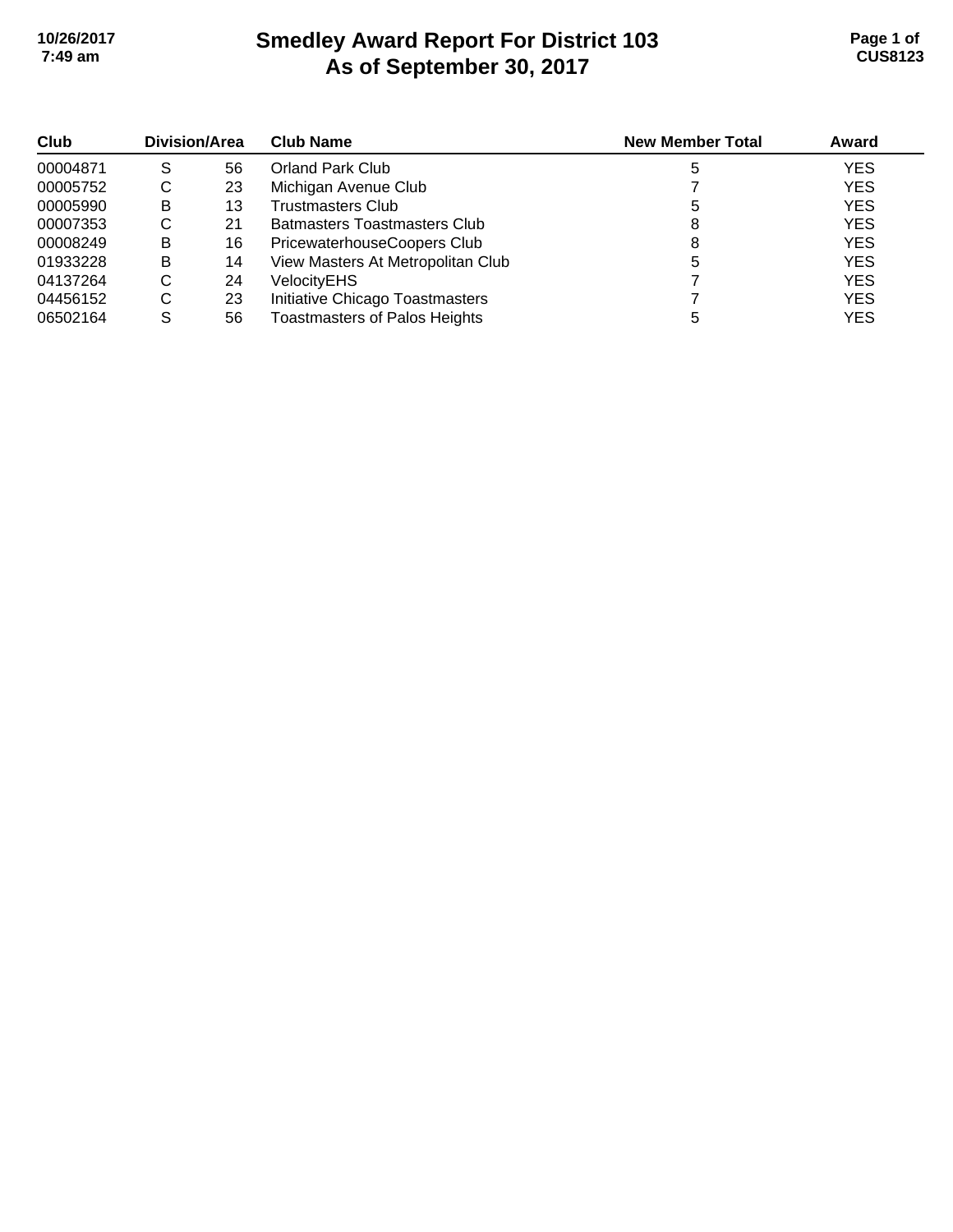#### **Smedley Award Report For District 104 As of September 30, 2017 10/26/2017 Page 1 of 7:49 am CUS8123**

| Club     | Division/Area |    | <b>Club Name</b>                 | <b>New Member Total</b> | Award      |
|----------|---------------|----|----------------------------------|-------------------------|------------|
| 00889524 | С             | 08 | Nesma Holding Toastmasters Club  | 5                       | <b>YES</b> |
| 02071927 | G             | 24 | Kamfi Toastmasters Club          | 5                       | <b>YES</b> |
| 02477760 |               | 74 | Al-Alva                          |                         | <b>YES</b> |
| 02504578 | Р             | 26 | Energy Toastmasters Club SOA-E01 | 5                       | <b>YES</b> |
| 02570939 | G             | 07 | Omega My Great Advanced TMC      | 6                       | <b>YES</b> |
| 02979009 | P             | 39 | Abha Ladies Toastmasters Club    | 6                       | <b>YES</b> |
| 05027275 | Е             | 09 | <b>Taif Club Toastmasters</b>    |                         | <b>YES</b> |
| 05114161 |               | 73 | Al-Wehda Toastmasters Club       | 5                       | <b>YES</b> |
| 05305878 | С             | 08 | Jeddah Superiority Club          | 5                       | <b>YES</b> |
| 05512739 |               | 74 | Arees TM Club                    | 10                      | <b>YES</b> |
| 05518316 | С             | 27 | <b>STC JED TOASTMASTERS</b>      |                         | <b>YES</b> |
| 06630494 | κ             | 35 | AL NAGHI TOASTMASTERS CLUB       | 8                       | <b>YES</b> |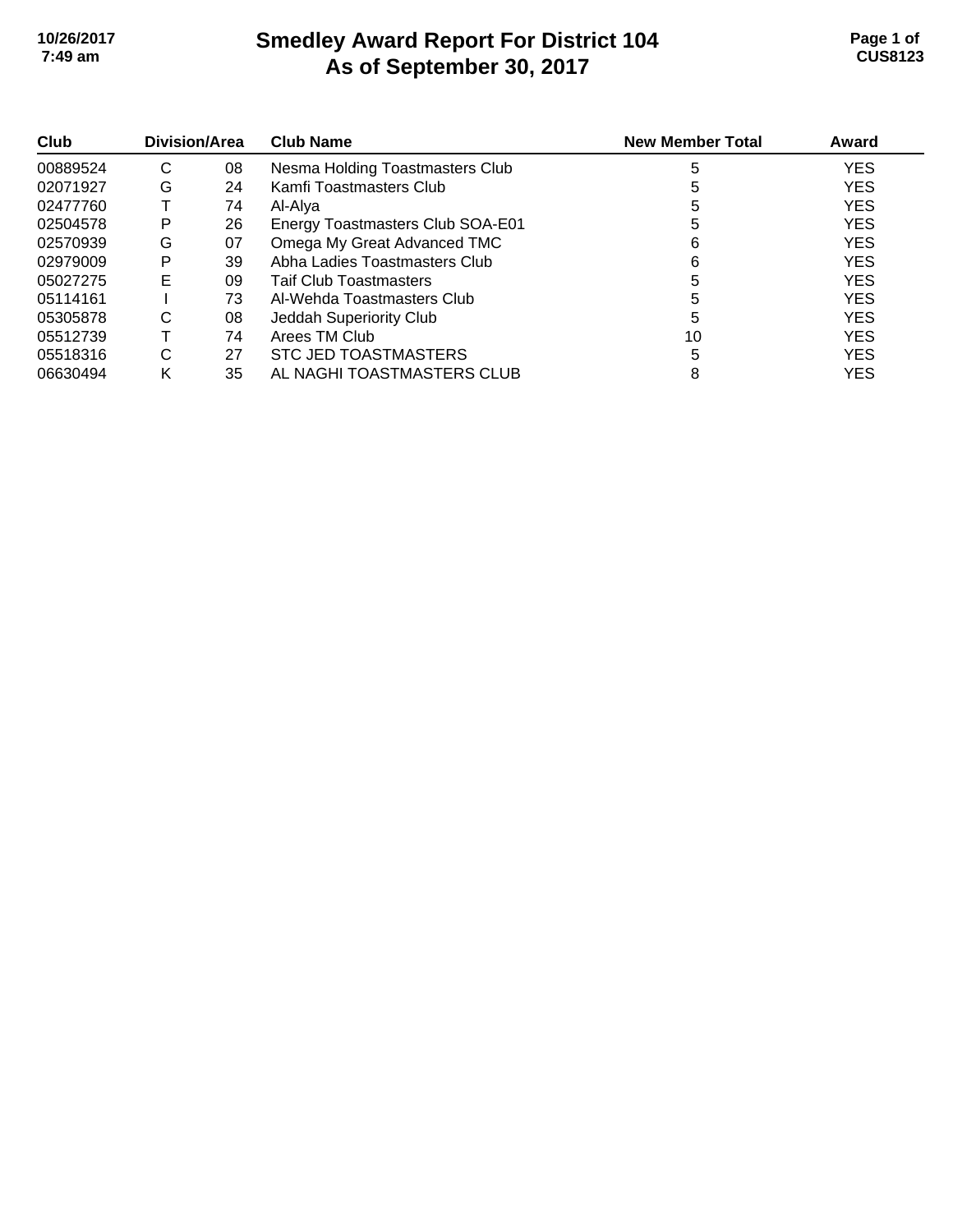# **Smedley Award Report For District 105 As of September 30, 2017 10/26/2017 Page 1 of 2 7:49 am CUS8123**

| Club     | <b>Division/Area</b> |    | <b>Club Name</b>                          | <b>New Member Total</b> | Award      |
|----------|----------------------|----|-------------------------------------------|-------------------------|------------|
| 00001950 | Н                    | 39 | Abu Dhabi Toastmasters                    | 6                       | <b>YES</b> |
| 00002913 | J                    | 33 | Star of Arabia Club                       | 6                       | <b>YES</b> |
| 00004066 | Н                    | 41 | NMC Corporate Chapter Club                | $\overline{7}$          | <b>YES</b> |
| 00004429 | Α                    | 03 | Amman International Toastmasters Club     | 5                       | <b>YES</b> |
| 00006392 | J                    | 34 | Lagoon Club                               | 5                       | <b>YES</b> |
| 00006664 | н                    | 41 | Millennium Toastmasters Club              | 5                       | <b>YES</b> |
| 00007492 | B                    | 20 | Dubai Toastmasters Club                   | 6                       | <b>YES</b> |
| 00008154 | J                    | 34 | City of Gold Toastmasters Club            | 5                       | <b>YES</b> |
| 00009342 | A                    | 02 | International Toastmasters Club of Jordan | 6                       | <b>YES</b> |
| 00584495 | Н                    | 44 | Al Ain Toastmasters Club                  | 5                       | <b>YES</b> |
| 00596103 | Α                    | 02 | <b>Rainbow Toastmasters Club</b>          | 5                       | <b>YES</b> |
| 00624236 | F                    | 26 | <b>Emirates Toastmasters Club</b>         | 5                       | <b>YES</b> |
| 00632593 | $\sf B$              | 24 | Kanoo Toastmasters Club                   | 5                       | <b>YES</b> |
| 00635300 | $\sf B$              | 21 | <b>Gardens Toastmasters Club</b>          | 5                       | <b>YES</b> |
| 00640930 | A                    | 01 | Speakers & Leaders                        | 5                       | <b>YES</b> |
| 00687361 | $\sf B$              | 21 | <b>BURJ Toastmasters Club</b>             | 5                       | <b>YES</b> |
|          | $\sf B$              | 22 | <b>Desert Voices Toastmasters Club</b>    | 5                       | <b>YES</b> |
| 00695761 |                      |    |                                           |                         | <b>YES</b> |
| 00725150 | Α                    | 03 | Ayla Club                                 | 5                       |            |
| 00747924 | H                    | 39 | <b>Achievers Toastmasters Club</b>        | 6                       | <b>YES</b> |
| 00748095 | H                    | 40 | Abjad Toastmasters Club                   | 6                       | <b>YES</b> |
| 00804519 | B                    | 23 | TGIS Toastmasters Club, Dubai, UAE        | 5                       | <b>YES</b> |
| 00833229 | J                    | 37 | <b>UAE Advanced Toastmasters Club</b>     | 5                       | <b>YES</b> |
| 00876565 | н                    | 41 | Abu Dhabi ICAI Toastmasters Club          | 5                       | <b>YES</b> |
| 00882137 | Н                    | 40 | Intilaaqah Abu Dhabi Club                 | $\overline{7}$          | <b>YES</b> |
| 00889574 | F                    | 27 | <b>ICAT Toastmasters Dubai</b>            | 5                       | <b>YES</b> |
| 00904980 | A                    | 04 | New Horizons Toastmasters Club            | 5                       | <b>YES</b> |
| 00919010 | J                    | 35 | <b>Dunes Toastmasters Club</b>            | 5                       | <b>YES</b> |
| 00925620 | H                    | 42 | Inner Universe Toastmasters Club          | 5                       | <b>YES</b> |
| 00941340 | J                    | 38 | <b>Oasis Achievers Club</b>               | 5                       | <b>YES</b> |
| 00946137 | F                    | 27 | Friends of Yoga Toastmasters Club         | 5                       | <b>YES</b> |
| 01021147 | D                    | 08 | Saud Bahwan Toastmasters                  | 5                       | <b>YES</b> |
| 01048201 | $\sf B$              | 22 | <b>ESCF (Emirates Supply Chain Forum)</b> | 17                      | <b>YES</b> |
| 01055870 | J                    | 35 | <b>SLP</b>                                | 5                       | <b>YES</b> |
| 01078342 | D                    | 09 | Morison Muscat Toastmasters Club          | 5                       | <b>YES</b> |
| 01079197 | $\mathsf E$          | 13 | <b>NTI Toastmasters</b>                   | 11                      | <b>YES</b> |
| 01118594 | G                    | 19 | Khimji Toastmasters                       | 6                       | <b>YES</b> |
| 01183425 |                      | 32 | <b>Emirates Group Toastmasters</b>        | 5                       | <b>YES</b> |
| 01188044 | Α                    | 02 | <b>Stars Toastmasters Club</b>            | 5                       | <b>YES</b> |
| 01218973 | Α                    | 01 | Loudspeakers                              | 5                       | <b>YES</b> |
| 01303493 | B                    | 21 | <b>Dulsco Toastmasters Club</b>           | 6                       | <b>YES</b> |
| 01329527 | B                    | 20 | ACE (Active, Creative & Educative)        | 5                       | <b>YES</b> |
| 01334189 | Н                    | 42 | <b>ISC Toastmasters Club</b>              | 5                       | <b>YES</b> |
| 01347513 | F                    | 25 | <b>ECC Toastmasters Club</b>              | 5                       | <b>YES</b> |
| 01353103 | G                    | 17 | <b>ABC Toastmasters Club</b>              | 5                       | <b>YES</b> |
| 01354047 | F                    | 27 | Dubai Advanced Toastmasters Club          | 6                       | <b>YES</b> |
| 01436618 | Α                    | 01 | Pro-Toast Club                            | 6                       | <b>YES</b> |
| 01481541 |                      | 30 | <b>Landmark Toastmasters</b>              | 5                       | <b>YES</b> |
| 01594550 |                      | 31 | AL NAHDA TOASTMASTERS CLUB                | 6                       | <b>YES</b> |
| 01670793 | J                    | 35 | Digerati Toastmasters Club                | 5                       | <b>YES</b> |
| 01671090 |                      | 30 | Arabian Dreams Toastmasters Club          | 7                       | <b>YES</b> |
| 01879672 | B                    | 21 | <b>SSY Toastmasters Club</b>              | 7                       | <b>YES</b> |
| 01901915 | Н                    | 43 | <b>Mussafah Toastmasters</b>              | 5                       | <b>YES</b> |
| 01989858 | J                    | 33 | HSBC Corporate Toastmasters Club "A"      | 5                       | <b>YES</b> |
| 02044089 | Н                    | 41 | Humoroids Advanced Toastmasters Club      | 5                       | <b>YES</b> |
| 02165361 | J                    | 34 | <b>Skyline Toastmasters Club</b>          | 39                      | <b>YES</b> |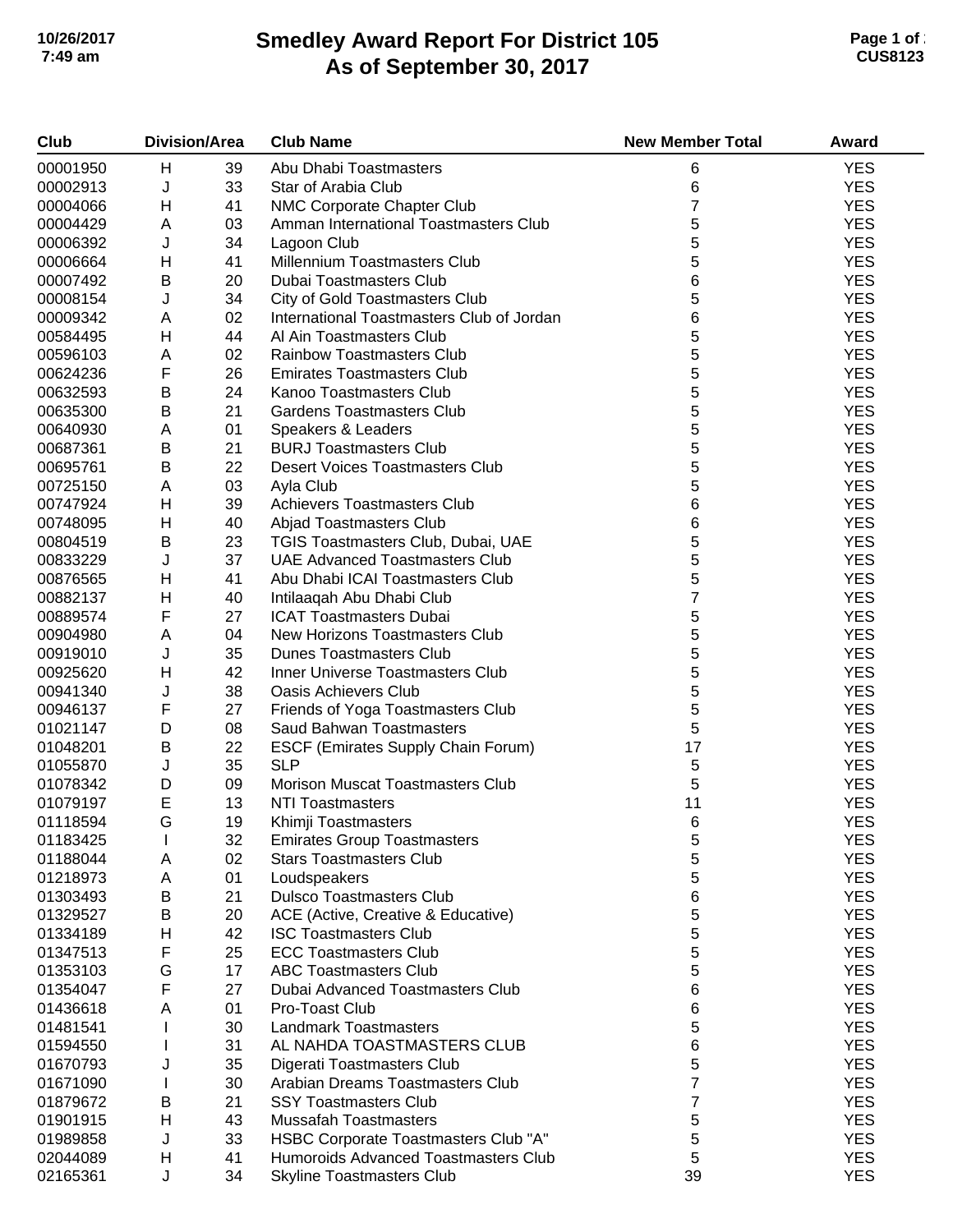## **Smedley Award Report For District 105 As of September 30, 2017 10/26/2017 Page 2 of 2 7:49 am CUS8123**

| Club     | <b>Division/Area</b>      |    | <b>Club Name</b>                                           | <b>New Member Total</b> | Award      |
|----------|---------------------------|----|------------------------------------------------------------|-------------------------|------------|
| 02254635 | J                         | 35 | <b>TRISTAR Toastmasters Club</b>                           | 5                       | <b>YES</b> |
| 02269072 | $\mathsf C$               | 12 | <b>Elite Toastmasters Club</b>                             | 5                       | <b>YES</b> |
| 02298659 | J                         | 36 | <b>Scholars Toastmaster Club</b>                           | 5                       | <b>YES</b> |
| 02469966 | E                         | 14 | <b>New Track Toastmasters</b>                              | 6                       | <b>YES</b> |
| 02527551 | F                         | 25 | Wings of Magic                                             | 5                       | <b>YES</b> |
| 02532218 | J                         | 34 | <b>Business Excellence Toastmasters Club</b>               | 5                       | <b>YES</b> |
| 02535113 | D                         | 06 | <b>SAB Toastmasters Club</b>                               | 8                       | <b>YES</b> |
| 02741533 | J                         | 38 | <b>Bowlers Toastmasters Club</b>                           | 5                       | <b>YES</b> |
| 02991308 | F                         | 28 | Discovery Gardens Toastmasters Club                        | 5                       | <b>YES</b> |
| 03123172 | $\boldsymbol{\mathsf{A}}$ | 05 | Al Fanar Toastmasters Club of Jordan                       | 5                       | <b>YES</b> |
| 03134985 | $\mathbf{I}$              | 29 | Muhaisnah Toastmasters Club                                | 5                       | <b>YES</b> |
| 03201199 | J                         | 37 | Victoria Toastmasters Club                                 | 5                       | <b>YES</b> |
| 03204022 | B                         | 24 | St. Mary's Toastmasters Club                               | 5                       | <b>YES</b> |
| 03234183 | $\sf B$                   | 20 | <b>Blue Ocean Academy Toastmasters</b>                     | $\overline{7}$          | <b>YES</b> |
| 03256429 | B                         | 22 | Apples Toastmasters Club                                   | 5                       | <b>YES</b> |
| 03267382 | J                         | 33 | <b>PSME UAE &amp; Associates</b>                           | 5                       | <b>YES</b> |
| 03290091 | D                         | 09 | <b>Orbit Toastmasters Club</b>                             | 5                       | <b>YES</b> |
| 03349286 | G                         | 19 | Paradise Toastmasters Club                                 | 5                       | <b>YES</b> |
| 03373392 | J                         | 33 | <b>Desert Divas</b>                                        | 5                       | <b>YES</b> |
| 03589758 | J                         | 35 | <b>Barsha Toastmasters Club</b>                            | 5                       | <b>YES</b> |
| 03881962 | G                         | 18 | Ha Ha He He Ho Ho Toastmasters                             | 5                       | <b>YES</b> |
| 04006300 | $\sf B$                   | 20 | <b>McDermott Toastmasters Club</b>                         | 6                       | <b>YES</b> |
| 04303877 | $\mathbf{I}$              | 30 | <b>TESOL Arabia Toastmasters</b>                           | 5                       | <b>YES</b> |
| 04390780 | G                         | 18 | <b>GRC Toastmasters Club</b>                               | 5                       | <b>YES</b> |
| 04544070 | H                         | 43 | <b>NPCC Toastmasters</b>                                   | 5                       | <b>YES</b> |
| 04657736 | B                         | 23 | <b>DSO Toastmasters Club</b>                               | 10                      | <b>YES</b> |
|          |                           | 30 | <b>CBD Toastmasters Club</b>                               | $\overline{7}$          | <b>YES</b> |
| 04658073 | $\mathbf{I}$<br>С         | 11 | <b>RMS Toastmasters</b>                                    | 5                       | <b>YES</b> |
| 04677241 | D                         |    |                                                            | 6                       | <b>YES</b> |
| 05056167 | С                         | 09 | Speak & Lead Toastmasters<br>MALAYALAM TOASTMASTERS CLUB   | 5                       | <b>YES</b> |
| 05056625 | $\sf B$                   | 10 |                                                            | 5                       | <b>YES</b> |
| 05148134 | D                         | 23 | Schlumberger Dubai Toastmasters<br><b>Avid Toastmaster</b> | 5                       |            |
| 05196159 |                           | 06 |                                                            |                         | <b>YES</b> |
| 05330593 | T                         | 31 | <b>Agility Dubai Toastmasters Club</b>                     | 5                       | <b>YES</b> |
| 05409350 | J                         | 37 | <b>Voltas International Toastmasters Club</b>              | 8                       | <b>YES</b> |
| 05477632 | J                         | 38 | <b>Brilliant Minds Toastmasters Club</b>                   | 6<br>6                  | <b>YES</b> |
| 05512970 |                           | 32 | I-Speak Toastmasters Club                                  |                         | <b>YES</b> |
| 05540389 | Α                         | 02 | Al Nour                                                    | 5                       | <b>YES</b> |
| 05739667 | H                         | 40 | Kafa'at Toastmasters Club                                  | 7                       | <b>YES</b> |
| 05739698 | G                         | 17 | Muscat Malayalam Toastmasters Club (Oman)                  | 6                       | <b>YES</b> |
| 05949615 | С                         | 10 | Panthera Toastmasters Club                                 | 5                       | <b>YES</b> |
| 05984189 | F                         | 28 | <b>JLT Dubai Toastmasters Club</b>                         | 5                       | <b>YES</b> |
| 06066253 | В                         | 23 | <b>SP Jain Toastmasters</b>                                | 5                       | <b>YES</b> |
| 06119338 | Н                         | 39 | Nawah Toastmasters Club                                    | 11                      | <b>YES</b> |
| 06485446 | F                         | 28 | Greens Dubai Toastmaster Club                              | 5                       | <b>YES</b> |
| 06562921 | В                         | 23 | <b>TAEGUS Toastmasters Club</b>                            | 6                       | <b>YES</b> |
| 06581474 | D                         | 06 | Wise Minds @ ISG Toastmasters Club                         | 6                       | <b>YES</b> |
| 06588499 | B                         | 21 | <b>U.A.E. Bunts Toastmasters</b>                           | 5                       | <b>YES</b> |
| 06594893 | B                         | 23 | <b>Bollywood Toastmasters Club</b>                         | 5                       | <b>YES</b> |
| 06656877 | F                         | 25 | <b>HLB Hamt Toastmasters Club</b>                          | 6                       | <b>YES</b> |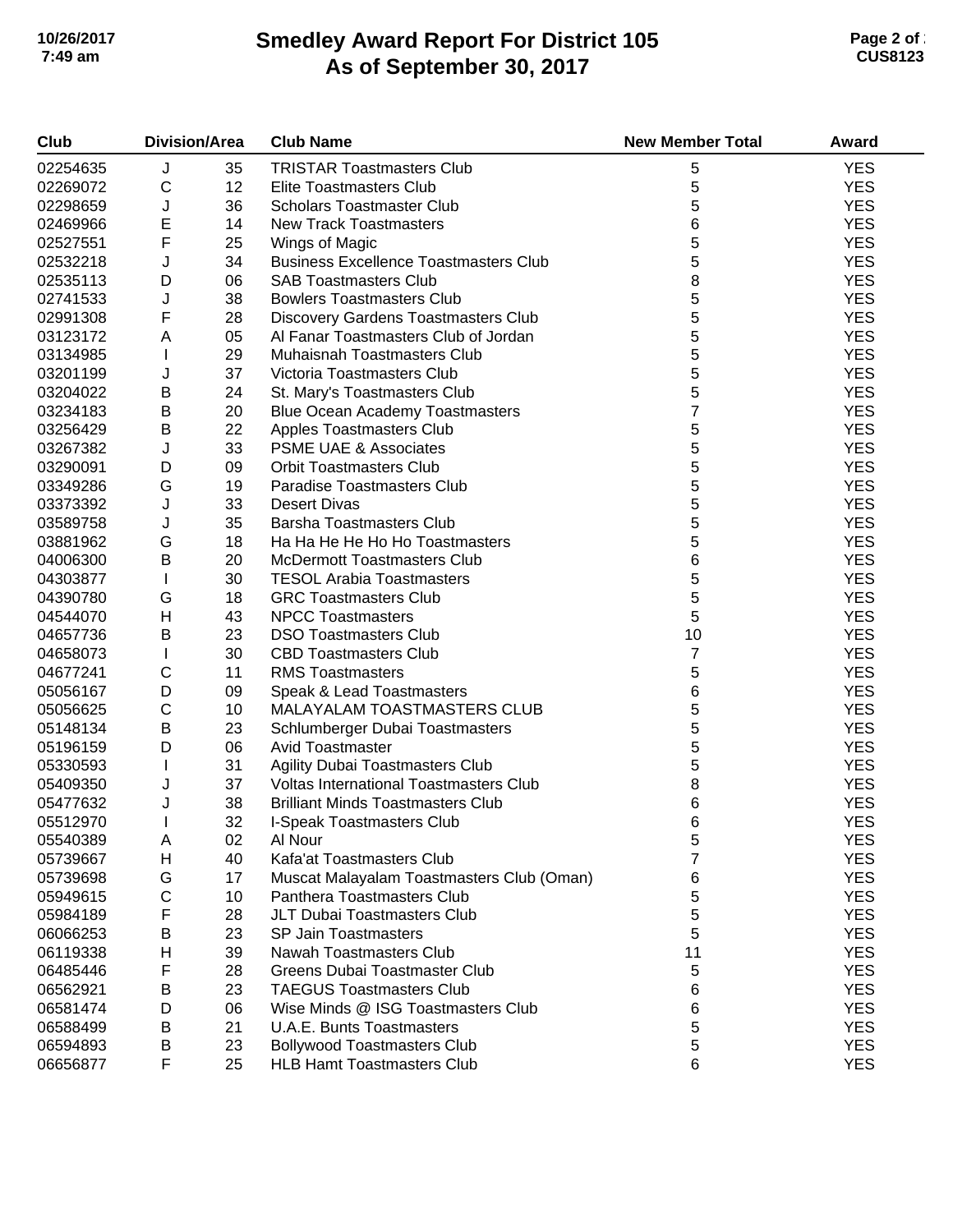# **Smedley Award Report For District 11 As of September 30, 2017 10/26/2017 Page 1 of 7:49 am CUS8123**

| Club     | Division/Area |    | <b>Club Name</b>                             | <b>New Member Total</b> | Award      |
|----------|---------------|----|----------------------------------------------|-------------------------|------------|
| 00004742 |               | 11 | The Great Communicators of Northwest Indiana |                         | <b>YES</b> |
| 00005763 | н             | 84 | Toastmasters Club of Fishers                 | 5                       | <b>YES</b> |
| 00725166 | С             | 32 | T.A.L.K.S. Club                              |                         | <b>YES</b> |
| 01820966 | н             | 85 | Key Master Communicators                     |                         | <b>YES</b> |
| 02156369 | С             | 33 | Roadmasters                                  |                         | <b>YES</b> |
| 04685166 | G             | 71 | Toastmasters at Purdue                       |                         | <b>YES</b> |
| 04854663 |               | 54 | Red Engine Toastmasters Club                 |                         | <b>YES</b> |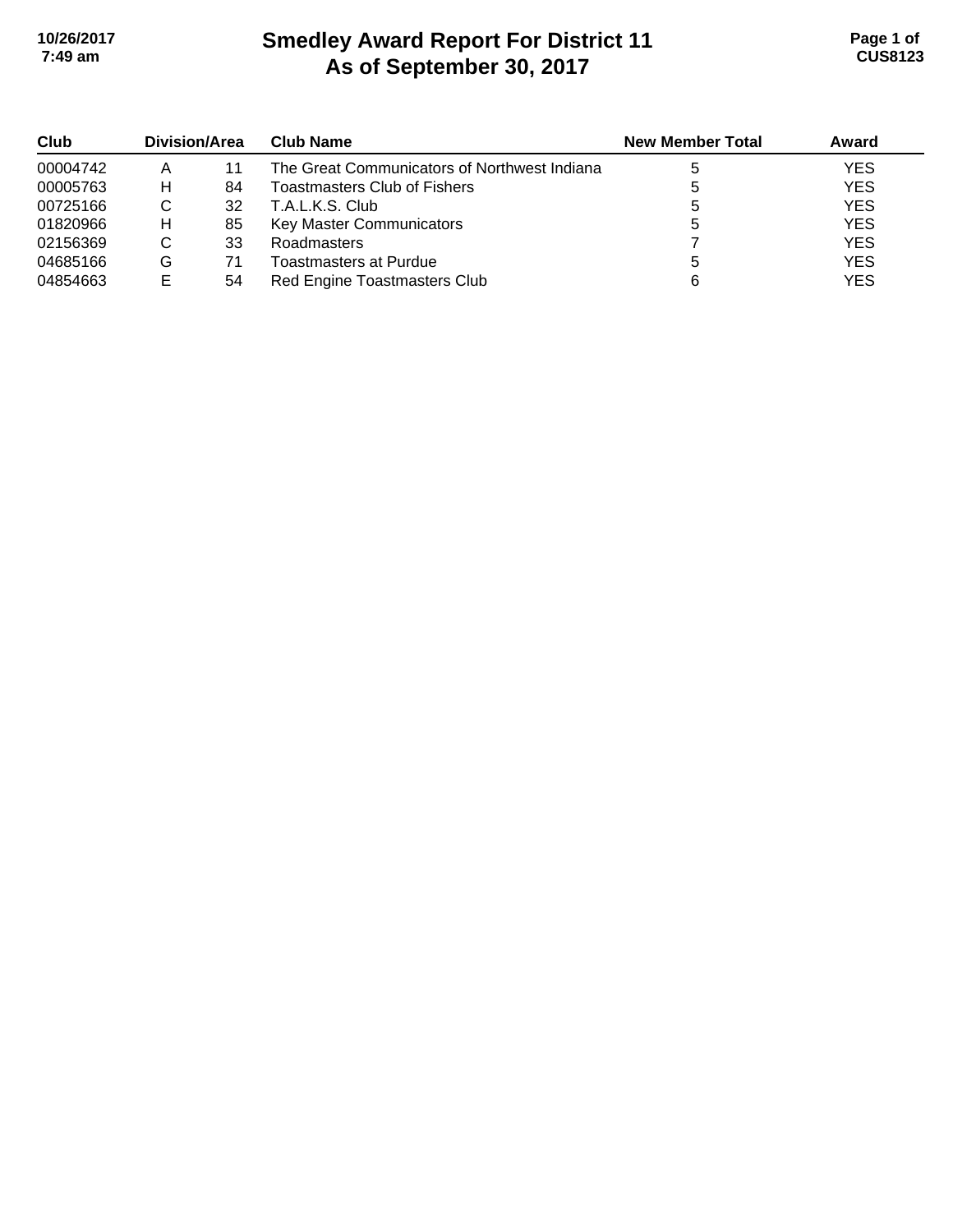# **Smedley Award Report For District 12 As of September 30, 2017 10/26/2017 Page 1 of 7:49 am CUS8123**

| Club     | Division/Area |    | Club Name                                    | <b>New Member Total</b> | Award      |
|----------|---------------|----|----------------------------------------------|-------------------------|------------|
| 00005880 |               | 05 | Toast To The Best                            |                         | YES        |
| 01122263 |               | 03 | СНАТ                                         |                         | <b>YES</b> |
| 03648206 |               | 05 | Canyon Lake Chamber of Commerce Toastmasters |                         | YES        |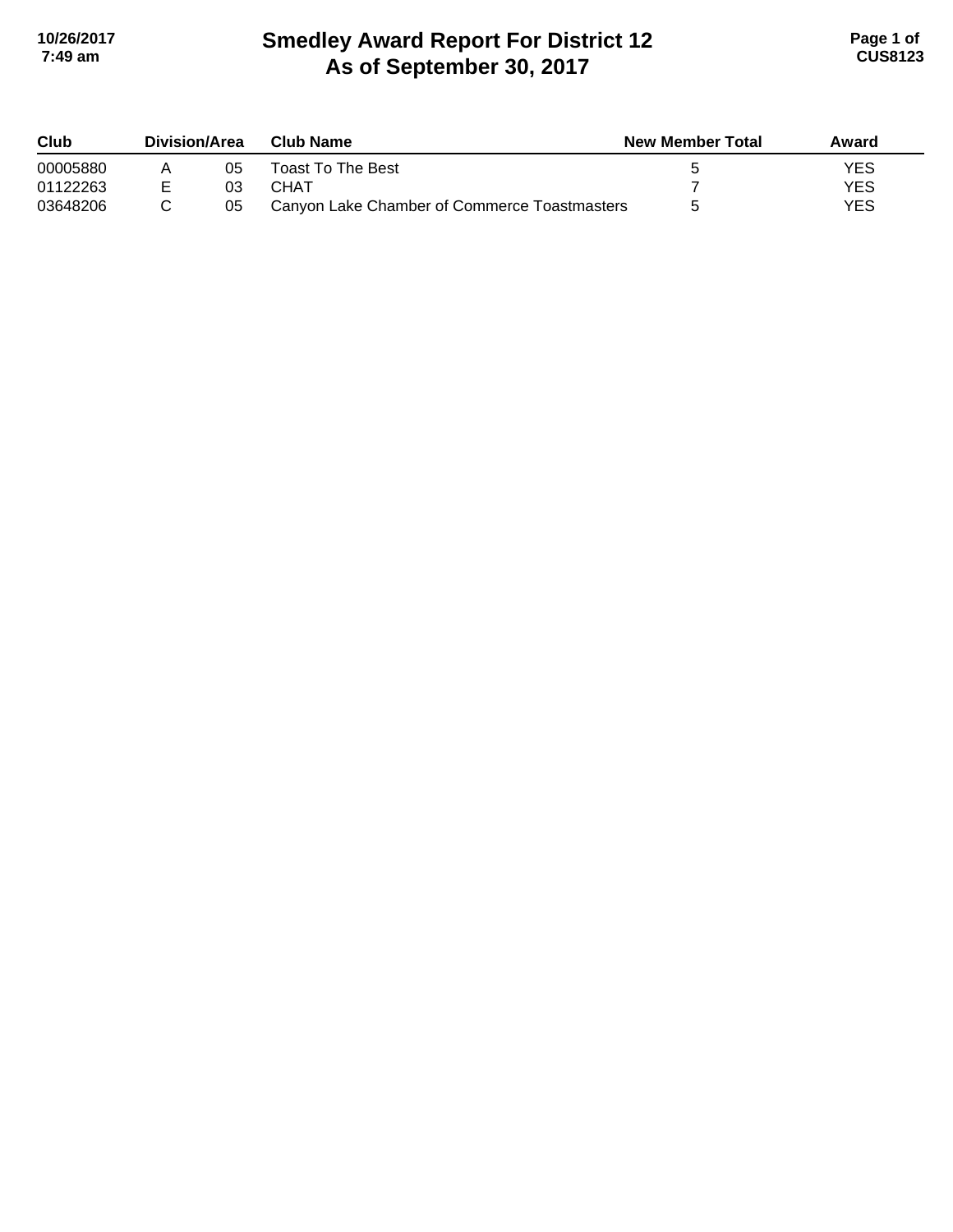# **Smedley Award Report For District 13 As of September 30, 2017 10/26/2017 Page 1 of 7:49 am CUS8123**

| Club     | Division/Area |    | <b>Club Name</b>                 | <b>New Member Total</b> | Award |
|----------|---------------|----|----------------------------------|-------------------------|-------|
| 01014683 |               | 02 | Bayer Toastmasters Club          |                         | YES   |
| 03655608 |               | 05 | Mylan Toastmasters Greenbag Road |                         | YES   |
| 04813611 |               | 34 | Woman 2 Woman                    |                         | YES   |
| 06113457 |               | 04 | Crown Castle Toastmasters        |                         | YES   |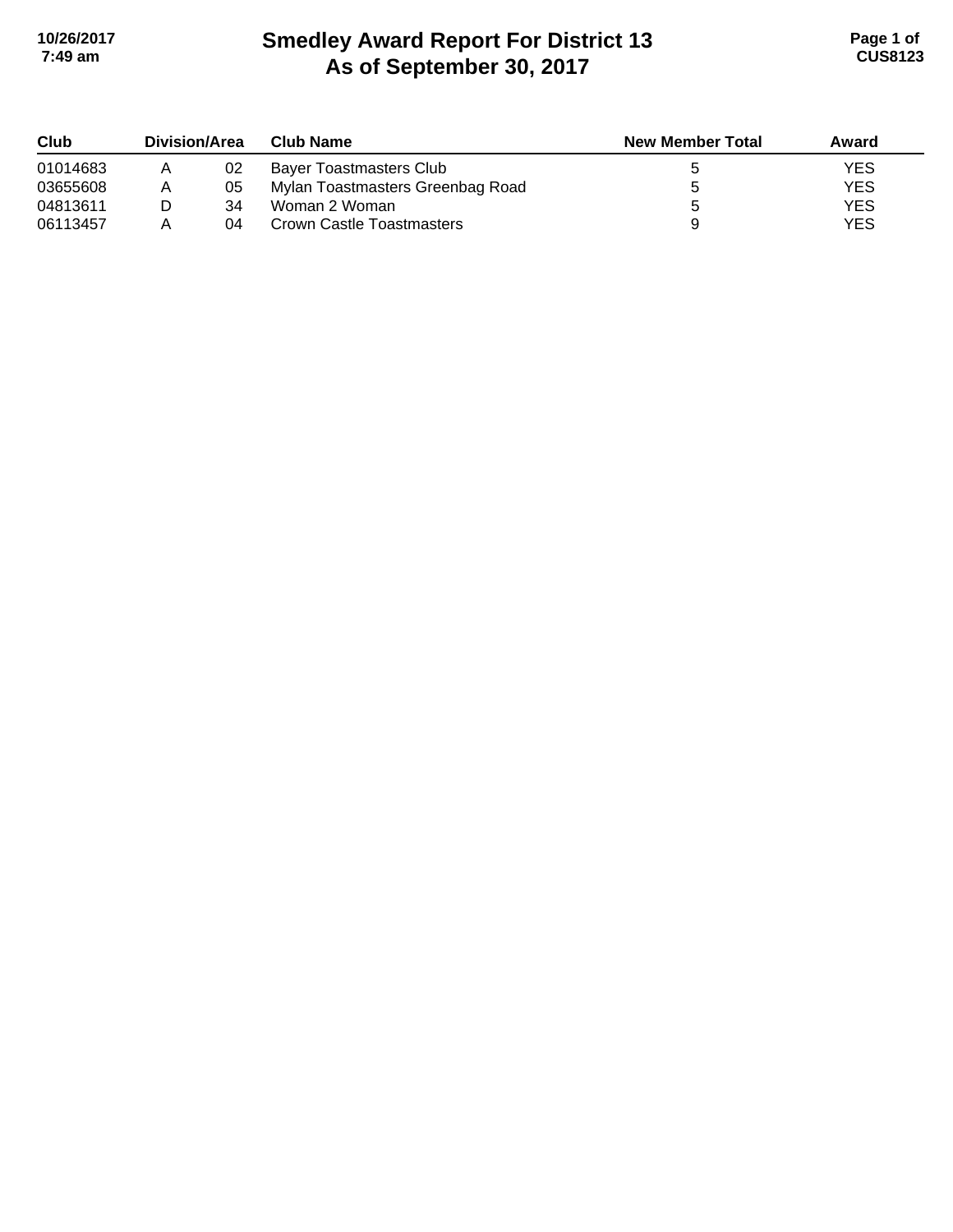# **Smedley Award Report For District 14 As of September 30, 2017 10/26/2017 Page 1 of 7:49 am CUS8123**

| Club     | Division/Area |    | <b>Club Name</b>                        | <b>New Member Total</b> | Award      |
|----------|---------------|----|-----------------------------------------|-------------------------|------------|
| 00000289 | C             | 32 | Alpha Toastmasters Club                 |                         | <b>YES</b> |
| 00000326 | Е             | 52 | Augusta Toastmasters                    |                         | <b>YES</b> |
| 00001842 | B             | 23 | <b>Leading Communicators</b>            |                         | <b>YES</b> |
| 00002367 | D             | 43 | Henry County Club                       |                         | <b>YES</b> |
| 00008269 | н             | 83 | Okefenokee Club                         |                         | <b>YES</b> |
| 00922073 | Α             | 13 | Toastmasters of Centerville Club        |                         | <b>YES</b> |
| 02258081 | С             | 34 | <b>Clarkston Community Toastmasters</b> |                         | <b>YES</b> |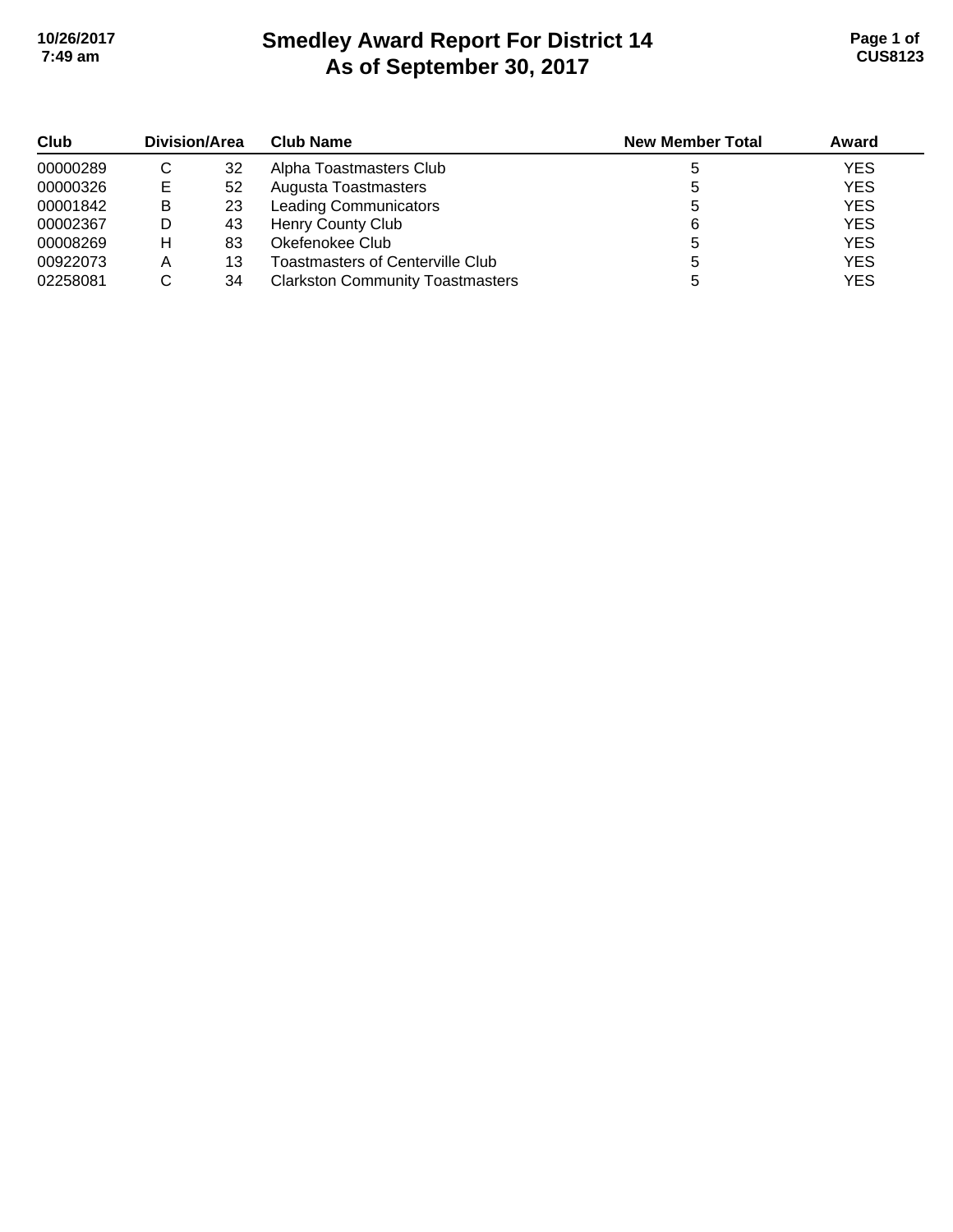# **Smedley Award Report For District 15 As of September 30, 2017 10/26/2017 Page 1 of 7:49 am CUS8123**

| Club     | <b>Division/Area</b> |    | <b>Club Name</b>                | <b>New Member Total</b> | Award |
|----------|----------------------|----|---------------------------------|-------------------------|-------|
| 00000719 |                      | 01 | Metro Toastmasters Club         |                         | YES   |
| 00006875 |                      | 03 | Image Masters Toastmasters Club |                         | YES   |
| 00603698 |                      | 01 | Murray Chamber Chatters Club    |                         | YES   |
| 01982709 | E                    | 03 | <b>Parkway Pontificators</b>    |                         | YES   |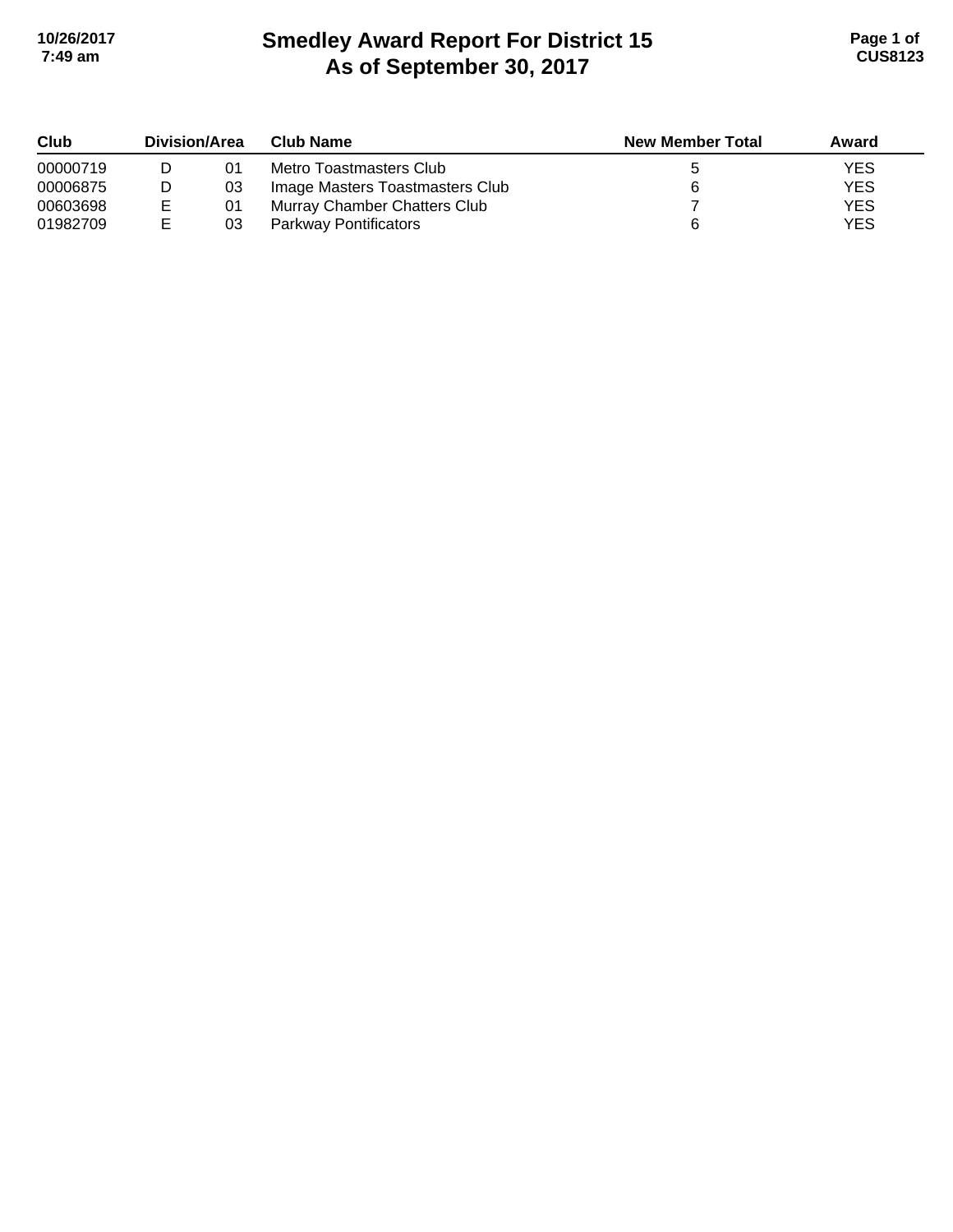# **Smedley Award Report For District 16 As of September 30, 2017 10/26/2017 Page 1 of 7:49 am CUS8123**

| Club     | Division/Area |    | <b>Club Name</b>                    | <b>New Member Total</b> | Award      |
|----------|---------------|----|-------------------------------------|-------------------------|------------|
| 00000576 | O             | 01 | <b>Stillwater Toastmasters Club</b> | 18                      | <b>YES</b> |
| 00005782 | O             | 01 | Pacesetters Club                    | 16                      | <b>YES</b> |
| 01036139 | κ             | 03 | Distinguished Toastmasters          | 6                       | <b>YES</b> |
| 02100509 | O             | 03 | Paycom                              |                         | <b>YES</b> |
| 02495398 | A             | 03 | Dell Speaks OK                      |                         | <b>YES</b> |
| 04413797 |               | 02 | Second Amendment Toastmasters       |                         | <b>YES</b> |
| 05883027 |               | 01 | Hilti Tulsa                         |                         | <b>YES</b> |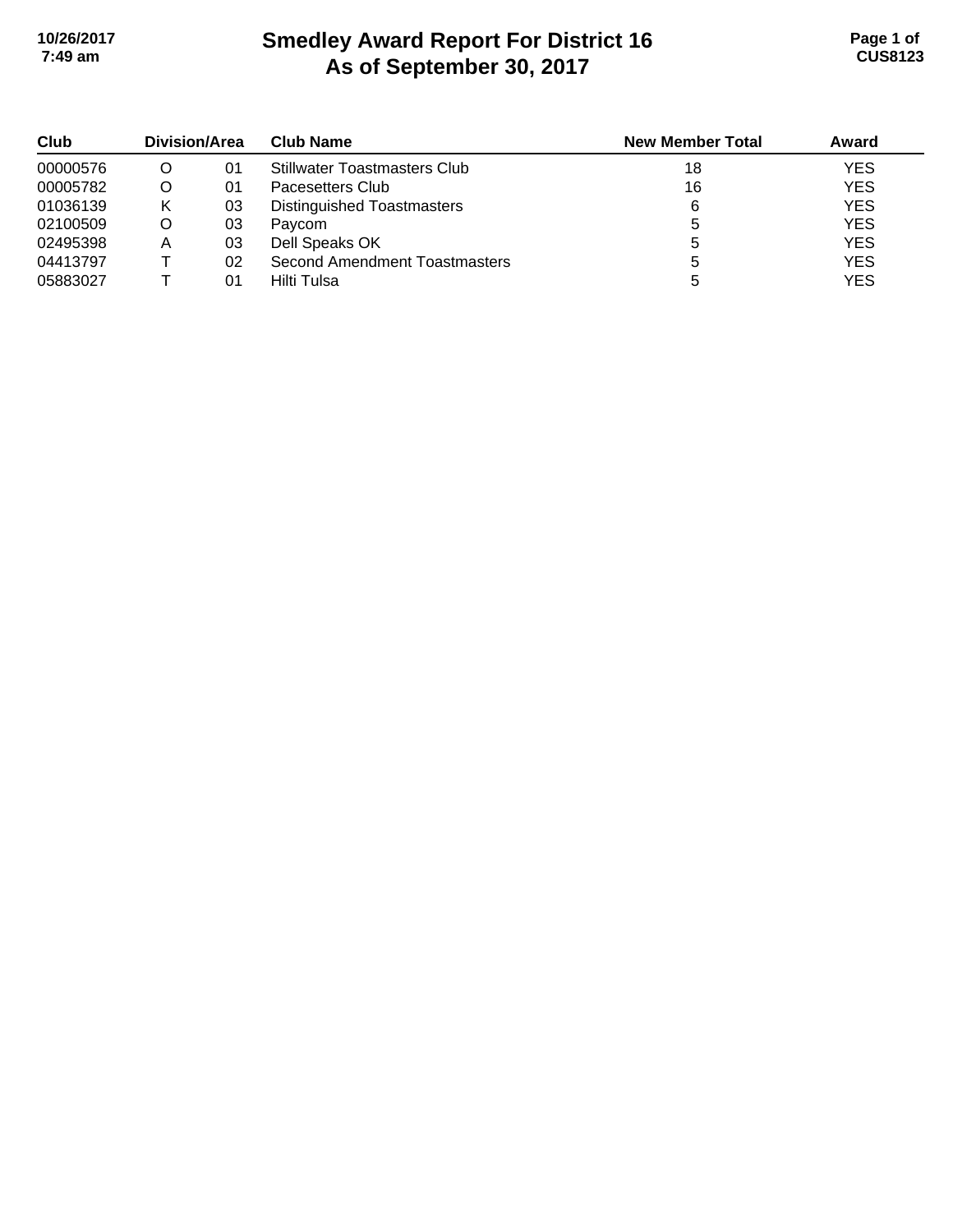# **Smedley Award Report For District 17 As of September 30, 2017 10/26/2017 Page 1 of 7:49 am CUS8123**

| Club     | Division/Area |    | <b>New Member Total</b><br>Club Name | Award |            |
|----------|---------------|----|--------------------------------------|-------|------------|
| 01155864 |               | 22 | UWA                                  |       | <b>YES</b> |
| 01334399 | Ν             | 25 | <b>Aspire Toastmasters</b>           |       | YES        |
| 01562202 |               | 13 | Ellenbrook Toastmasters Club         |       | YES        |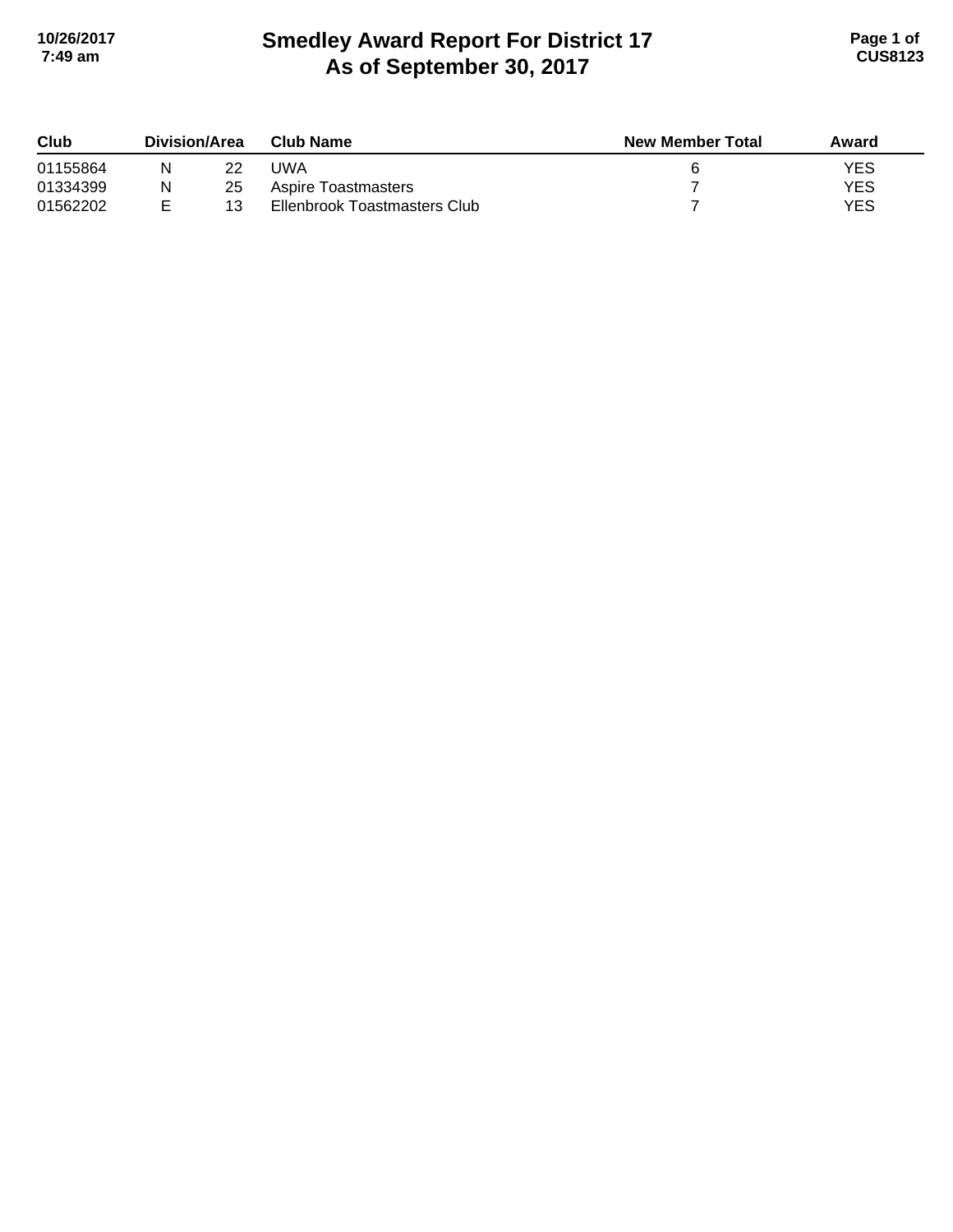# **Smedley Award Report For District 18 As of September 30, 2017 10/26/2017 Page 1 of 7:49 am CUS8123**

| Club     | Division/Area |    | Club Name                   | <b>New Member Total</b> | Award      |
|----------|---------------|----|-----------------------------|-------------------------|------------|
| 00000837 |               | 35 | Chesapeake Club             |                         | <b>YES</b> |
| 00004724 |               | 35 | Annapolis Toastmasters Club |                         | YES        |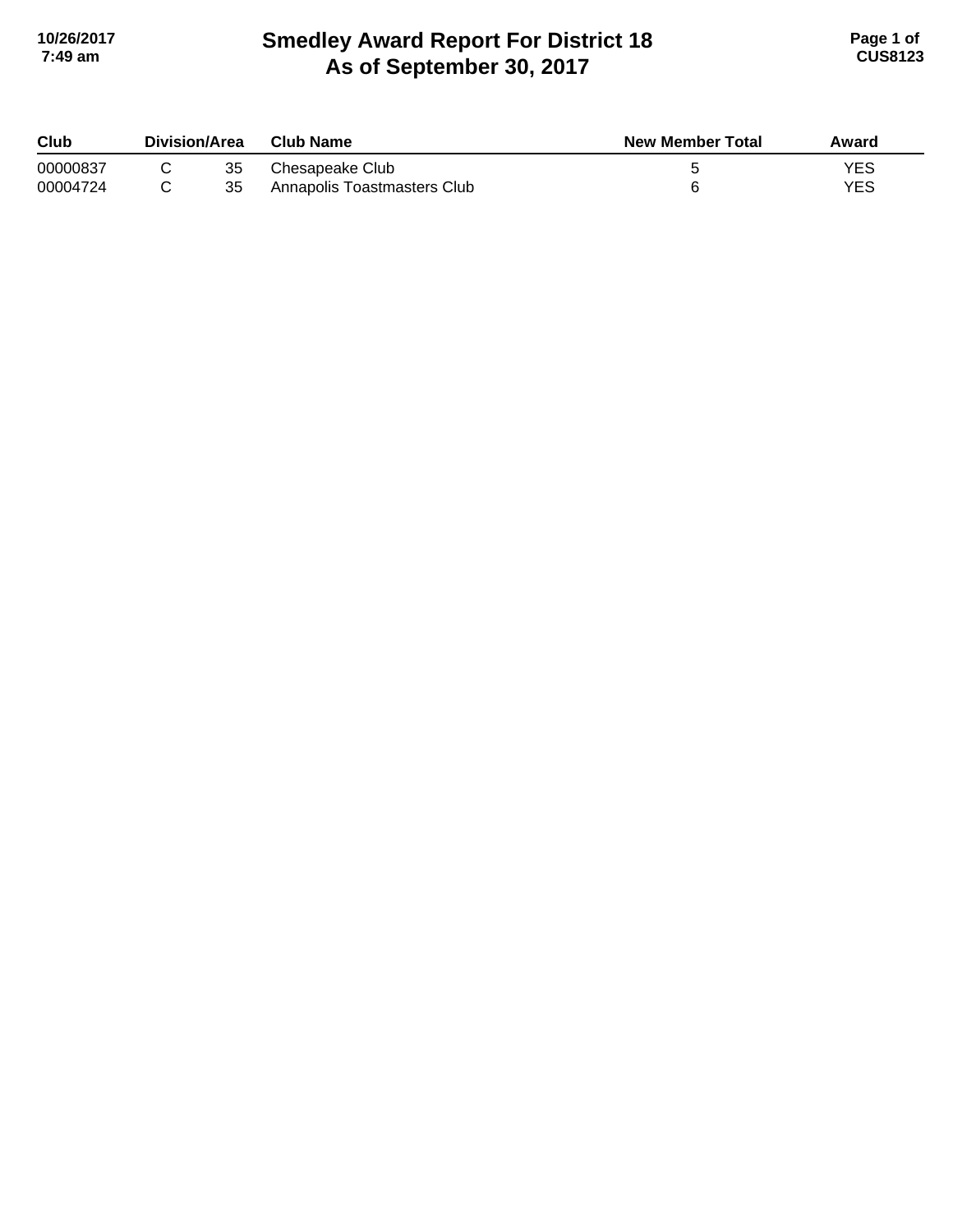# **Smedley Award Report For District 19 As of September 30, 2017 10/26/2017 Page 1 of 7:49 am CUS8123**

| Club     | Division/Area |    | <b>Club Name</b>     | <b>New Member Total</b> | Award |
|----------|---------------|----|----------------------|-------------------------|-------|
| 00007889 |               | 83 | Hilltop Toaster Club |                         | YES   |
| 04105982 | W             |    | Changing Winds       |                         | YES   |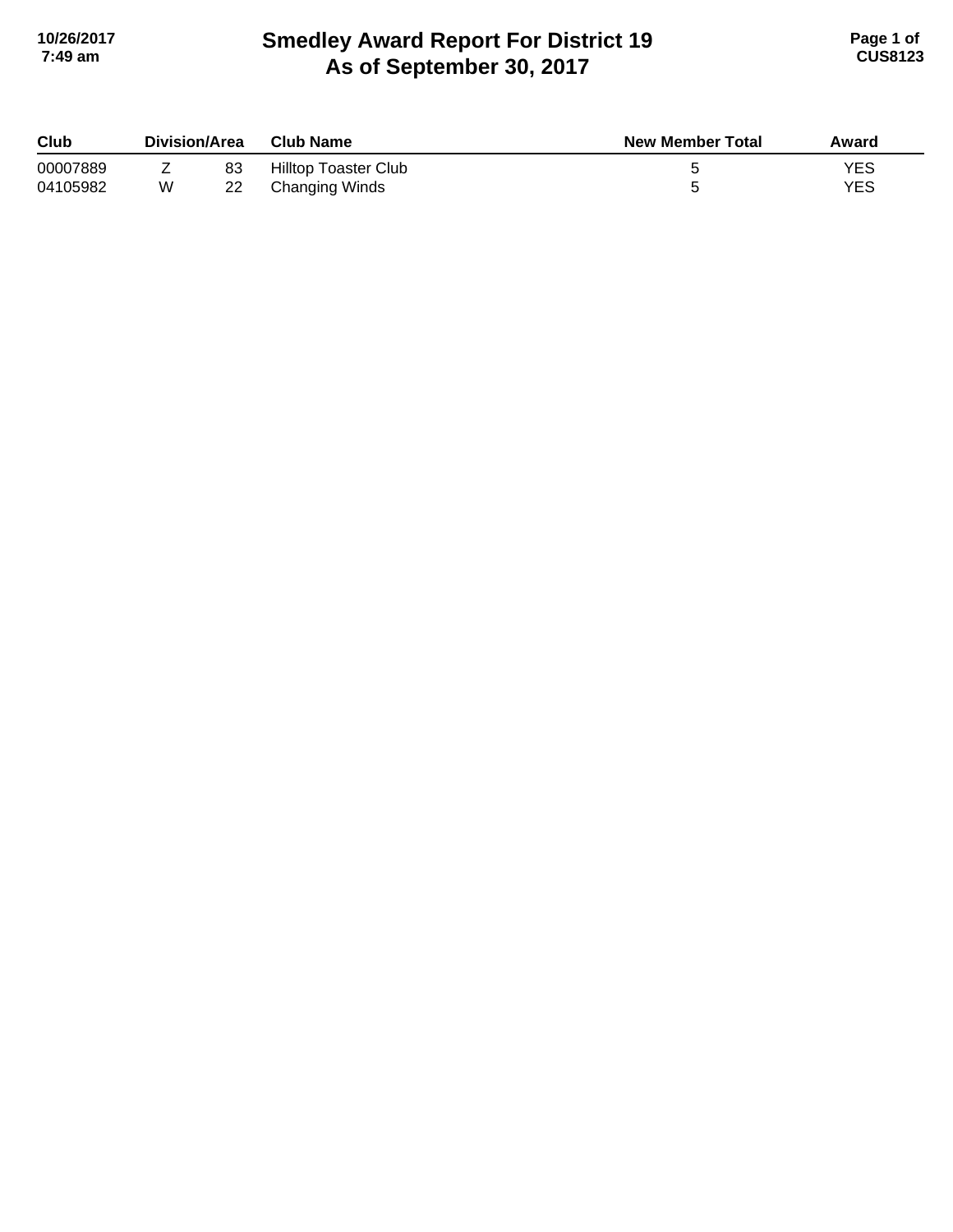# **Smedley Award Report For District 20 As of September 30, 2017 10/26/2017 Page 1 of 7:49 am CUS8123**

| Club     | <b>Division/Area</b> |    | <b>Club Name</b>                           | <b>New Member Total</b> | Award      |
|----------|----------------------|----|--------------------------------------------|-------------------------|------------|
| 00001599 | B                    | 14 | <b>Pakistan Community Toastmasters</b>     | 6                       | <b>YES</b> |
| 00002109 | Κ                    | 08 | <b>Bahrain Toastmasters</b>                | 5                       | <b>YES</b> |
| 00002446 | L                    | 37 | <b>Active Minds Toast Masters</b>          | 5                       | <b>YES</b> |
| 00002865 | T                    | 36 | Kuwait Challengers Club                    | 5                       | <b>YES</b> |
| 00002910 | Q                    | 20 | <b>Qatar Toastmasters Club</b>             | 5                       | <b>YES</b> |
| 00007148 | E                    | 16 | Doha Toastmasters Club                     | 8                       | <b>YES</b> |
| 00009379 | J                    | 29 | <b>ICC-ONE TOASMASTERS CLUB</b>            | $\overline{7}$          | <b>YES</b> |
| 00603459 | Κ                    | 09 | <b>WMC Toastmasters</b>                    | 5                       | <b>YES</b> |
| 00629603 | G                    | 30 | Al-Soor                                    | 6                       | <b>YES</b> |
| 00649467 | $\mathbf{I}$         | 36 | <b>Desert Pioneers</b>                     | 5                       | <b>YES</b> |
| 00727851 | H                    | 25 | <b>Indian Club Toastmasters</b>            | 5                       | <b>YES</b> |
| 00820149 | H                    | 22 | Konkan Club                                | 5                       | <b>YES</b> |
| 00951706 | D                    | 41 | South Kuwait Toastmasters Club             | 5                       | <b>YES</b> |
| 00982008 | D                    | 42 | <b>Capitol Speakers</b>                    | $\overline{7}$          | <b>YES</b> |
| 01045418 | G                    | 30 | AOU                                        | 5                       | <b>YES</b> |
| 01130743 | Α                    | 07 | <b>GPIC Toastmasters</b>                   | 11                      | <b>YES</b> |
| 01166642 | $\mathsf C$          |    | <b>OFOOQ Toastmasters Club</b>             | 5                       | <b>YES</b> |
|          | Κ                    | 03 | <b>TASCA Toastmasters</b>                  | 5                       | <b>YES</b> |
| 01171968 |                      | 10 |                                            | 5                       | <b>YES</b> |
| 01255393 | $\mathbf{I}$         | 37 | Kuwait Advanced                            |                         |            |
| 01267238 | Α                    | 05 | <b>PICPA Bahrain Toastmasters</b>          | 5                       | <b>YES</b> |
| 01325058 | A                    | 05 | <b>Awal Gulf Toastmasters</b>              | 5                       | <b>YES</b> |
| 01349612 | E                    | 18 | <b>Galfar Toastmasters</b>                 | 5                       | <b>YES</b> |
| 01353726 | G                    | 35 | <b>SERAYE</b>                              | 5                       | <b>YES</b> |
| 01406515 | $\mathsf C$          | 02 | <b>TKS Toastmasters</b>                    | 5                       | <b>YES</b> |
| 01491555 | B                    | 14 | <b>ASRY Toastmasters Club</b>              | $\overline{7}$          | <b>YES</b> |
| 01491664 | Κ                    | 08 | <b>BIMA Toastmasters Club</b>              | 5                       | <b>YES</b> |
| 01509979 | J                    | 28 | <b>IIEE-SQC Toastmasters</b>               | $\overline{7}$          | <b>YES</b> |
| 01540871 | D                    | 40 | <b>Timbre Talkers</b>                      | 6                       | <b>YES</b> |
| 01571590 | Q                    | 19 | <b>KEF Toastmasters</b>                    | 5                       | <b>YES</b> |
| 01968105 | $\sf B$              | 14 | Noor Albahrain Toastmasters Club           | 6                       | <b>YES</b> |
| 02046498 | J                    | 29 | <b>Smedley Toastmasters Club</b>           | 5                       | <b>YES</b> |
| 02087647 | J                    | 26 | <b>EF Toastmasters Club</b>                | 5                       | <b>YES</b> |
| 02162143 | D                    | 42 | Mace Springs                               | 5                       | <b>YES</b> |
| 02184973 | D                    | 40 | <b>ACK</b>                                 | $\sqrt{5}$              | <b>YES</b> |
| 02259542 | $\mathbf{I}$         | 38 | Aim High Toastmasters Club                 | 6                       | <b>YES</b> |
| 02771828 | G                    | 33 | iSpeak                                     | 8                       | <b>YES</b> |
| 02861678 | D                    | 41 | <b>Bhavan's Toastmasters</b>               | 8                       | <b>YES</b> |
| 03015147 | J                    | 27 | Wakra Toastmasters Club                    | 5                       | <b>YES</b> |
| 03041786 | G                    | 35 | Rawasi                                     | 5                       | <b>YES</b> |
| 03476330 | Α                    | 07 | Sanabis Toastmasters Club (STC)            | 5                       | <b>YES</b> |
| 03894467 | $\mathsf C$          | 01 | <b>Bahrain Elite Speakers Toastmasters</b> | 5                       | <b>YES</b> |
| 04363035 | G                    | 31 | Al_jahra Elite Toastmasters Club (JET)     | 5                       | <b>YES</b> |
| 04413490 |                      | 36 | <b>Durrar Toastmasters</b>                 | 5                       | <b>YES</b> |
| 04442837 | Н                    | 24 | <b>Travel Trade Toastmasters</b>           | 5                       | <b>YES</b> |
| 04702768 | Β                    | 14 | <b>Bahrain Eloquent Toastmasters</b>       | 5                       | <b>YES</b> |
| 04729861 | Α                    | 04 | Al-Seef Toastmasters Club                  | 6                       | <b>YES</b> |
| 05069623 | н                    | 22 | <b>Mindtune Waves Toastmasters</b>         | 5                       | <b>YES</b> |
| 05257648 |                      | 37 | <b>Kuwait Falcons</b>                      | 6                       | <b>YES</b> |
| 05271119 | Н                    | 23 | <b>FCC Vanitha Toastmasters</b>            | 5                       | <b>YES</b> |
| 05499096 | Н                    | 24 | <b>Bhavans Toastmasters</b>                | 5                       | <b>YES</b> |
| 05960522 |                      | 36 | <b>ICS Expressions</b>                     | 5                       | <b>YES</b> |
| 05965875 |                      | 38 | <b>Innovators Toastmasters Club</b>        | 5                       | <b>YES</b> |
| 06016430 | Н                    | 22 | <b>Zeal Toastmasters Club</b>              | 5                       | <b>YES</b> |
| 06077861 | Q                    | 20 | Qatar University Toastmasters (arabic)     | 5                       | <b>YES</b> |
| 06588452 | Α                    | 07 | Alwatan Toastmasters Club                  | 6                       | <b>YES</b> |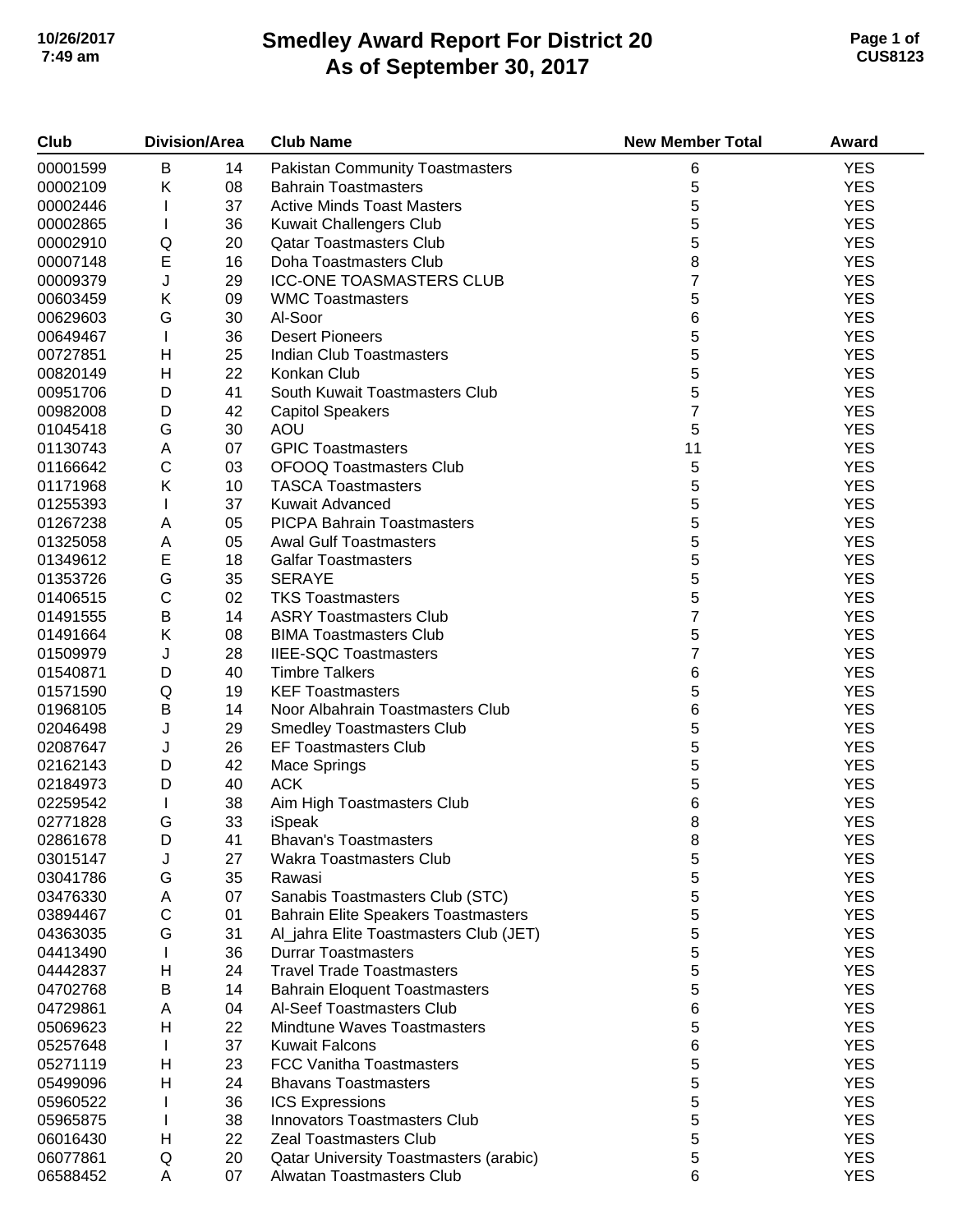# **Smedley Award Report For District 22 As of September 30, 2017 10/26/2017 Page 1 of 7:49 am CUS8123**

| Club     | Division/Area |    | Club Name                          | <b>New Member Total</b> | Award      |
|----------|---------------|----|------------------------------------|-------------------------|------------|
| 00000518 | R             | 61 | AgMasters Toastmasters Club        |                         | <b>YES</b> |
| 00000527 | S             | 73 | Springfield Toastmasters Club      |                         | <b>YES</b> |
| 00009177 | А             | 22 | <b>EXCELIent Toastmasters Club</b> | 10                      | <b>YES</b> |
| 00636291 |               | 32 | Top Box Toasters Club              |                         | <b>YES</b> |
| 04544324 |               | 71 | AMC Toastmasters Club              |                         | <b>YES</b> |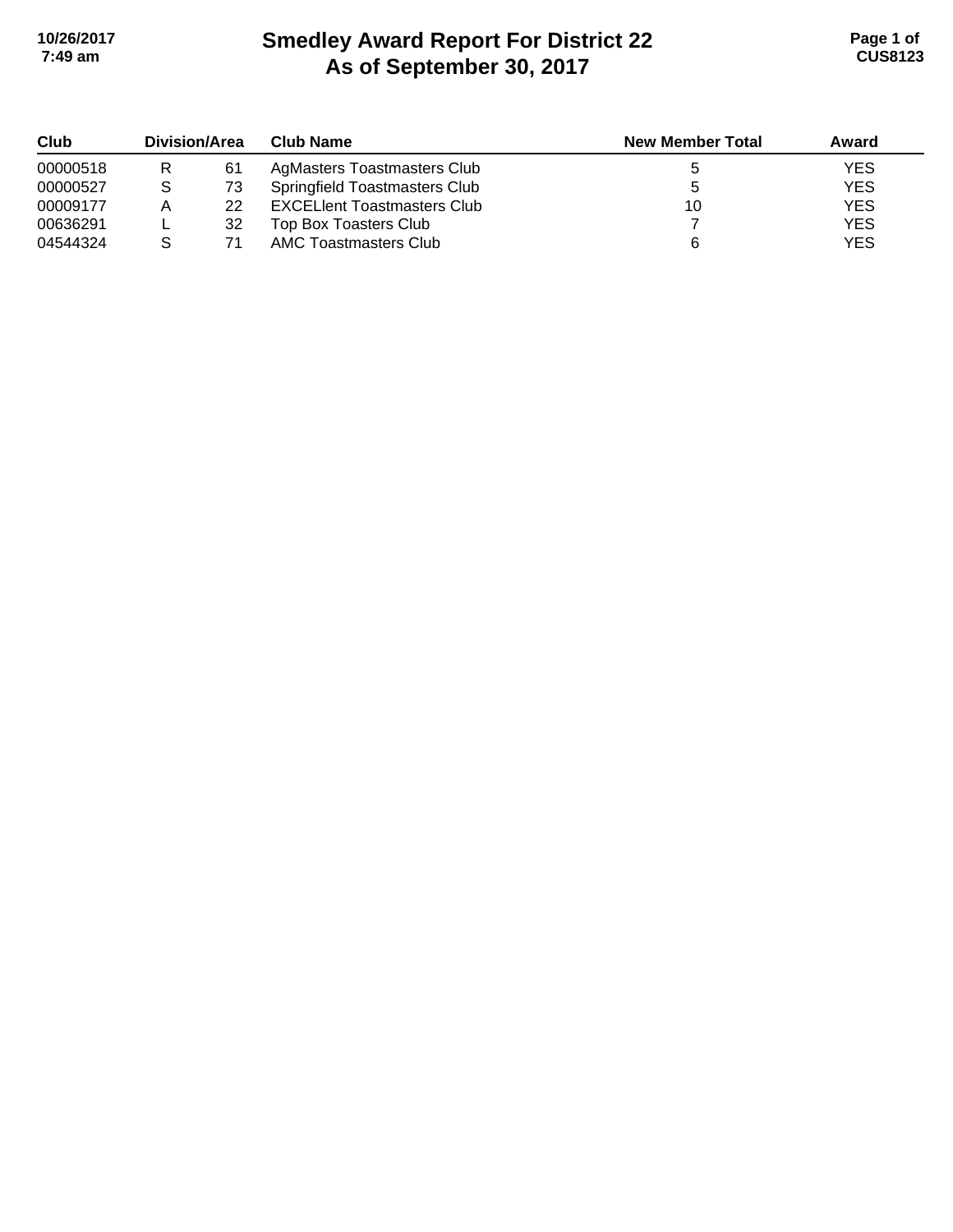# **Smedley Award Report For District 23 As of September 30, 2017 10/26/2017 Page 1 of 7:49 am CUS8123**

| Club     | <b>Division/Area</b> |    | <b>Club Name</b>                 | <b>New Member Total</b> | Award |
|----------|----------------------|----|----------------------------------|-------------------------|-------|
| 00009801 |                      | 63 | <b>Pecos County Toastmasters</b> |                         | YES   |
| 01403886 |                      | 44 | ADP El Paso Toastmasters         |                         | YES   |
| 01966682 |                      | 32 | <b>Salud Speakers</b>            |                         | YES   |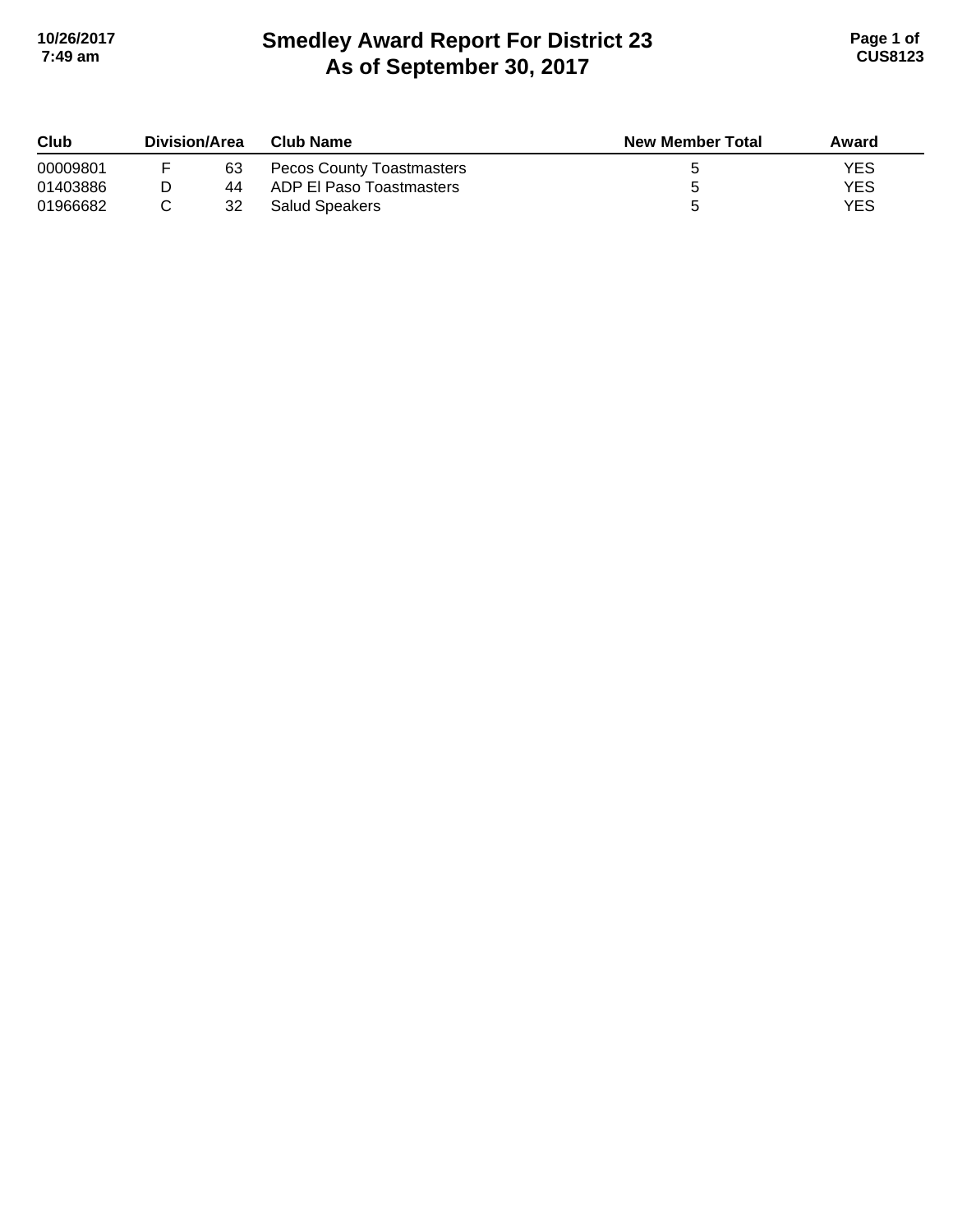#### **Smedley Award Report For District 24 As of September 30, 2017 10/26/2017 Page 1 of 7:49 am CUS8123**

| Club     | Division/Area |  | Club Name                   | <b>New Member Total</b> | Award |
|----------|---------------|--|-----------------------------|-------------------------|-------|
| 00000281 |               |  | Omaha Toastmasters Club 281 |                         | VEC.  |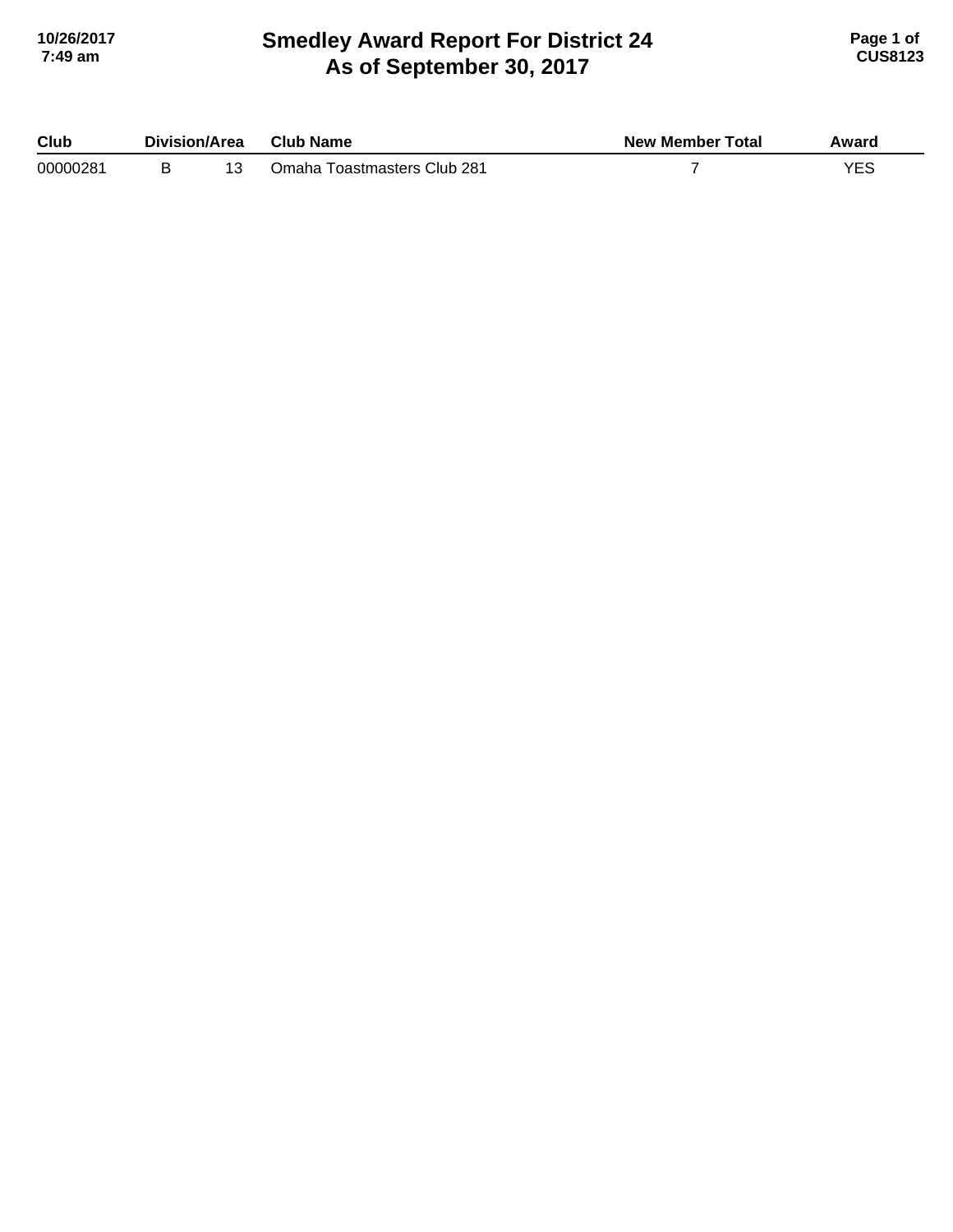## **Smedley Award Report For District 25 As of September 30, 2017 10/26/2017 Page 1 of 7:49 am CUS8123**

| Club     | Division/Area<br><b>Club Name</b> |    |                             | <b>New Member Total</b> | Award |
|----------|-----------------------------------|----|-----------------------------|-------------------------|-------|
| 01879351 |                                   | 61 | Wells Fargo Dallas/Ft Worth |                         | YES   |
| 06619708 |                                   | 74 | <b>Smiling Stars</b>        |                         | YES   |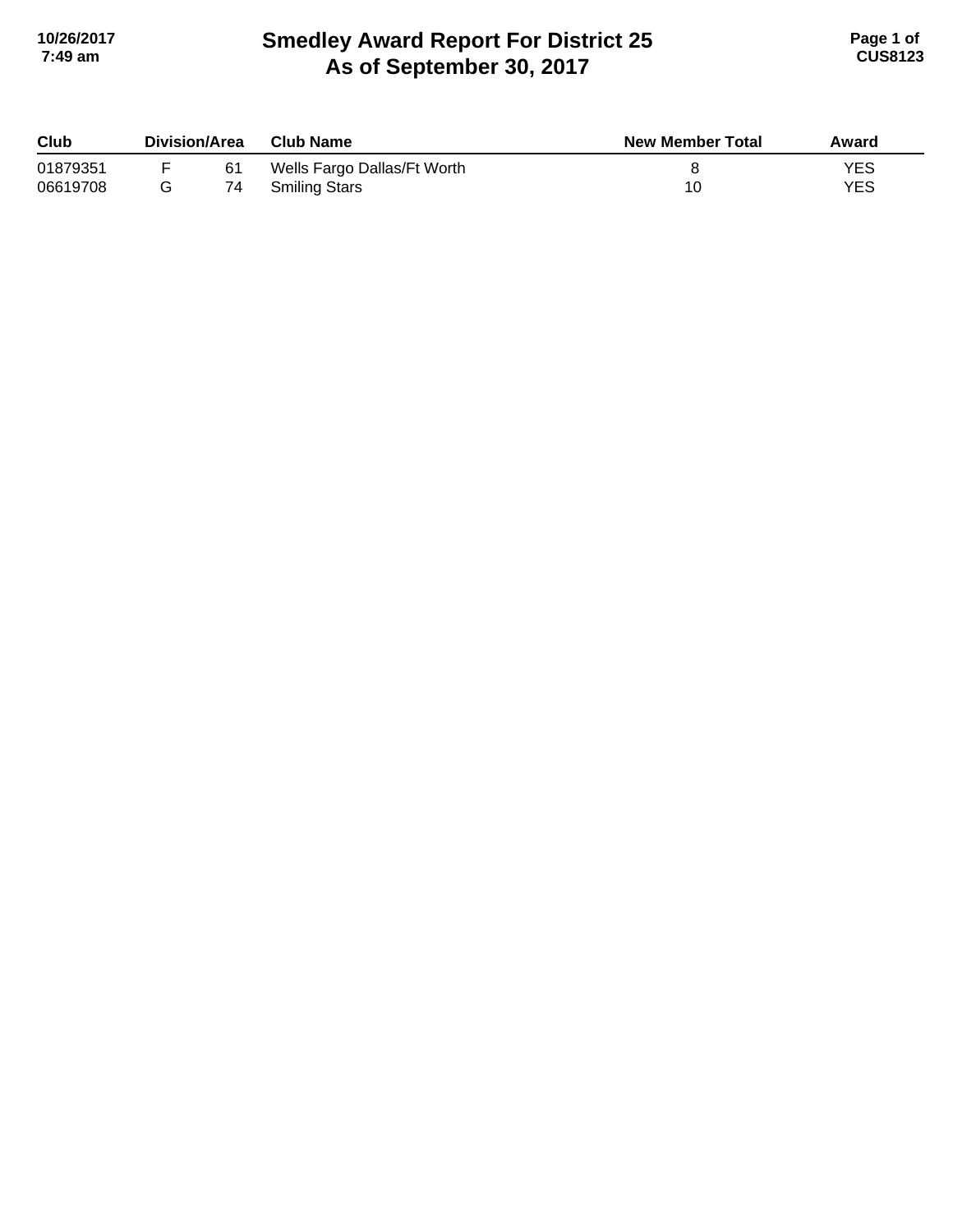# **Smedley Award Report For District 26 As of September 30, 2017 10/26/2017 Page 1 of 7:49 am CUS8123**

| Club     | Division/Area |    | <b>Club Name</b>                             | <b>New Member Total</b> | Award      |
|----------|---------------|----|----------------------------------------------|-------------------------|------------|
| 00002977 |               | 06 | <b>Cherry Creek Toastmasters Club</b>        |                         | <b>YES</b> |
| 00009839 |               | 02 | Lodo Toastmasters Club                       |                         | <b>YES</b> |
| 00677476 |               | 04 | Simply Speaking Toastmasters Club            |                         | <b>YES</b> |
| 01020158 |               | 06 | <b>Chemical Weapons Masters</b>              |                         | <b>YES</b> |
| 04800292 | Е             | 01 | Wattenberg Toastmasters Producing Excellence |                         | <b>YES</b> |
| 05951876 |               | 08 | Gogo Toast & Talk                            |                         | <b>YES</b> |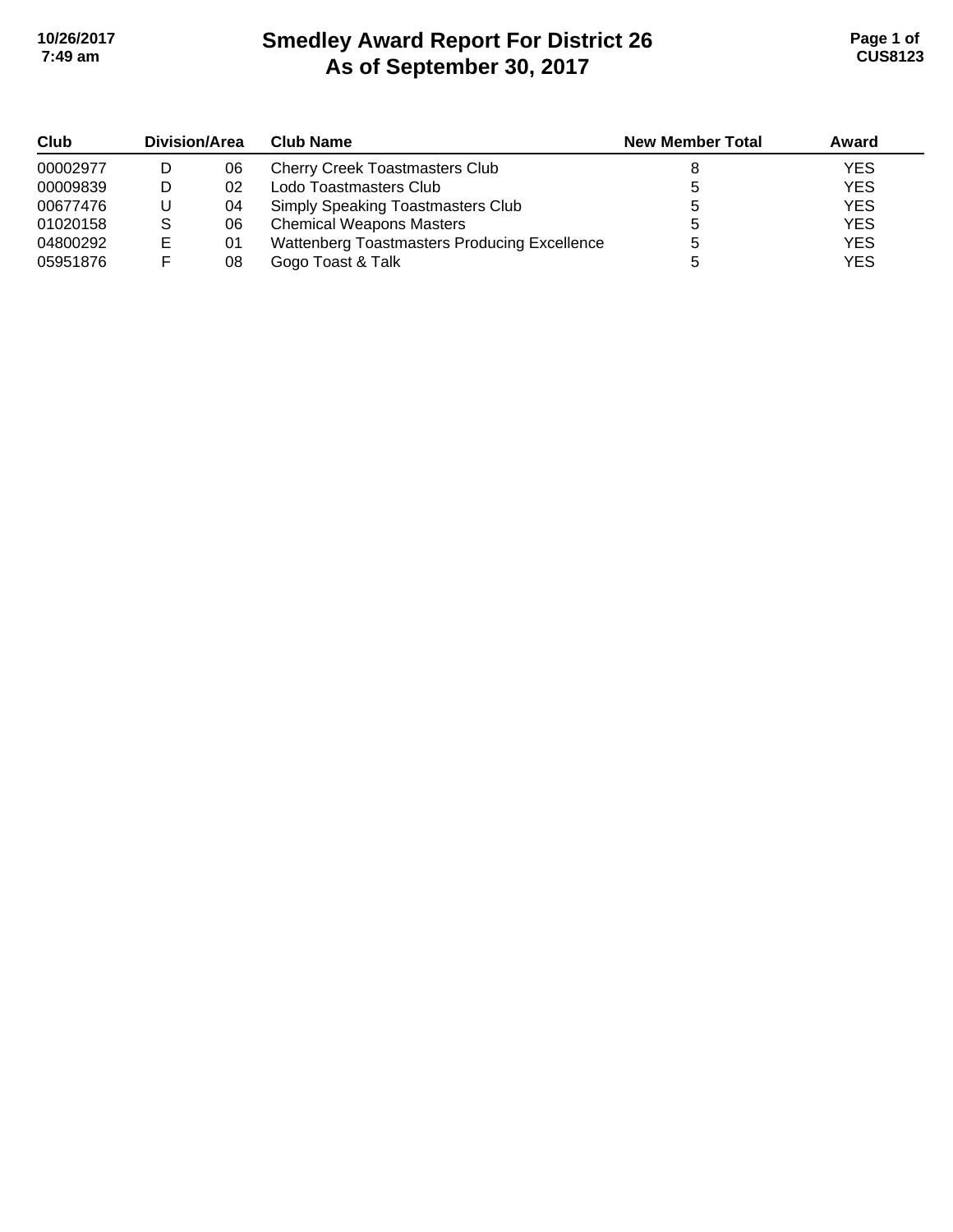## **Smedley Award Report For District 27 As of September 30, 2017 10/26/2017 Page 1 of 7:49 am CUS8123**

| Club     | Division/Area |    | <b>Club Name</b> | <b>New Member Total</b> | Award |
|----------|---------------|----|------------------|-------------------------|-------|
| 00005986 |               | 62 | G.U.T.S. Club    |                         | YES   |
| 01322550 |               | 63 | ASCO Speak EZ    |                         | YES   |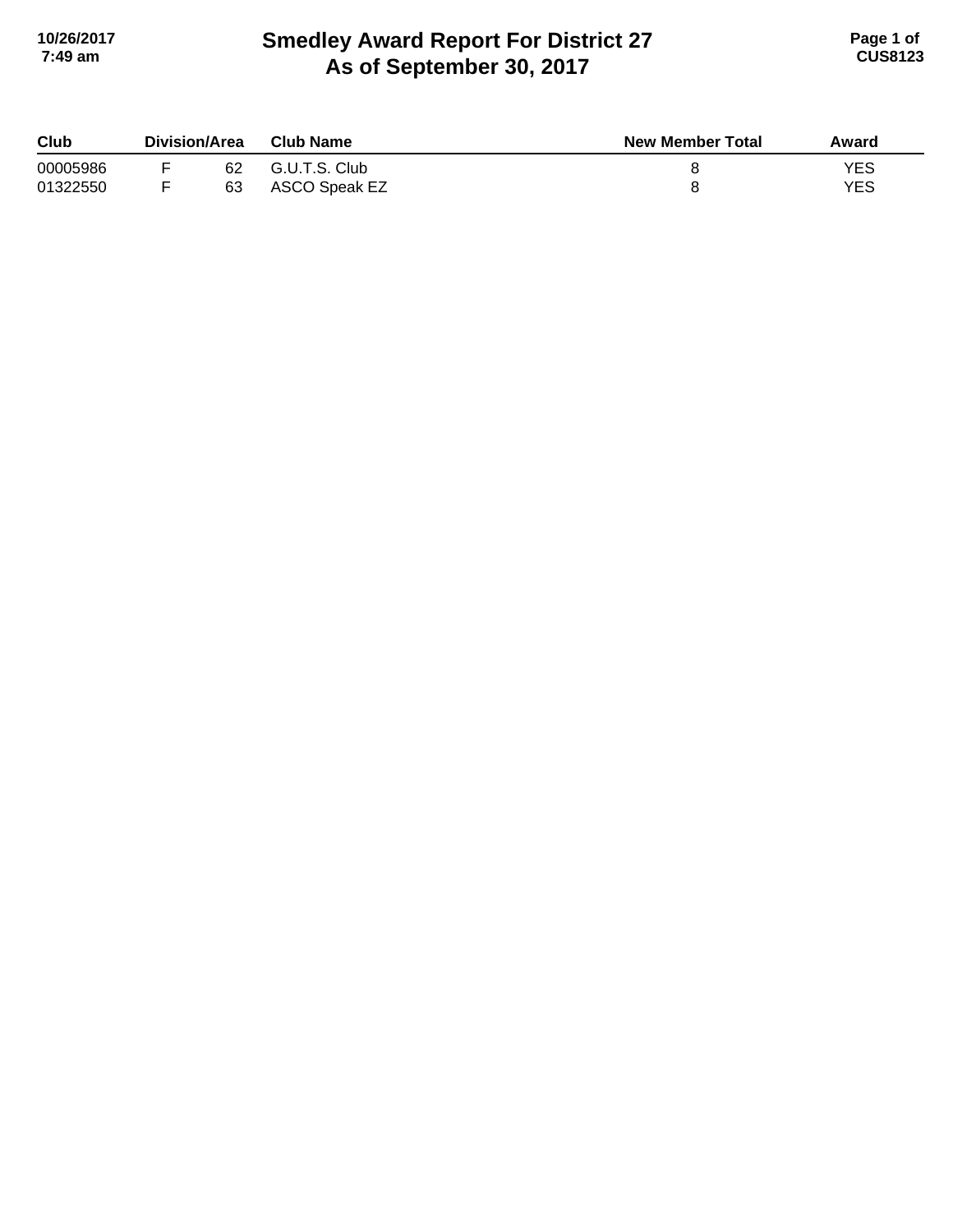# **Smedley Award Report For District 28 As of September 30, 2017 10/26/2017 Page 1 of 7:49 am CUS8123**

| Club     | <b>Division/Area</b> |    | Club Name                                | <b>New Member Total</b> | Award      |
|----------|----------------------|----|------------------------------------------|-------------------------|------------|
| 00006563 |                      | 13 | Ann Arbor Toastmasters And Friends Club  |                         | YES        |
| 00007884 |                      | 26 | Smooth Talkers Club                      |                         | <b>YES</b> |
| 01244261 | D                    |    | Michigan First Credit Union Toastmasters |                         | <b>YES</b> |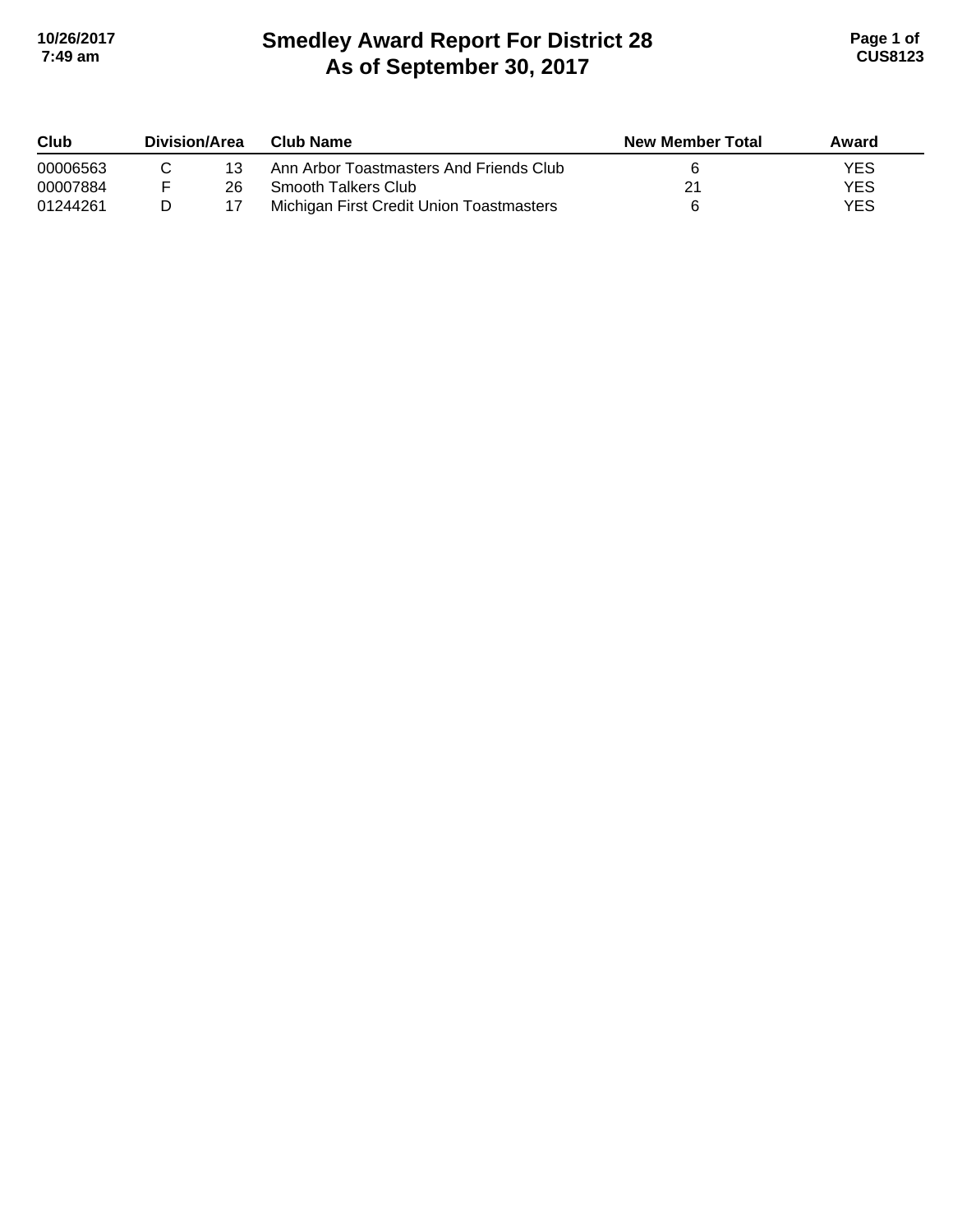# **Smedley Award Report For District 29 As of September 30, 2017 10/26/2017 Page 1 of 7:49 am CUS8123**

| Club     | Division/Area |    | <b>Club Name</b>        | <b>New Member Total</b> | Award      |
|----------|---------------|----|-------------------------|-------------------------|------------|
| 00005154 |               | 53 | Loudoun Club            |                         | <b>YES</b> |
| 00008820 |               | 35 | Navygators Club         |                         | <b>YES</b> |
| 01673805 | F             | 56 | Towerview Toastmasters  |                         | <b>YES</b> |
| 04067232 |               | 74 | Toast of Fredericksburg |                         | <b>YES</b> |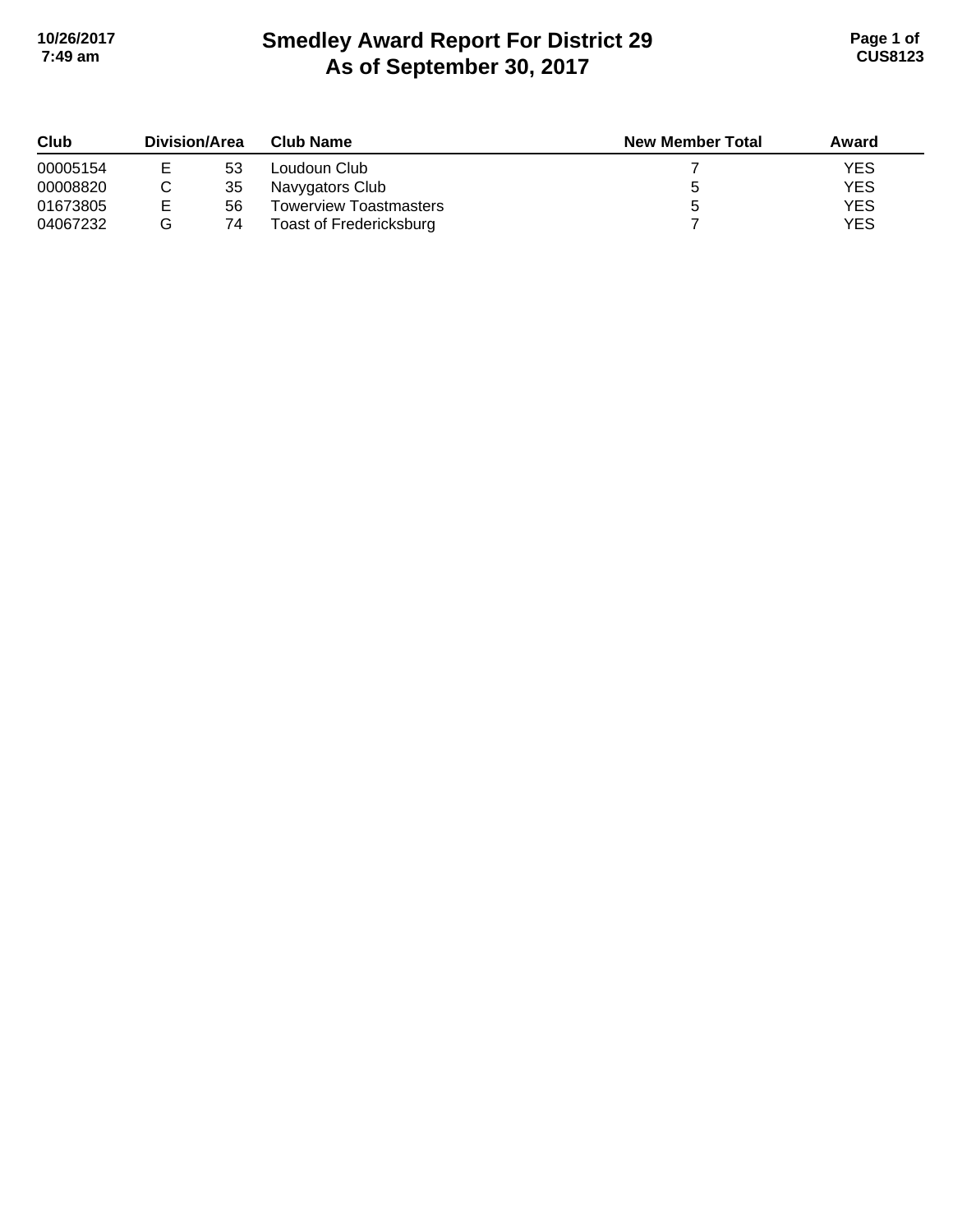# **Smedley Award Report For District 30 As of September 30, 2017 10/26/2017 Page 1 of 7:49 am CUS8123**

| Club     | Division/Area |    | <b>Club Name</b>                             | <b>New Member Total</b> | Award      |
|----------|---------------|----|----------------------------------------------|-------------------------|------------|
| 00001856 | N             | 45 | Figures Of Speech Toastmasters               |                         | <b>YES</b> |
| 00006027 | D             | 34 | Oak Brook Speakers Toastmasters Club         |                         | <b>YES</b> |
| 00008294 | W             | 71 | <b>Saturday Morning Workout Toastmasters</b> |                         | <b>YES</b> |
| 00008691 | N             | 44 | Look Who's Talking Club                      |                         | <b>YES</b> |
| 00009949 | Е             | 64 | <b>Relatively Speaking Club</b>              | 6                       | <b>YES</b> |
| 00681947 | E             | 66 | <b>Lightly Toasted Club</b>                  |                         | <b>YES</b> |
| 01531643 | N             | 46 | Club Toast at UL                             |                         | <b>YES</b> |
| 02954438 |               | 65 | Toastmasters Evanston                        |                         | <b>YES</b> |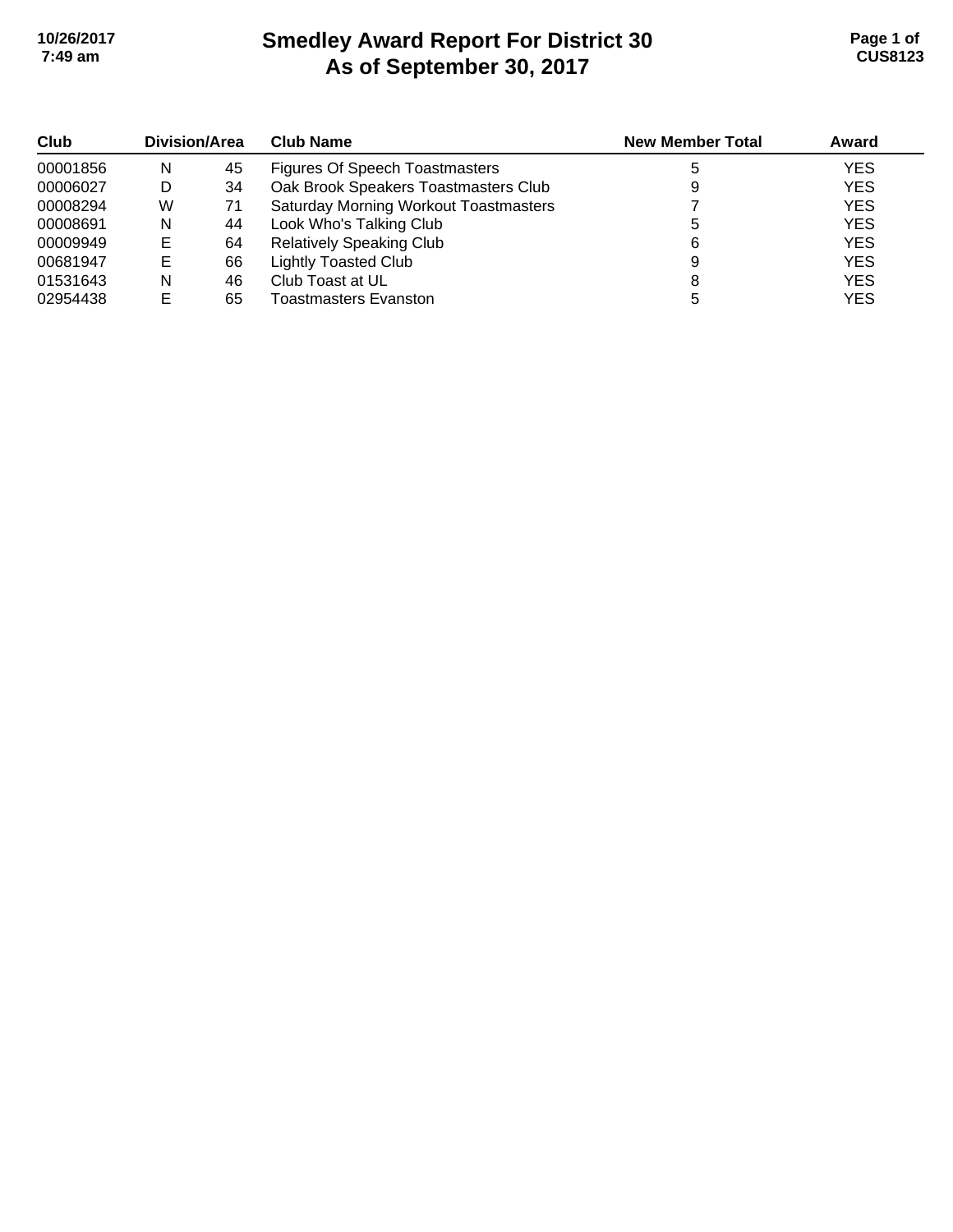### **Smedley Award Report For District 31 As of September 30, 2017 10/26/2017 Page 1 of 7:49 am CUS8123**

| Club     | Division/Area |    | <b>Club Name</b>                       | <b>New Member Total</b> | Award      |
|----------|---------------|----|----------------------------------------|-------------------------|------------|
| 00001074 | н             | 83 | <b>Boston Toastmasters</b>             | 17                      | <b>YES</b> |
| 00001625 | F             | 64 | Achievers Toastmasters Club            |                         | <b>YES</b> |
| 00004641 | G             | 76 | Speech Invaders Club                   |                         | <b>YES</b> |
| 00004735 | н             | 81 | <b>Boston West Toastmasters Club</b>   | 6                       | <b>YES</b> |
| 00680823 | C             | 36 | Tuesday Toastmasters at MIT Club       | 6                       | <b>YES</b> |
| 01098642 | С             | 34 | <b>Harvard Toastmasters Club</b>       | 9                       | <b>YES</b> |
| 02078400 | В             | 22 | <b>Mill City Toastmasters</b>          | 5                       | <b>YES</b> |
| 02457076 | D             | 46 | <b>Wellington Toastmasters Club</b>    |                         | <b>YES</b> |
| 02908808 | D             | 42 | <b>FactMasters</b>                     | 5                       | <b>YES</b> |
| 03454957 | Е             | 55 | <b>GFI Toastmasters</b>                | 5                       | <b>YES</b> |
| 03550659 | B             | 22 | New Life Toastmasters Club             | 6                       | <b>YES</b> |
| 04423785 | B             | 25 | The Tuesday Toast: Oracle Toastmasters |                         | <b>YES</b> |
| 05930724 | н             | 84 | <b>JP Toastmasters</b>                 |                         | <b>YES</b> |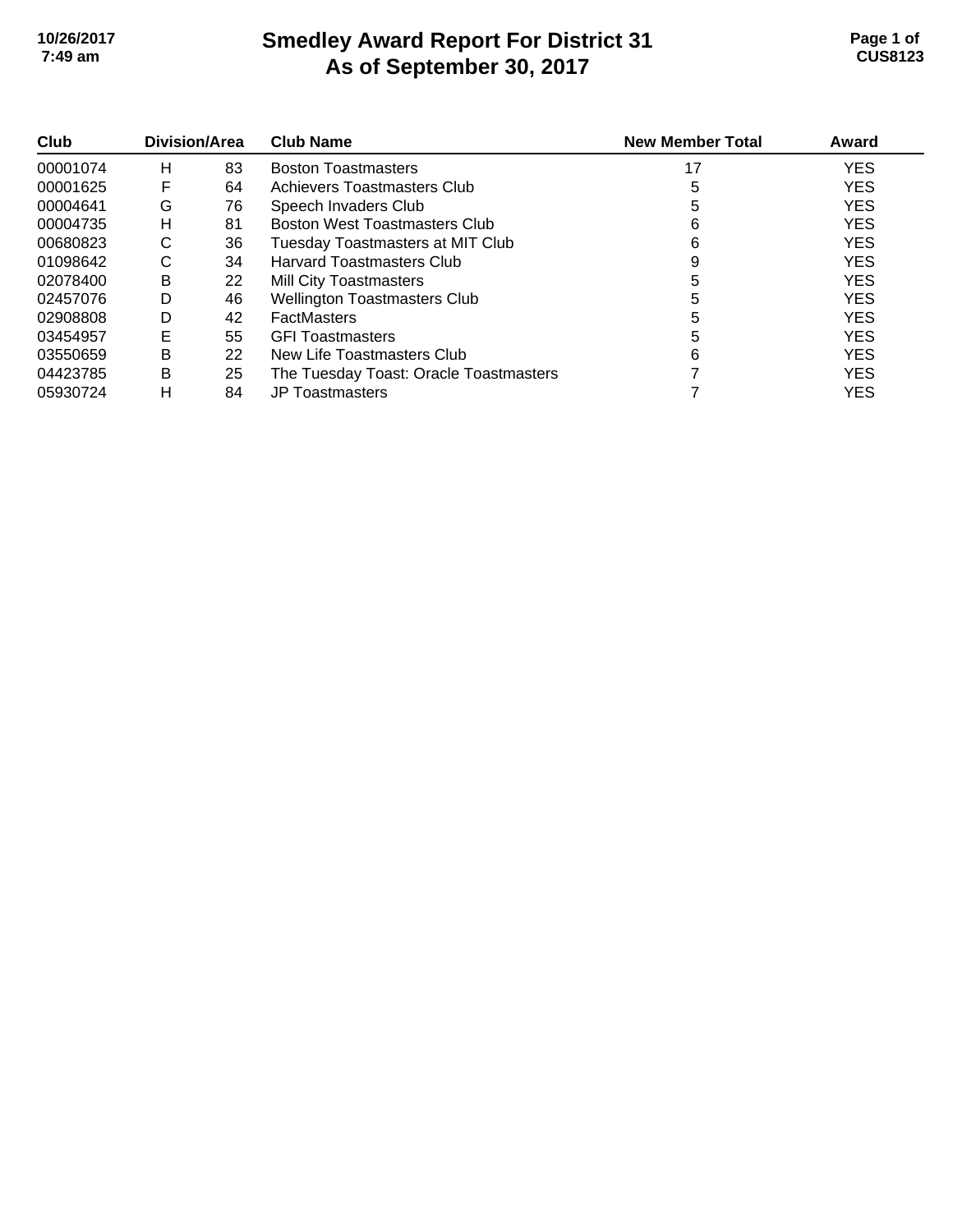## **Smedley Award Report For District 32 As of September 30, 2017 10/26/2017 Page 1 of 7:49 am CUS8123**

| Club                 | Division/Area |          | <b>Club Name</b>        | <b>New Member Total</b> | Award             |
|----------------------|---------------|----------|-------------------------|-------------------------|-------------------|
| 00000422<br>06599538 |               | 33<br>14 | Capitol Club<br>Closers |                         | <b>YES</b><br>YES |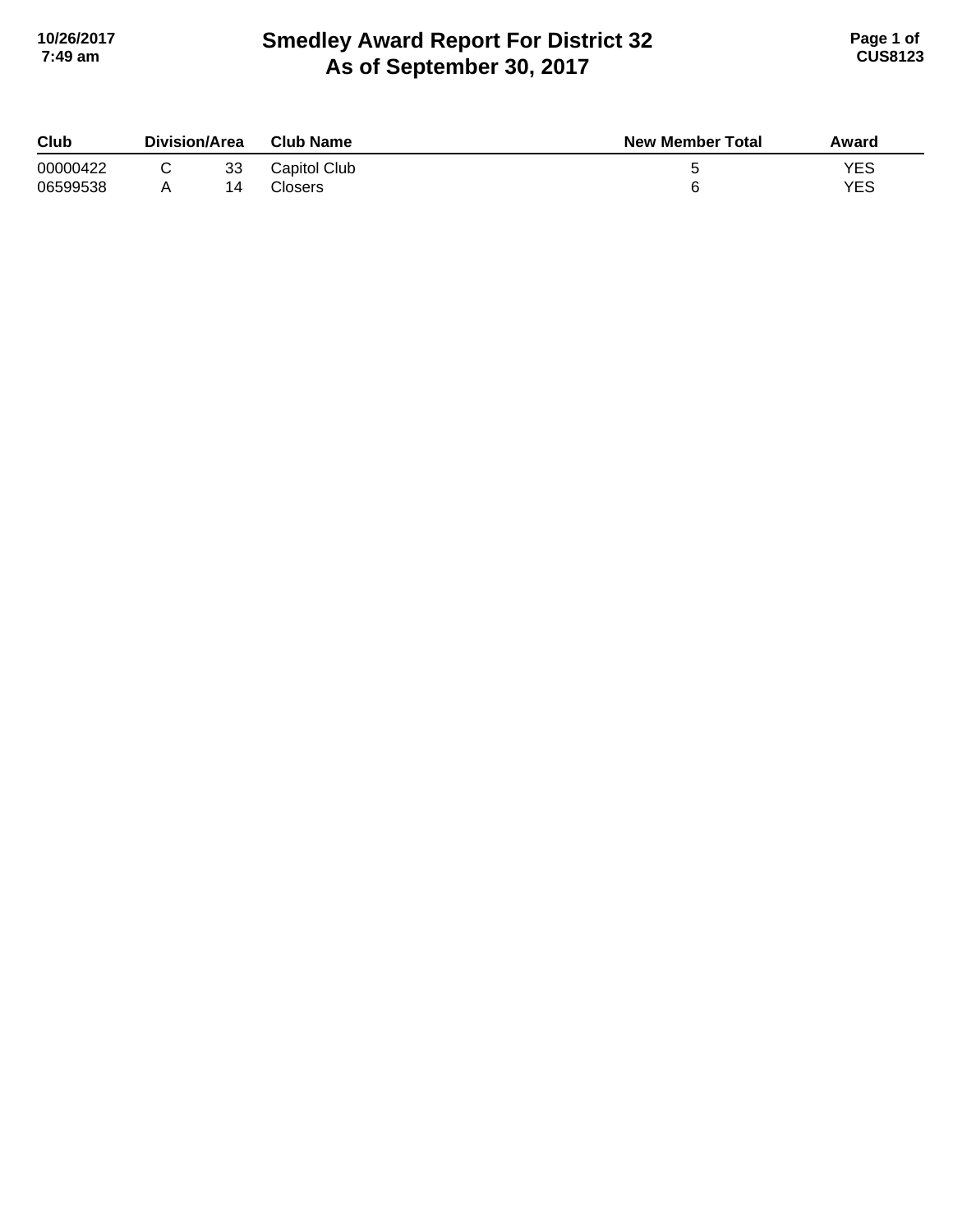# **Smedley Award Report For District 33 As of September 30, 2017 10/26/2017 Page 1 of 7:49 am CUS8123**

| Club<br>00008327 | Division/Area |    | Club Name                 | <b>New Member Total</b> | Award |
|------------------|---------------|----|---------------------------|-------------------------|-------|
|                  |               | 03 | Whitehatters Ovation Club |                         | YES   |
| 00610346         |               | 05 | Voice Ambassadors Club    |                         | YES   |
| 01431768         |               | 06 | Toastmasters@UCSB         |                         | YES   |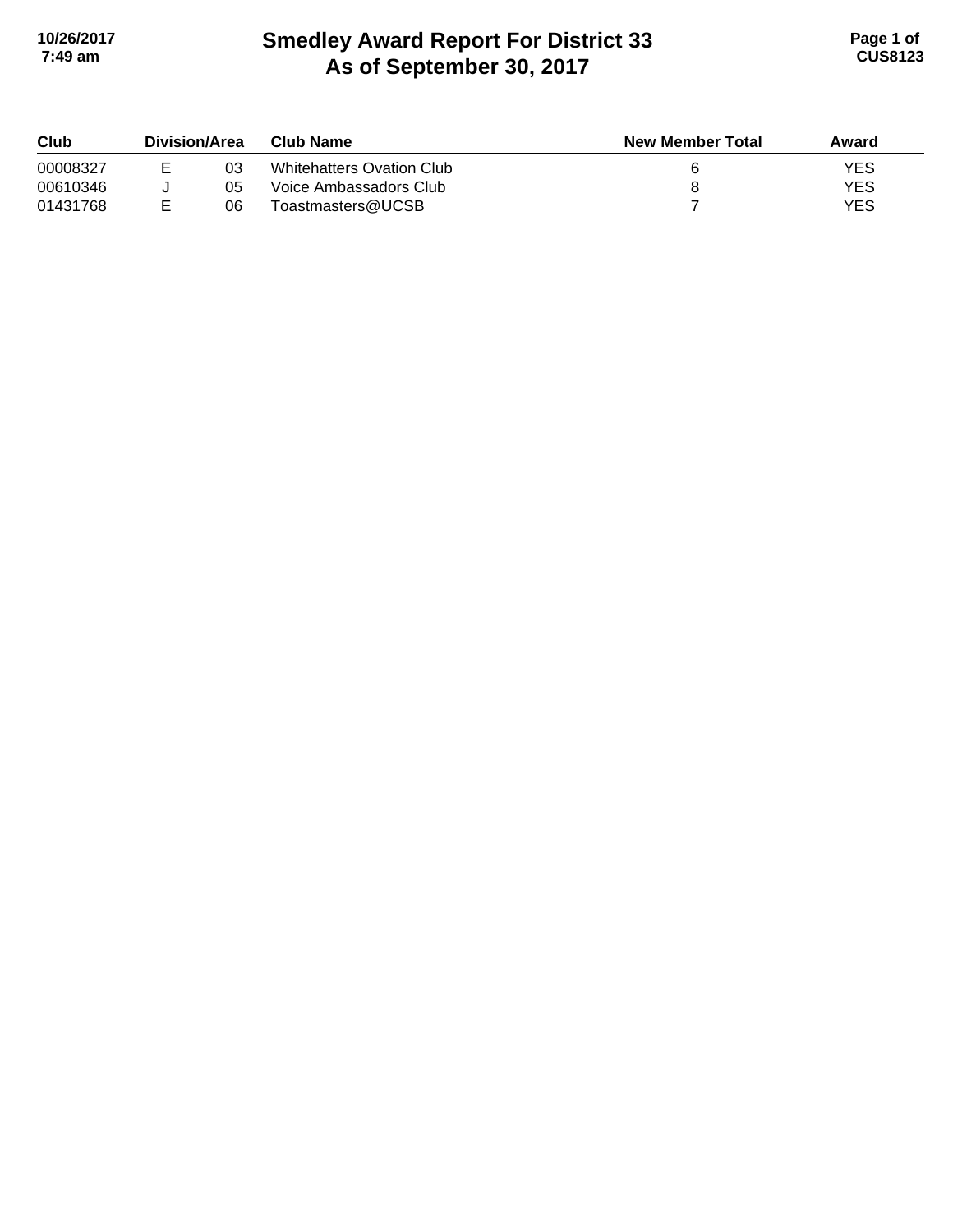### **Smedley Award Report For District 34 As of September 30, 2017 10/26/2017 Page 1 of 7:49 am CUS8123**

| Club     | <b>Division/Area</b>                                        |    | <b>Club Name</b>                                             | <b>New Member Total</b> | Award      |
|----------|-------------------------------------------------------------|----|--------------------------------------------------------------|-------------------------|------------|
| 00001828 | $\circ$                                                     | 02 | Guadalajara A.C. Club                                        | 7                       | <b>YES</b> |
| 00002310 | $\vee$                                                      | 03 | Club Reexpresion 2310                                        | 5                       | <b>YES</b> |
| 00003893 | G                                                           | 01 | Ejecutivo De Tijuana Toastmasters Club                       | 5                       | <b>YES</b> |
| 00004076 | $\mathsf{Z}% _{M_{1},M_{2}}^{\alpha,\beta}(\mathbb{R}^{2})$ | 01 | Matamoros Toastmasters Club                                  | 5                       | <b>YES</b> |
| 00004783 | G                                                           | 02 | <b>Cultural Ensenada Club</b>                                | 5                       | <b>YES</b> |
| 00005649 | $\mathsf{N}$                                                | 02 | <b>Tapatio Club</b>                                          | 5                       | <b>YES</b> |
| 00006009 | X                                                           | 03 | <b>Club Nini Trevit</b>                                      | 6                       | <b>YES</b> |
| 00006152 | D                                                           | 01 | Ejecutivos Del Humaya Club                                   | 5                       | <b>YES</b> |
| 00007220 | D                                                           | 03 | <b>Colhuacan Toastmasters Club</b>                           | 5                       | <b>YES</b> |
| 00007369 | N                                                           | 02 | Los Colomos Toastmasters Club                                | 5                       | <b>YES</b> |
| 00007714 | J                                                           | 01 | <b>First Class Club</b>                                      | 6                       | <b>YES</b> |
| 00009707 | E                                                           | 03 | Coatzacoalcos Toastmasters Club                              | 7                       | <b>YES</b> |
| 00599105 | Υ                                                           | 01 | <b>BIAM</b>                                                  | 6                       | <b>YES</b> |
| 00739971 | T                                                           | 04 | <b>Splendor Club</b>                                         | 5                       | <b>YES</b> |
| 00743557 | $\mathsf C$                                                 | 01 | Viva Voz Club                                                | $\overline{7}$          | <b>YES</b> |
| 00801868 | $\sf B$                                                     | 01 | Guachichiles Pico De Oro Club                                | 5                       | <b>YES</b> |
| 01061163 | A                                                           | 02 | <b>Toastmasters San Pedro</b>                                | 5                       | <b>YES</b> |
| 01426271 | X                                                           | 04 | Deloitte Ciudad de Mexico                                    | 5                       | <b>YES</b> |
| 01430928 | P                                                           | 03 | CON LA FUERZA DE LA PALABRA                                  | 5                       | <b>YES</b> |
| 01686987 | A                                                           | 03 | The Earnest                                                  | 8                       | <b>YES</b> |
| 02265606 | E                                                           | 03 | Ciudad del Carmen                                            | 5                       | <b>YES</b> |
| 02810282 | $\pmb{\times}$                                              | 02 | Club Vox Líder                                               | 5                       | <b>YES</b> |
| 03236296 | T                                                           | 01 | Canaco Valle De Toluca                                       | 8                       | <b>YES</b> |
| 03570471 | $\sf B$                                                     | 03 | León De Los Aldama                                           | 5                       | <b>YES</b> |
| 03860379 | T                                                           | 04 | Club Cimarron Del Tecnologico De Monterrey                   | 5                       | <b>YES</b> |
| 04117176 | J                                                           | 01 | <b>ITCH</b>                                                  | 5                       | <b>YES</b> |
| 04396459 | B                                                           | 01 | <b>Borregos SLP</b>                                          | 6                       | <b>YES</b> |
| 04492598 | P                                                           | 02 | Profesionales En Ventas Cancun                               | 5                       | <b>YES</b> |
| 04492624 | O                                                           | 01 | Toastmasters Entrepreneurship, Technology & Innovation Guada |                         | <b>YES</b> |
| 04570551 | T                                                           | 02 | Toluca                                                       | 5                       | <b>YES</b> |
| 04772551 | $\mathsf{P}$                                                | 03 | Amigos Hong Kong                                             | 5                       | <b>YES</b> |
| 05440321 | V                                                           | 02 | <b>VICTORIA DE DURANGO</b>                                   | 5                       | <b>YES</b> |
| 05879977 | J                                                           | 01 | <b>Business Class</b>                                        | 5                       | <b>YES</b> |
| 06599370 | Τ                                                           | 01 | Mikarte Empresarial                                          | 5                       | <b>YES</b> |
| 06648739 | X                                                           | 03 | Praxis                                                       | 6                       | <b>YES</b> |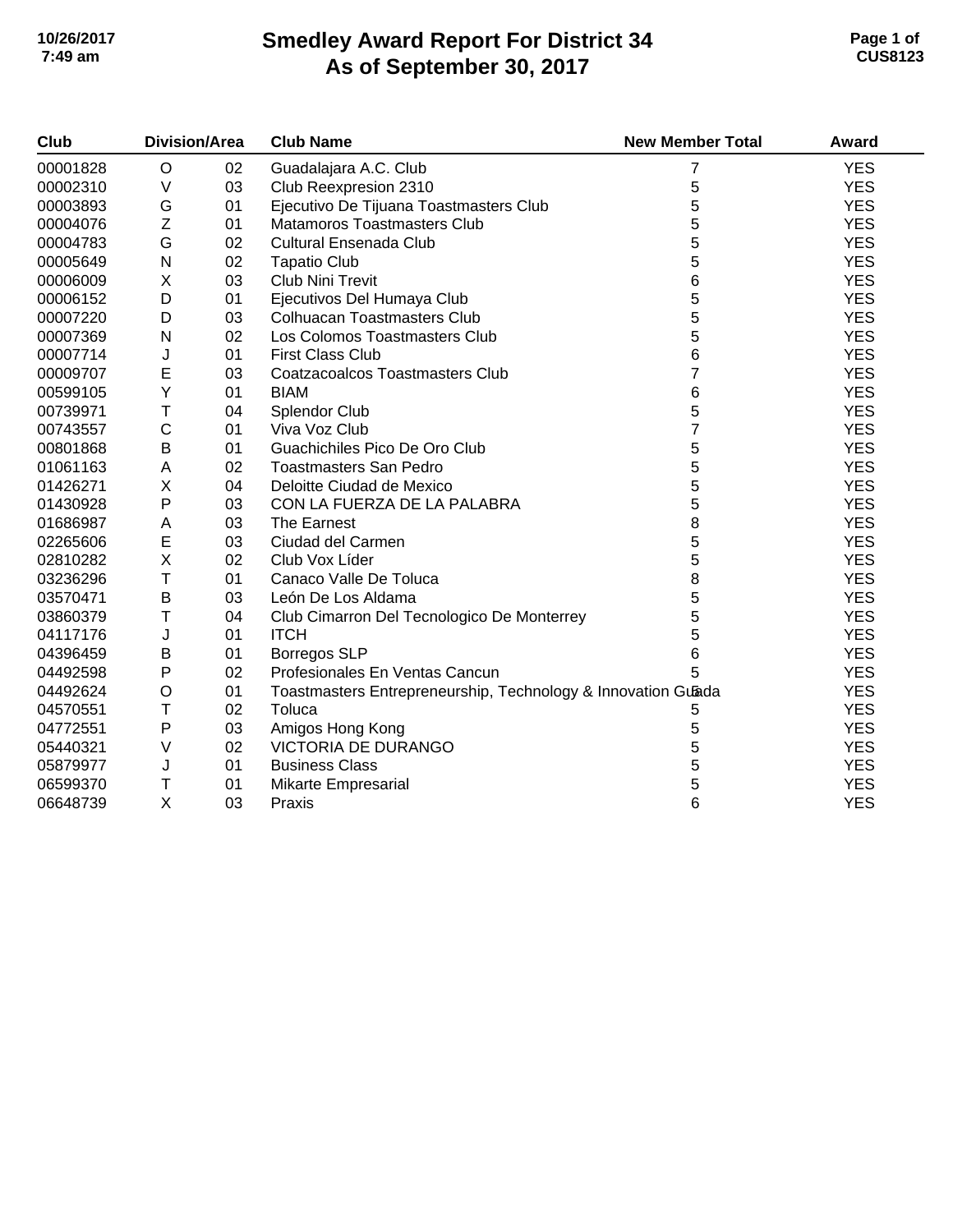### **Smedley Award Report For District 35 As of September 30, 2017 10/26/2017 Page 1 of 7:49 am CUS8123**

| Club     | Division/Area |  | <b>Club Name</b>                           | <b>New Member Total</b> | Award |
|----------|---------------|--|--------------------------------------------|-------------------------|-------|
| 00739100 |               |  | Cream City Communicators Toastmasters Club |                         |       |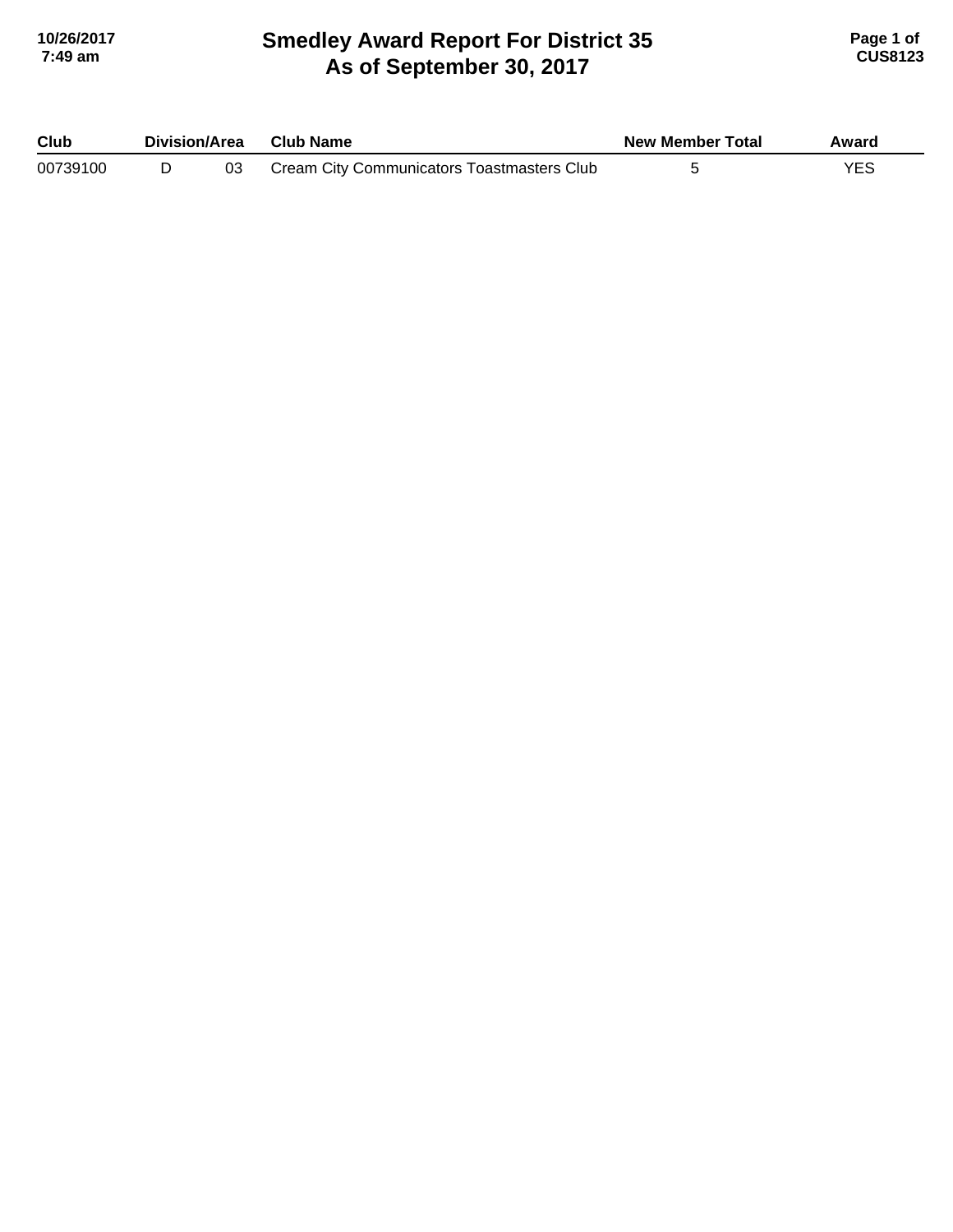# **Smedley Award Report For District 36 As of September 30, 2017 10/26/2017 Page 1 of 7:49 am CUS8123**

| Club     | Division/Area |    | <b>Club Name</b>                         | <b>New Member Total</b> | Award      |
|----------|---------------|----|------------------------------------------|-------------------------|------------|
| 00000502 |               | 62 | Parklawn Toastmasters Club               |                         | <b>YES</b> |
| 00001314 | G             | 72 | <b>Silver Spring Toastmasters Club</b>   |                         | <b>YES</b> |
| 00003630 | D             | 41 | Redeemer Speechmasters Toastmasters Club |                         | <b>YES</b> |
| 00006287 | D             | 46 | Spring Speakers Toastmasters Club        |                         | <b>YES</b> |
| 01365958 | C             | 31 | Speakeasy in Downtown DC                 |                         | <b>YES</b> |
| 02621129 | Α             | 14 | <b>USCIS ToastMASSters</b>               | b                       | <b>YES</b> |
| 05224951 | в             | 25 | <b>PeaceMasters</b>                      |                         | <b>YES</b> |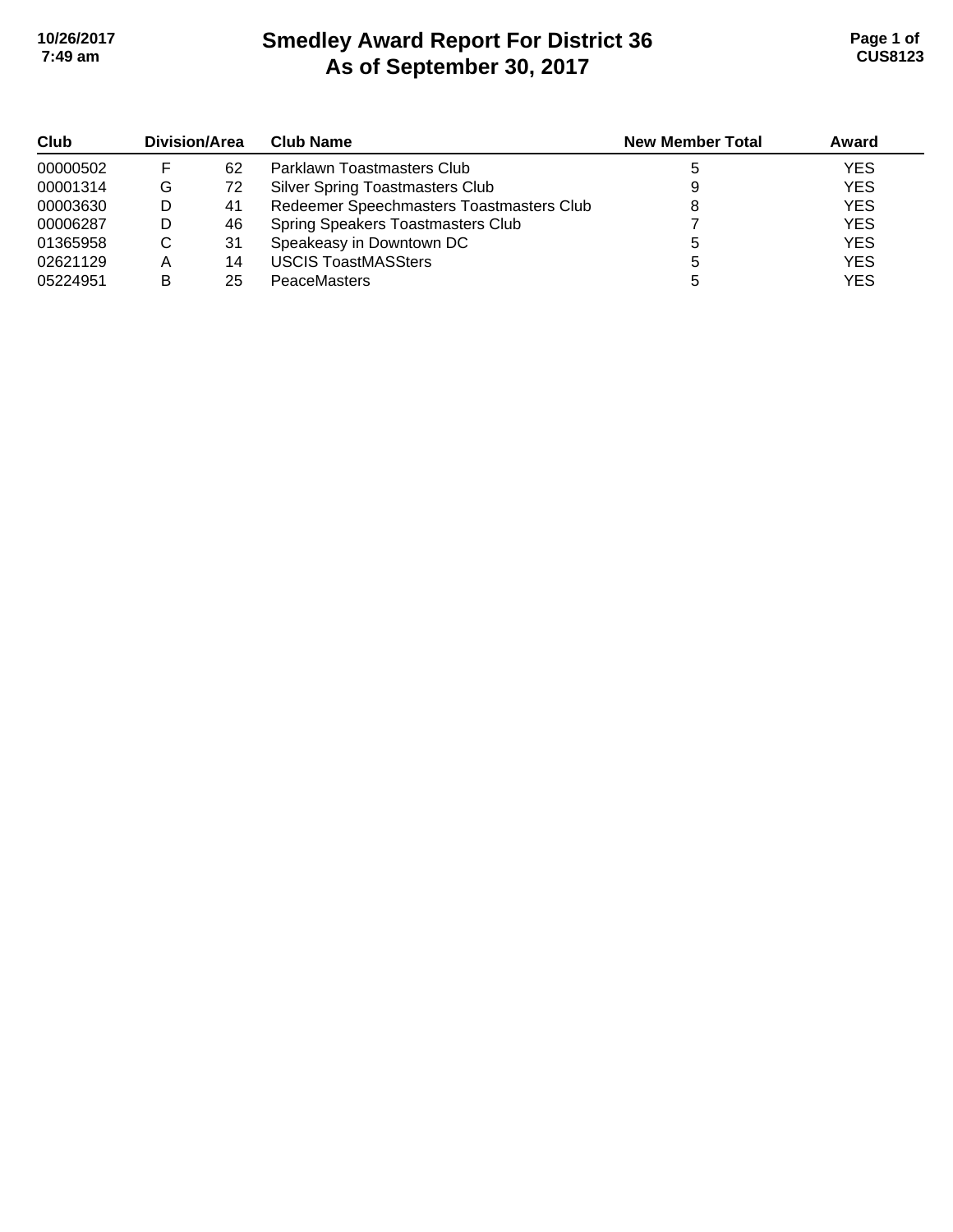# **Smedley Award Report For District 37 As of September 30, 2017 10/26/2017 Page 1 of 7:49 am CUS8123**

| Club     | Division/Area |    | <b>Club Name</b>                                 | <b>New Member Total</b> | Award      |
|----------|---------------|----|--------------------------------------------------|-------------------------|------------|
| 00000439 | F             | 52 | Greensboro Toastmasters Club                     | 11                      | <b>YES</b> |
| 00001420 | С             | 23 | Queen City Toastmasters Club                     | 18                      | <b>YES</b> |
| 00002879 | н             | 74 | <b>Cape Fear Toastmasters</b>                    |                         | <b>YES</b> |
| 00003971 | С             | 22 | Bank of America Uptown Toastmasters Club         | 10                      | <b>YES</b> |
| 00003980 |               | 81 | <b>Centennial Visioneers</b>                     | 5                       | <b>YES</b> |
| 00005620 | н             | 75 | Softtalk Toastmasters Club                       |                         | <b>YES</b> |
| 00007186 | В             | 11 | TIAA Toastmasters of the Carolinas               | 5                       | <b>YES</b> |
| 00739097 |               | 84 | Raleigh Talkmasters Club                         | 10                      | <b>YES</b> |
| 00900444 | Е             | 42 | Voices of Leadership Toastmasters Club           | 6                       | <b>YES</b> |
| 02013392 | G             | 63 | <b>PRATTically Speaking</b>                      | 5                       | <b>YES</b> |
| 02908799 | С             | 21 | Wells Fargo Stagecoach Speakers Uptown Charlotte | 9                       | <b>YES</b> |
| 04149597 |               | 86 | <b>Allscripts Toastmasters</b>                   |                         | <b>YES</b> |
| 04302379 | С             | 23 | <b>CPCC Toastmasters</b>                         |                         | <b>YES</b> |
| 06597367 | E             | 43 | <b>Triad Talkers At PTRC</b>                     |                         | <b>YES</b> |
| 06606346 | С             | 21 | Toast of the Crown                               | 5                       | <b>YES</b> |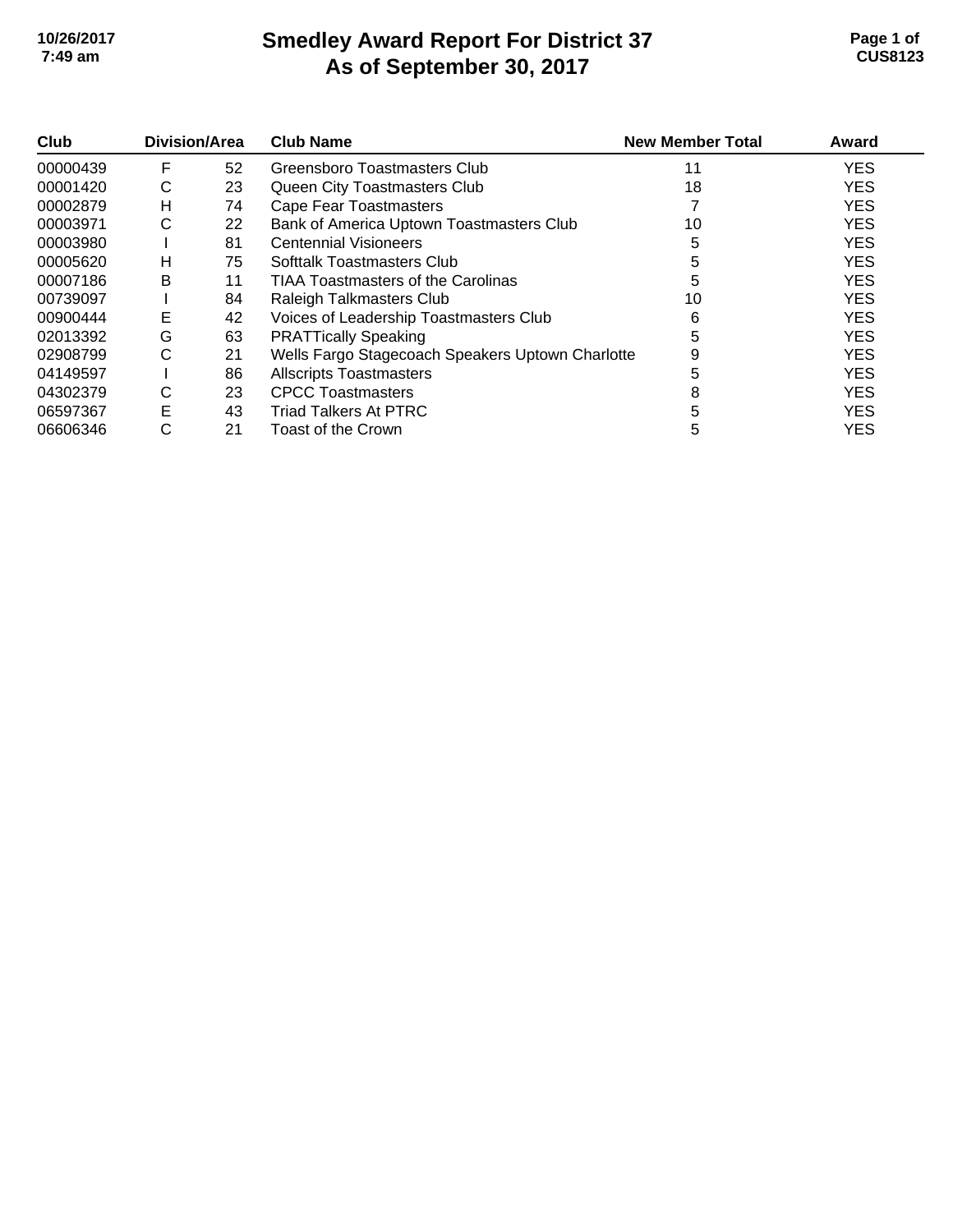## **Smedley Award Report For District 38 As of September 30, 2017 10/26/2017 Page 1 of 7:49 am CUS8123**

| Club     | Division/Area |    | Club Name             | <b>New Member Total</b> | Award |
|----------|---------------|----|-----------------------|-------------------------|-------|
| 00001540 |               |    | Doylestown Club       |                         | YES   |
| 00005087 |               | 60 | ETS Toastmasters Club |                         | YES   |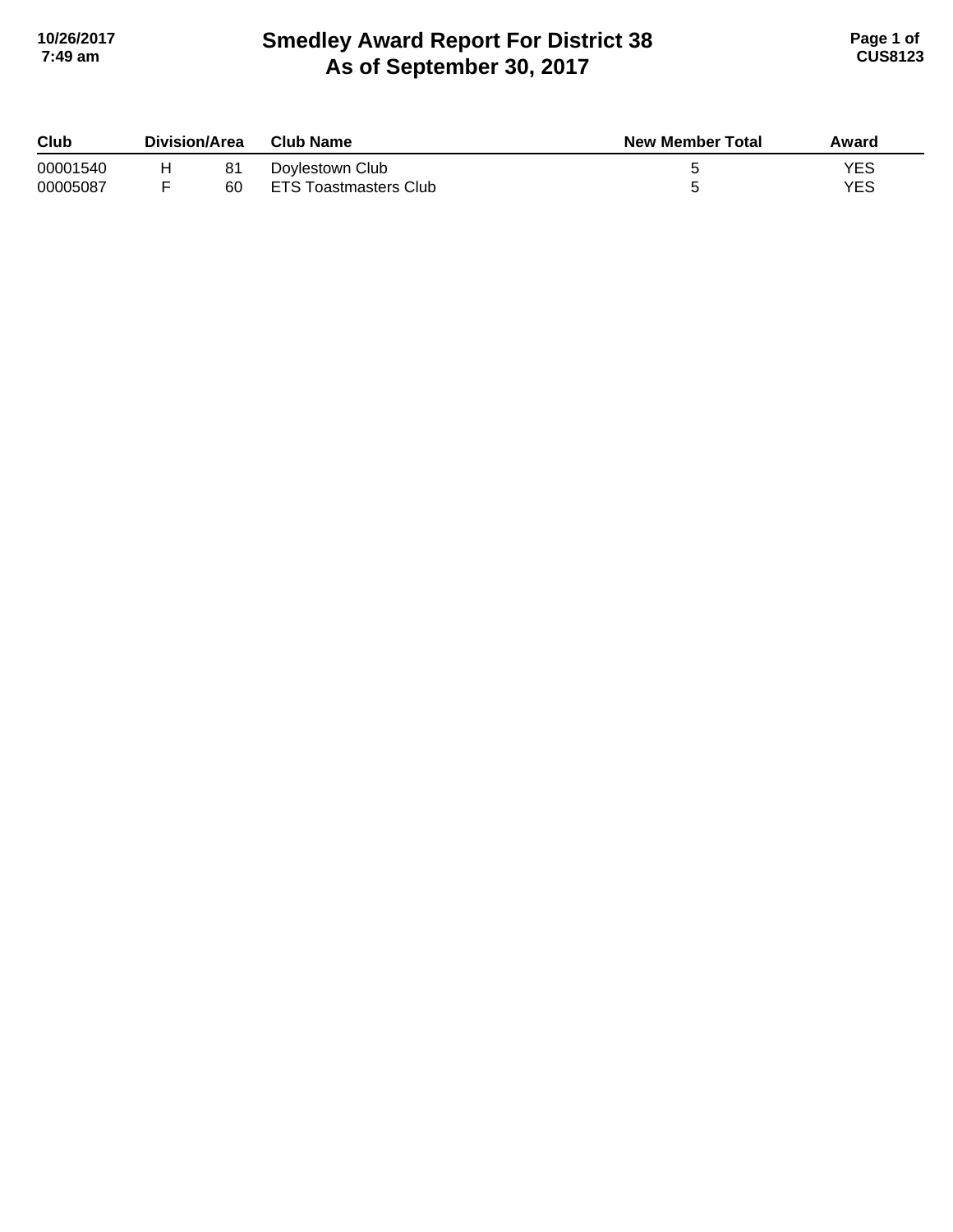# **Smedley Award Report For District 39 As of September 30, 2017 10/26/2017 Page 1 of 7:49 am CUS8123**

| Club<br>00004896 | <b>Division/Area</b> |    | <b>Club Name</b>                     | <b>New Member Total</b> | Award |
|------------------|----------------------|----|--------------------------------------|-------------------------|-------|
|                  |                      | 94 | <b>Bits 'N Speeches Toastmasters</b> |                         | YES   |
| 00589646         |                      | 62 | Roseville Toasters Club              |                         | YES   |
| 01575627         |                      | 62 | The Articulators                     | 12                      | YES   |
| 02178125         |                      | 41 | Talk of NorthBay                     |                         | YES   |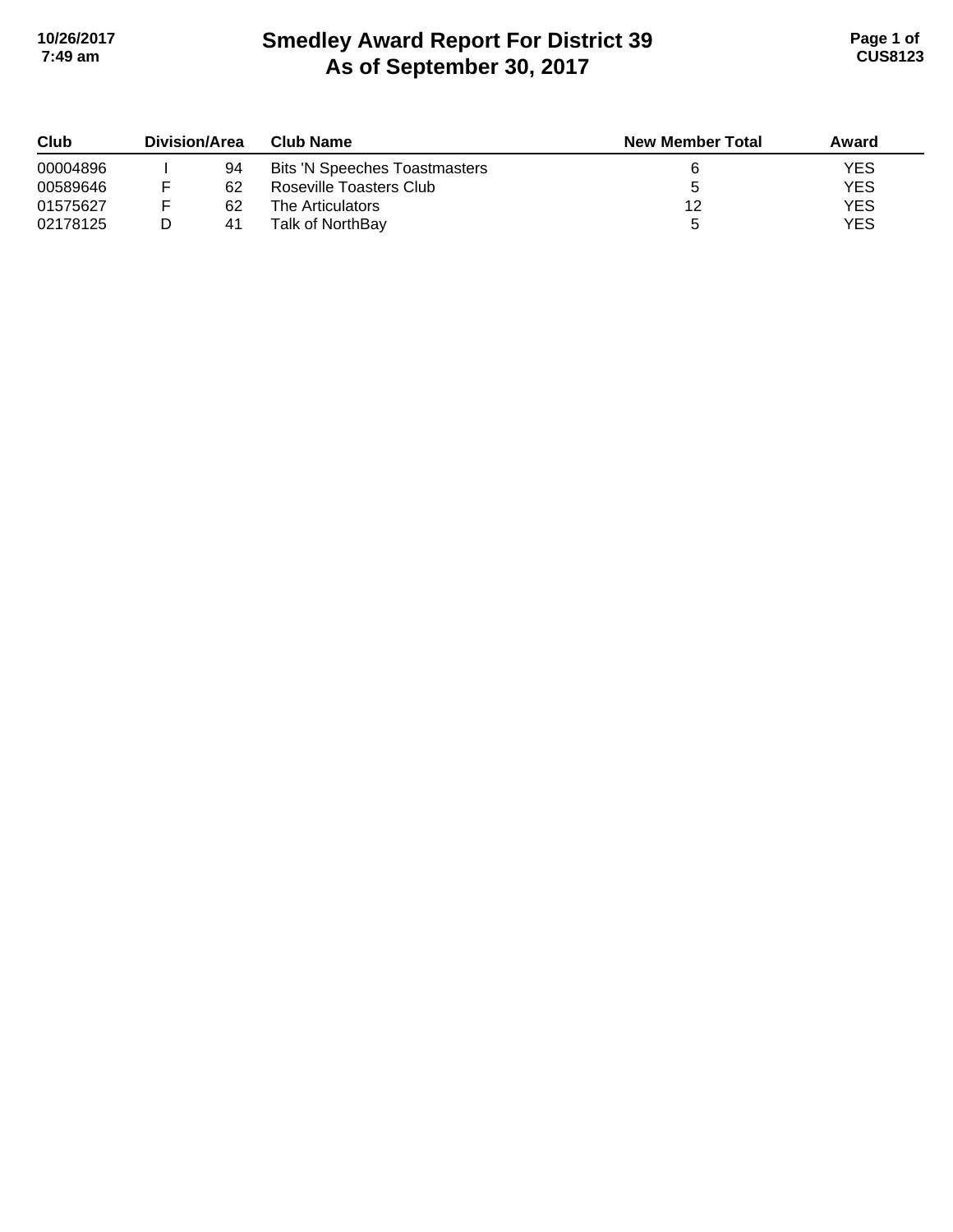# **Smedley Award Report For District 40 As of September 30, 2017 10/26/2017 Page 1 of 7:49 am CUS8123**

| Club<br>00000472 | Division/Area |    | <b>Club Name</b>                           | <b>New Member Total</b> | Award      |
|------------------|---------------|----|--------------------------------------------|-------------------------|------------|
|                  |               | 83 | Cincinnati Toastmasters                    |                         | <b>YES</b> |
| 00000524         | C             | 23 | <b>Franklin Club</b>                       | 6                       | <b>YES</b> |
| 00001861         | D             | 31 | Mt. Auburn Toastmasters                    |                         | <b>YES</b> |
| 00009531         | D             | 34 | <b>Toast Of Broadway Toastmasters Club</b> | 5                       | <b>YES</b> |
| 00621016         | н             | 71 | <b>Brewery District Club</b>               |                         | <b>YES</b> |
| 00641256         | F             | 51 | <b>CIC Speaks Toastmasters Club</b>        | 12                      | <b>YES</b> |
| 00707357         | G             | 61 | The Athenian Toastmasters Club             |                         | <b>YES</b> |
| 01045500         | C             | 23 | <b>ICC Toastmasters Club</b>               | 6                       | <b>YES</b> |
| 04334989         | Α             | 04 | Crown Toastmasters                         |                         | <b>YES</b> |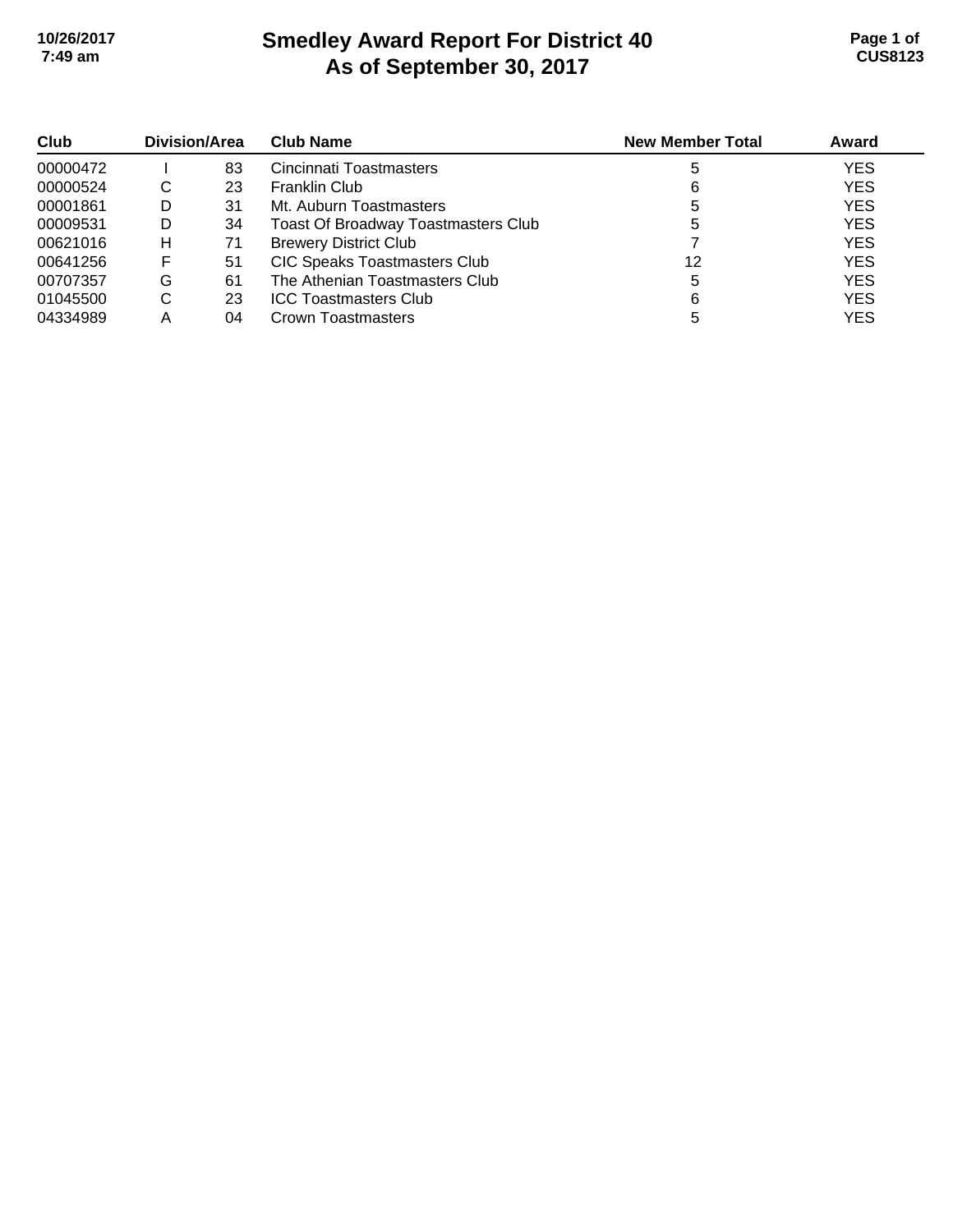# **Smedley Award Report For District 41 As of September 30, 2017 10/26/2017 Page 1 of 7:49 am CUS8123**

| <b>Club</b> |             | <b>Division/Area</b> | <b>Club Name</b>                                          | <b>New Member Total</b> | <b>Award</b> |
|-------------|-------------|----------------------|-----------------------------------------------------------|-------------------------|--------------|
| 00003936    | F           | 02                   | Toastmasters Club of New Delhi                            | 5                       | <b>YES</b>   |
| 00693315    |             | 02                   | <b>Everest Toastmasters Club</b>                          | 9                       | <b>YES</b>   |
| 00870897    | F           | 03                   | South Delhi Toastmasters                                  | 5                       | <b>YES</b>   |
| 00996285    | E           | 03                   | <b>Toastmasters Club of Dwarka</b>                        | 5                       | <b>YES</b>   |
| 01059126    | Н           | 03                   | Noida Toastmasters Club                                   | $\overline{7}$          | <b>YES</b>   |
| 01088097    | Κ           | 02                   | <b>TCS Maitree Kolkata Toastmasters Club</b>              | 10                      | <b>YES</b>   |
| 01179292    | Κ           | 04                   | Kolkata Toastmasters Club                                 | 5                       | <b>YES</b>   |
| 01200975    | B           | 03                   | <b>Gurgaon Toastmasters Club</b>                          | 6                       | <b>YES</b>   |
| 01276713    | F           | 02                   | Delhi Advanced Toastmasters Club                          | 7                       | <b>YES</b>   |
| 01286696    | Α           | 03                   | <b>Fluorators</b>                                         | 7                       | <b>YES</b>   |
| 01336137    | J           | 02                   | Panchkula Toastmasters Club                               | 6                       | <b>YES</b>   |
| 01345936    | $\mathsf C$ | 01                   | <b>TCS Maitree Gurgaon Toastmasters</b>                   | 5                       | <b>YES</b>   |
| 01378822    | F           | 03                   | <b>FireBirds Toastmasters Club</b>                        | 6                       | <b>YES</b>   |
| 01381947    | Κ           | 03                   | Salt Lake Toastmasters Club                               | 6                       | <b>YES</b>   |
| 01445205    | L           | 02                   | <b>TCS Maitree Bhubaneswar Toastmasters Club</b>          | 8                       | <b>YES</b>   |
| 01496270    | Κ           | 01                   | City of Joy Toastmasters Club                             | 6                       | <b>YES</b>   |
| 01574616    | $\mathsf E$ | 01                   | <b>Toastmasters Club of West Delhi</b>                    | 8                       | <b>YES</b>   |
| 01806058    | J           | 01                   | Infosys Toastmasters, Chandigarh                          | 5                       | <b>YES</b>   |
| 01836853    | H           | 01                   | Pitney Bowes Toastmasters Club                            | 9                       | <b>YES</b>   |
| 01867633    | Β           | 01                   | <b>Faridabad Toastmasters Club</b>                        | 5                       | <b>YES</b>   |
| 01986106    | D           | 03                   | <b>VIT Toastmasters</b>                                   | 8                       | <b>YES</b>   |
| 02782369    |             | 03                   |                                                           | 7                       | <b>YES</b>   |
| 02840470    | C           | 04                   | Himalaya Toastmasters                                     | 5                       | <b>YES</b>   |
|             |             | 03                   | Nagarro Icons<br><b>IIM Ranchi Toastmasters</b>           | 10                      | <b>YES</b>   |
| 02845360    | L           |                      |                                                           |                         |              |
| 03281416    | E           | 02                   | <b>Central Delhi Toastmasters Club</b>                    | 8                       | <b>YES</b>   |
| 03321031    | $\mathsf C$ | 04                   | Millennium City Toastmasters Club                         | 8                       | <b>YES</b>   |
| 03454766    | D           | 03                   | <b>Pink City Toastmasters Club</b>                        | 10                      | <b>YES</b>   |
| 03520798    | A           | 01                   | ToastMasters Community club of Gurgaon                    | 7                       | <b>YES</b>   |
| 03555448    | Β           | 02                   | <b>BlackRock Speaks Gurgaon Toastmasters Club</b>         | 5                       | <b>YES</b>   |
| 03719774    | Α           | 02                   | CB & I India Toastmasters                                 | 8                       | <b>YES</b>   |
| 03939528    | L           | 03                   | In-Steel Toastmasters                                     | 13                      | <b>YES</b>   |
| 04238711    | $\mathsf C$ | 02                   | <b>Turning Point Toastmasters</b>                         | 5                       | <b>YES</b>   |
| 04497510    | Κ           | 05                   | DHAKA TOASTMASTERS CLUB                                   | 5                       | <b>YES</b>   |
| 04703175    | $\mathsf C$ | 01                   | <b>AMPorator Toastmasters Club</b>                        | 14                      | <b>YES</b>   |
| 04812887    | E           | 02                   | <b>JPKU Toastmasters Club</b>                             | 5                       | <b>YES</b>   |
| 05100752    | J           | 01                   | <b>UFV India Toastmasters Club</b>                        | 25                      | <b>YES</b>   |
| 05168041    | Α           | 02                   | <b>Gurgaon Orators Toastmasters Club</b>                  | 11                      | <b>YES</b>   |
| 05302525    | F           | 01                   | Pro Orators Toastmasters Club                             | 6                       | <b>YES</b>   |
| 05346753    | F           | 01                   | Toastmasters Club of Speaking and Leadership              | 6                       | <b>YES</b>   |
| 05477602    | Ε           | 01                   | <b>Toastmasters of Delhi</b>                              | 5                       | <b>YES</b>   |
| 05576185    | Н           | 02                   | Noida Plus Toastmasters Club                              | 8                       | <b>YES</b>   |
| 05680890    | F           | 01                   | <b>Capital City Toastmasters</b>                          | 9                       | <b>YES</b>   |
| 05700331    | E           | 03                   | <b>Delhi Toastmasters</b>                                 | 9                       | <b>YES</b>   |
| 05739697    | G           | 05                   | <b>IIM Lucknow Toastmasters</b>                           | 35                      | <b>YES</b>   |
| 05746693    | G           | 04                   | GlobalLogic Toastmasters Club                             | $\overline{7}$          | <b>YES</b>   |
| 05822078    | F           | 01                   | <b>IMI New Delhi Toastmasters</b>                         | 67                      | <b>YES</b>   |
| 05859207    | D           | 03                   | <b>VGU Toastmasters</b>                                   | 8                       | <b>YES</b>   |
| 05954206    | D           | 02                   | Jaipur Toastmasters Club                                  | 5                       | <b>YES</b>   |
| 05973051    | Κ           | 05                   | North South University Toastmasters                       | 5                       | <b>YES</b>   |
| 05979501    | Κ           | 02                   | VGSOM IIT Kgp Toastmasters Club                           | 8                       | <b>YES</b>   |
| 06047616    | L           | 02                   | TCS Maitree Bhubaneswar Toastmasters Club - Kalinga Parl8 |                         | <b>YES</b>   |
| 06047689    | G           | 05                   | <b>IIML Utthan Toastmasters Club</b>                      | 27                      | <b>YES</b>   |
| 06461833    | F           | 02                   | Indirapuram Toastmasters Club                             | 5                       | <b>YES</b>   |
| 06649830    | F           | 02                   | <b>IMI New Delhi Toastmasters</b>                         | 11                      | <b>YES</b>   |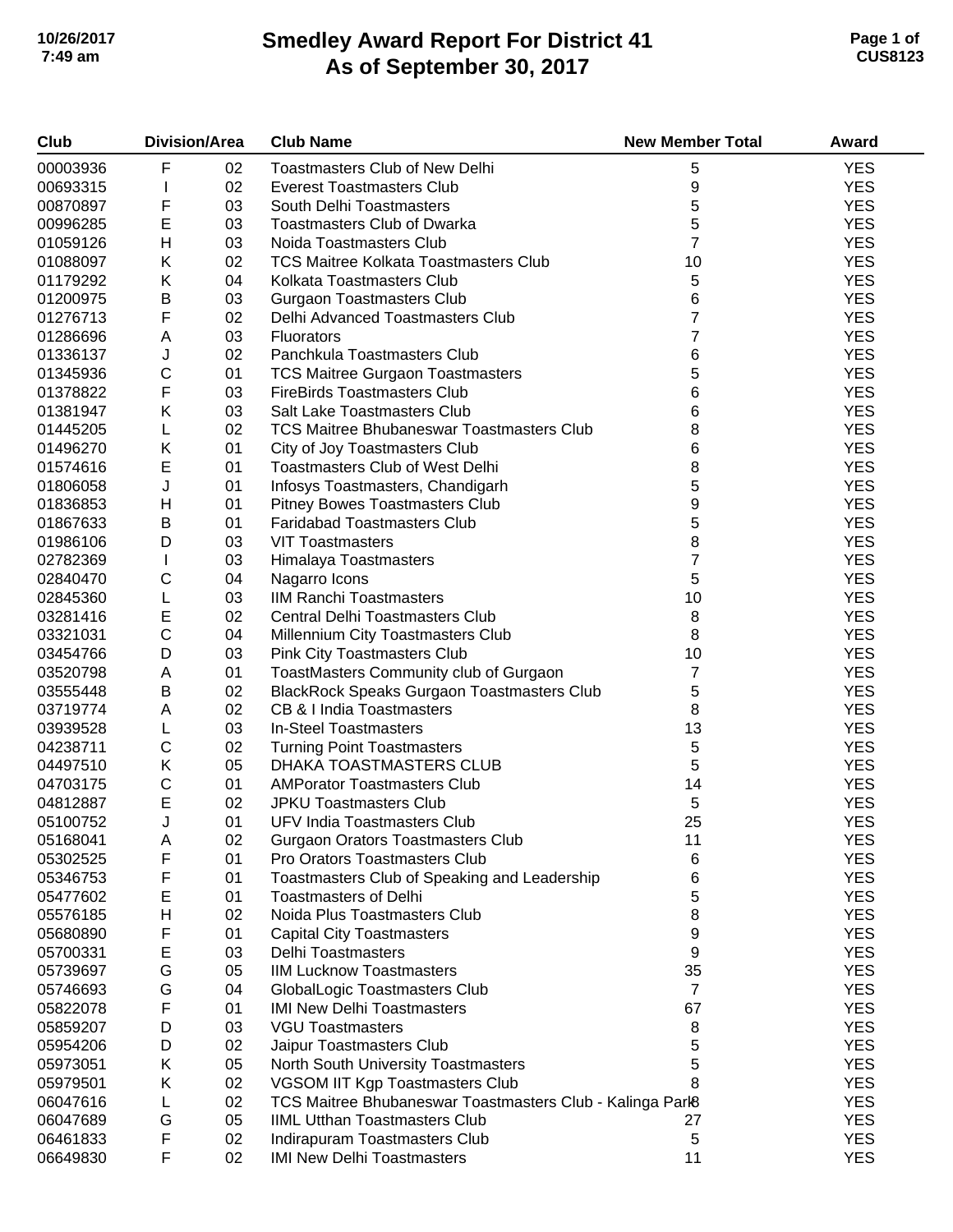# **Smedley Award Report For District 42 As of September 30, 2017 10/26/2017 Page 1 of 7:49 am CUS8123**

| Club     | Division/Area |    | <b>Club Name</b>              | <b>New Member Total</b> | Award |
|----------|---------------|----|-------------------------------|-------------------------|-------|
| 00003093 |               | 02 | Circle T Club                 |                         | YES   |
| 00003215 |               | 11 | Twin Towers Toastmasters Club |                         | YES   |
| 01290221 |               | 21 | After Five Toastmasters Club  |                         | YES   |
| 04335332 | E             | 30 | The Regulators                |                         | YES   |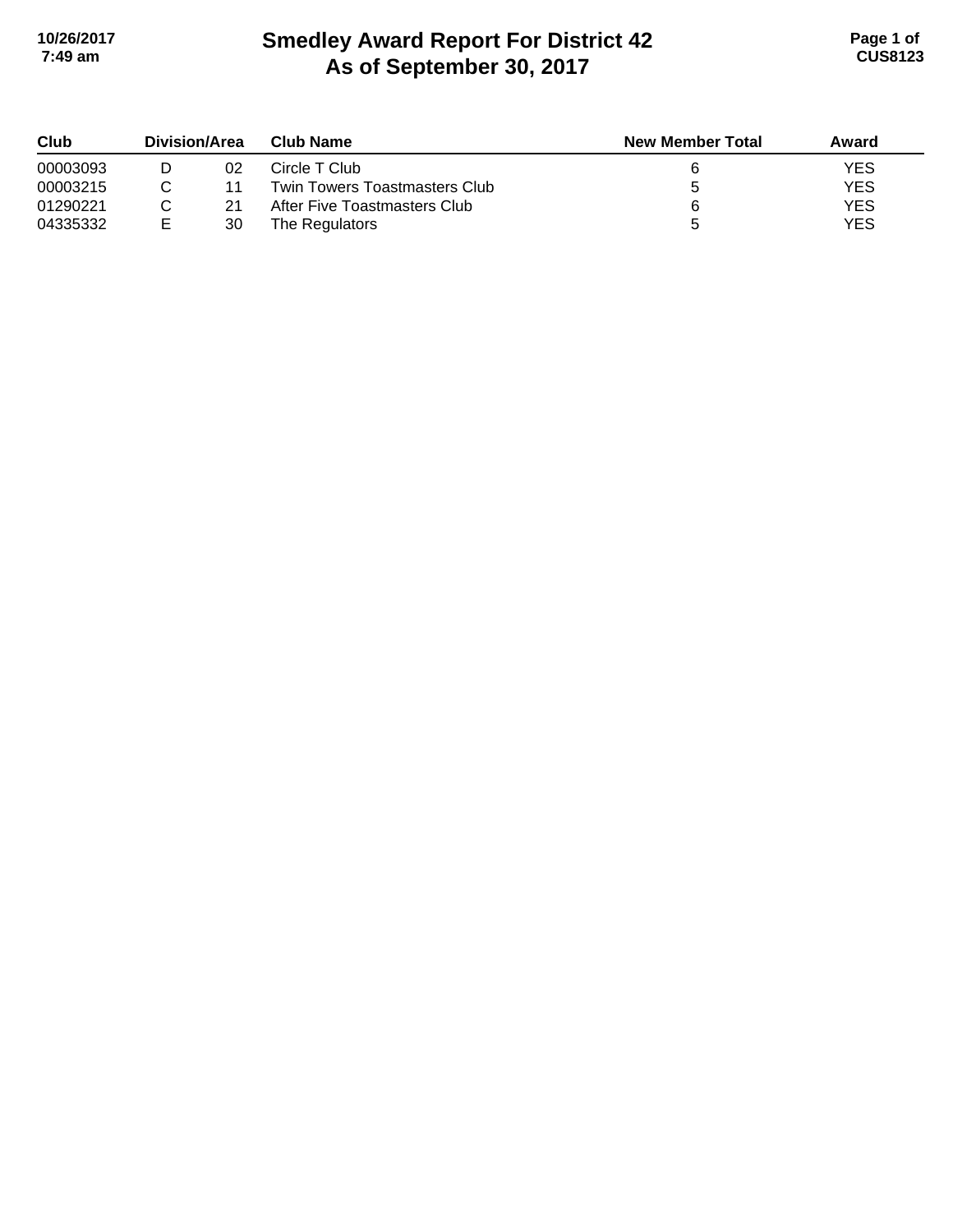# **Smedley Award Report For District 43 As of September 30, 2017 10/26/2017 Page 1 of 7:49 am CUS8123**

| Club<br>00007304 | Division/Area |    | Club Name                       | <b>New Member Total</b> | Award      |
|------------------|---------------|----|---------------------------------|-------------------------|------------|
|                  |               | 04 | Deihl Toastmasters Club         |                         | <b>YES</b> |
| 02451451         |               | 02 | Siloam Springs Toastmasters     |                         | <b>YES</b> |
| 03323744         |               | 02 | Blue Nile Toastmasters, Memphis |                         | <b>YES</b> |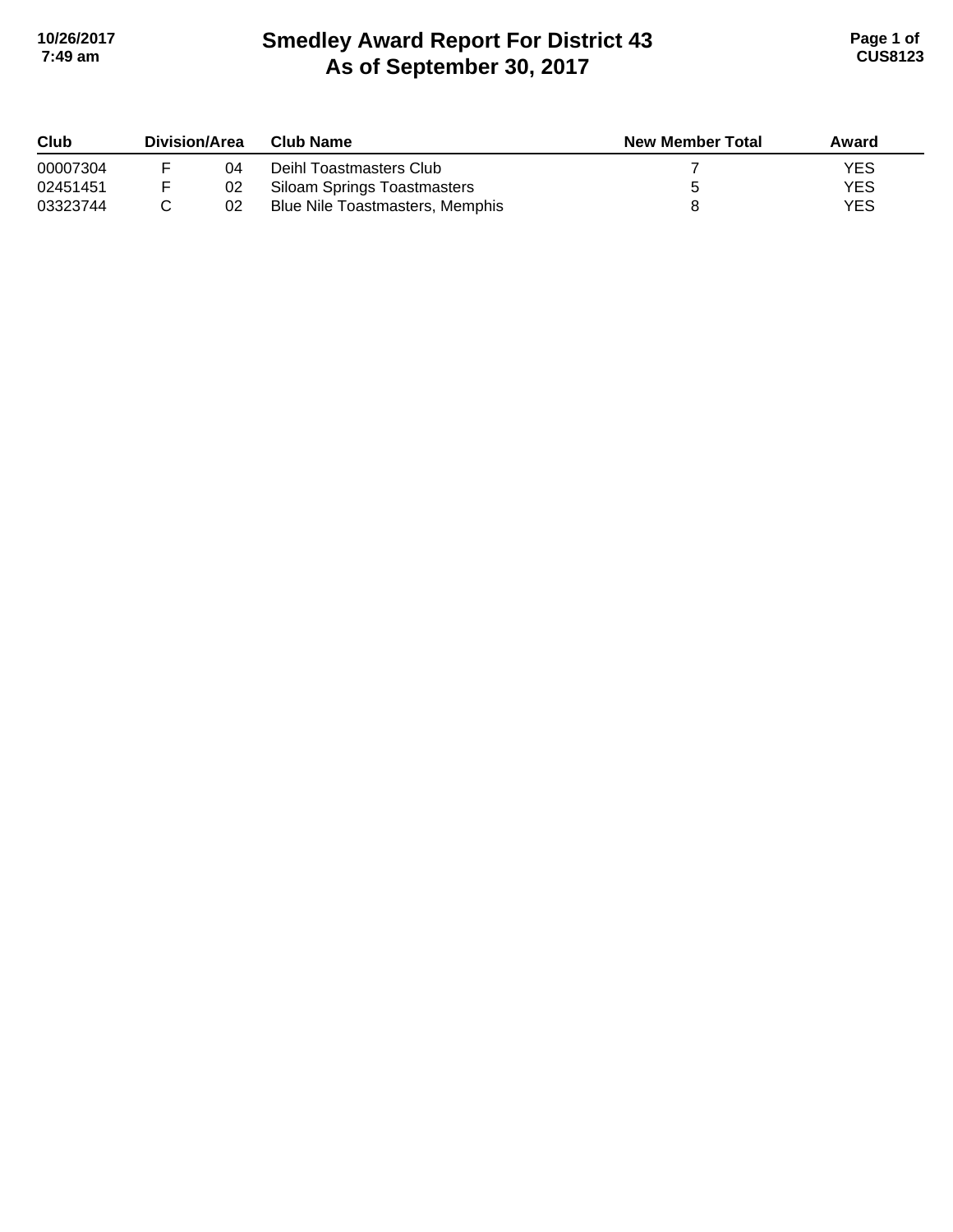### **Smedley Award Report For District 44 As of September 30, 2017 10/26/2017 Page 1 of 7:49 am CUS8123**

| Club     | Division/Area |    | <b>Club Name</b>                           | <b>New Member Total</b> | Award      |
|----------|---------------|----|--------------------------------------------|-------------------------|------------|
| 00001520 | C             | 35 | <b>Buckhead Toastmasters</b>               |                         | <b>YES</b> |
| 00008419 | н             | 83 | Macy's Communicators                       | 5                       | <b>YES</b> |
| 00645175 | G             | 72 | St. Leo the Great Toastmasters             | 5                       | <b>YES</b> |
| 00679886 | F             | 63 | Cox Toastmasters Club                      | 6                       | <b>YES</b> |
| 00709687 | н             | 82 | PB & J Toastmasters                        | 6                       | <b>YES</b> |
| 01130735 | D             | 44 | <b>Toastmasters of Overton Park</b>        | 5                       | <b>YES</b> |
| 01503719 | н             | 83 | <b>AGCO Power</b>                          | 8                       | <b>YES</b> |
| 02878863 | A             | 14 | Manheim Atlanta Driving Force Toastmasters | 5                       | <b>YES</b> |
| 03051016 | G             | 76 | <b>United Public Speakers</b>              | 6                       | <b>YES</b> |
| 03131796 | F             | 67 | <b>APOC Silver Tongues</b>                 | 14                      | <b>YES</b> |
| 03897750 | Е             | 56 | <b>Tip Top Toastmasters</b>                | 6                       | <b>YES</b> |
| 05827011 | н             | 84 | Suwanee Toastmasters                       | 6                       | <b>YES</b> |
| 06576415 | E             | 56 | <b>Kennesaw Communicators</b>              | 8                       | <b>YES</b> |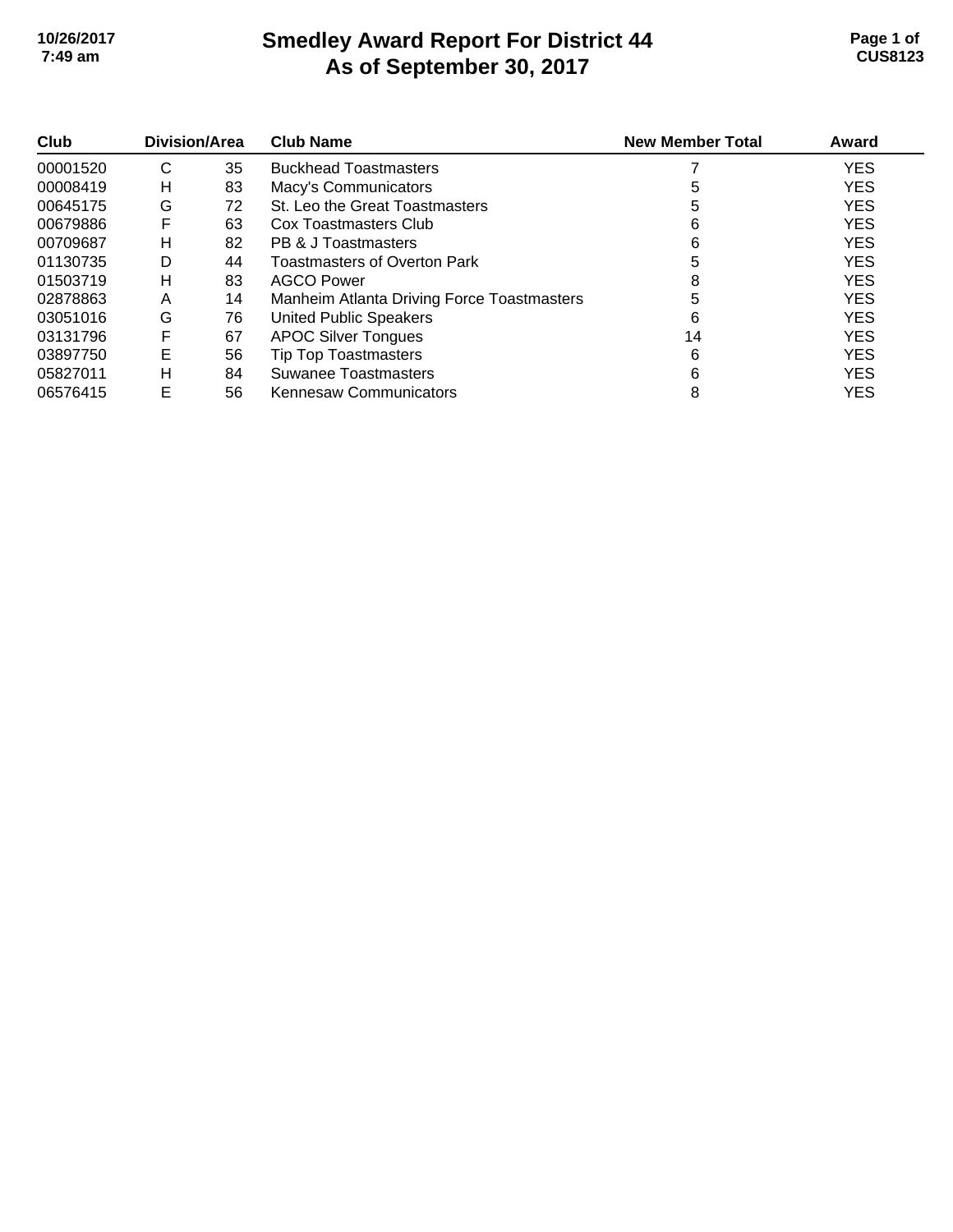### **Smedley Award Report For District 45 As of September 30, 2017 10/26/2017 Page 1 of 7:49 am CUS8123**

| Club     | Division/Area |    | <b>Club Name</b>                 | <b>New Member Total</b> | Award |
|----------|---------------|----|----------------------------------|-------------------------|-------|
| 00005122 |               | 20 | White Mountain Toastmasters Club |                         | YES   |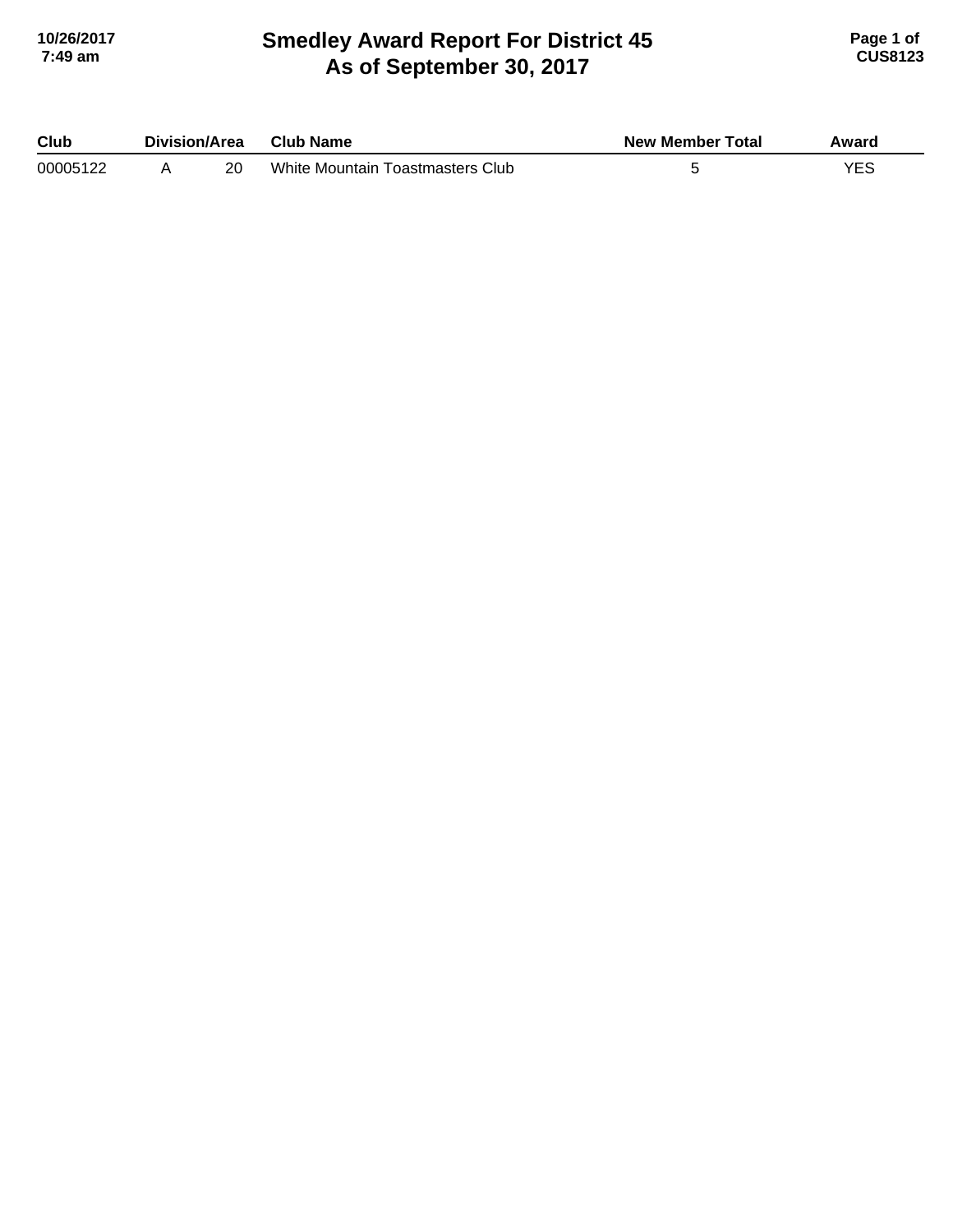## **Smedley Award Report For District 46 As of September 30, 2017 10/26/2017 Page 1 of 7:49 am CUS8123**

| Club     | <b>Division/Area</b> |    | <b>Club Name</b>                             | <b>New Member Total</b> | Award      |
|----------|----------------------|----|----------------------------------------------|-------------------------|------------|
| 00000334 | E                    | 53 | <b>World Financial Center Toastmasters</b>   | 5                       | <b>YES</b> |
| 00000863 | A                    | 15 | <b>Westchester Toastmasters</b>              | 5                       | <b>YES</b> |
| 00004545 | D                    | 41 | Heights Toastmasters Club                    | 6                       | <b>YES</b> |
| 00005596 | G                    | 73 | <b>Global Expression Club</b>                | 5                       | <b>YES</b> |
| 00005850 | H                    | 82 | Toastmasters - The Garden City Chapter       | 6                       | <b>YES</b> |
| 00006357 | D                    | 46 | F. R. O. G. Club                             | 6                       | <b>YES</b> |
| 00007497 | н                    | 84 | E Z Speakers Toastmasters Club               | 5                       | <b>YES</b> |
| 00007883 | F                    | 61 | Pfree Speech Toastmasters Club               | 6                       | <b>YES</b> |
| 00008685 | G                    | 76 | Queens Best Club                             | 11                      | <b>YES</b> |
| 00602358 | C                    | 34 | <b>Manhattan Toastmasters</b>                | 6                       | <b>YES</b> |
| 00828089 | A                    | 16 | PepsiCo Valhalla Toastmasters Club           | 5                       | <b>YES</b> |
| 01009898 | D                    | 43 | Long Island University-Brooklyn              | 5                       | <b>YES</b> |
| 01254058 | F                    | 61 | Lexington Toastmasters                       | 5                       | <b>YES</b> |
| 01488421 | A                    | 13 | La Voz Latina Toastmasters                   | 6                       | <b>YES</b> |
| 01833386 | E                    | 56 | <b>BBH NY Talking Heads</b>                  | 11                      | <b>YES</b> |
| 01888472 | E                    | 53 | Opp-Bravo!                                   | 5                       | <b>YES</b> |
| 01908609 | F                    | 67 | <b>ConEdison Toastmasters</b>                | 6                       | <b>YES</b> |
| 02560548 | С                    | 33 | EY NYC Toastmasters                          | 5                       | <b>YES</b> |
| 03171395 | Α                    | 17 | <b>Peekskill Toastmasters</b>                | 5                       | <b>YES</b> |
| 03890961 | В                    | 21 | <b>Columbia University Toastmasters Club</b> | 12                      | <b>YES</b> |
| 06038149 | G                    | 74 | <b>CSCRM Toastmasters</b>                    | 6                       | <b>YES</b> |
| 06501985 | G                    | 72 | A+E Networks NYC                             | 5                       | <b>YES</b> |
| 06629366 | D                    | 43 | <b>BTM - Brooklyn Toast Masters</b>          | 8                       | <b>YES</b> |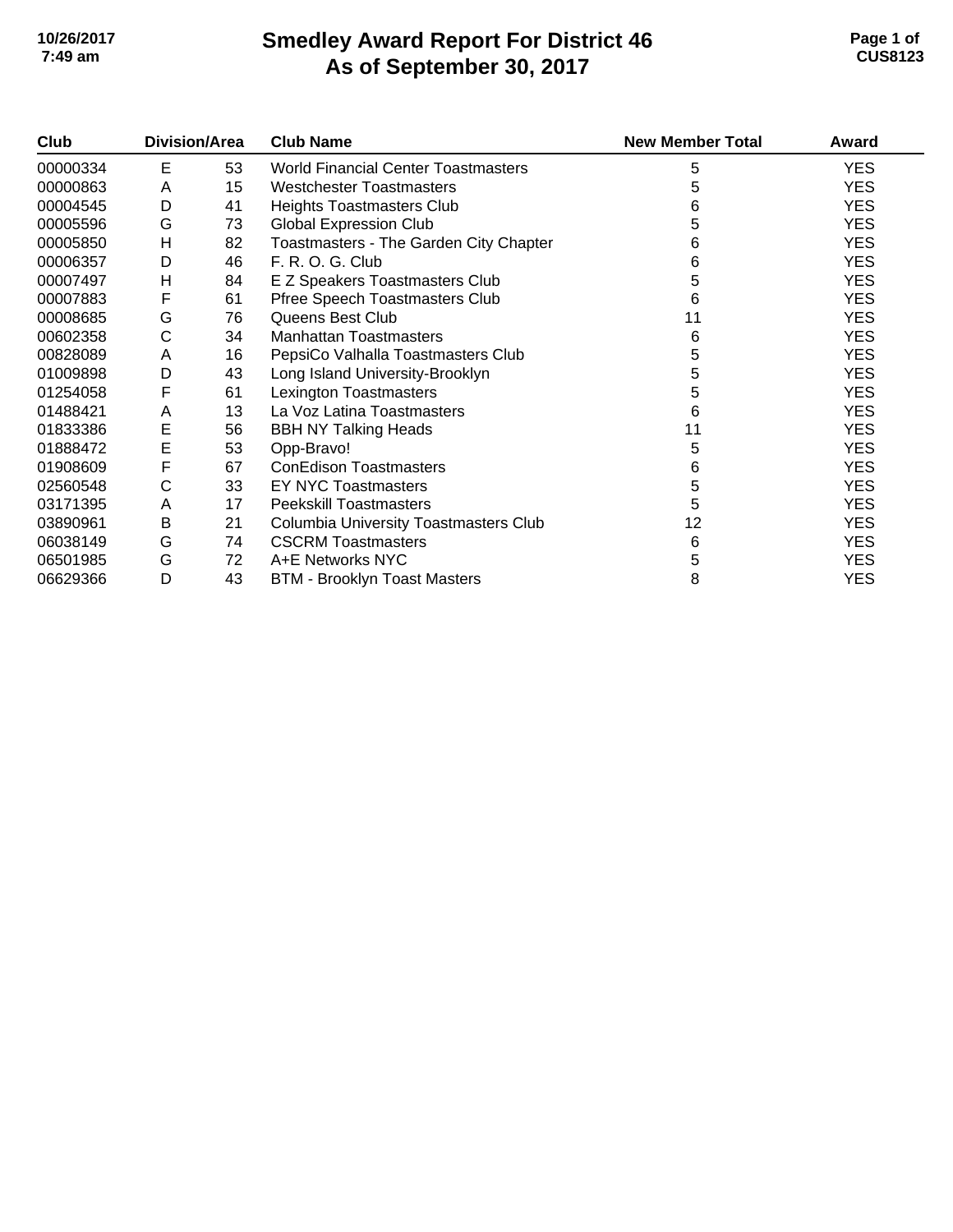# **Smedley Award Report For District 47 As of September 30, 2017 10/26/2017 Page 1 of 7:49 am CUS8123**

| Club     | Division/Area |    | <b>Club Name</b>                         | <b>New Member Total</b> | Award      |
|----------|---------------|----|------------------------------------------|-------------------------|------------|
| 00002463 | E             | 54 | South Dade Toastmasters Club             | 6                       | <b>YES</b> |
| 00003278 | в             | 21 | Club V.O.I.C.E.                          | 6                       | <b>YES</b> |
| 00007082 | Е             | 51 | Voice Of Champions Club                  | 6                       | <b>YES</b> |
| 00008720 | ⊢             | 62 | <b>Great Persuaders Of Atlantis Club</b> |                         | <b>YES</b> |
| 00839960 |               | 90 | <b>Club Destiny</b>                      |                         | <b>YES</b> |
| 01417483 | D             | 40 | <b>Fort Pierce Toastmasters</b>          | b                       | <b>YES</b> |
| 01510789 |               | 60 | Luminaries Toastmasters Club #1510789    | 6                       | <b>YES</b> |
| 06645499 | в             | 23 | <b>DHL Plantation FL Toastmasters</b>    |                         | <b>YES</b> |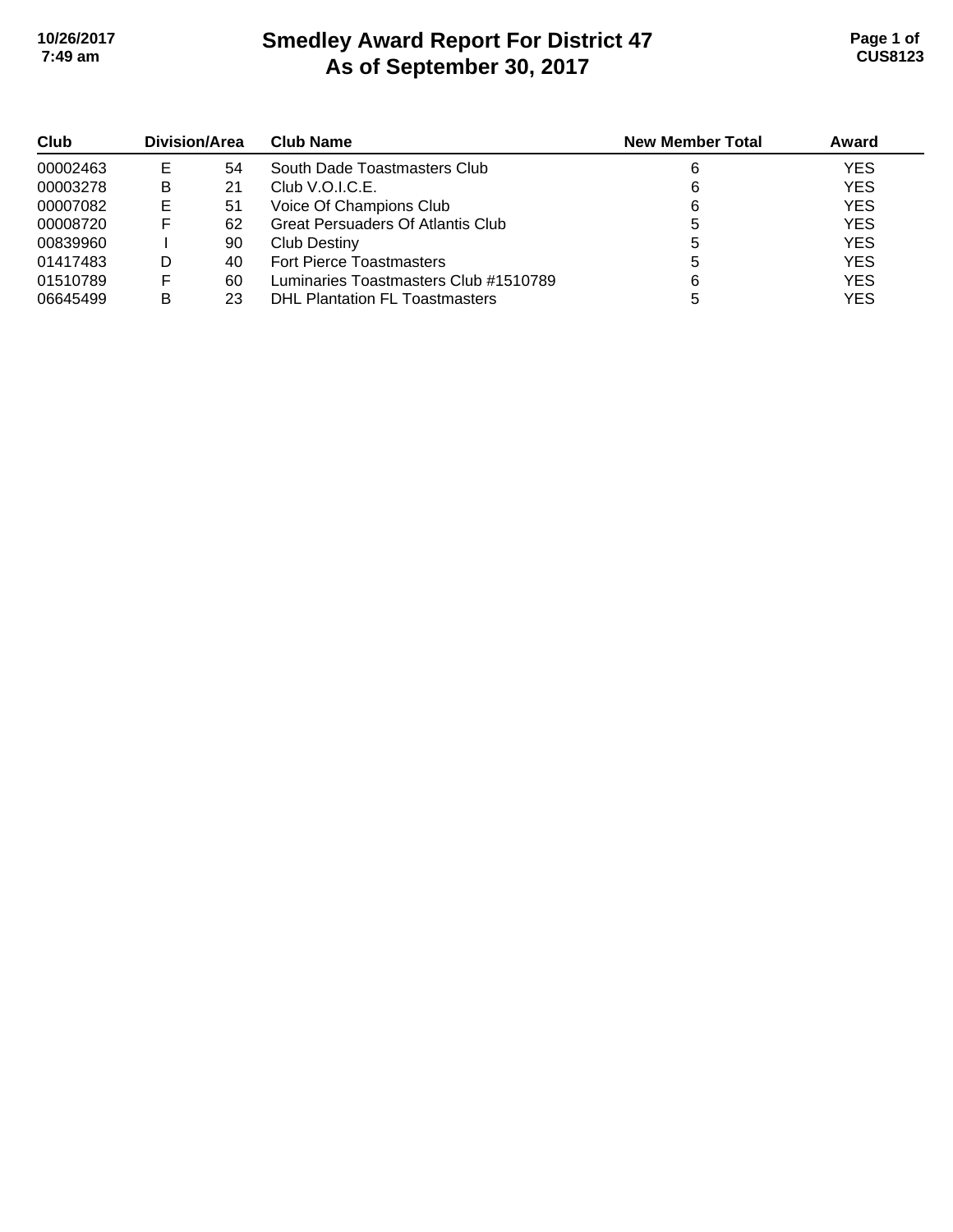# **Smedley Award Report For District 48 As of September 30, 2017 10/26/2017 Page 1 of 7:49 am CUS8123**

| Club     | Division/Area |    | <b>Club Name</b>               | <b>New Member Total</b> | Award      |
|----------|---------------|----|--------------------------------|-------------------------|------------|
| 00002733 | н             | 84 | <b>Bonita Toastmasters</b>     |                         | YES        |
| 00005083 |               | 33 | Carrollwood Toastmasters       |                         | <b>YES</b> |
| 00006261 |               | 43 | USAA Commerce Park             |                         | <b>YES</b> |
| 02880832 | н             | 82 | <b>Gartner Sesquipedalians</b> | 10                      | <b>YES</b> |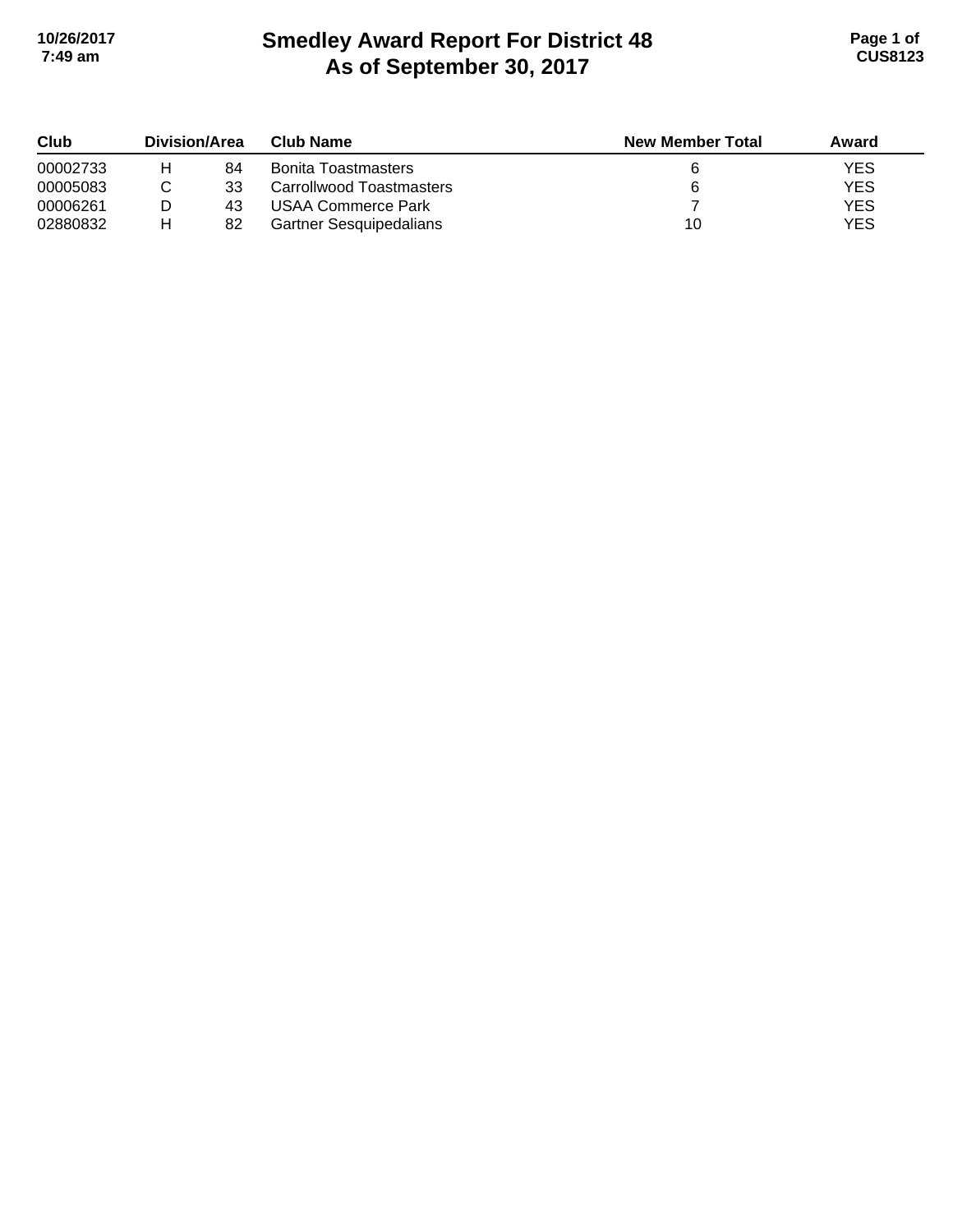# **Smedley Award Report For District 49 As of September 30, 2017 10/26/2017 Page 1 of 7:49 am CUS8123**

| Club     | Division/Area |    | Club Name                              | <b>New Member Total</b> | Award      |
|----------|---------------|----|----------------------------------------|-------------------------|------------|
| 00002076 |               | 14 | Downtown Business Associates Club      |                         | YES        |
| 00003611 | В             | 06 | <b>Bancorp Toastmasters Club</b>       | 10                      | <b>YES</b> |
| 00004716 | А             | 04 | Hawaii Kai Toastmasters Club           |                         | <b>YES</b> |
| 00007356 | D             | 16 | Ho'oponopono Pa'ahao Toastmasters Club |                         | <b>YES</b> |
| 00007854 |               | 03 | No Ka Oi Club                          |                         | <b>YES</b> |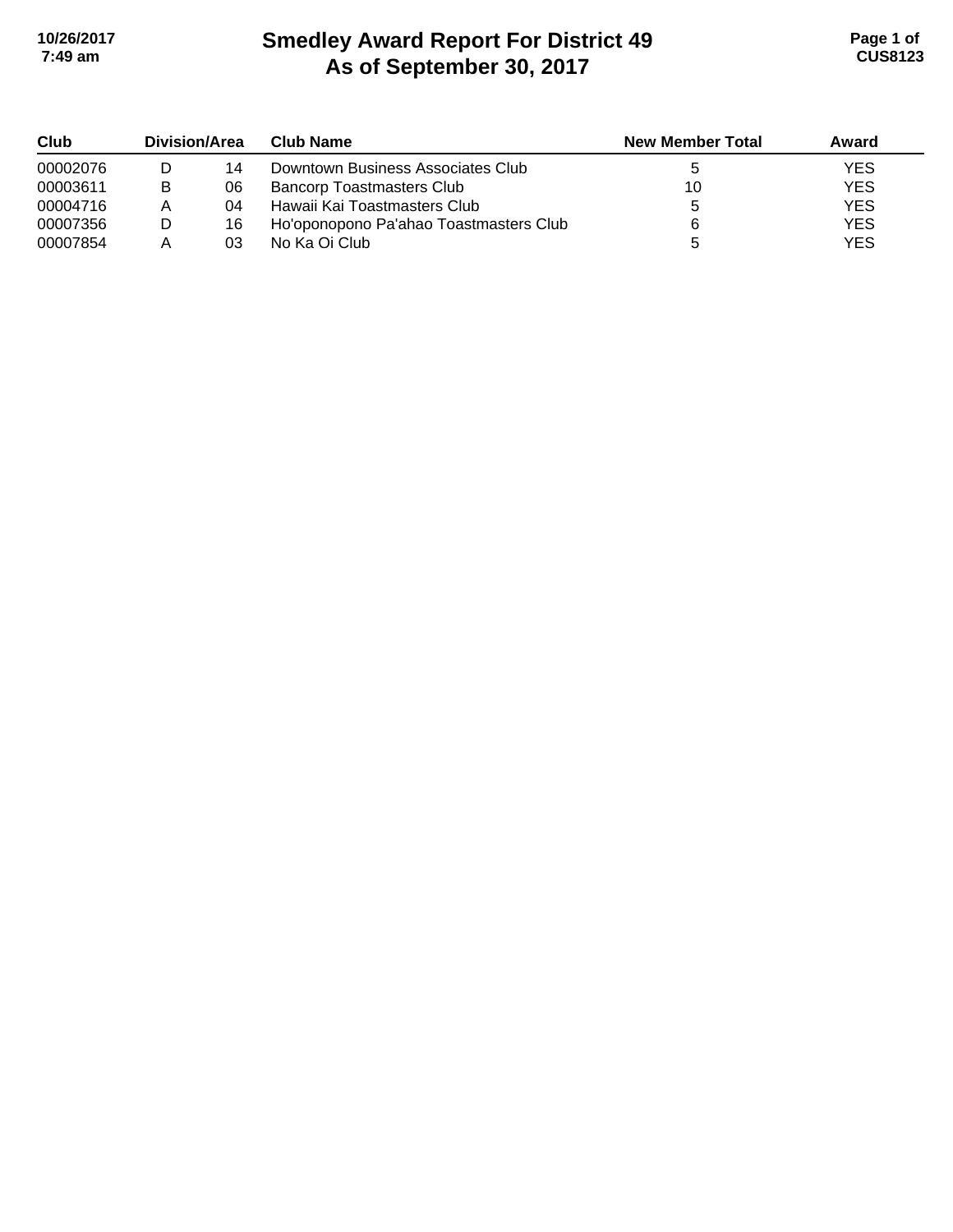### **Smedley Award Report For District 50 As of September 30, 2017 10/26/2017 Page 1 of 7:49 am CUS8123**

| Club     | <b>Division/Area</b> |    | <b>Club Name</b>                    | <b>New Member Total</b> | Award      |
|----------|----------------------|----|-------------------------------------|-------------------------|------------|
| 00001721 | S                    | 51 | Vocal Visionaries                   | 9                       | <b>YES</b> |
| 00004015 | F                    | 26 | <b>Plano Talkers Club</b>           |                         | <b>YES</b> |
| 00007059 |                      | 65 | Penney Partners Toastmasters Club   | 5                       | <b>YES</b> |
| 00007533 | V                    | 71 | Richardson High Five                | 5                       | <b>YES</b> |
| 00008631 | м                    | 34 | Leadership Lambda Toastmasters Club | 5                       | <b>YES</b> |
| 00009872 | V                    | 73 | <b>Addison Singles Toastmasters</b> | 8                       | <b>YES</b> |
| 00607240 | Е                    | 15 | High Noon Club                      | 6                       | <b>YES</b> |
| 01463775 | F                    | 25 | <b>PMI Dallas Toastmasters</b>      | 5                       | <b>YES</b> |
| 01565753 | V                    | 76 | <b>JSOM Friday Toastmasters</b>     |                         | <b>YES</b> |
| 04516522 | V                    | 76 | <b>JSOM Tuesday Toastmasters</b>    |                         | <b>YES</b> |
| 04718634 | M                    | 35 | <b>Best of Dallas Toastmasters</b>  | 5                       | <b>YES</b> |
| 04822437 |                      | 63 | The Storytellers                    | 5                       | <b>YES</b> |
| 05258000 |                      | 74 | Orators At UTD                      | 16                      | <b>YES</b> |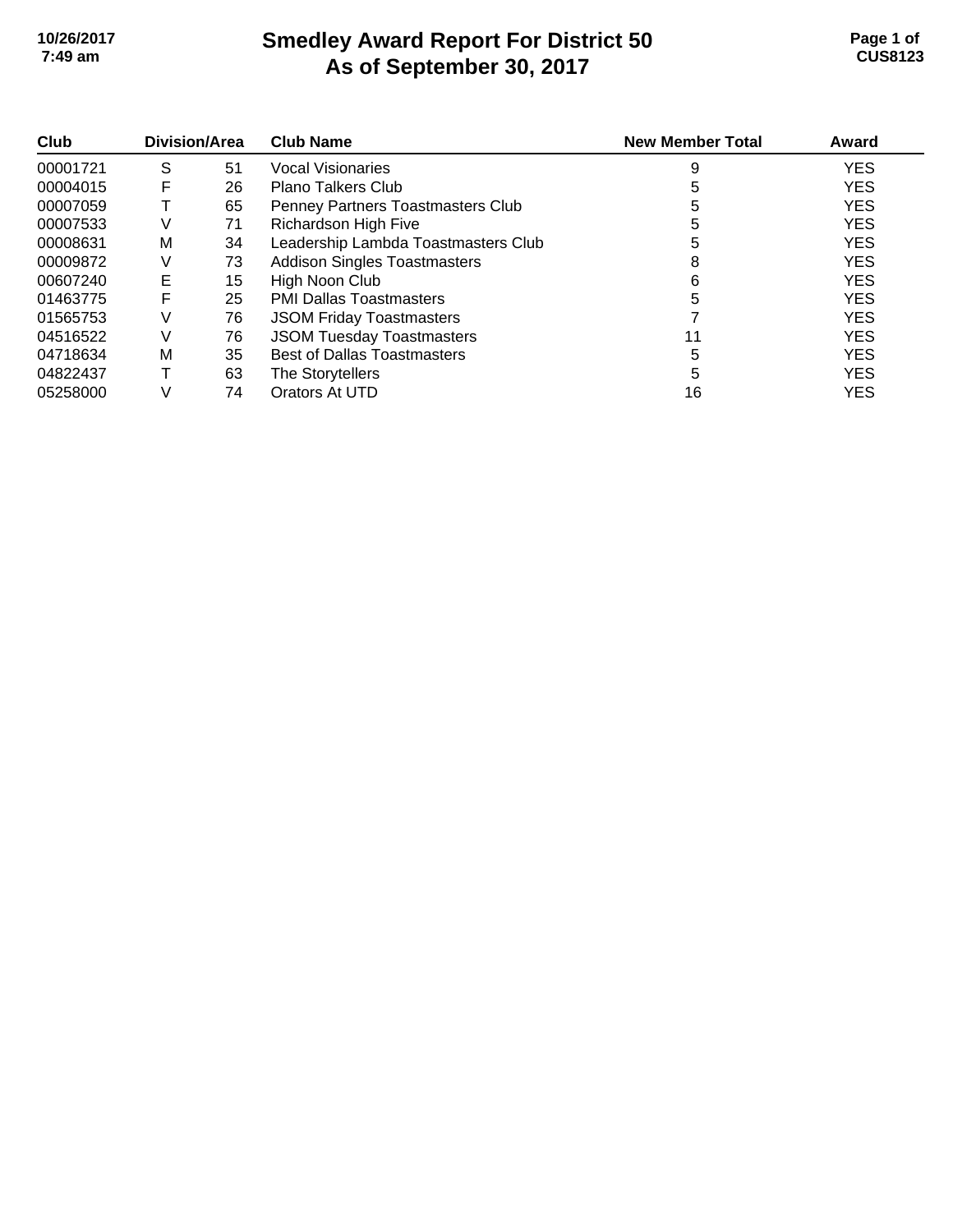# **Smedley Award Report For District 51 As of September 30, 2017 10/26/2017 Page 1 of 7:49 am CUS8123**

| Club     | <b>Division/Area</b> |    | <b>Club Name</b>                          | <b>New Member Total</b> | Award      |
|----------|----------------------|----|-------------------------------------------|-------------------------|------------|
| 00006697 | P                    | 01 | MIM Toastmasters Club of Kuala Lumpur     |                         | <b>YES</b> |
| 00006843 | N                    | 01 | Penang Seagate Toastmasters               |                         | <b>YES</b> |
| 02357700 |                      | 04 | BP Bangsar South Toastmasters Club        |                         | <b>YES</b> |
| 04628239 |                      | 05 | Asia Pacific University Toastmasters Club |                         | <b>YES</b> |
| 05585415 | н                    | 01 | UTP Toastmasters Club                     |                         | <b>YES</b> |
| 06635251 |                      | 04 | PPTD Toastmasters Club of Putrajaya       |                         | <b>YES</b> |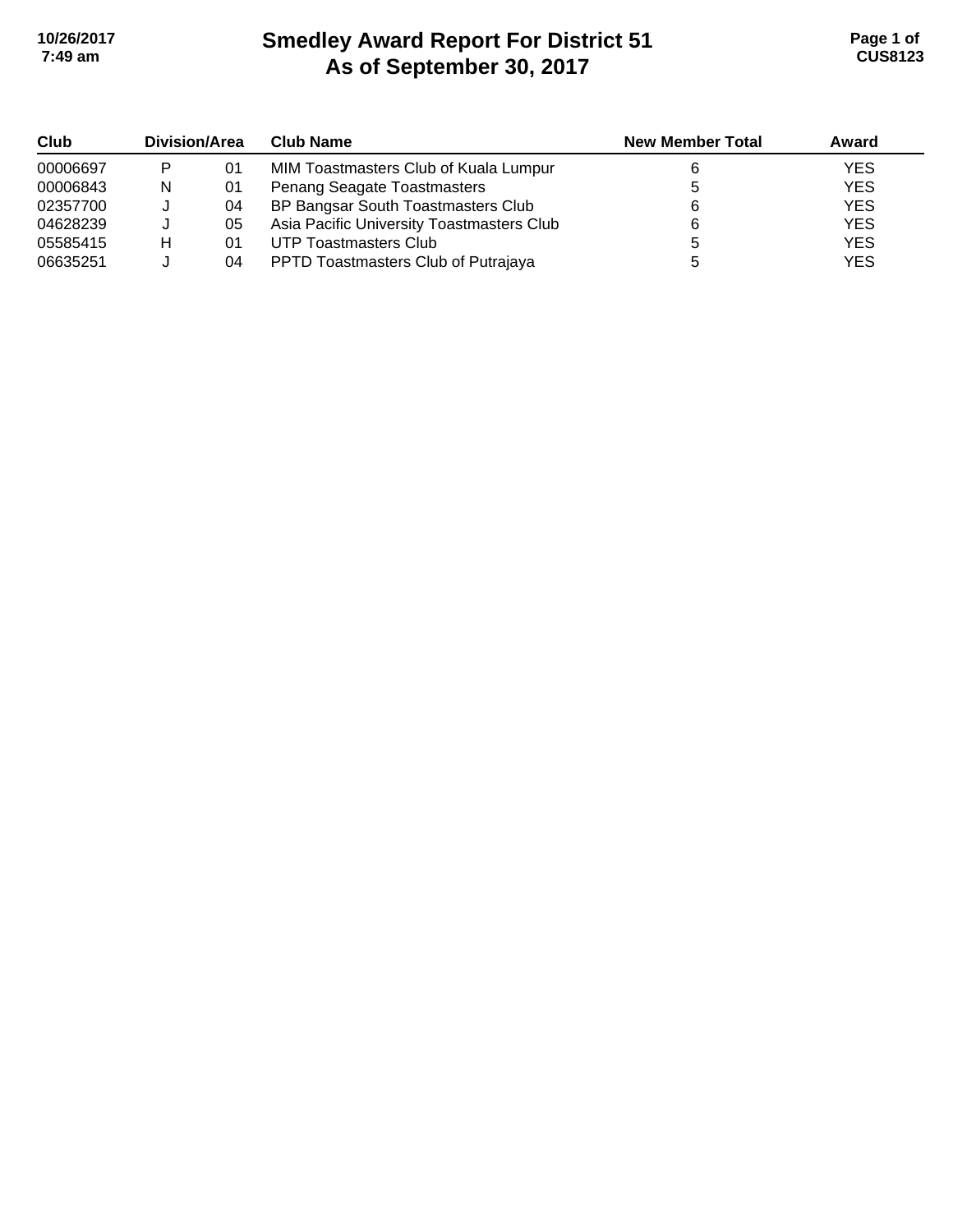# **Smedley Award Report For District 52 As of September 30, 2017 10/26/2017 Page 1 of 7:49 am CUS8123**

| Club     | Division/Area |    | <b>Club Name</b>                  | <b>New Member Total</b> | Award      |
|----------|---------------|----|-----------------------------------|-------------------------|------------|
| 00000003 |               | 34 | Los Angeles Toastmasters Club     |                         | <b>YES</b> |
| 00000616 | Е             | 54 | Downtown L.A. Toastmasters        |                         | <b>YES</b> |
| 00001320 |               | 32 | <b>Burbank Toastmasters</b>       |                         | <b>YES</b> |
| 00002966 |               | 11 | <b>Warner Center Toastmasters</b> |                         | <b>YES</b> |
| 04407551 | в             | 23 | <b>Outliers Toastmasters Club</b> |                         | <b>YES</b> |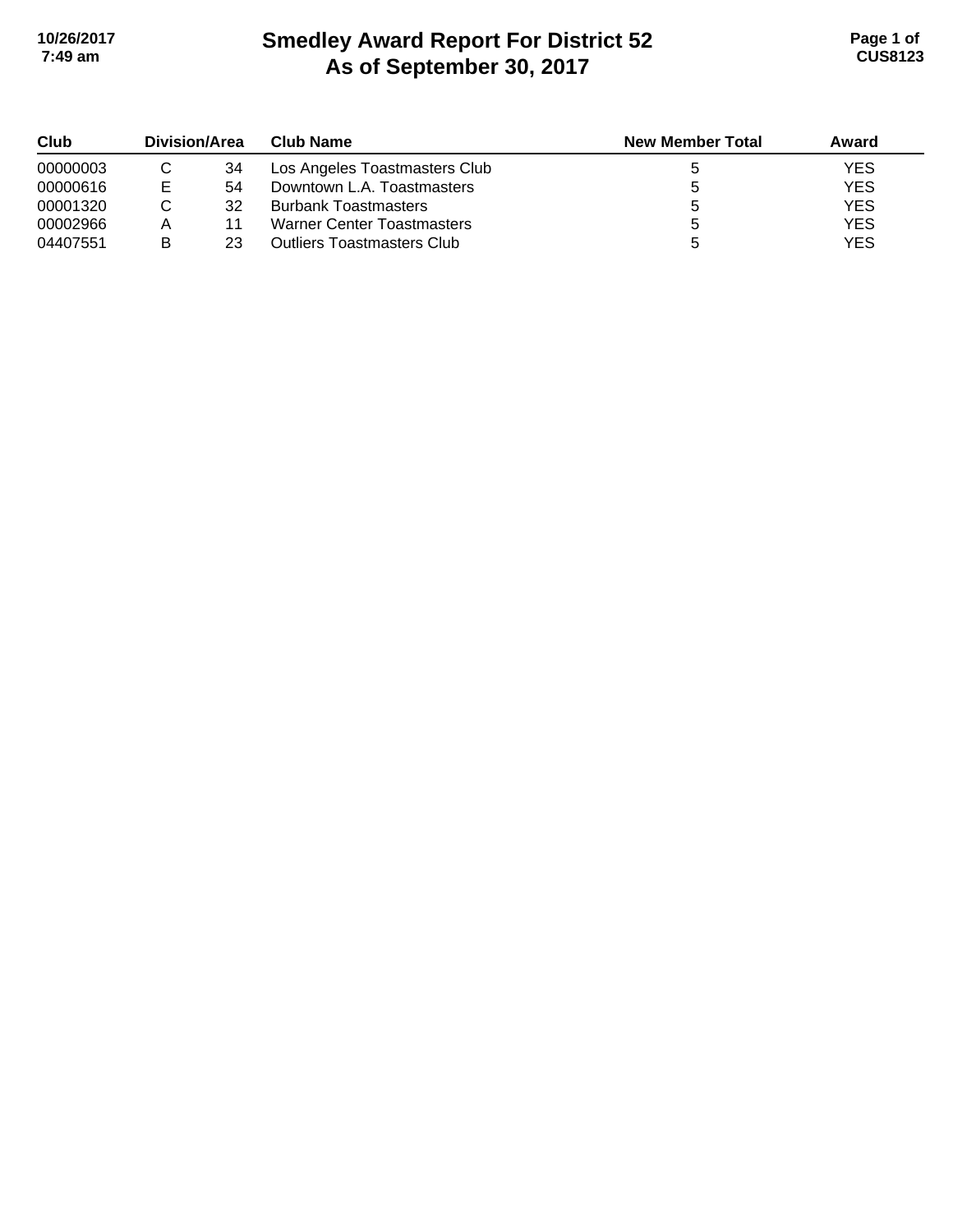# **Smedley Award Report For District 53 As of September 30, 2017 10/26/2017 Page 1 of 7:49 am CUS8123**

| Club     | Division/Area |    | <b>Club Name</b>                             | <b>New Member Total</b> | Award      |
|----------|---------------|----|----------------------------------------------|-------------------------|------------|
| 00000865 | С             | 31 | <b>Greater Stamford Toastmasters</b>         |                         | <b>YES</b> |
| 00003161 | B             | 23 | Eagle Club                                   | 6                       | <b>YES</b> |
| 00005436 | D             | 41 | Greater New Haven Toastmasters Club          |                         | <b>YES</b> |
| 00006090 | E             | 55 | <b>BAC Talkers</b>                           | G                       | <b>YES</b> |
| 01372822 | С             | 32 | <b>Greenwich Toastmasters</b>                |                         | <b>YES</b> |
| 01409411 | С             | 34 | <b>Prudential Annuities</b>                  | b                       | <b>YES</b> |
| 02907619 | G             | 74 | Global Toasters                              |                         | <b>YES</b> |
| 05118782 | E             | 54 | <b>UCONN School of Business Toastmasters</b> |                         | <b>YES</b> |
| 05842018 |               | 64 | Talking Tomorrow Together Toastmasters       |                         | <b>YES</b> |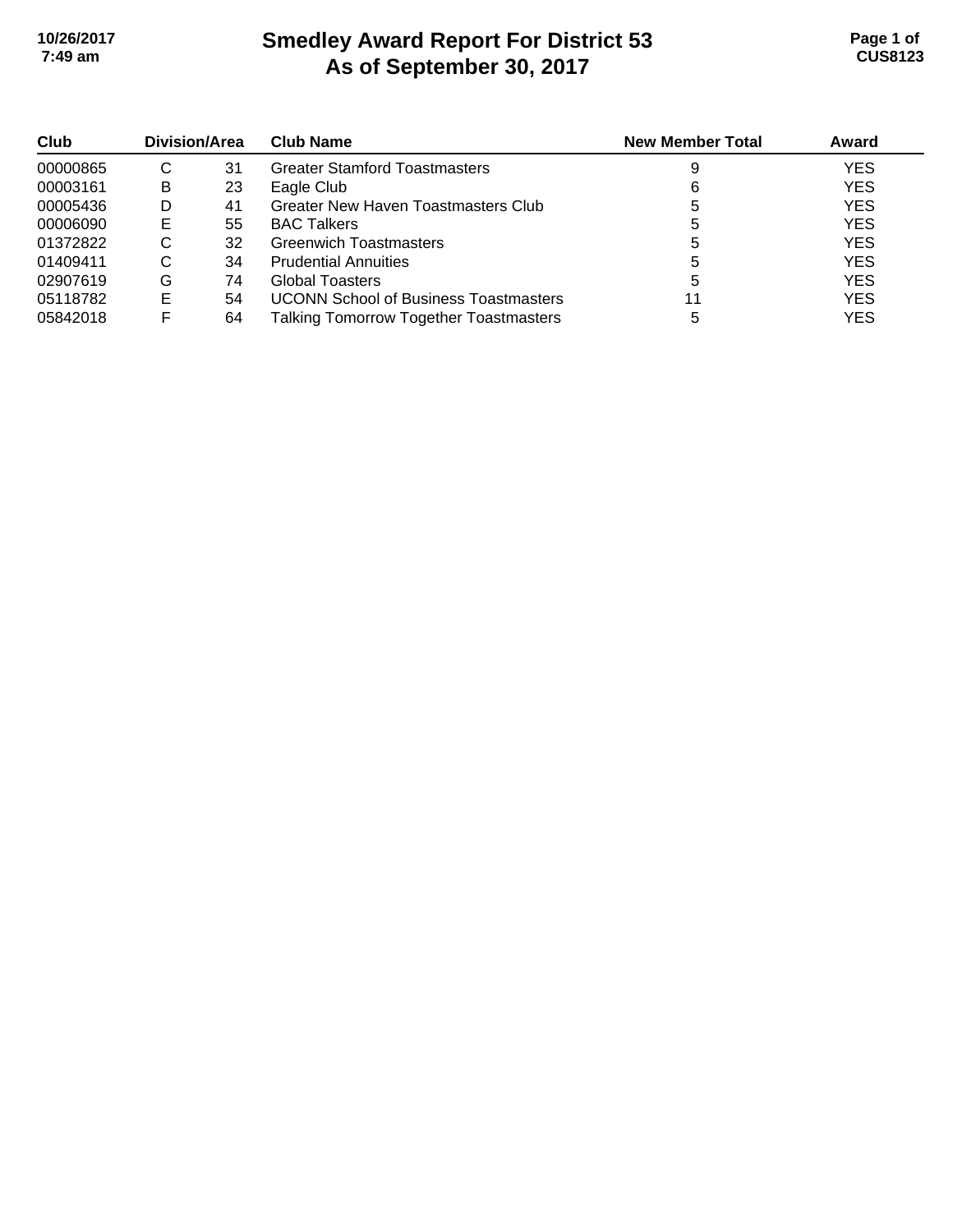### **Smedley Award Report For District 54 As of September 30, 2017 10/26/2017 Page 1 of 7:49 am CUS8123**

| Club     | Division/Area |    | <b>Club Name</b>         | <b>New Member Total</b> | Award |
|----------|---------------|----|--------------------------|-------------------------|-------|
| 00843254 |               | 50 | College of Business Club |                         |       |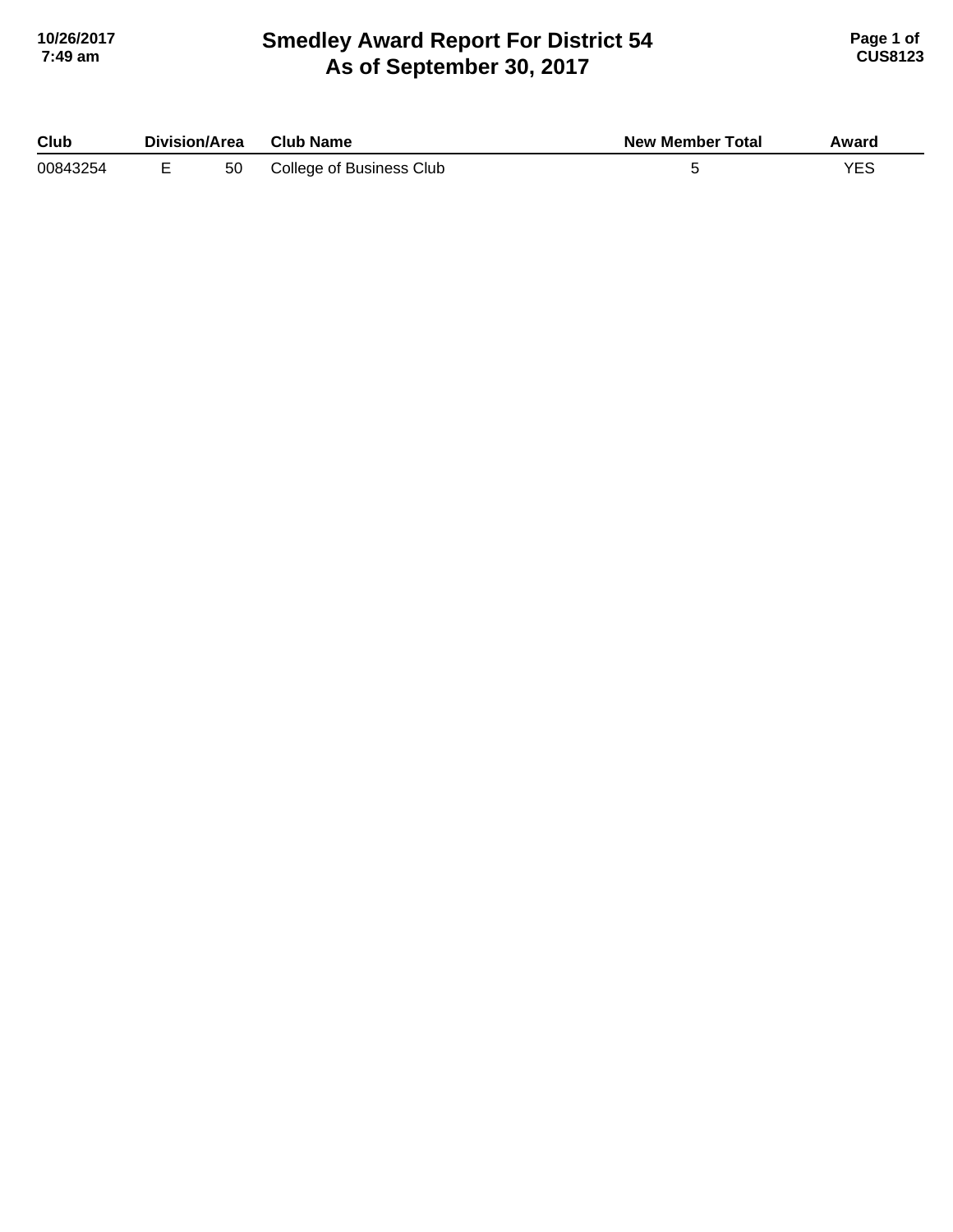# **Smedley Award Report For District 55 As of September 30, 2017 10/26/2017 Page 1 of 7:49 am CUS8123**

| Club<br>00004256 | Division/Area |    | <b>Club Name</b>                   | <b>New Member Total</b> | Award      |
|------------------|---------------|----|------------------------------------|-------------------------|------------|
|                  |               | 51 | Austin Toastmasters Club           | 8                       | <b>YES</b> |
| 00004418         |               | 65 | <b>Travtalk Toastmasters Club</b>  |                         | <b>YES</b> |
| 00006058         | F             | 22 | Northwest Toastmasters Club        |                         | <b>YES</b> |
| 00008073         |               | 62 | <b>Central Austin Toastmasters</b> |                         | <b>YES</b> |
| 00008737         | G             | 34 | <b>Texas Tongue Twisters Club</b>  | 5                       | <b>YES</b> |
| 00009434         | G             | 35 | San Antonio Toastmasters Club      | 6                       | <b>YES</b> |
| 03401866         |               | 53 | Toast To The Future                |                         | <b>YES</b> |
| 03758381         | н             | 41 | Two Rivers Communicators           |                         | <b>YES</b> |
| 03922503         | Κ             | 72 | El Caro                            |                         | <b>YES</b> |
| 05957045         |               | 51 | Live Long and Toaster              |                         | YES        |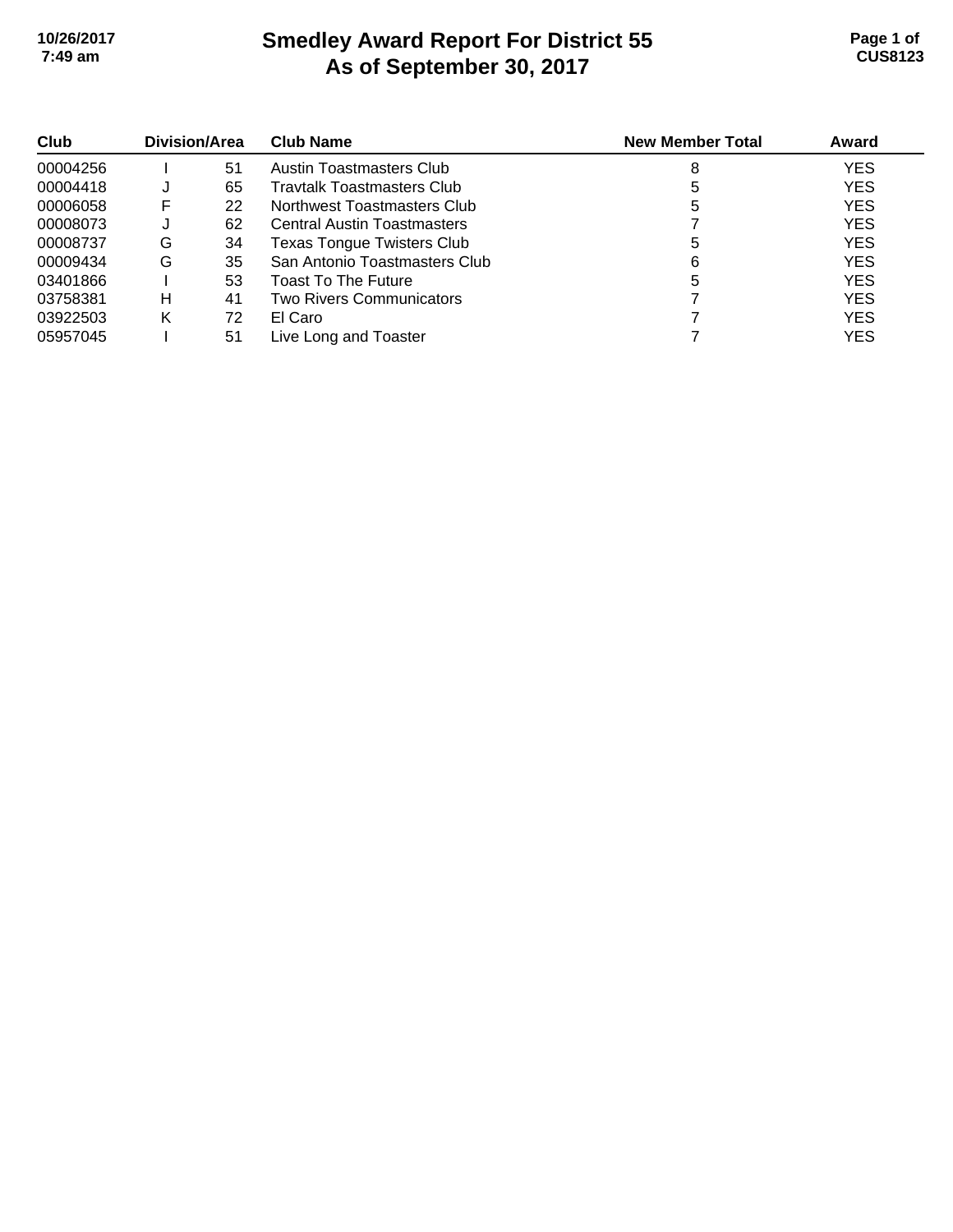# **Smedley Award Report For District 56 As of September 30, 2017 10/26/2017 Page 1 of 7:49 am CUS8123**

| Club     | Division/Area |    | <b>Club Name</b>                                  | <b>New Member Total</b> | Award      |
|----------|---------------|----|---------------------------------------------------|-------------------------|------------|
| 00000484 | R             | 61 | Professionally Speaking Singles Toastmasters Club |                         | <b>YES</b> |
| 00001175 | R             | 65 | <b>HP Houston Toastmasters Club</b>               |                         | <b>YES</b> |
| 00621758 | P             | 01 | Diamond Club                                      |                         | <b>YES</b> |
| 01507473 | O             | 11 | American General Toastmasters                     |                         | <b>YES</b> |
| 03652996 | N             | 22 | <b>IHS Toastmasters Enclave</b>                   | 13                      | <b>YES</b> |
| 05512862 | N             | 24 | <b>KW Memorial Toastmasters</b>                   | 5                       | <b>YES</b> |
| 06596925 | N             | 25 | Phillips 66 HQ Toastmasters Club                  | 10                      | <b>YES</b> |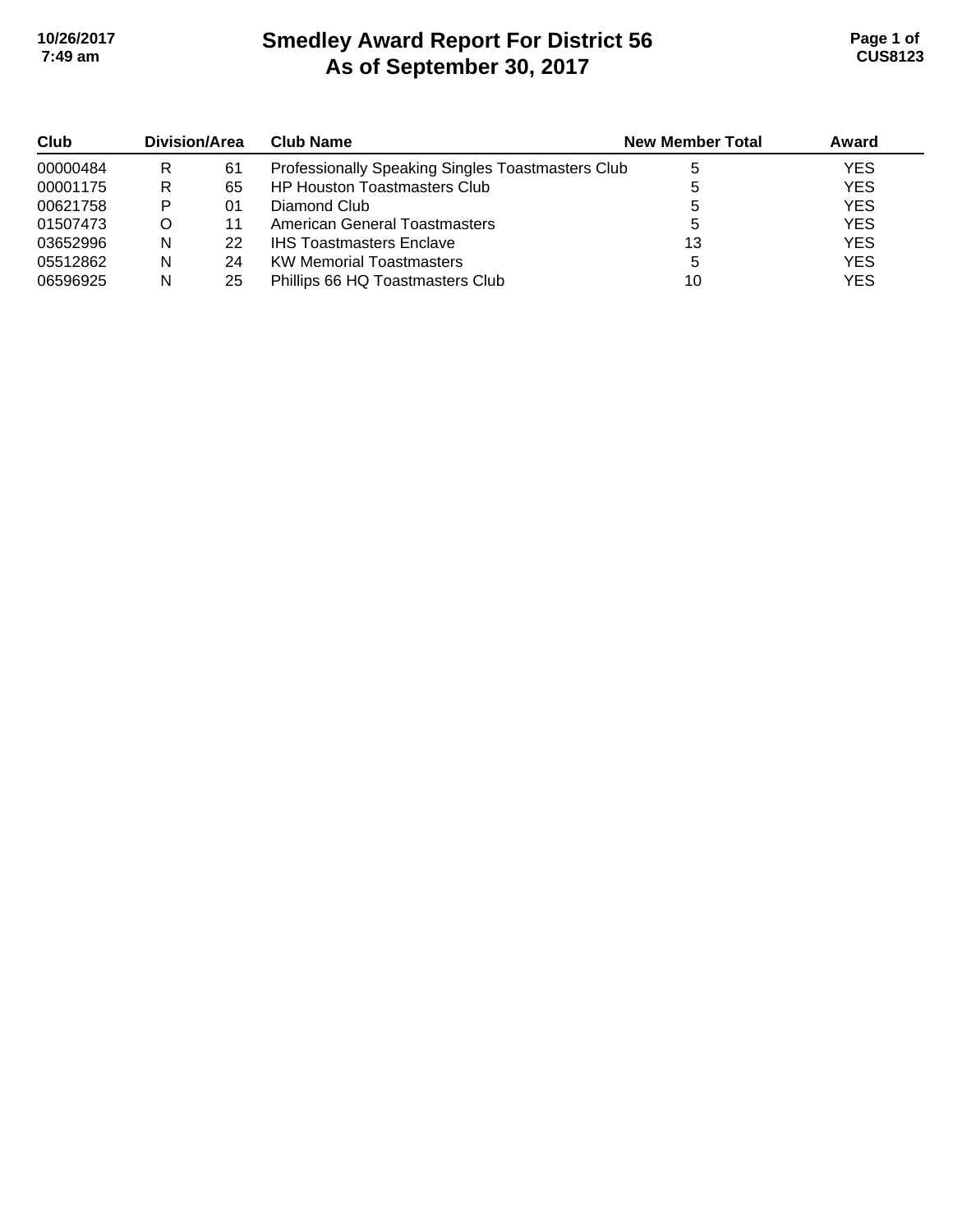# **Smedley Award Report For District 57 As of September 30, 2017 10/26/2017 Page 1 of 7:49 am CUS8123**

| Club     | Division/Area |    | <b>Club Name</b>                    | <b>New Member Total</b> | Award      |
|----------|---------------|----|-------------------------------------|-------------------------|------------|
| 00000682 |               | 13 | <b>Fantastic Toastmasters</b>       |                         | <b>YES</b> |
| 00000890 |               | 09 | Marin Toastmasters 890              |                         | <b>YES</b> |
| 00003038 | С             | 08 | California Maritime Academy TM Club |                         | <b>YES</b> |
| 00003972 | B             | 21 | Confidence Builders Club            |                         | <b>YES</b> |
| 00005067 |               | 29 | <b>Star Search Club</b>             |                         | <b>YES</b> |
| 00005306 | Е             | 15 | Toastmasters on Campus Club         | 15                      | <b>YES</b> |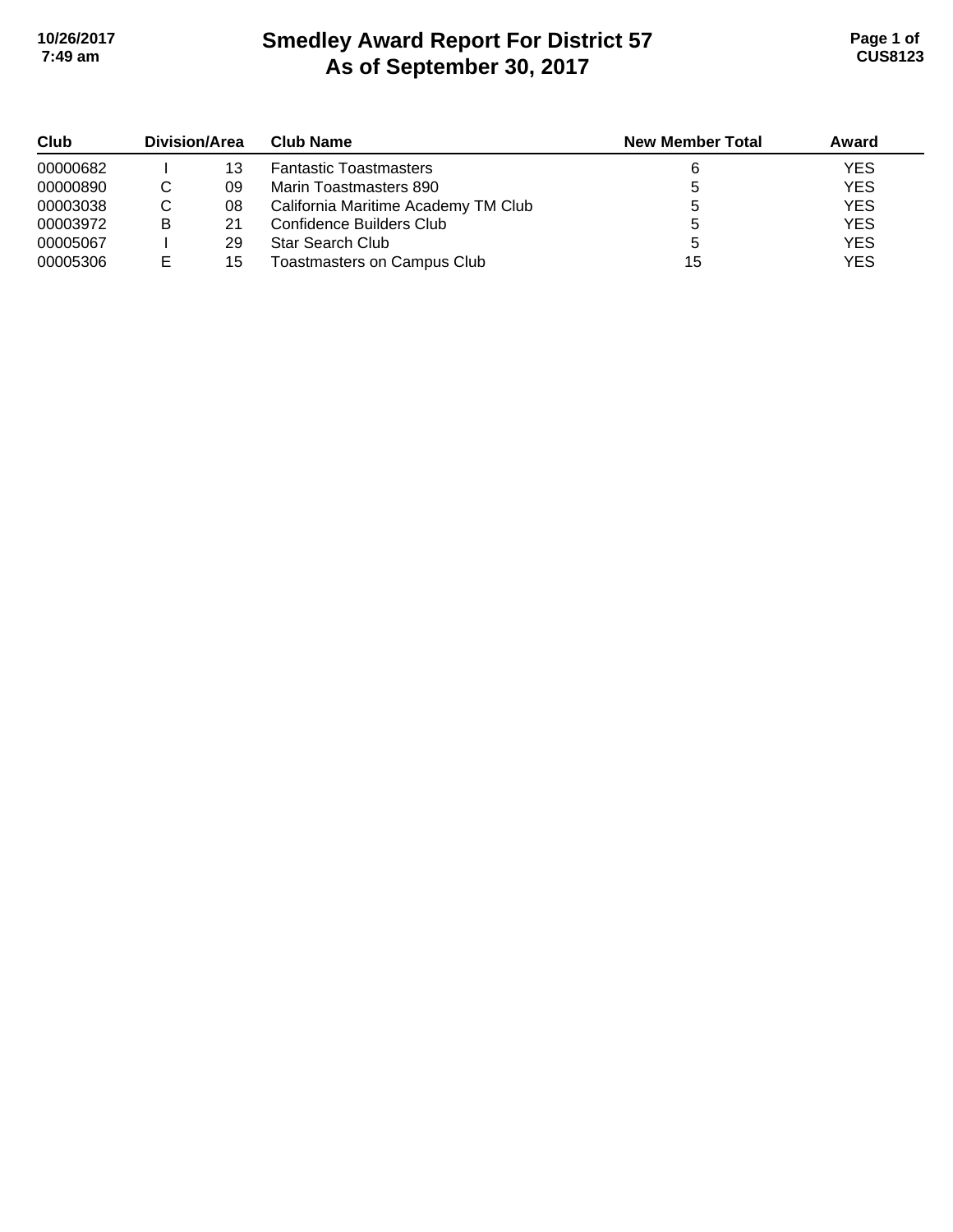## **Smedley Award Report For District 58 As of September 30, 2017 10/26/2017 Page 1 of 7:49 am CUS8123**

| Club     | Division/Area |    | <b>Club Name</b>                 | New Member Total | Award |
|----------|---------------|----|----------------------------------|------------------|-------|
| 00006183 |               |    | Midlands Leadership Toastmasters |                  | YES   |
| 00009475 |               | 63 | <b>Greater Greenwood Club</b>    |                  | YES   |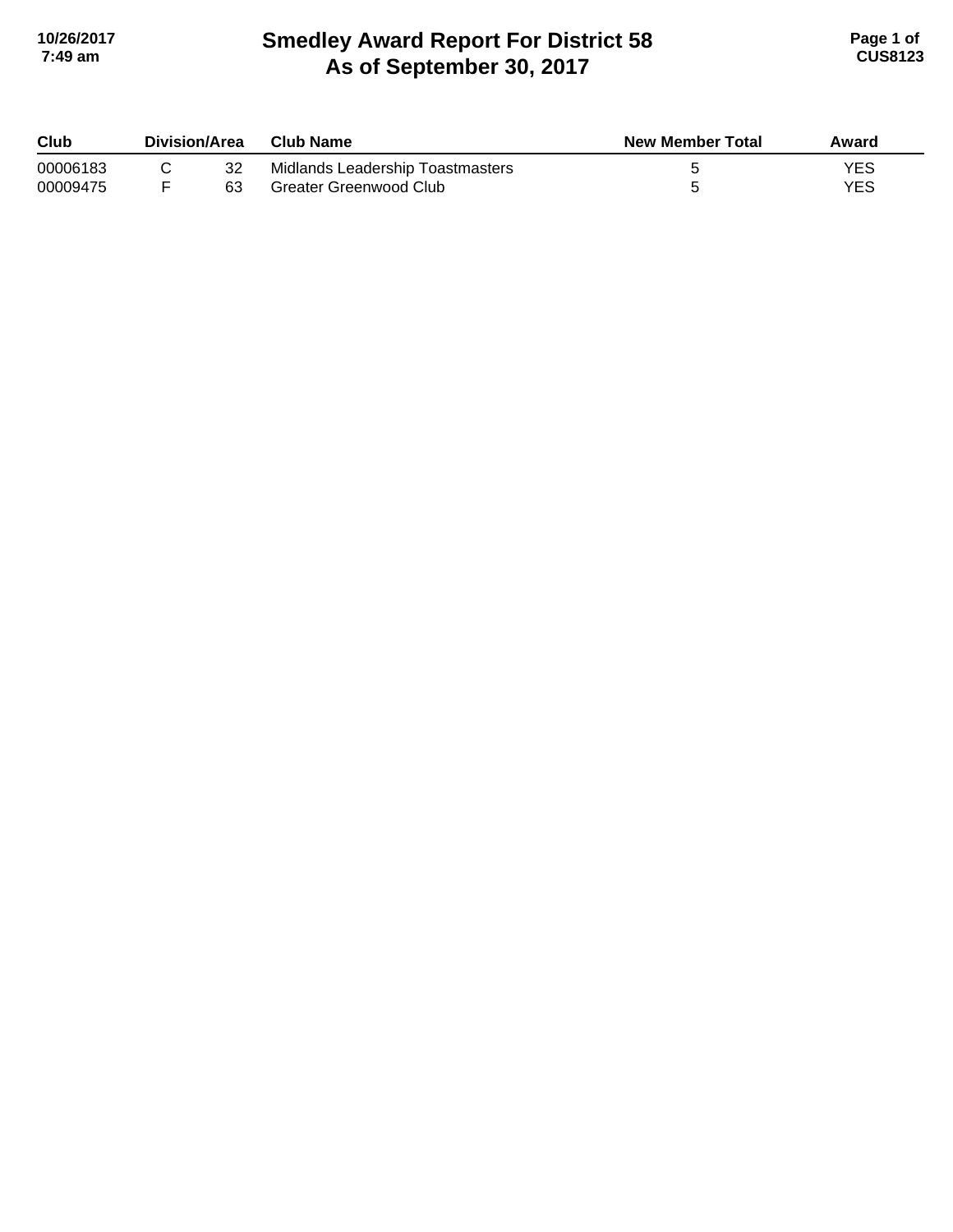# **Smedley Award Report For District 59 As of September 30, 2017 10/26/2017 Page 1 of 7:49 am CUS8123**

| Club     | Division/Area |    | <b>Club Name</b>                      | <b>New Member Total</b> | Award      |
|----------|---------------|----|---------------------------------------|-------------------------|------------|
| 00003286 | в             | 01 | The Brussels Toastmasters Club        |                         | <b>YES</b> |
| 00003510 | Α             | 03 | Calliope Club                         |                         | <b>YES</b> |
| 00619641 |               | 02 | <b>EPFL/UNIL Toastmasters</b>         | 5                       | <b>YES</b> |
| 01276679 | в             | 04 | <b>Toastmasters Gent</b>              |                         | <b>YES</b> |
| 01343922 | Е             | 01 | UBS Rhetoric Club CH                  | 6                       | <b>YES</b> |
| 01361615 | М             | 02 | Young Entrepreneurs Toastmasters Club |                         | <b>YES</b> |
| 01366750 | в             | 04 | Toastmasters Fonske Leuven            | 5                       | <b>YES</b> |
| 02187867 | в             | 07 | <b>EIB Toastmasters Club</b>          |                         | <b>YES</b> |
| 06626588 |               | 02 | Toastmasters GE Baden                 | 8                       | <b>YES</b> |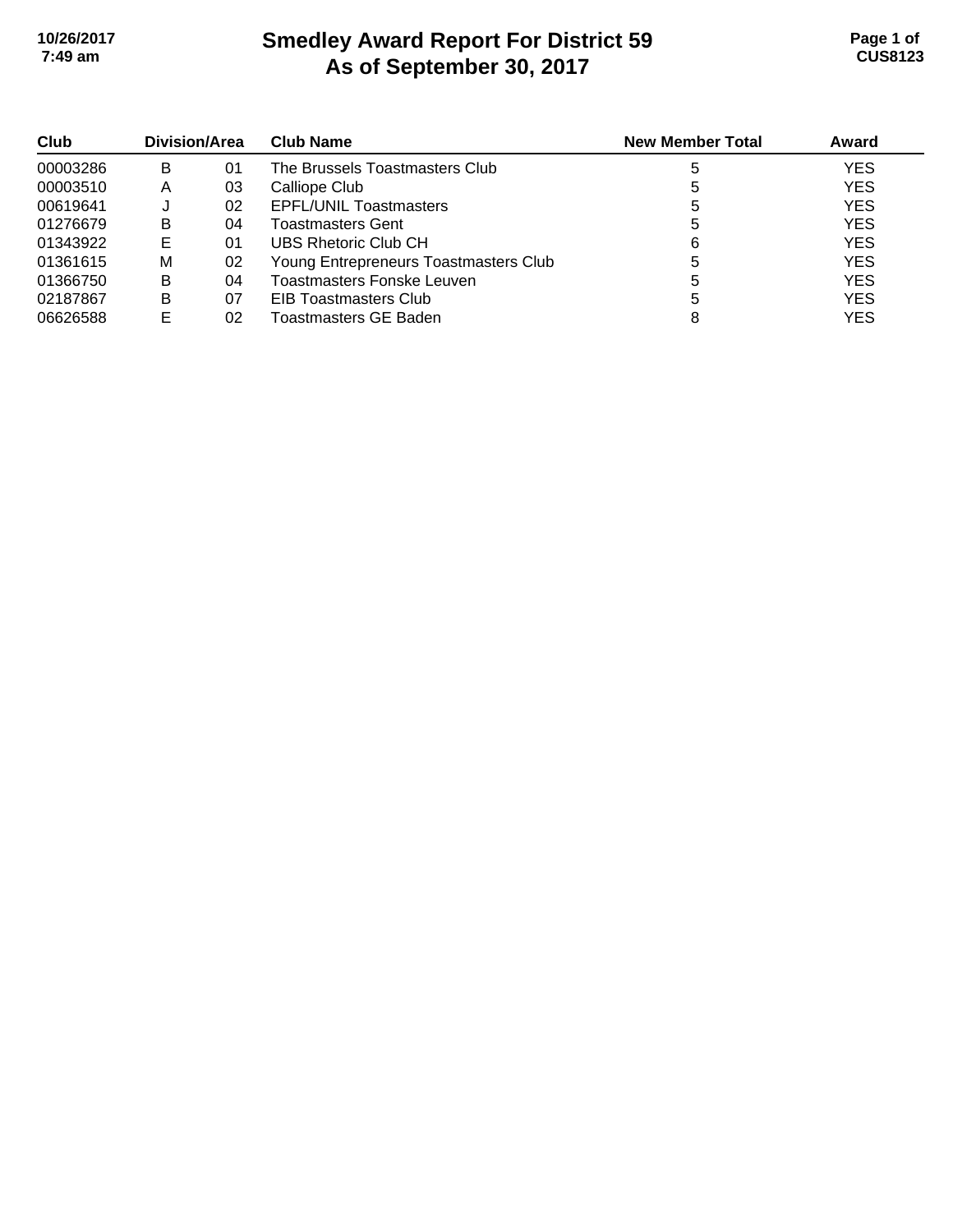# **Smedley Award Report For District 60 As of September 30, 2017 10/26/2017 Page 1 of 7:49 am CUS8123**

| Club     | Division/Area |    | <b>Club Name</b>                | <b>New Member Total</b> | Award      |
|----------|---------------|----|---------------------------------|-------------------------|------------|
| 00004260 | G             | 64 | Humber Shores Club              |                         | <b>YES</b> |
| 00007338 | Е             | 45 | Whitby Intrepid Toastmasters    |                         | <b>YES</b> |
| 00008529 | С             | 22 | <b>Metro Hall Toastmasters</b>  |                         | <b>YES</b> |
| 00590213 | Α             | 04 | Toronto Debate Club             | 5                       | <b>YES</b> |
| 00649454 | A             | 01 | Visionary Toastmasters Club     |                         | <b>YES</b> |
| 01136382 |               | 54 | Speak Out State Street and IFDS |                         | <b>YES</b> |
| 01503547 | B             | 14 | GS1 Canada                      | 6                       | <b>YES</b> |
| 03206544 | B             | 12 | Advanced 60 Speakers            |                         | <b>YES</b> |
| 04402590 | G             | 64 | Roncesvalles Speakers Circle    | 8                       | <b>YES</b> |
| 04539391 |               | 52 | Speak Up at TD                  |                         | YES        |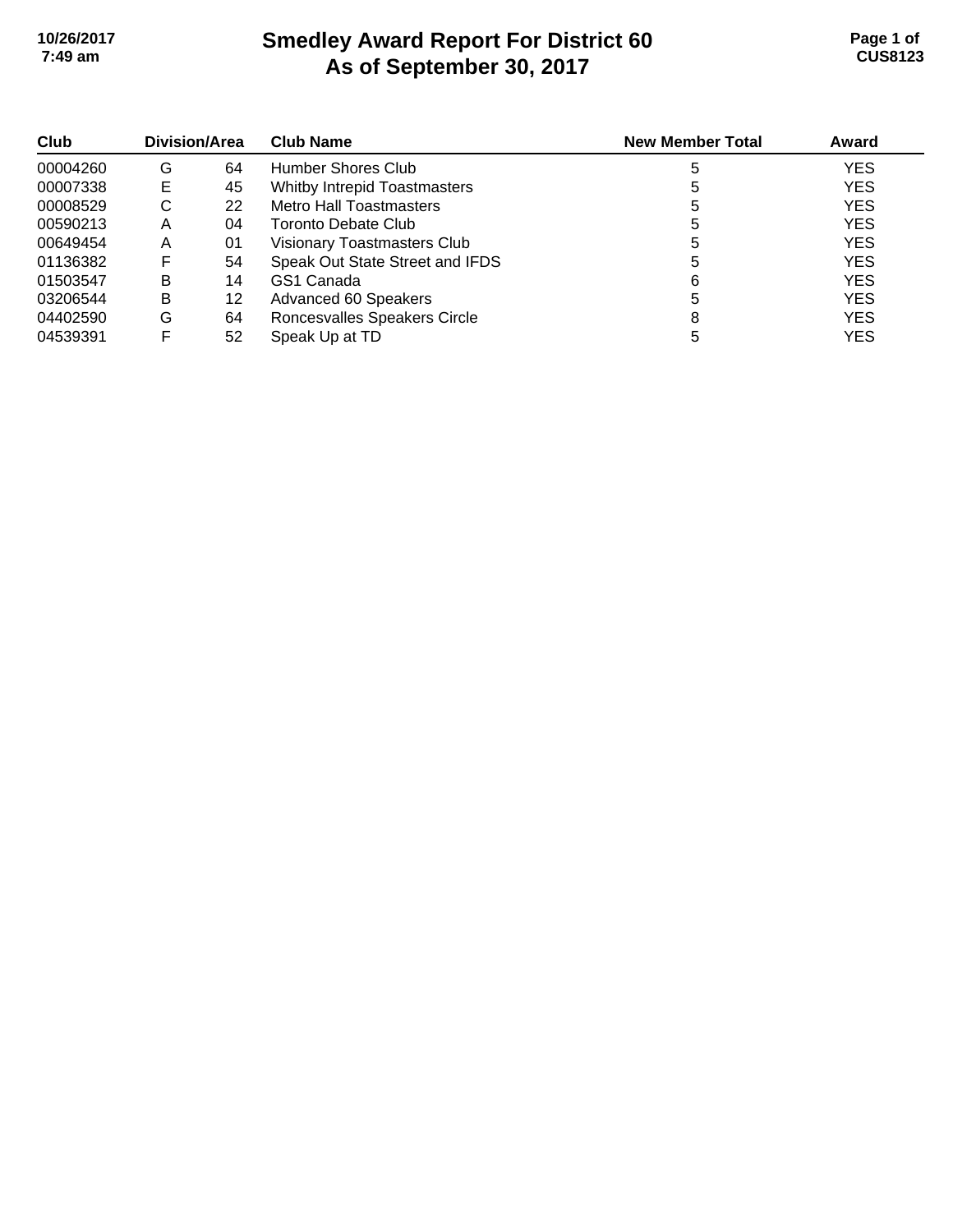# **Smedley Award Report For District 61 As of September 30, 2017 10/26/2017 Page 1 of 7:49 am CUS8123**

| Club     | Division/Area |    | <b>Club Name</b>                   | <b>New Member Total</b> | Award      |
|----------|---------------|----|------------------------------------|-------------------------|------------|
| 00001935 | C             | 20 | Ottawa Toastmasters Club           |                         | <b>YES</b> |
| 00003492 | C             | 20 | Sandy Hill Club                    |                         | <b>YES</b> |
| 00006425 | B             | 13 | <b>LAN Toastmasters Club</b>       |                         | <b>YES</b> |
| 00613576 | G             | 63 | Speak with Style Toastmasters Club |                         | <b>YES</b> |
| 00813731 | G             | 65 | Leaders En Action                  |                         | <b>YES</b> |
| 01377570 |               | 92 | Club Toastmasters YWCA Québec      |                         | <b>YES</b> |
| 05488489 |               | 52 | <b>CAE Toastmasters</b>            |                         | <b>YES</b> |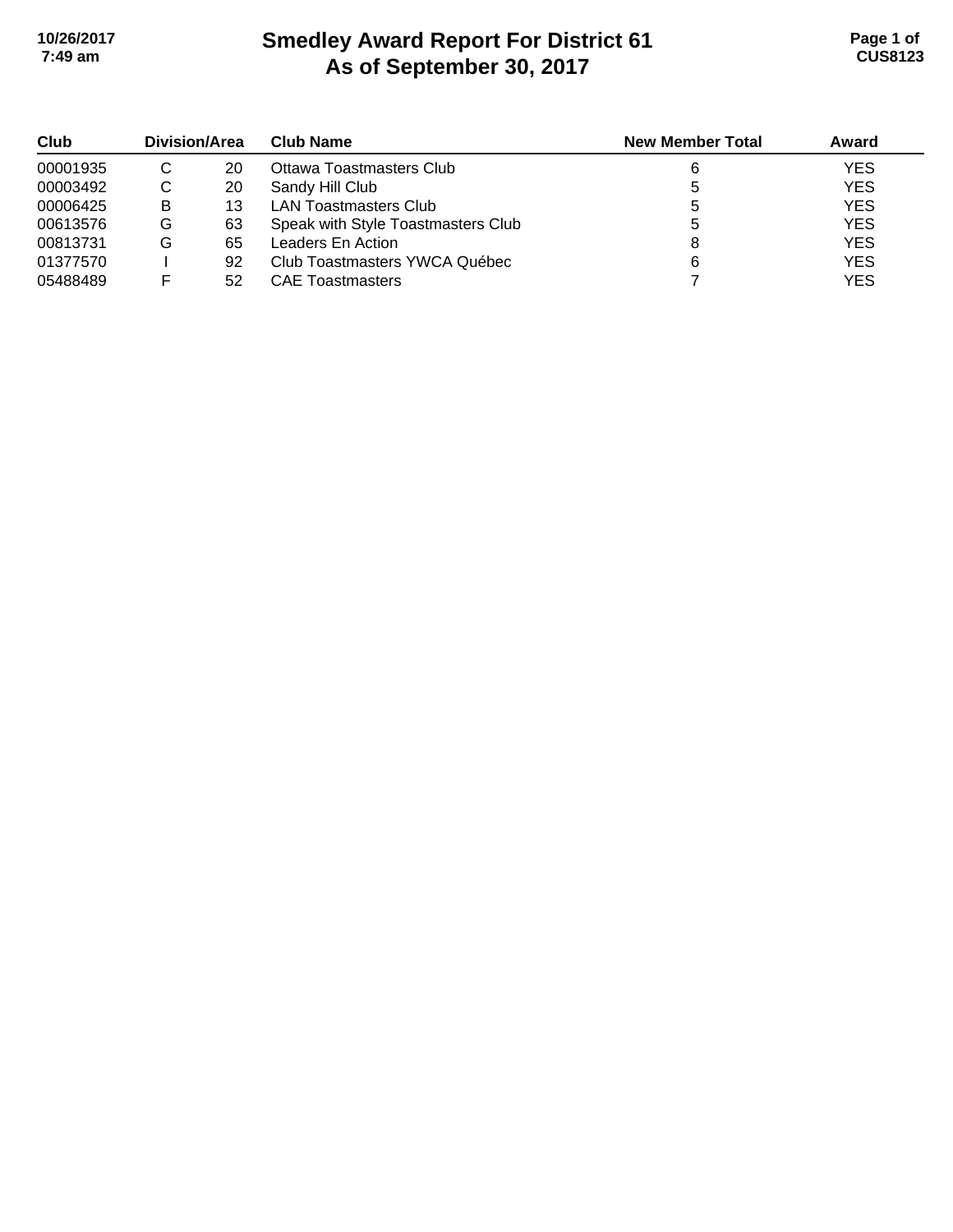# **Smedley Award Report For District 63 As of September 30, 2017 10/26/2017 Page 1 of 7:49 am CUS8123**

| Club     | Division/Area |    | <b>Club Name</b>               | <b>New Member Total</b> | Award      |
|----------|---------------|----|--------------------------------|-------------------------|------------|
| 00002870 |               | 40 | Let's Talk Franklin Club       |                         | <b>YES</b> |
| 00003117 | в             | 20 | West Knoxville Club            |                         | <b>YES</b> |
| 00007931 |               | 60 | Thoroughbred Toastmasters Club |                         | <b>YES</b> |
| 04562208 | В             | 21 | Toasted Fury 9040              |                         | <b>YES</b> |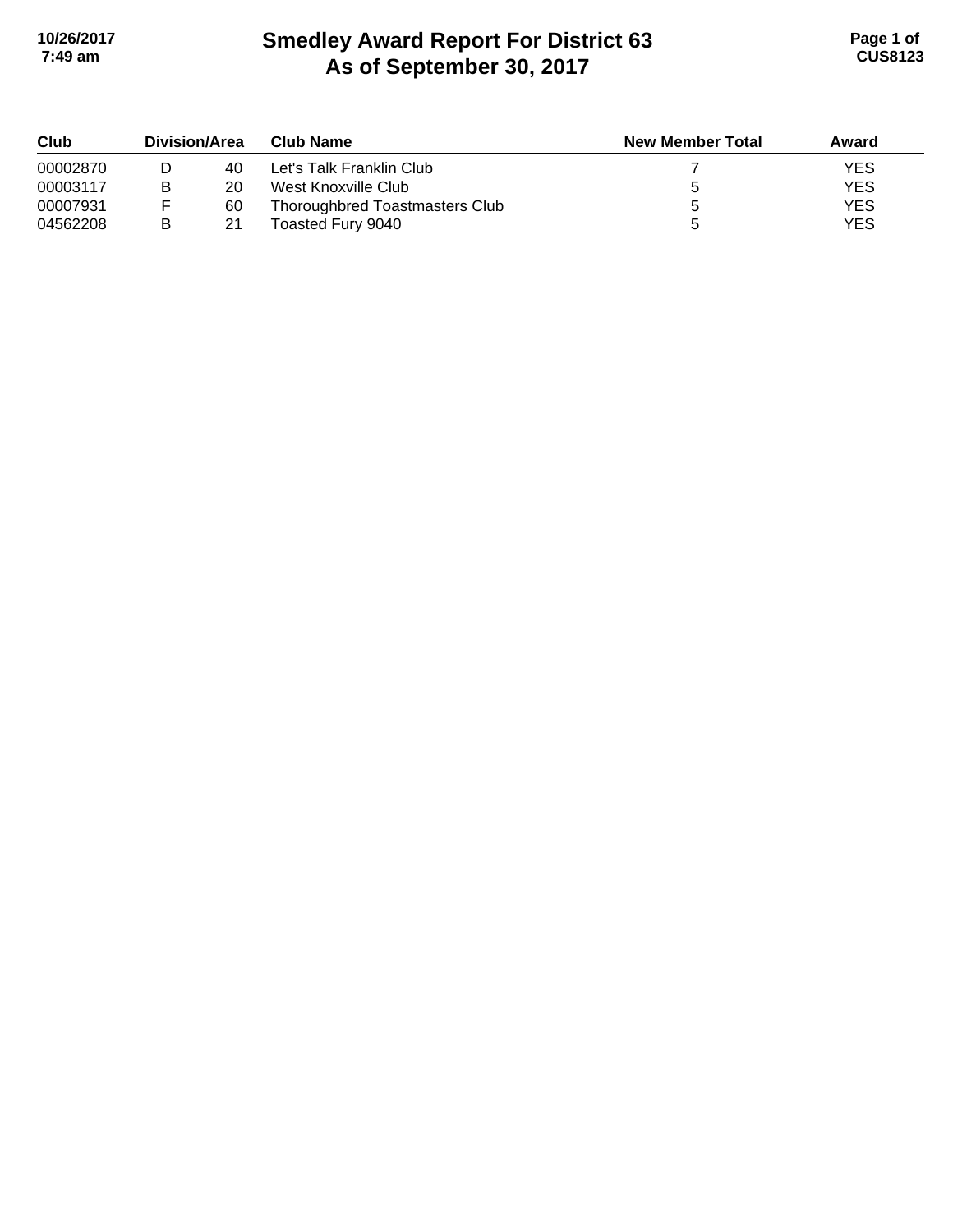# **Smedley Award Report For District 64 As of September 30, 2017 10/26/2017 Page 1 of 7:49 am CUS8123**

| Club     | Division/Area |    | <b>Club Name</b>          | <b>New Member Total</b> | Award      |  |
|----------|---------------|----|---------------------------|-------------------------|------------|--|
| 00002375 |               | 21 | Vital Words               |                         | <b>YES</b> |  |
| 00008484 |               | 33 | Kelsey Trail Club         |                         | <b>YES</b> |  |
| 00597417 | Α             | 12 | Young Professionals Club  | ี                       | <b>YES</b> |  |
| 02959098 | В             | 21 | Island Shore Toastmasters |                         | <b>YES</b> |  |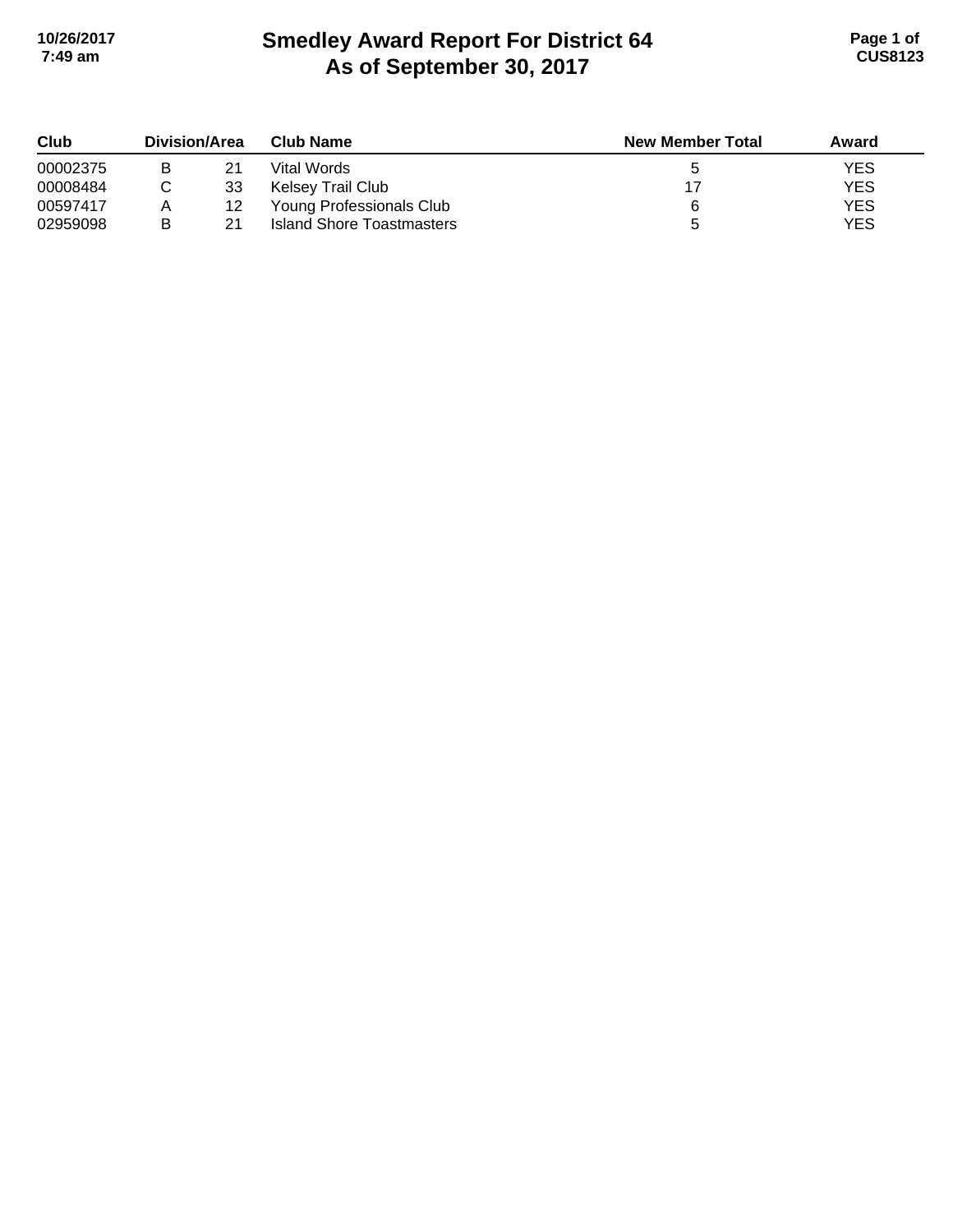# **Smedley Award Report For District 65 As of September 30, 2017 10/26/2017 Page 1 of 7:49 am CUS8123**

| Club     | <b>Division/Area</b> |    | <b>Club Name</b>                        | <b>New Member Total</b> | Award      |
|----------|----------------------|----|-----------------------------------------|-------------------------|------------|
| 00006499 | A                    | 13 | University at Buffalo Toastmasters Club |                         | YES        |
| 01122241 | в                    | 21 | Harris Spacetalkers                     |                         | <b>YES</b> |
| 05959290 |                      | 53 | Toast the Grid                          |                         | YES        |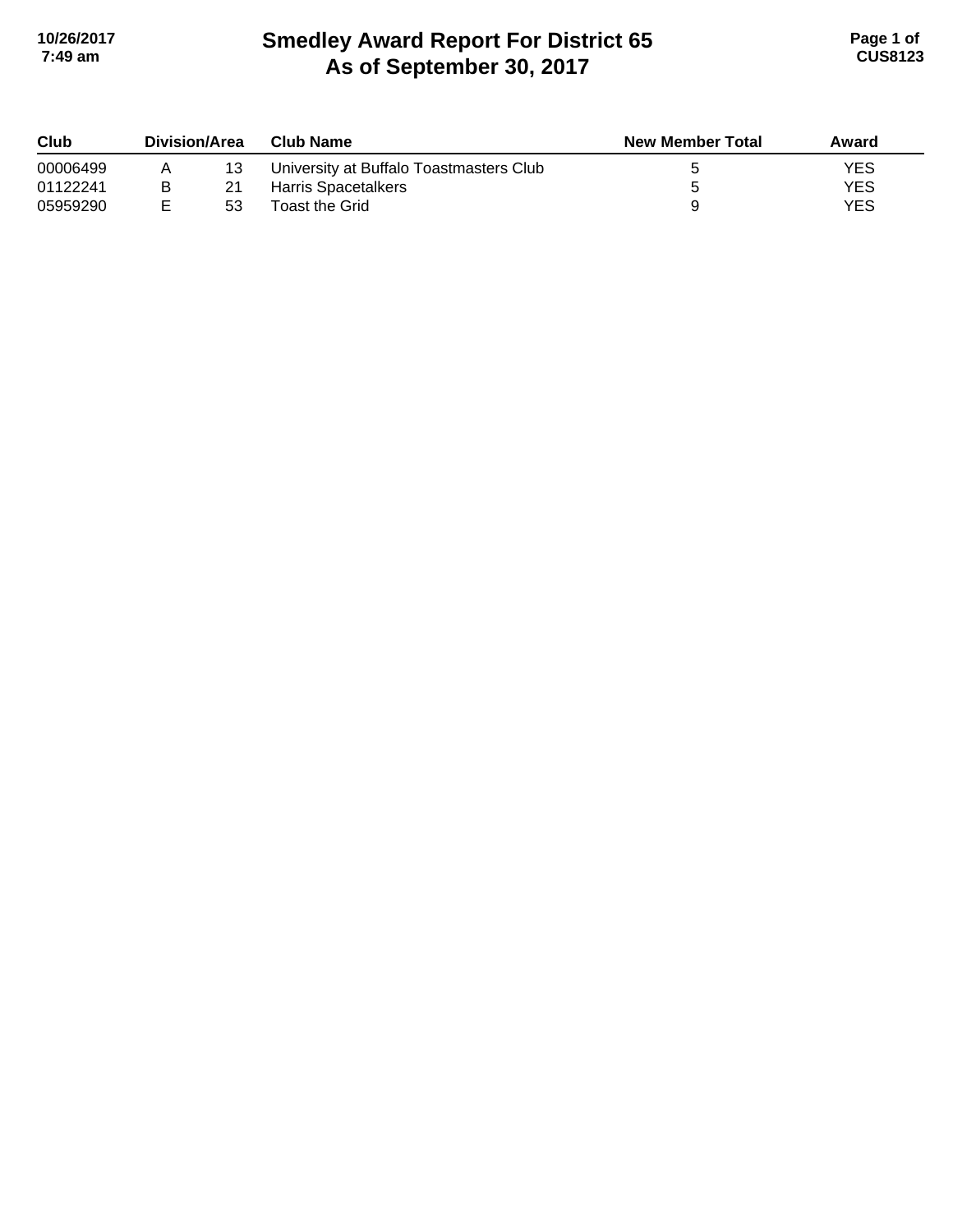# **Smedley Award Report For District 66 As of September 30, 2017 10/26/2017 Page 1 of 7:49 am CUS8123**

| Club     | Division/Area |    | <b>Club Name</b>                     | <b>New Member Total</b> | Award      |
|----------|---------------|----|--------------------------------------|-------------------------|------------|
| 00001397 | B             | 22 | Richmond Club                        |                         | <b>YES</b> |
| 00003267 | Е             | 51 | Virginia Beach Club                  |                         | <b>YES</b> |
| 00855854 |               | 34 | Very Articulate Master Communicators | 15                      | <b>YES</b> |
| 01108261 | Е             | 53 | <b>Toasters on Track</b>             |                         | <b>YES</b> |
| 01847885 |               | 43 | Voices of Change                     |                         | <b>YES</b> |
| 03543003 | Е             | 52 | <b>Hampton Roads Orators</b>         |                         | <b>YES</b> |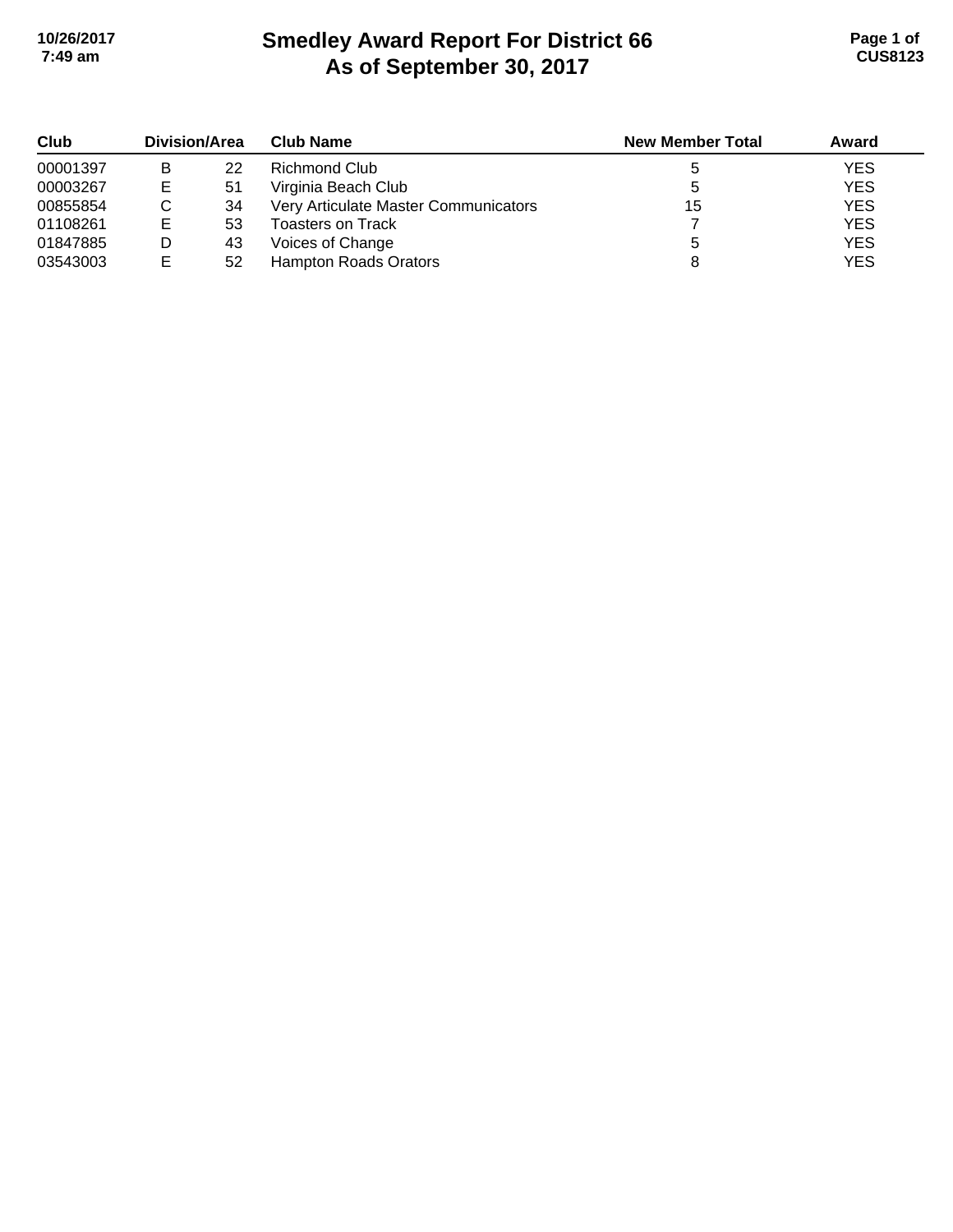## **Smedley Award Report For District 67 As of September 30, 2017 10/26/2017 Page 1 of 7:49 am CUS8123**

| Club     | Division/Area |    | <b>Club Name</b> | <b>New Member Total</b> | Award |
|----------|---------------|----|------------------|-------------------------|-------|
| 06578666 |               | 01 | Go-Me Bilingual  |                         | YES   |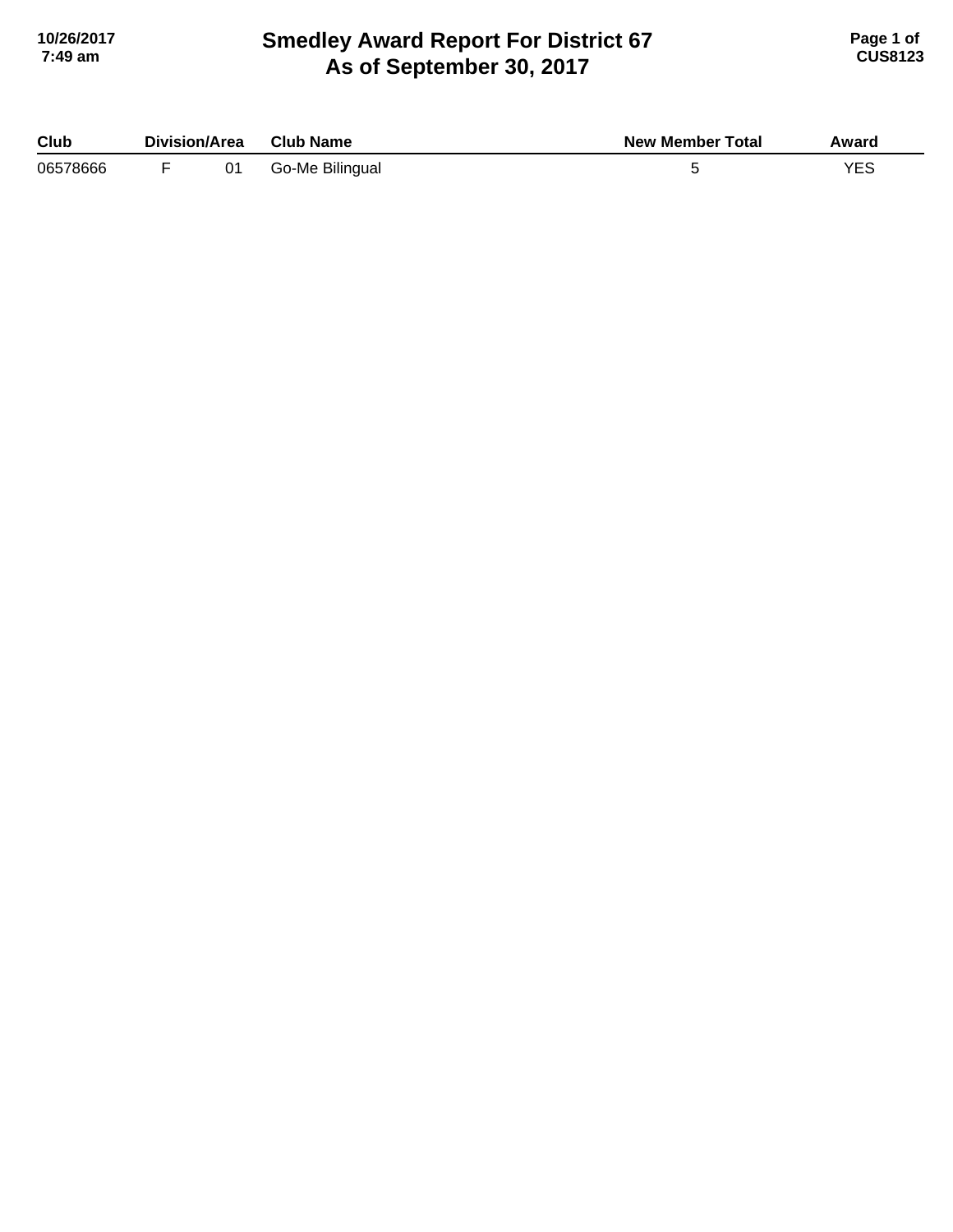# **Smedley Award Report For District 68 As of September 30, 2017 10/26/2017 Page 1 of 7:49 am CUS8123**

| Club     | Division/Area |    | <b>Club Name</b>          | <b>New Member Total</b> | Award      |
|----------|---------------|----|---------------------------|-------------------------|------------|
| 01120819 |               | 03 | Confident Allies          |                         | YES        |
| 02576097 |               | 08 | Marathon Petroleum        |                         | <b>YES</b> |
| 05215717 | B             | 08 | Speaky Pipes Toastmasters |                         | YES        |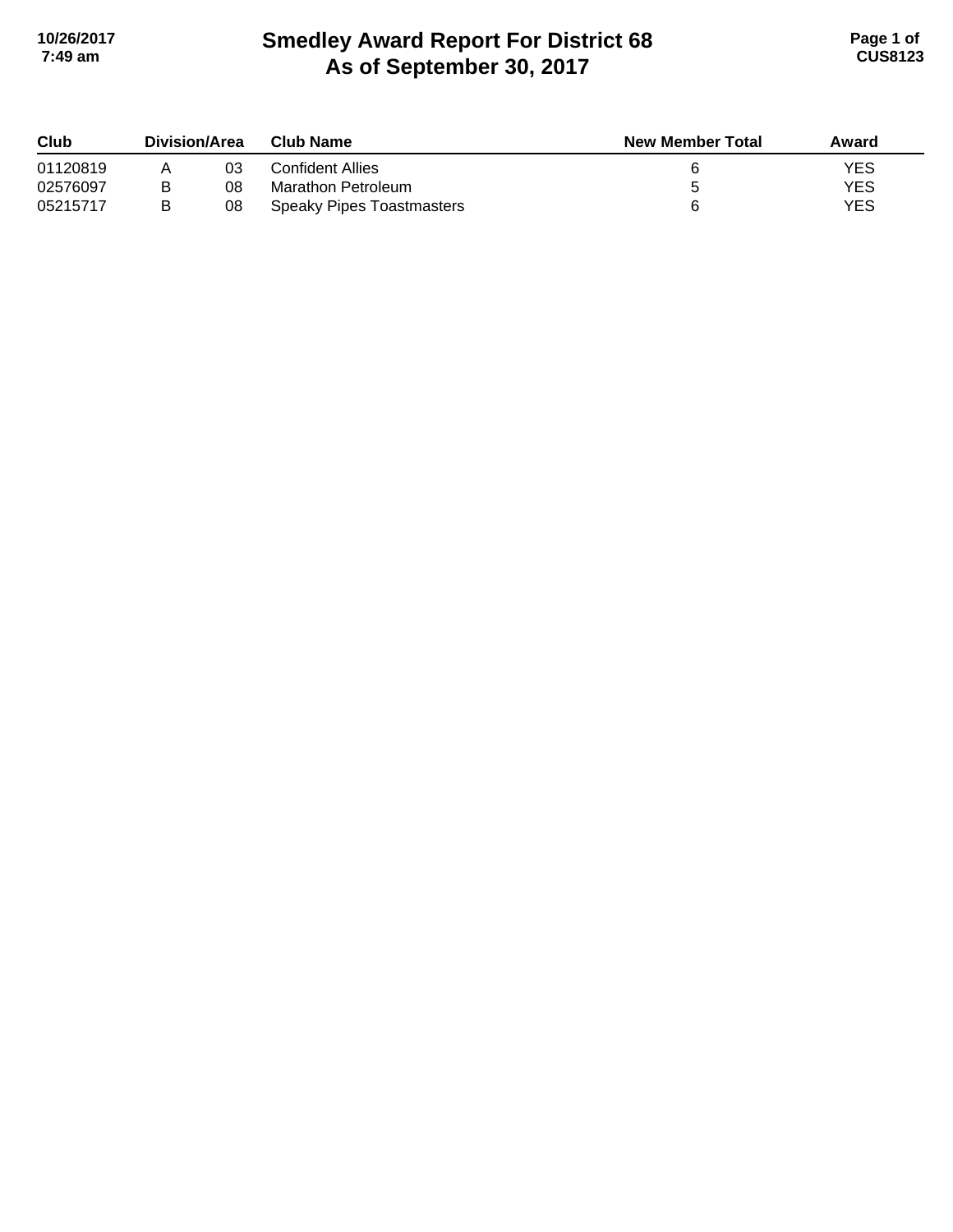# **Smedley Award Report For District 69 As of September 30, 2017 10/26/2017 Page 1 of 7:49 am CUS8123**

| Club     | Division/Area |    | <b>Club Name</b>                      | <b>New Member Total</b> | Award      |
|----------|---------------|----|---------------------------------------|-------------------------|------------|
| 00001794 | S             | 06 | Gold Coast                            |                         | <b>YES</b> |
| 01448835 | М             | 18 | <b>POWERLINK</b>                      |                         | <b>YES</b> |
| 01503591 | Þ             | 45 | Kingstons Corporate Toastmasters Club |                         | <b>YES</b> |
| 01523122 | Þ             | 38 | Komuniti Toastmasters                 |                         | <b>YES</b> |
| 04948990 | Þ             | 40 | <b>BSP Toastmasters Club</b>          | 6                       | <b>YES</b> |
| 05630918 | N             | 09 | <b>Reef City Cairns Toastmasters</b>  |                         | YES        |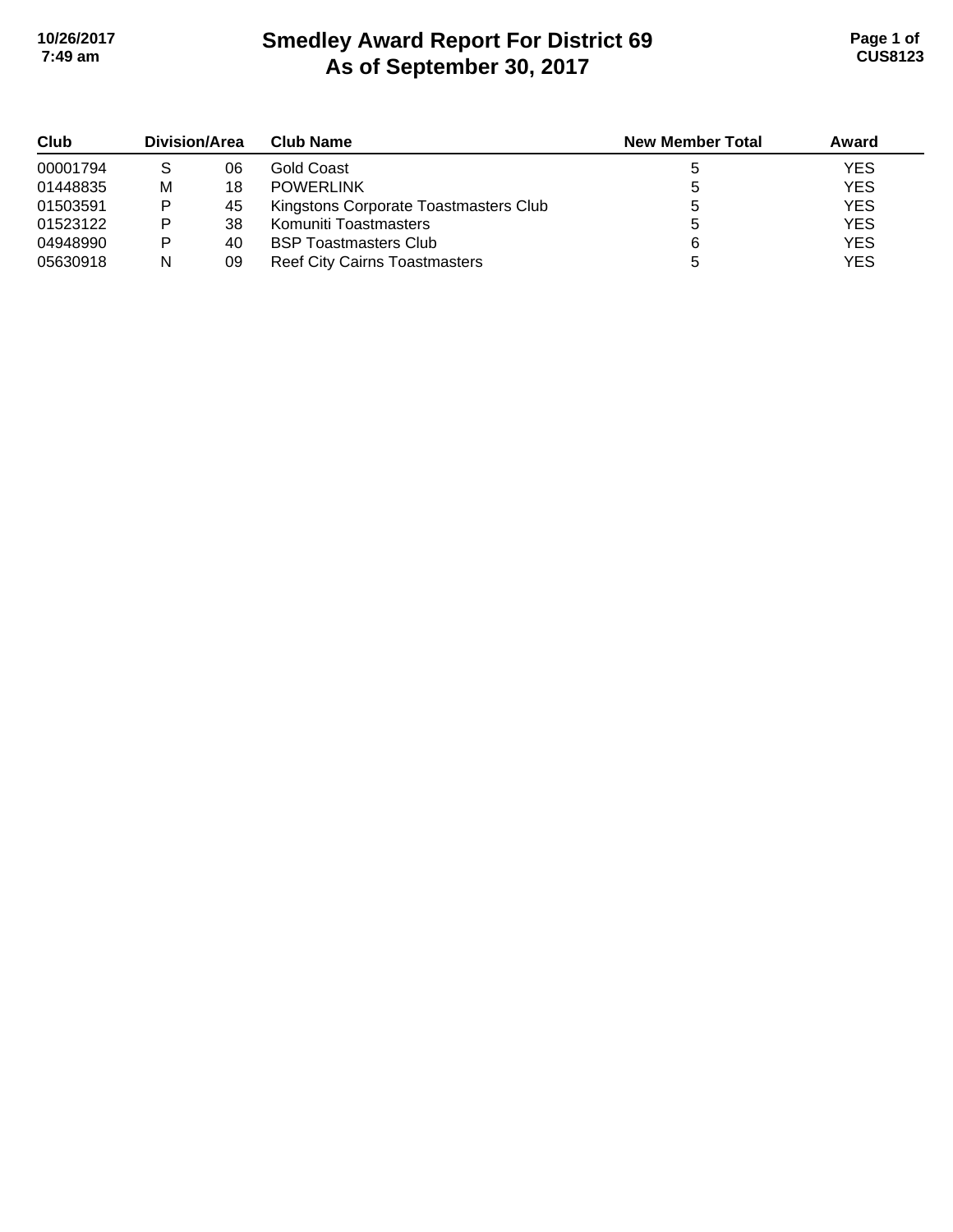# **Smedley Award Report For District 70 As of September 30, 2017 10/26/2017 Page 1 of 7:49 am CUS8123**

| Club     | Division/Area |    | <b>Club Name</b>                          | <b>New Member Total</b> | Award      |
|----------|---------------|----|-------------------------------------------|-------------------------|------------|
| 00000986 | м             | 27 | Canberra City Toastmasters Club           | 10                      | <b>YES</b> |
| 00003554 | S             | 23 | Miranda Toastmasters Club                 | 5                       | <b>YES</b> |
| 00005070 | M             | 17 | <b>Canberra University Toastmasters</b>   | 6                       | <b>YES</b> |
| 00005861 | С             | 04 | <b>City Tattersalls Toastmasters Club</b> | 5                       | <b>YES</b> |
| 00006769 | в             | 18 | <b>Westpac City Toastmasters</b>          | 5                       | <b>YES</b> |
| 00006865 | P             | 06 | <b>Burwood Club</b>                       | 5                       | <b>YES</b> |
| 00008222 | м             | 28 | Canberra Ainslie Toastmasters Club        | 5                       | <b>YES</b> |
| 01564912 | в             | 14 | Aon Sydney Toastmasters                   | 6                       | <b>YES</b> |
| 02203358 | С             | 05 | <b>Advanced CBD Toastmasters</b>          | 8                       | <b>YES</b> |
| 02264587 | B             | 14 | J. P. Morgan                              |                         | <b>YES</b> |
| 02286414 | С             | 05 | <b>City of Sydney Toastmasters</b>        | 6                       | <b>YES</b> |
| 04401918 | B             | 38 | The Speakers Bureau Toastmasters          | 9                       | <b>YES</b> |
| 04577165 | B             | 38 | Xero Sydney Toastmasters Club             | 12                      | <b>YES</b> |
| 05090223 | в             | 13 | <b>TYRO</b> Toastmasters                  | 6                       | <b>YES</b> |
| 06475932 |               | 11 | Elmo Sydney Toastmasters                  |                         | <b>YES</b> |
| 06621768 | B             | 16 | Servian Sydney Toastmasters Club          | 5                       | <b>YES</b> |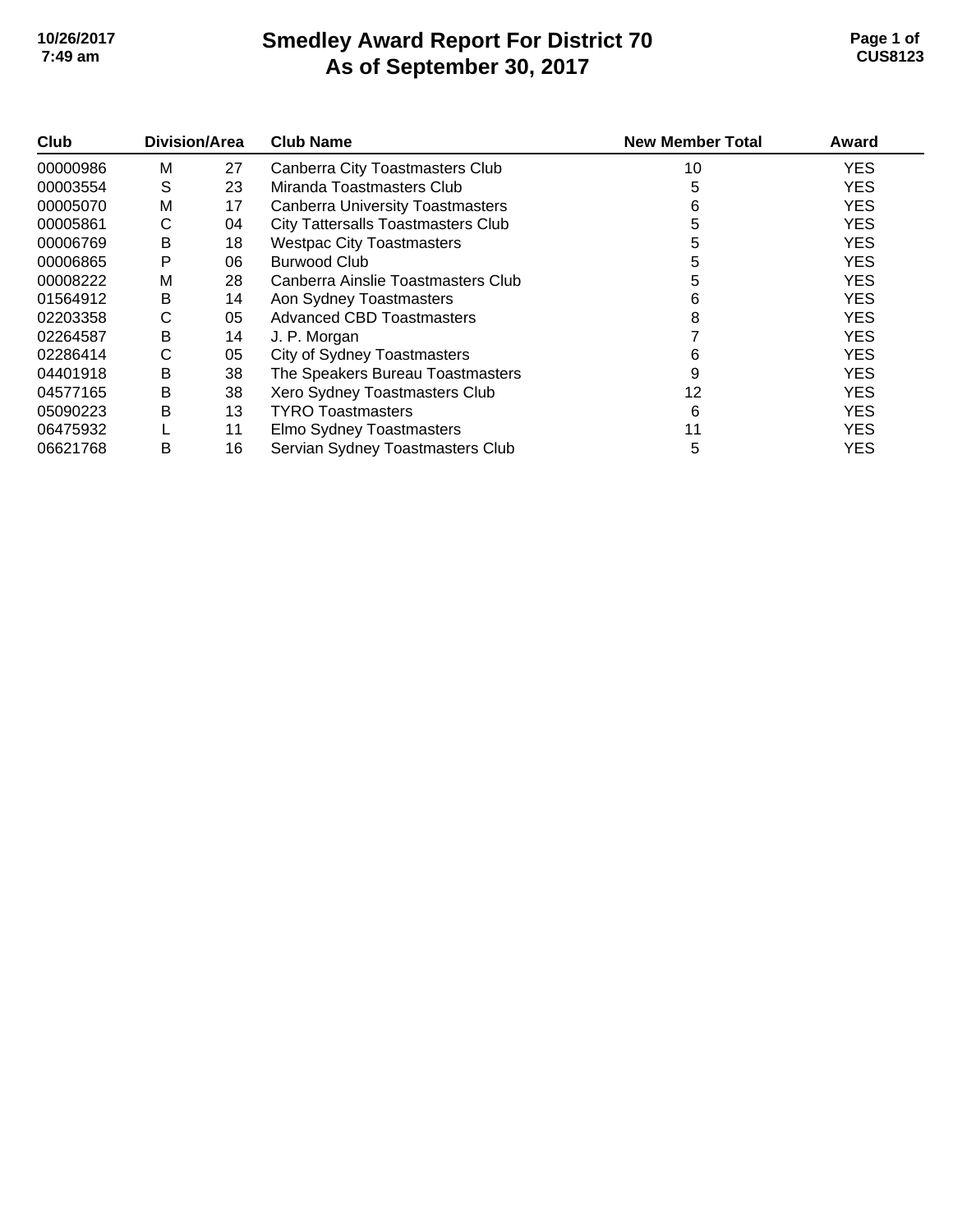# **Smedley Award Report For District 71 As of September 30, 2017 10/26/2017 Page 1 of 7:49 am CUS8123**

| Club     | <b>Division/Area</b> |    | <b>Club Name</b>                     | <b>New Member Total</b> | Award      |
|----------|----------------------|----|--------------------------------------|-------------------------|------------|
| 00006467 | С                    | 16 | Castleknock Toastmasters Club        |                         | <b>YES</b> |
| 00006726 | Е                    | 48 | Manchester Orators Toastmasters Club |                         | <b>YES</b> |
| 00654755 | Е                    | 39 | Spa Speakers Club                    |                         | <b>YES</b> |
| 01269795 | Α                    | 49 | <b>Bishopstown Toastmasters</b>      | 6                       | <b>YES</b> |
| 01378608 |                      | 21 | <b>Sheffield Speakers</b>            | 5                       | <b>YES</b> |
| 01706871 | E                    | 48 | <b>Warrington Toastmasters</b>       | b                       | <b>YES</b> |
| 05303564 | Α                    | 11 | <b>West Cork Toastmasters</b>        |                         | <b>YES</b> |
| 05523471 | м                    | 02 | Accentuators                         |                         | <b>YES</b> |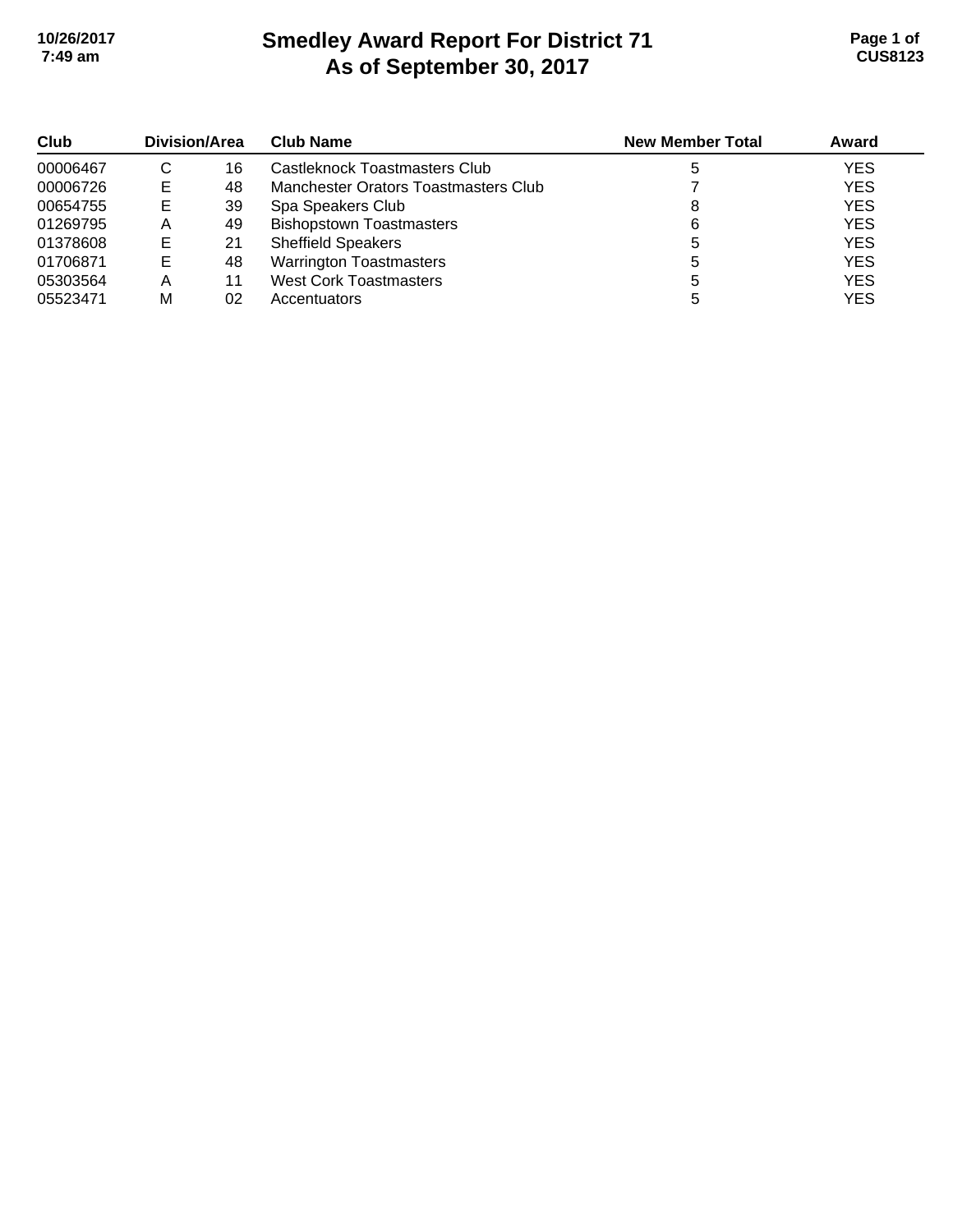# **Smedley Award Report For District 72 As of September 30, 2017 10/26/2017 Page 1 of 7:49 am CUS8123**

| Club<br>00000848 | Division/Area |    | <b>Club Name</b>                     | <b>New Member Total</b> | Award      |
|------------------|---------------|----|--------------------------------------|-------------------------|------------|
|                  | н             | 02 | Meadowbank Toastmasters              | 5                       | <b>YES</b> |
| 00005859         | G             | 06 | <b>U-CAN-SPEAK Club</b>              |                         | <b>YES</b> |
| 00007525         |               | 03 | Coastmasters Toastmasters Club       | 6                       | <b>YES</b> |
| 00593819         | С             | 02 | Queenstown Club                      |                         | <b>YES</b> |
| 00593865         | н             | 03 | Speechcraft Club                     | 8                       | <b>YES</b> |
| 00859868         | G             | 02 | <b>Christchurch Speechcraft Club</b> |                         | <b>YES</b> |
| 01183434         | н             | 05 | Elim Toastmasters                    |                         | <b>YES</b> |
| 01189695         | Α             | 03 | <b>AUT Toastmasters</b>              | 6                       | <b>YES</b> |
| 04938137         | Α             | 03 | OP Auckland                          | 6                       | <b>YES</b> |
| 06509882         |               | 01 | Newtown Toastmasters                 |                         | YES        |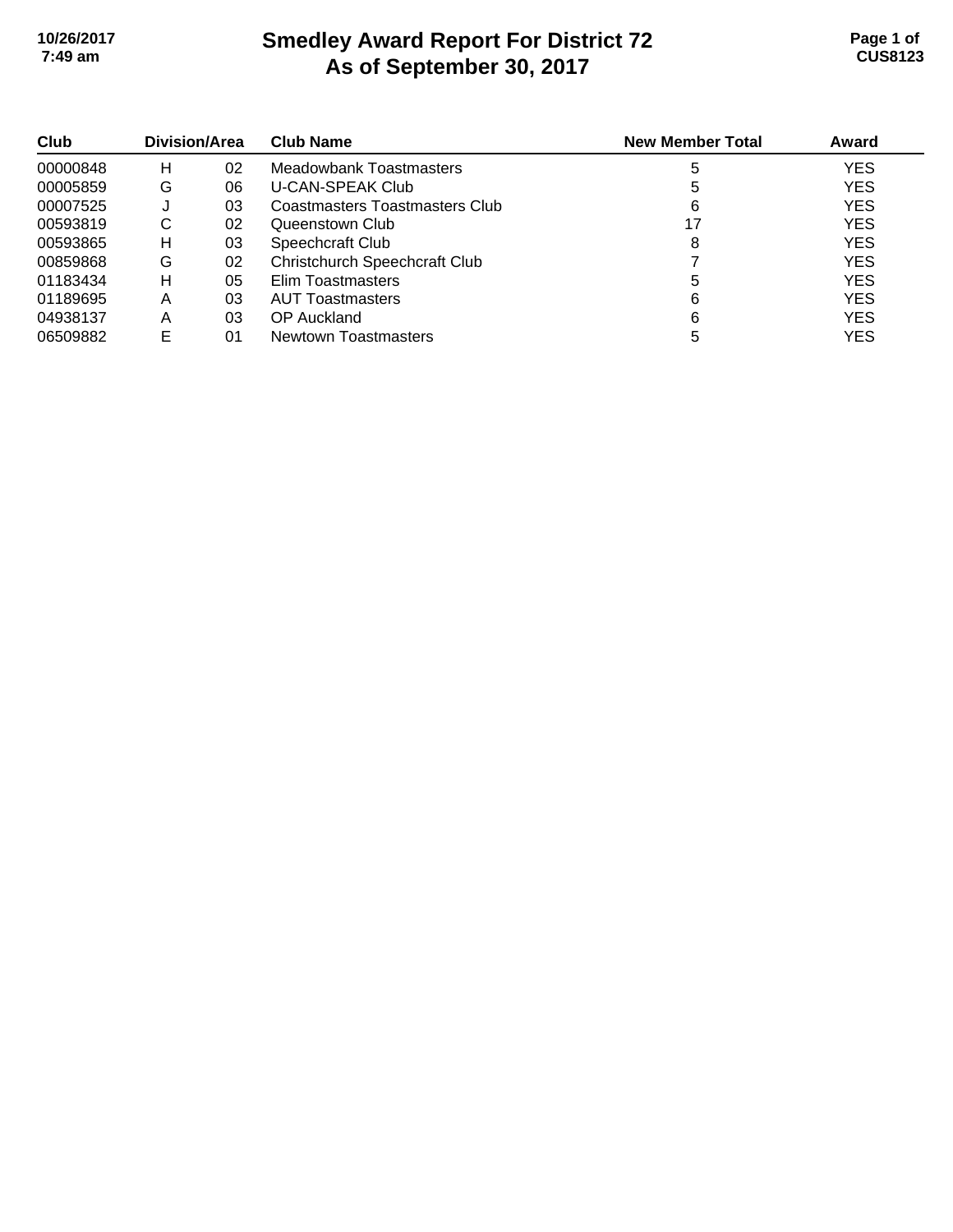# **Smedley Award Report For District 73 As of September 30, 2017 10/26/2017 Page 1 of 7:49 am CUS8123**

| Club     | Division/Area |    | <b>Club Name</b>                       | <b>New Member Total</b> | Award      |
|----------|---------------|----|----------------------------------------|-------------------------|------------|
| 00000163 | В             | 04 | <b>Bayside Toastmasters Club</b>       |                         | <b>YES</b> |
| 00002115 | м             | 20 | Launceston                             |                         | <b>YES</b> |
| 00003062 | М             | 23 | Footscray Skyline Toastmasters Club    | 5                       | <b>YES</b> |
| 00003901 |               | 49 | National Australia Bank Toastmasters   |                         | <b>YES</b> |
| 00005028 |               | 16 | Hawthorn Toastmasters Club Inc.        |                         | <b>YES</b> |
| 00005792 | S             | 42 | South Yarra Toastmasters               |                         | <b>YES</b> |
| 00007293 |               | 47 | <b>Telstra Exhibition Toastmasters</b> | G                       | <b>YES</b> |
| 03295207 | R             | 36 | Siemens' Orators Club                  | 5                       | <b>YES</b> |
| 05181586 | м             | 23 | Port Melbourne Toastmasters            |                         | <b>YES</b> |
| 05546343 | R             | 37 | Pentana Solutions Toastmasters Club    |                         | <b>YES</b> |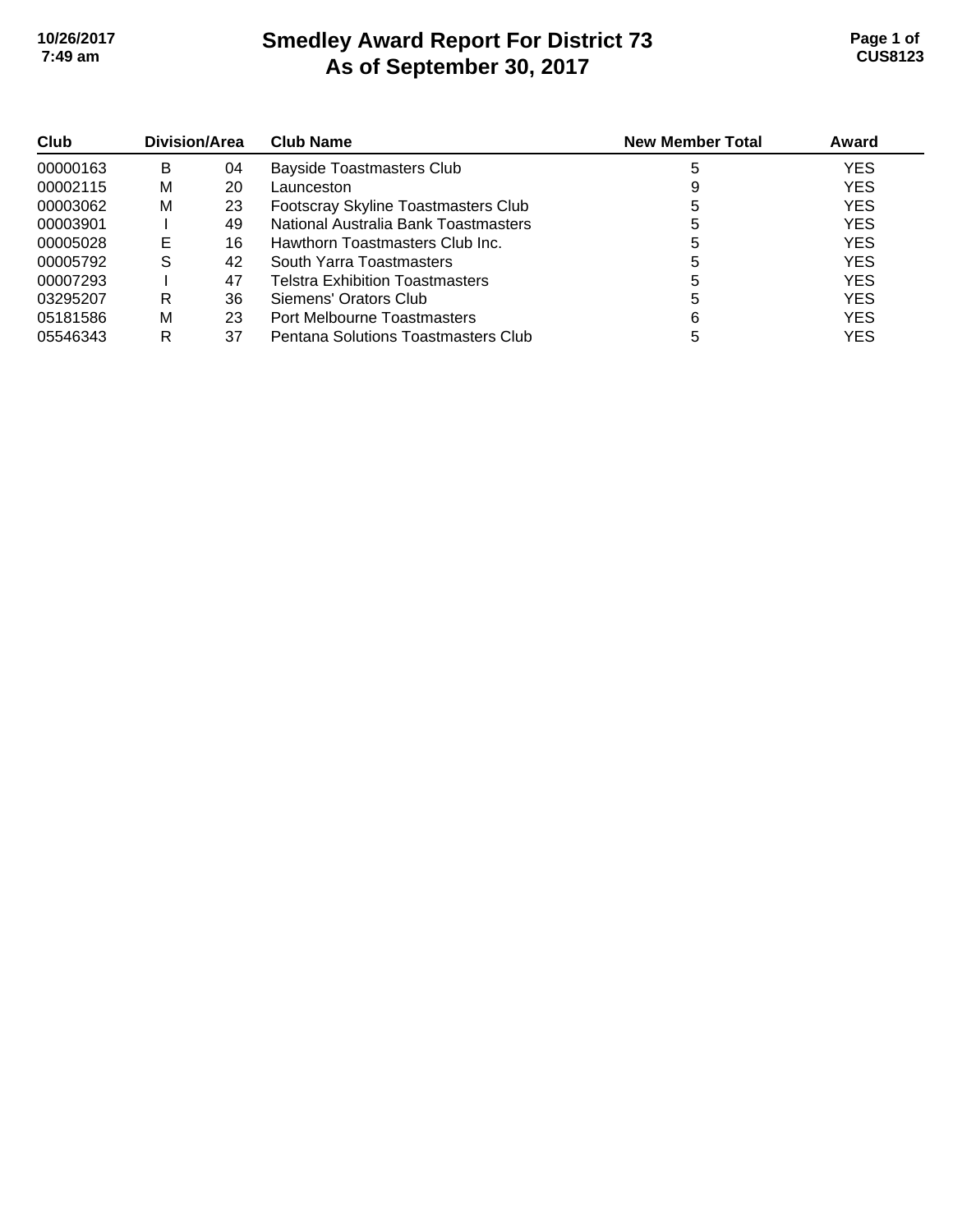#### **Smedley Award Report For District 74 As of September 30, 2017 10/26/2017 Page 1 of 7:49 am CUS8123**

| Club     | Division/Area |    | <b>Club Name</b>                      | <b>New Member Total</b> | Award      |
|----------|---------------|----|---------------------------------------|-------------------------|------------|
| 00002934 | S             | 03 | Randburg Toastmasters                 |                         | <b>YES</b> |
| 00003888 | D             | 02 | <b>Pinelands Club</b>                 | 5                       | <b>YES</b> |
| 00004500 | н             | 04 | <b>Transformers Toastmasters Club</b> |                         | <b>YES</b> |
| 00004718 | н             | 04 | Sandton Toastmasters Club             | 6                       | <b>YES</b> |
| 00005523 | A             | 05 | <b>Midrand Club</b>                   | 6                       | <b>YES</b> |
| 00007431 | A             | 01 | <b>SARB Toastmasters Club</b>         | 9                       | <b>YES</b> |
| 00840322 |               | 02 | Rosebank Toastmasters Club            | 6                       | <b>YES</b> |
| 00843515 | Z             | 03 | Zambezi Club                          | 8                       | <b>YES</b> |
| 01052145 | R             | 01 | Table View Toastmasters Club          |                         | <b>YES</b> |
| 03589401 | Z             | 02 | Diplomatic Corps Toastmasters Club    | 6                       | <b>YES</b> |
| 04949070 |               | 03 | The Social Network Toastmasters       | 5                       | <b>YES</b> |
| 05820462 | D             | 05 | Bank of Namibia                       | 6                       | <b>YES</b> |
| 06046051 | D             | 05 | <b>NUST</b>                           | 9                       | <b>YES</b> |
| 06571937 | A             | 02 | <b>MBSA Toastmasters Club</b>         | 5                       | <b>YES</b> |
| 06600037 | R             | 01 | <b>ABSA Talkers</b>                   | 9                       | <b>YES</b> |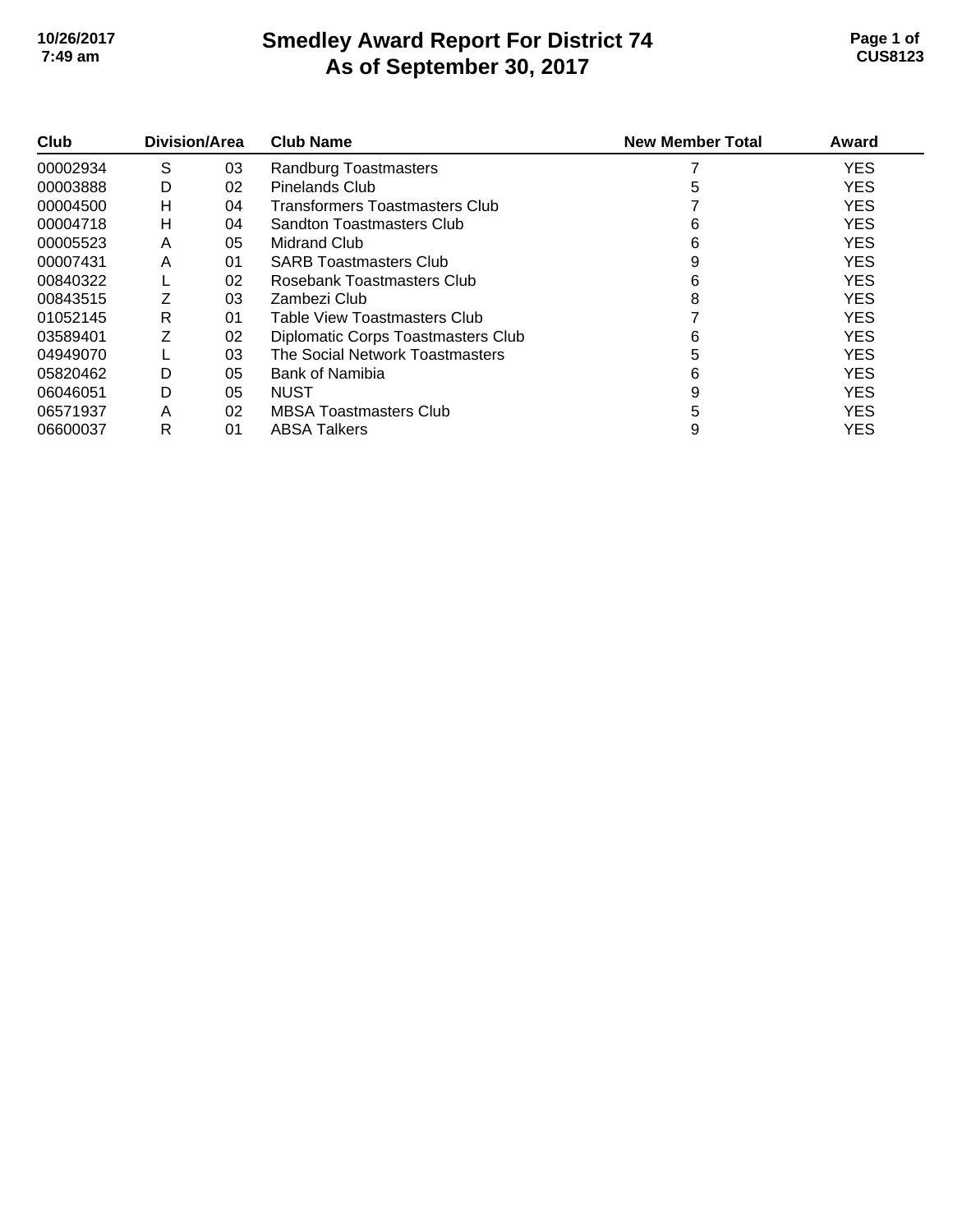### **Smedley Award Report For District 75 As of September 30, 2017 10/26/2017 Page 1 of 7:49 am CUS8123**

| Club     | Division/Area |    | <b>Club Name</b>                      | <b>New Member Total</b> | Award      |
|----------|---------------|----|---------------------------------------|-------------------------|------------|
| 00002395 | C             | 22 | Sinulog Toastmasters Club             | 6                       | <b>YES</b> |
| 00003128 | D             | 31 | <b>Barangay Toastmasters Club</b>     | 5                       | <b>YES</b> |
| 00003854 | E             | 44 | TM Club Of Davao Club                 | 5                       | <b>YES</b> |
| 00005188 | A             | 01 | ADB ToastmastersClub                  | 5                       | <b>YES</b> |
| 00007447 | С             | 23 | Cebu South Toastmasters Club          |                         | <b>YES</b> |
| 00007540 | Е             | 43 | Bench & Bar                           | 5                       | <b>YES</b> |
| 00007770 | С             | 24 | PICPA-Cebu Toastmasters Club          | 6                       | <b>YES</b> |
| 01203366 |               | 83 | Carigara Bay Toastmasters Club        | 5                       | <b>YES</b> |
| 01535097 |               | 95 | <b>LANDBANK Toastmasters Club</b>     | 8                       | <b>YES</b> |
| 02593547 | D             | 31 | Healthcare Circle Toastmasters Club   | 8                       | <b>YES</b> |
| 04016939 | С             | 25 | <b>Bohol Toastmasters Club</b>        | 5                       | <b>YES</b> |
| 04713027 | A             | 06 | Aboitiz Taguig Toastmasters Club      | 5                       | <b>YES</b> |
| 04786873 | н             | 73 | <b>Alabang Community Toastmasters</b> |                         | <b>YES</b> |
| 05359072 | A             | 05 | City of Angeles Toastmasters Club     | 11                      | <b>YES</b> |
| 05616539 | С             | 25 | Fun N Fairways                        | 17                      | <b>YES</b> |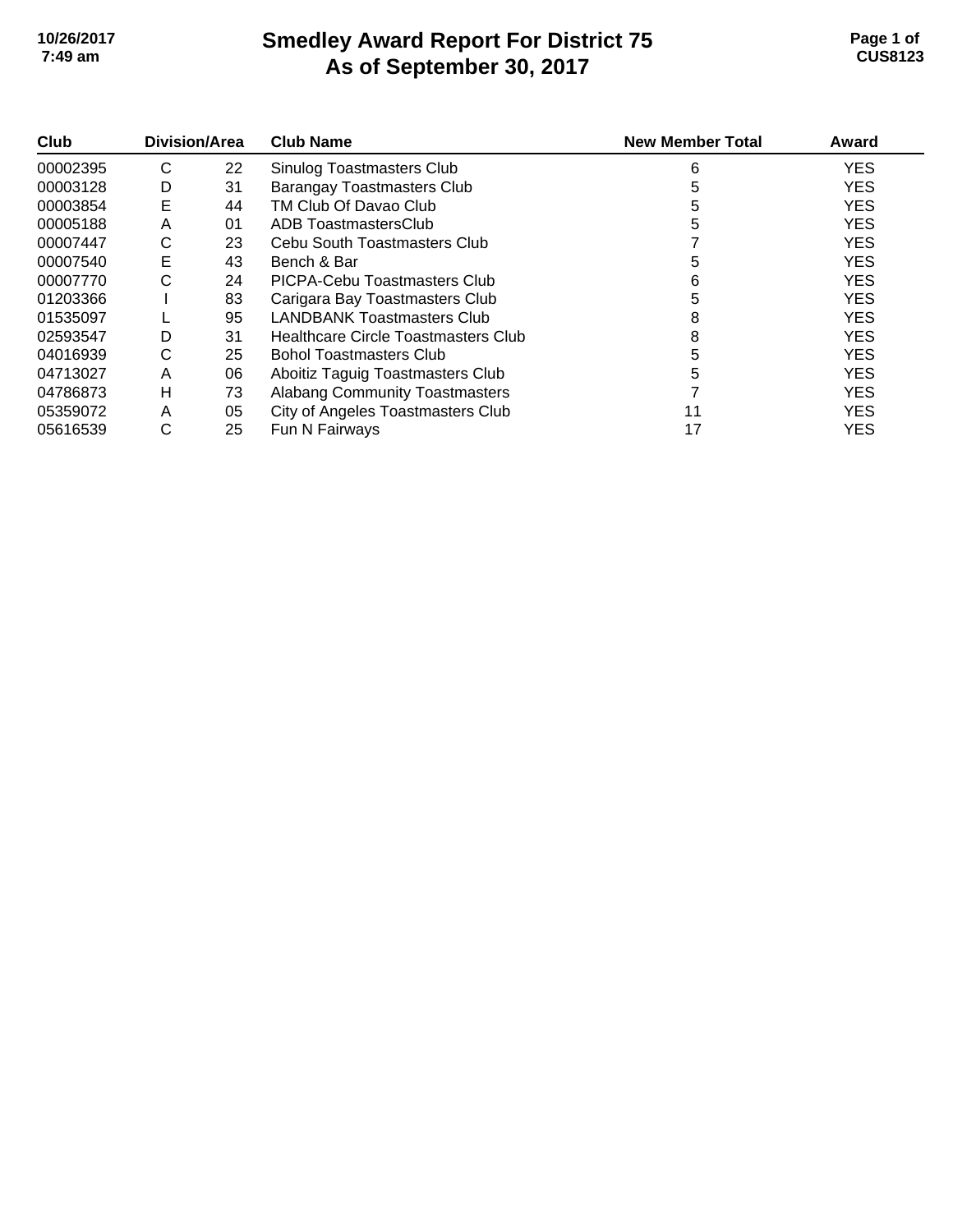# **Smedley Award Report For District 76 As of September 30, 2017 10/26/2017 Page 1 of 7:49 am CUS8123**

| Club     | <b>Division/Area</b> |    | <b>Club Name</b>                  | <b>New Member Total</b> | Award      |
|----------|----------------------|----|-----------------------------------|-------------------------|------------|
| 00004408 |                      | 64 | Osaka Toastmasters Club           |                         | <b>YES</b> |
| 02932428 |                      | 34 | <b>Big Tree Toastmasters Club</b> |                         | <b>YES</b> |
| 05160579 | в                    | 22 | <b>Fuchu Toastmasters Club</b>    |                         | <b>YES</b> |
| 05625981 | в                    | 25 | J & J Japan 1                     | 34                      | <b>YES</b> |
| 05644198 | в                    | 25 | J&J Japan 2                       | 34                      | <b>YES</b> |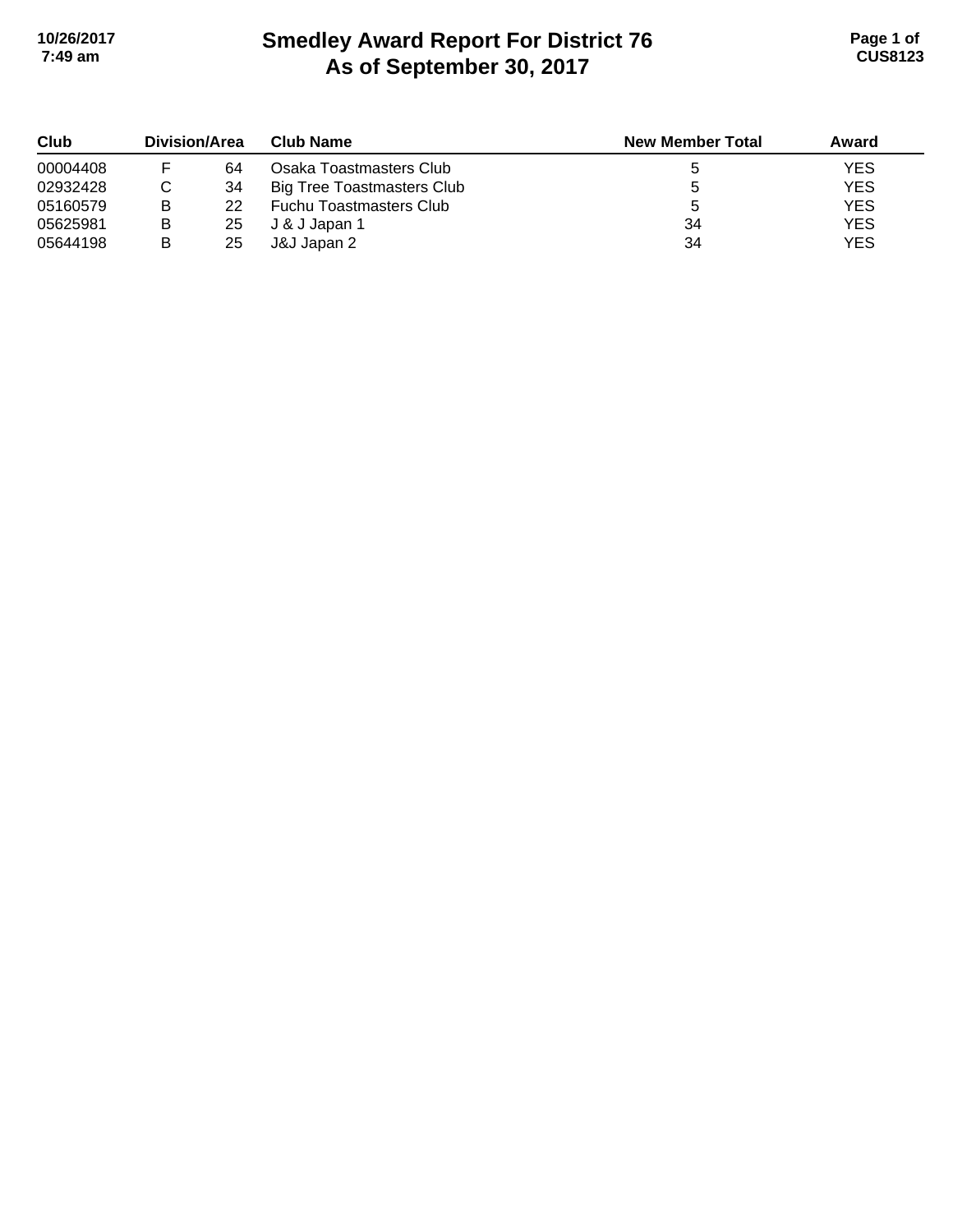# **Smedley Award Report For District 77 As of September 30, 2017 10/26/2017 Page 1 of 7:49 am CUS8123**

| Club     | Division/Area |    | <b>Club Name</b>        | <b>New Member Total</b> | Award |
|----------|---------------|----|-------------------------|-------------------------|-------|
| 00003232 |               | 42 | <b>Hilltoppers Club</b> |                         | YES   |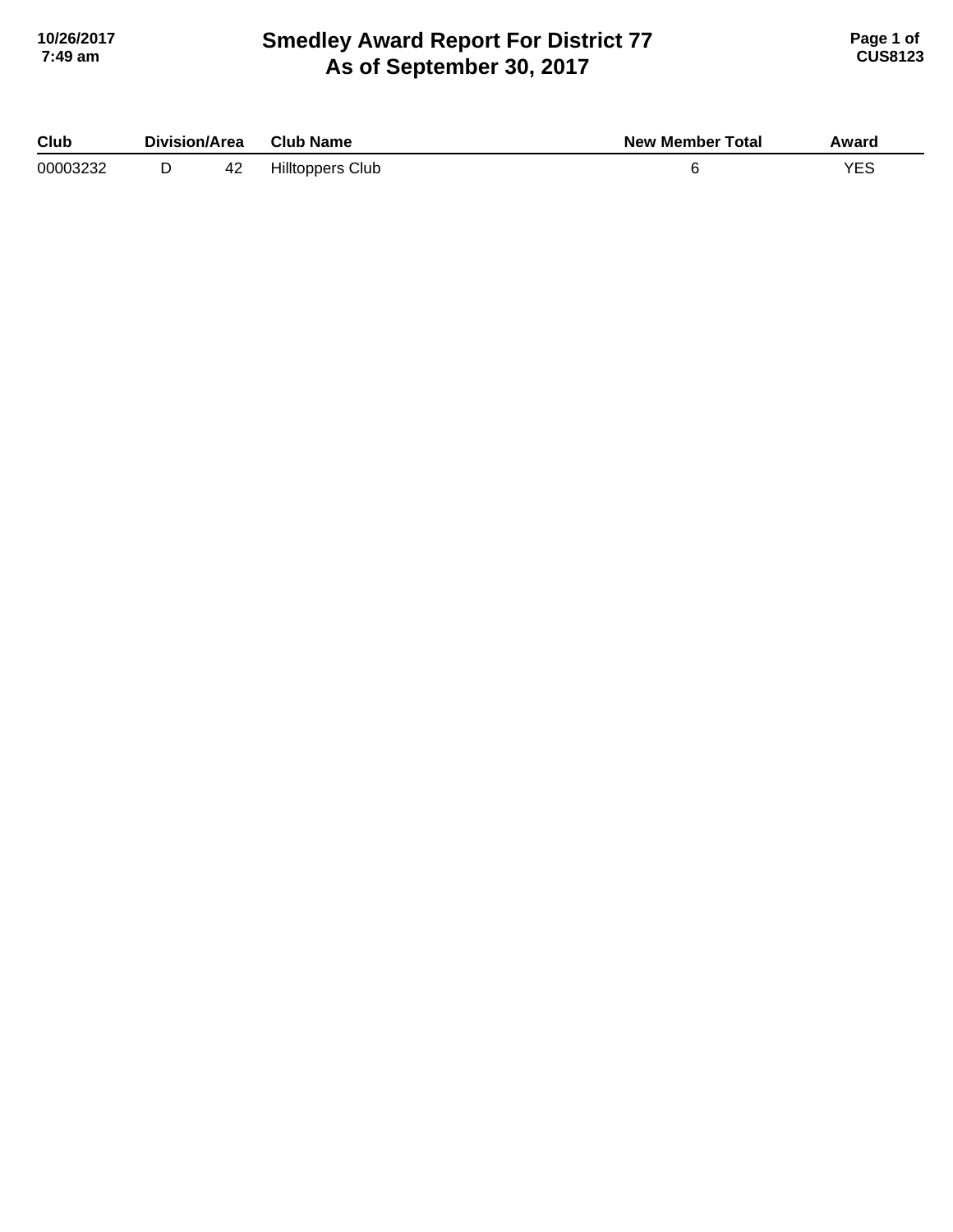### **Smedley Award Report For District 78 As of September 30, 2017 10/26/2017 Page 1 of 7:49 am CUS8123**

| Club     | Division/Area |          | <b>Club Name</b>            | <b>New Member Total</b> | Award |
|----------|---------------|----------|-----------------------------|-------------------------|-------|
| 00002781 |               | ററ<br>22 | Last Word Toastmasters Club |                         |       |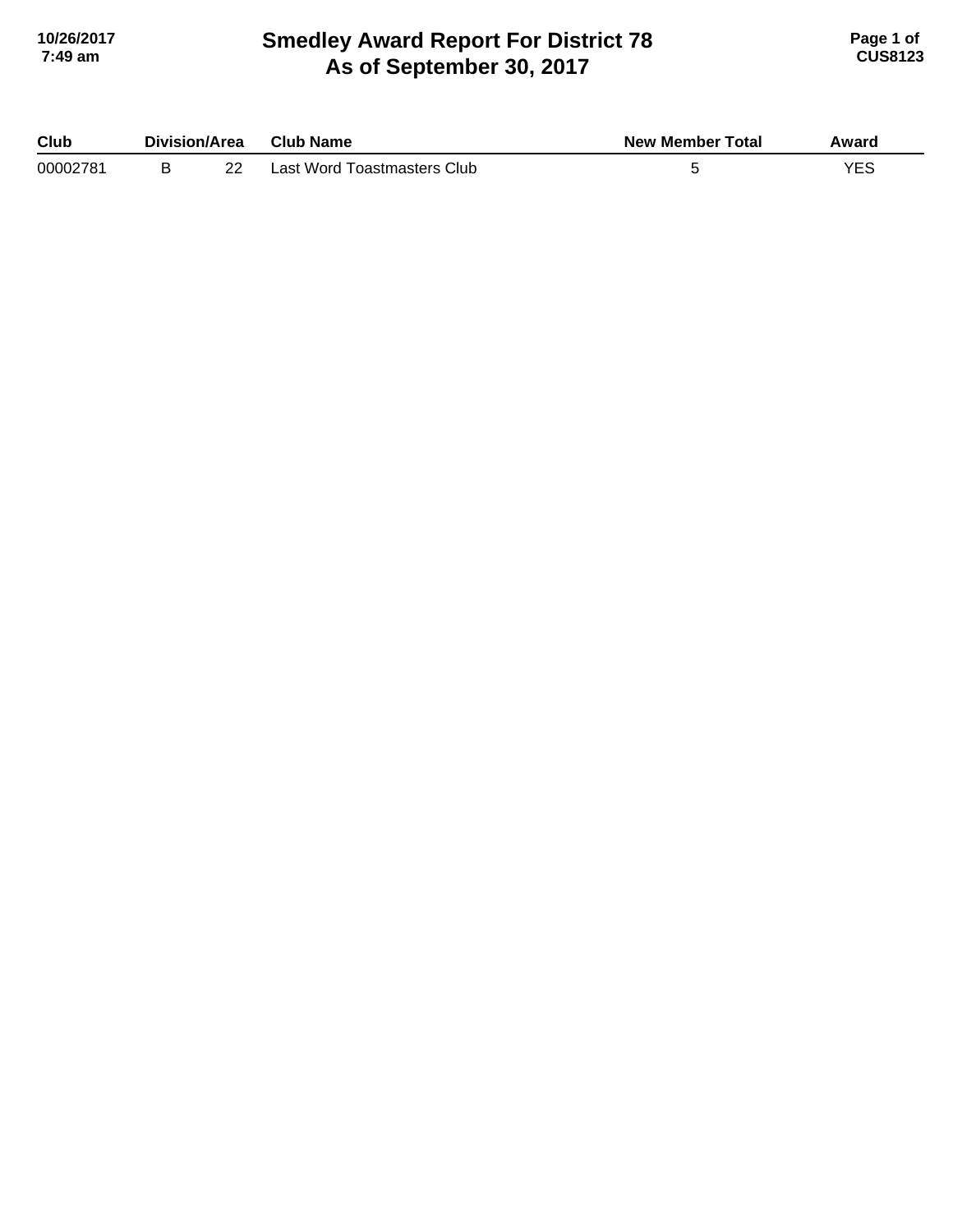# **Smedley Award Report For District 79 As of September 30, 2017 10/26/2017 Page 1 of 7:49 am CUS8123**

| Club     | <b>Division/Area</b> |    | <b>Club Name</b>                       | <b>New Member Total</b> | Award      |
|----------|----------------------|----|----------------------------------------|-------------------------|------------|
| 00001059 | M                    | 20 | <b>Dhahran Toastmasters</b>            | 5                       | <b>YES</b> |
| 00001158 | B                    | 06 | Taj Club                               | 8                       | <b>YES</b> |
| 00002496 | B                    | 06 | Serendib Toastmasters Club             | 5                       | <b>YES</b> |
| 00002789 | B                    | 22 | <b>Sand Dunes Toastmasters Club</b>    | 7                       | <b>YES</b> |
| 00006897 | Α                    | 01 | <b>Riyadh Toastmasters Club</b>        | 9                       | <b>YES</b> |
| 00008258 | J                    | 32 | <b>Oasis Toastmasters Club</b>         | 5                       | <b>YES</b> |
| 00008490 | ${\sf N}$            | 05 | PICPA Riyadh Toastmasters Club (PRTC)  | 6                       | <b>YES</b> |
| 00009209 | ${\sf N}$            | 66 | Kohinoor Toastmasters Club             | 5                       | <b>YES</b> |
| 00753319 | $\mathsf S$          | 58 | Al-Hasa Club                           | 5                       | <b>YES</b> |
| 00925526 | ${\sf N}$            | 05 | <b>Arabian Stallions Club</b>          | 8                       | <b>YES</b> |
| 01014428 | F                    | 61 | Nesma and Partners Toastmasters Club   | 5                       | <b>YES</b> |
| 01041934 | D                    | 29 | PERIYAR TOASTMASTERS CLUB              | 5                       | <b>YES</b> |
| 01068334 | Q                    | 71 | <b>OKADH</b>                           | 5                       | <b>YES</b> |
| 01097255 | F                    | 31 | <b>Horizon Toastmasters Club</b>       | 5                       | <b>YES</b> |
| 01219742 | Q                    | 23 | Danat Alkhaleej                        | 5                       | <b>YES</b> |
| 01267758 | Q                    | 73 | Asharqia Chamber Toastmasters          | 7                       | <b>YES</b> |
| 01427793 | Q                    | 71 | La'aLe'e Toastmasters                  | 5                       | <b>YES</b> |
| 01533981 | A                    | 01 | FILCOM-IT Toastmasters Club            | 5                       | <b>YES</b> |
| 01534963 | J                    | 70 | <b>Gulf Alliance Toastmasters Club</b> | 7                       | <b>YES</b> |
| 01871524 | F                    | 60 | PHOENIX MASA TOASTMASTERS CLUB         | 5                       | <b>YES</b> |
| 02023097 | Q                    | 23 | <b>Qatif Oasis</b>                     | 8                       | <b>YES</b> |
| 02040331 | Α                    | 67 | Speakers of PICE Riyadh                | 5                       | <b>YES</b> |
| 02382680 | J                    | 32 | <b>Wisdom Toastmasters Club</b>        | 9                       | <b>YES</b> |
| 02412906 | F                    | 25 | <b>URDU Toastmasters Club</b>          | 5                       | <b>YES</b> |
| 02492083 | E                    | 65 | Al-Bayan TMC                           | 5                       | <b>YES</b> |
| 02523088 | Q                    | 45 | <b>Cateus Toastmasters</b>             | 8                       | <b>YES</b> |
| 03025886 | M                    | 41 | <b>Explorers Toastmasters</b>          | 7                       | <b>YES</b> |
| 03281462 | F                    | 31 | Al Khobar Tamil Toastmasters Club      | 5                       | <b>YES</b> |
| 03337827 | F                    | 61 | Harmony Toastmasters Club              | 5                       | <b>YES</b> |
| 03638569 | Q                    | 23 | Safa Toastmasters                      | 6                       | <b>YES</b> |
| 03672404 | $\mathsf C$          | 68 | Al Qaseem University                   | 6                       | <b>YES</b> |
| 03888434 | $\mathbb S$          | 58 | <b>Hajariat Explorer</b>               | 5                       | <b>YES</b> |
| 04210986 | A                    | 02 | Riyadh Voice Toastmasters Club         | 5                       | <b>YES</b> |
| 04343115 | F                    | 61 | Algosaibi Toastmasters Club            | 5                       | <b>YES</b> |
| 04411224 | $\mathsf{R}$         | 36 | Energy Toastmasters Club COA-A01       | 5                       | <b>YES</b> |
| 04411256 | N                    | 05 | Energy Toastmasters Club COA-E01       | 5                       | <b>YES</b> |
| 04549879 | J                    | 32 | <b>MDH Toastmasters Club</b>           | 7                       | <b>YES</b> |
| 04725036 | С                    | 77 | Lajnat Tanmiyat Al-Khaleej Al-Nesaee   | 7                       | <b>YES</b> |
| 05056012 | E                    | 64 | Somow TMC                              | 5                       | <b>YES</b> |
| 05056040 | E                    | 64 | The Visionary TMC                      | 5                       | <b>YES</b> |
| 05083978 | Α                    | 67 | Knowledge Core Toastmasters Club       | 5                       | <b>YES</b> |
| 05331206 | C                    | 77 | Al Qassim Leaders TMC                  | 8                       | <b>YES</b> |
| 05333075 | Q                    | 72 | Al Mashael                             | 9                       | <b>YES</b> |
| 05359250 | F                    | 60 | Siri Kannada Toastmasters Club         | 5                       | <b>YES</b> |
| 05607273 | M                    | 55 | Ibda'a Women's Toastmasters Club       | 7                       | <b>YES</b> |
| 05613874 | M                    | 41 | Almidra Toastmasters Club              | 7                       | <b>YES</b> |
| 05678599 | M                    | 41 | Fasaha Toastmasters Club               | 5                       | <b>YES</b> |
| 05982613 | Q                    | 71 | Almajdouie Arabic Toastmasters Club    | $\overline{7}$          | <b>YES</b> |
| 06051628 | Q                    | 45 | Resala                                 | 6                       | <b>YES</b> |
| 06486406 | Q                    | 72 | Al Qadisiyah Toastmasters Club         | $\overline{7}$          | <b>YES</b> |
| 06523572 | S                    | 58 | Bayan Toastmasters Club                | 5                       | <b>YES</b> |
| 06643769 | S                    | 58 | Ard Hadarat Toastmasters Club          | 6                       | <b>YES</b> |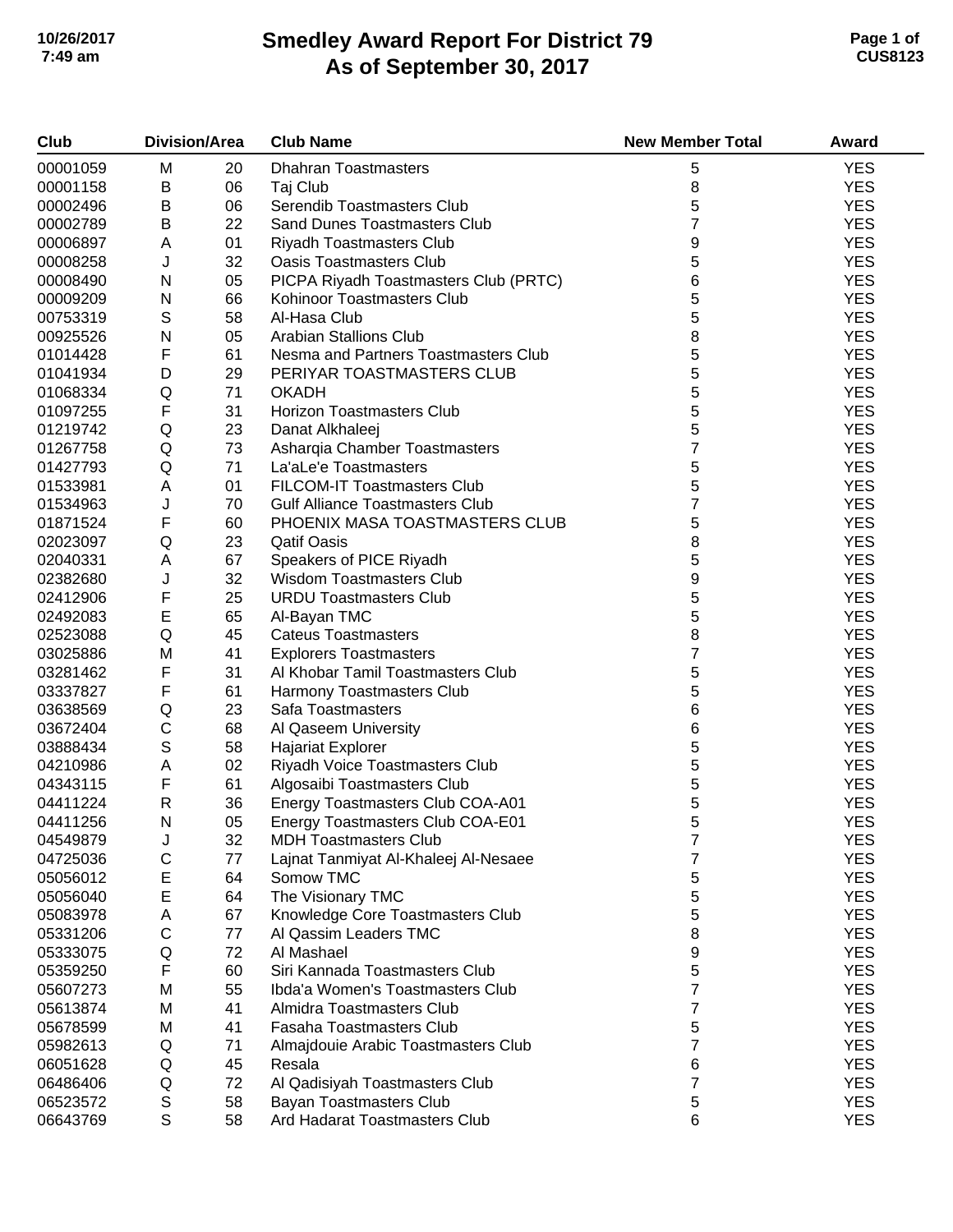## **Smedley Award Report For District 80 As of September 30, 2017 10/26/2017 Page 1 of 7:49 am CUS8123**

| Club     | Division/Area |    | <b>Club Name</b>                             | <b>New Member Total</b> | Award      |
|----------|---------------|----|----------------------------------------------|-------------------------|------------|
| 00000357 | U             | 04 | <b>Toastmasters Club Of Singapore</b>        | 17                      | YES.       |
| 00005105 |               | 01 | <b>TLCS Club</b>                             |                         | YES.       |
| 00005704 | U             | 01 | Buona Vista Toastmasters Club                | 5                       | <b>YES</b> |
| 00006237 | S             | 05 | Yokogawa Toastmasters Club                   | 5                       | <b>YES</b> |
| 00007511 | G             | 01 | <b>Braddell Heights II Toastmasters Club</b> | 5                       | <b>YES</b> |
| 00008531 |               | 03 | <b>SCCCI Mandarin Club</b>                   | 12                      | <b>YES</b> |
| 00008816 | D             | 01 | Money Mastery (Singapore) Toastmasters Club  | 5                       | <b>YES</b> |
| 00008833 | Ζ             | 01 | NUS Toastmasters Club                        | 65                      | <b>YES</b> |
| 00009104 | Е             | 03 | <b>SRC Toastmasters Club</b>                 |                         | <b>YES</b> |
| 00670365 | в             | 04 | NTU Alumni Toastmasters Club                 |                         | <b>YES</b> |
| 00691812 | G             | 05 | AIA Toastmasters Club                        |                         | <b>YES</b> |
| 00708617 | B             | 02 | Clementi CC Toastmasters Club                | 5                       | <b>YES</b> |
| 00817366 | D             | 03 | Bukit Timah C. C. Toastmasters Club          | 5                       | <b>YES</b> |
| 03041685 | B             | 01 | Nanyang Scholars Toastmasters Club           | 5                       | <b>YES</b> |
| 03930341 |               | 05 | Bishan CC Mandarin Toastmasters Club         |                         | <b>YES</b> |
| 04719718 | A             | 03 | Citi Singapore Toastmasters                  | 9                       | YES.       |
| 05488208 |               | 05 | Toastmasters @ Duxton                        | 8                       | YES.       |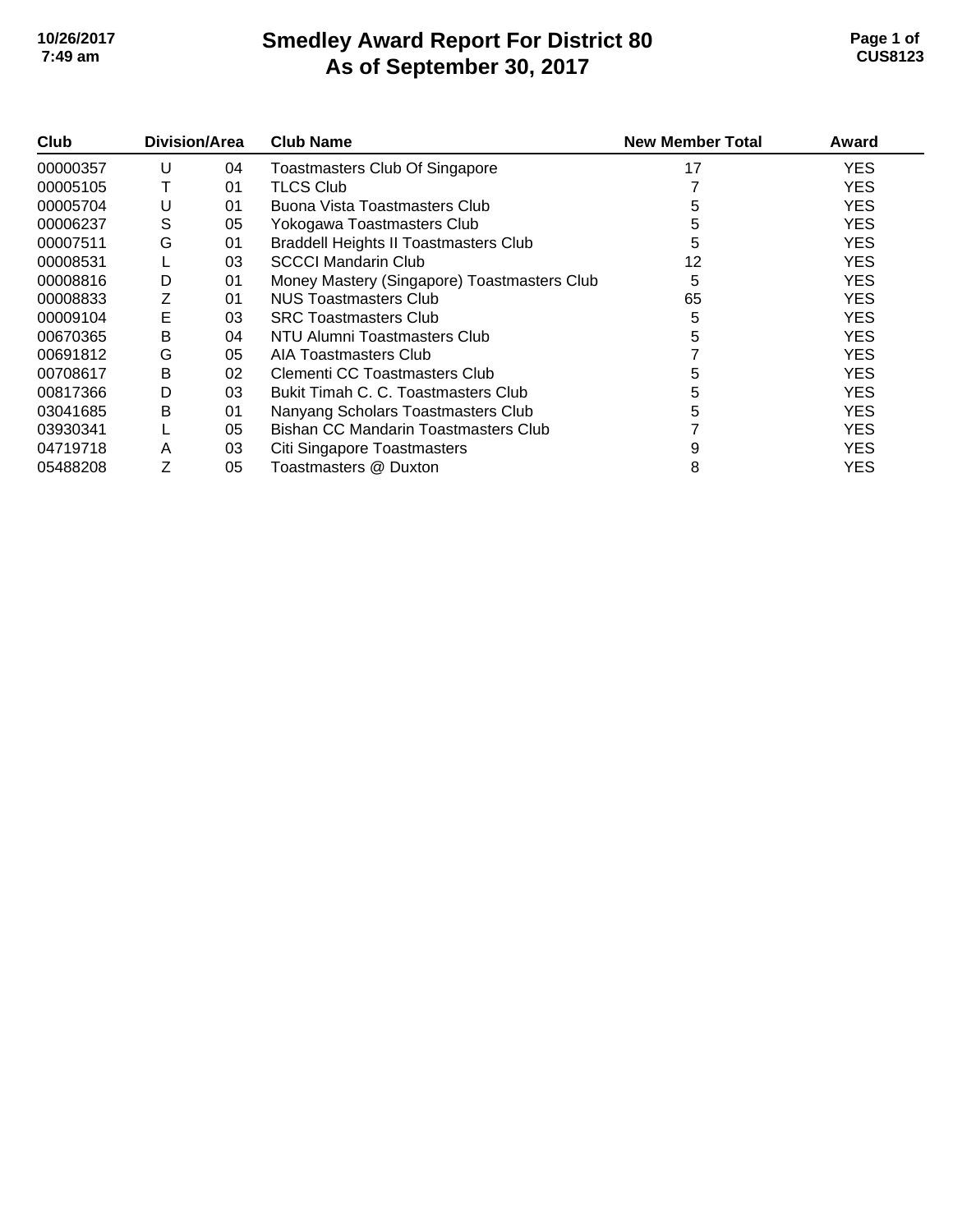### **Smedley Award Report For District 81 As of September 30, 2017 10/26/2017 Page 1 of 7:49 am CUS8123**

| Club     | Division/Area |    | <b>Club Name</b>                                 | <b>New Member Total</b> | Award      |
|----------|---------------|----|--------------------------------------------------|-------------------------|------------|
| 00001045 | B             | 08 | Nova Powerspeakers Club                          | 6                       | <b>YES</b> |
| 00002686 | B             | 14 | <b>Grand Cayman Toastmasters Club</b>            |                         | <b>YES</b> |
| 00002687 | F             | 40 | Georgetown Toastmasters Club                     | 6                       | <b>YES</b> |
| 00006013 | B             | 12 | <b>Trailblazers Toastmasters Club</b>            | 5                       | <b>YES</b> |
| 00740677 | В             | 11 | Visionaries Club                                 |                         | <b>YES</b> |
| 00830360 | D             | 21 | Amaryllis Toastmasters Club                      | 5                       | <b>YES</b> |
| 00935377 | D             | 27 | <b>SAPHIR</b>                                    | 5                       | <b>YES</b> |
| 01036674 | D             | 26 | Club Phare                                       | 5                       | <b>YES</b> |
| 01279661 | G             | 42 | Puerto Rico Toastmasters Club                    | 6                       | <b>YES</b> |
| 01331585 | F             | 40 | <b>MACORP Toastmasters Club</b>                  | 5                       | <b>YES</b> |
| 02269302 | F             | 34 | Rainbow City Toastmasters Club                   | 5                       | <b>YES</b> |
| 02612216 | D             | 25 | Fougere                                          | 5                       | <b>YES</b> |
| 06485509 | F             | 36 | Transformational Leaders Toastmasters Club (TLC) | 5                       | <b>YES</b> |
| 06558278 | E             | 30 | THE POWER TO SERVE TOASTMASTERS CLUB             | 8                       | <b>YES</b> |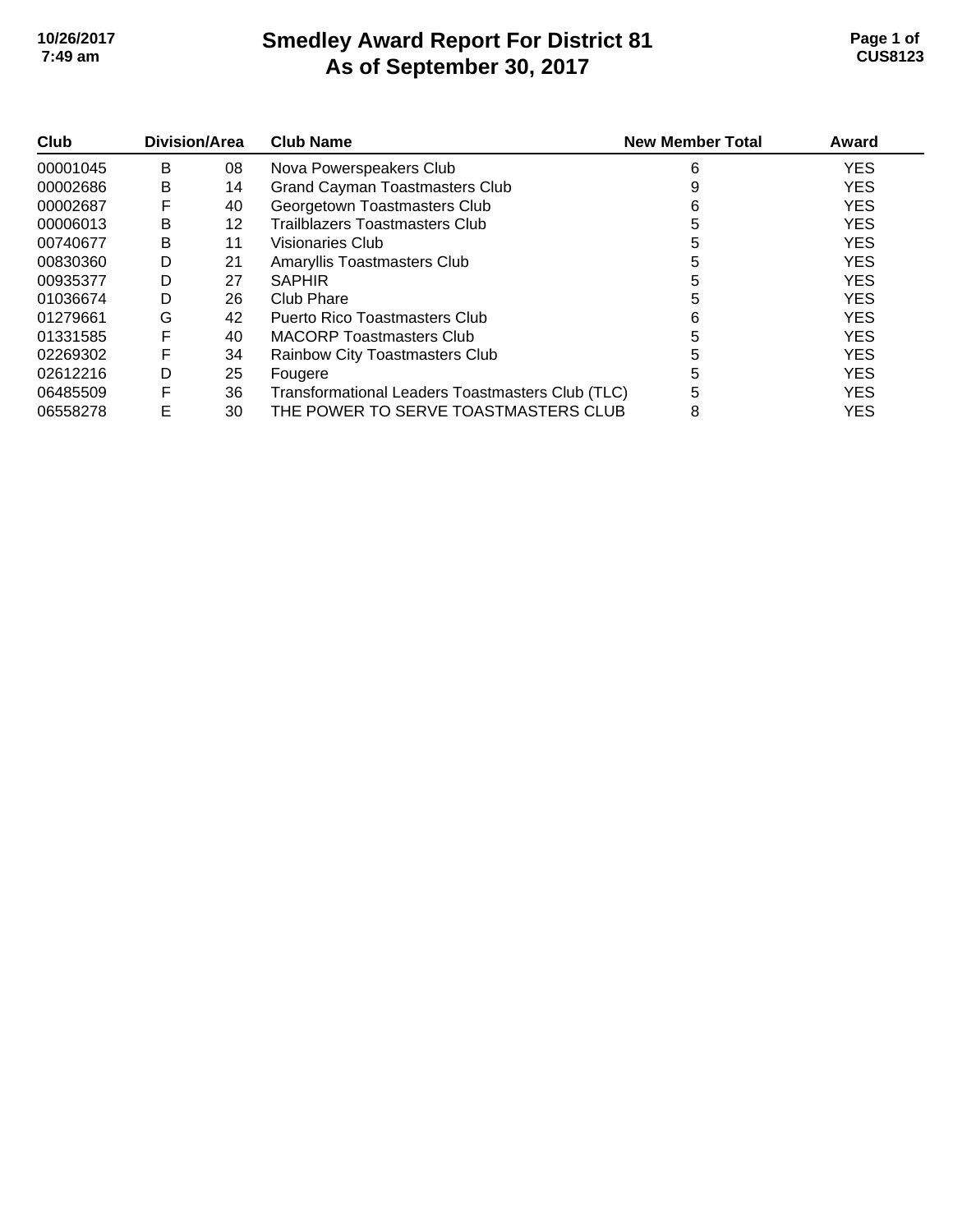# **Smedley Award Report For District 82 As of September 30, 2017 10/26/2017 Page 1 of 2 7:49 am CUS8123**

| Club     | <b>Division/Area</b> |    | <b>Club Name</b>                                   | <b>New Member Total</b> | Award      |
|----------|----------------------|----|----------------------------------------------------|-------------------------|------------|
| 00002773 | $\mathsf C$          | 02 | Sampath Bank Toastmasters Club                     | 5                       | <b>YES</b> |
| 00007639 | Н                    | 04 | SriLankan Airlines Toastmasters Club               | 5                       | <b>YES</b> |
| 00614737 | E                    | 02 | <b>IESLToastmasters Club</b>                       | 6                       | <b>YES</b> |
| 00642857 | J                    | 01 | <b>HNB Toastmasters Club</b>                       | 8                       | <b>YES</b> |
| 00649172 | F                    | 02 | Serendib Toastmasters Club                         | 5                       | <b>YES</b> |
| 00665905 | G                    | 04 | Chennai Toastmasters Club                          | 5                       | <b>YES</b> |
| 00698816 | F                    | 01 | <b>ICASL Toastmasters Club</b>                     | 6                       | <b>YES</b> |
| 00777976 | Н                    | 04 | <b>FTZ Toastmasters Club</b>                       | 5                       | <b>YES</b> |
| 00861227 | E                    | 04 | <b>CIMA Sri Lanka Toastmasters Club</b>            | 7                       | <b>YES</b> |
| 00907646 | E                    | 01 | <b>IIESL Toastmasters Club</b>                     | 5                       | <b>YES</b> |
| 00918672 | Α                    | 05 | Ralph Toastmasters Club                            | 5                       | <b>YES</b> |
| 00968050 | Κ                    | 01 | <b>CSC Chennai Chapter</b>                         | 5                       | <b>YES</b> |
| 00985587 | F                    | 02 | <b>INSEE Cement Toastmasters</b>                   | 6                       | <b>YES</b> |
| 01016391 | $\mathsf C$          | 04 | <b>Braybrooke Toastmasters Club</b>                | 6                       | <b>YES</b> |
| 01050359 | $\sf B$              | 04 | Chennai Wordsmiths Toastmasters Club               | 7                       | <b>YES</b> |
| 01055854 | H                    | 03 |                                                    | 8                       | <b>YES</b> |
| 01122025 | J                    |    | Wayamba Toastmasters<br>Panadura Toastmasters      | 5                       | <b>YES</b> |
|          |                      | 03 |                                                    | 7                       | <b>YES</b> |
| 01128480 |                      | 04 | <b>Medley Toastmasters Club</b>                    |                         |            |
| 01195101 | Α                    | 04 | <b>SLT Toastmasters</b>                            | 5                       | <b>YES</b> |
| 01195211 | A                    | 01 | <b>DFCC Toastmasters</b>                           | 7                       | <b>YES</b> |
| 01239639 | D                    | 02 | <b>Ford Chennai Toastmasters</b>                   | 11                      | <b>YES</b> |
| 01249156 | J                    | 03 | <b>GSK Toastmasters Club</b>                       | 6                       | <b>YES</b> |
| 01280859 | J                    | 02 | Sri Lanka Institute of Marketing Toastmasters Club | 17                      | <b>YES</b> |
| 01317290 | J                    | 01 | <b>APIIT Toastmasters</b>                          | 7                       | <b>YES</b> |
| 01334805 | E                    | 04 | <b>IPM Toastmasters Club</b>                       | 5                       | <b>YES</b> |
| 01338612 | G                    | 02 | PayPal Chennai Toastmasters Club                   | 6                       | <b>YES</b> |
| 01355969 | E                    | 04 | <b>AATSL Toastmasters Club</b>                     | 9                       | <b>YES</b> |
| 01357117 | F                    | 04 | HILL CAPITAL TOASTMASTERS                          | 6                       | <b>YES</b> |
| 01363550 | B                    | 01 | <b>Madras Toastmasters Club</b>                    | 6                       | <b>YES</b> |
| 01373947 | G                    | 03 | <b>TCS Maitree Chennai Toastmasters Club</b>       | 6                       | <b>YES</b> |
| 01391757 | Α                    | 01 | <b>Dialog Toastmasters Club</b>                    | 5                       | <b>YES</b> |
| 01401009 | Н                    | 01 | Lyceum Wattala Toastmasters                        | 9                       | <b>YES</b> |
| 01410480 | E                    | 01 | <b>SLIIT Toastmasters Club</b>                     | 5                       | <b>YES</b> |
| 01424892 | F                    | 02 | <b>Union Assurance Toastmasters</b>                | 5                       | <b>YES</b> |
| 01504631 | J                    | 01 | Hayleys Toastmasters Club                          | 5                       | <b>YES</b> |
| 01514977 | Н                    | 01 | Wattala Toastmasters Club                          | 6                       | <b>YES</b> |
| 01515466 | J                    | 04 | <b>BEPZ Toastmasters</b>                           | 6                       | <b>YES</b> |
| 01553096 | F                    | 03 | <b>Siyane Toastmasters</b>                         | 10                      | <b>YES</b> |
| 01565817 | Α                    | 01 | CodeGen                                            | 5                       | <b>YES</b> |
| 01600825 | $\mathsf C$          | 04 | <b>Hemas Toastmasters Club</b>                     | 5                       | <b>YES</b> |
| 01888017 | $\mathsf C$          | 02 | Singer Sri Lanka Toastmasters Club                 | 5                       | <b>YES</b> |
| 01888115 | Α                    | 04 | Bank of Ceylon Toastmasters Club                   | 5                       | <b>YES</b> |
| 01982862 | E                    | 02 | Word Blasters Toastmasters Club                    | 5                       | <b>YES</b> |
| 02009282 | D                    | 03 | Chennai Speakers Forum                             | 5                       | <b>YES</b> |
| 02148163 |                      | 04 | <b>Coimbatore Toastmasters Club</b>                | 5                       | <b>YES</b> |
| 02188218 |                      | 02 | <b>L&amp;T ECC Toastmasters Club</b>               | 5                       | <b>YES</b> |
| 02221629 | G                    | 05 | <b>TCS Insurance Toastmasters Club</b>             | 5                       | <b>YES</b> |
| 02302941 | F                    | 02 | Expolanka Toastmasters Club                        | 7                       | <b>YES</b> |
| 02321352 | $\mathsf C$          | 02 | Aitken Spence Toastmasters                         | 6                       | <b>YES</b> |
| 02435760 | Κ                    | 02 | Infosys Toastmasters, Chennai                      | 5                       | <b>YES</b> |
| 02441171 | D                    | 05 | Chennai Communicators Club                         | 13                      | <b>YES</b> |
| 02541805 | J                    | 02 | Virtusa CMB                                        | 16                      | <b>YES</b> |
| 02549382 | Н                    | 03 | Anuradhapura Toastmasters Club                     | $\overline{7}$          | <b>YES</b> |
| 02560442 | G                    | 03 | <b>TCS Maitree Alpha Toastmasters Club</b>         | 5                       | <b>YES</b> |
| 02560653 | D                    | 04 | <b>TCS Maitree Champions Toastmasters Club</b>     | 10                      | <b>YES</b> |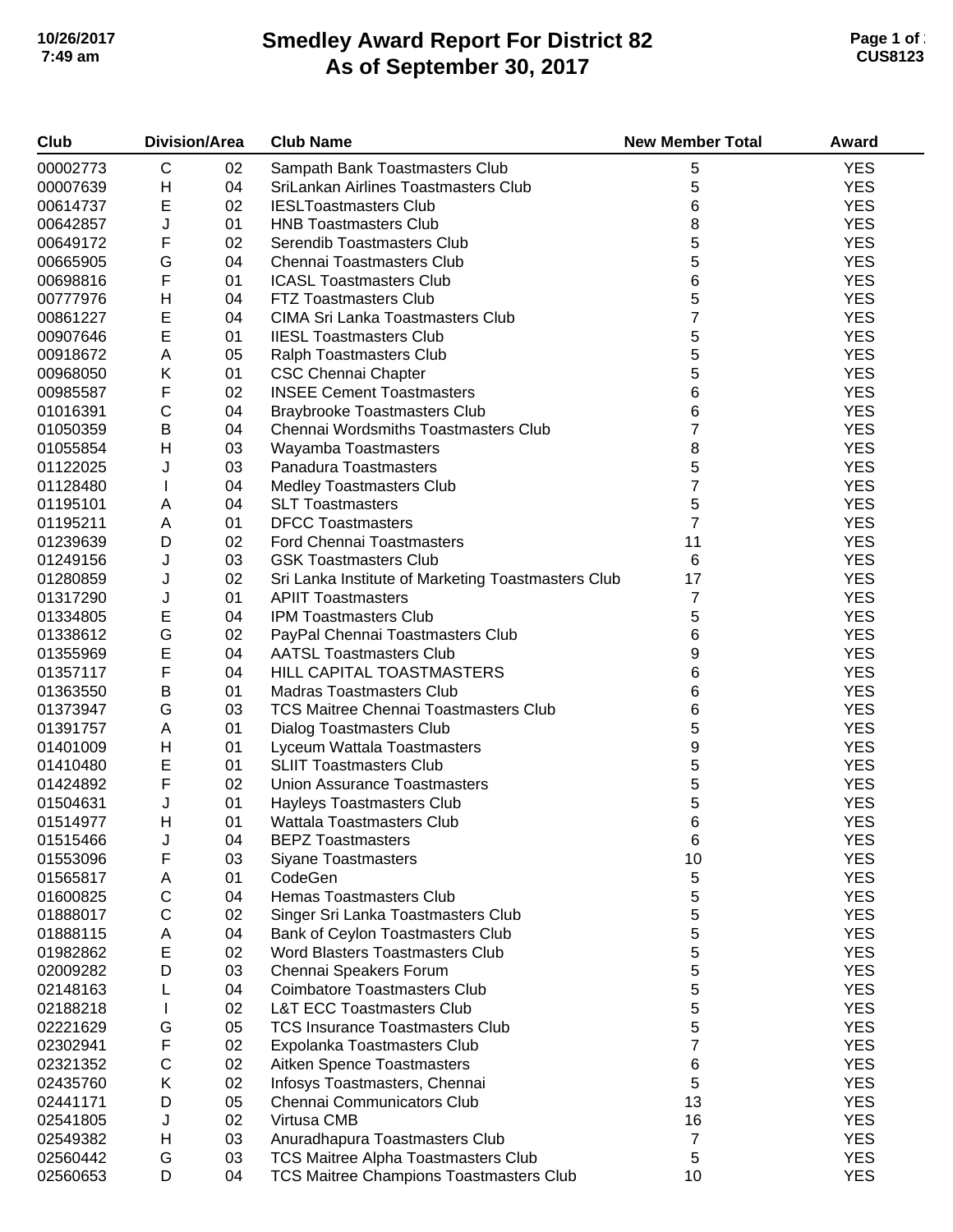# **Smedley Award Report For District 82 As of September 30, 2017 10/26/2017 Page 2 of 2 7:49 am CUS8123**

| Club     | <b>Division/Area</b> |    | <b>Club Name</b>                              | <b>New Member Total</b> | Award      |
|----------|----------------------|----|-----------------------------------------------|-------------------------|------------|
| 02909519 | D                    | 01 | McDermott Toastmasters Chennai                | 11                      | <b>YES</b> |
| 03060904 | G                    | 03 | Alpha Betans Syntel Toastmasters Club         | 5                       | <b>YES</b> |
| 03075300 | Κ                    | 04 | <b>Coromandel Toastmasters Club</b>           | $\overline{7}$          | <b>YES</b> |
| 03270615 | L                    | 01 | <b>Trichy Toastmasters Club</b>               | 5                       | <b>YES</b> |
| 03295314 | B                    | 02 | Agua VIT                                      | $r\mathsf{s}$           | <b>YES</b> |
| 03356293 | D                    | 05 | <b>TCS Maitree Infinity Toastmasters Club</b> | 5                       | <b>YES</b> |
| 03414509 | Α                    | 02 | <b>Lions Toastmasters Club</b>                | 5                       | <b>YES</b> |
| 03578140 | E                    | 04 | <b>NDB Toastmasters</b>                       | 10                      | <b>YES</b> |
| 03598897 | $\mathsf{C}$         | 01 | <b>Awakening Toastmasters</b>                 | 5                       | <b>YES</b> |
| 03636924 | I.                   | 02 | Thirdware Chennai Toastmasters Club           | 5                       | <b>YES</b> |
| 03815299 | L                    | 03 | Madurai Toastmasters Club                     | $\overline{7}$          | <b>YES</b> |
| 03835845 | $\mathsf C$          | 01 | Informatics Institute of Technology           | 11                      | <b>YES</b> |
| 03839372 | D                    | 05 | <b>Servion Toastmasters Club</b>              | 5                       | <b>YES</b> |
| 03902741 | $\mathsf C$          | 04 | Freight Links Toastmasters Club               | 5                       | <b>YES</b> |
| 04032159 | Α                    | 03 | <b>Commercial Bank Toastmasters Club</b>      | 8                       | <b>YES</b> |
| 04198235 | B                    | 02 | Phoenix VIT                                   | 17                      | <b>YES</b> |
| 04304054 | H                    | 02 | Lunuwila Toastmasters Club                    | 5                       | <b>YES</b> |
| 04413366 | L                    | 01 | MAMCET TOASTMASTERS CLUB                      | 5                       | <b>YES</b> |
| 04521375 | D                    | 02 | Thirdware Chennai Speakers Forum              | 5                       | <b>YES</b> |
| 04580135 | $\mathsf C$          | 03 | J'Pura University Toastmasters Club           | 5                       | <b>YES</b> |
| 04628720 | J                    | 01 | Voice of Colombo Toastmasters Club            | 8                       | <b>YES</b> |
| 04631334 | F                    | 01 | <b>CBA Toastmasters Club</b>                  | 6                       | <b>YES</b> |
| 04730756 | D                    | 01 | <b>CAT-RMZ Toastmasters</b>                   | $\overline{7}$          | <b>YES</b> |
| 04839397 | Α                    | 04 | <b>CSE Toastmasters Club</b>                  | 5                       | <b>YES</b> |
| 04877543 | E                    | 03 | Marine Toastmasters Club                      | 5                       | <b>YES</b> |
| 04926628 | T                    | 02 | <b>Symantec Toastmasters Club</b>             | 6                       | <b>YES</b> |
| 05270893 | J                    | 02 | <b>PLC Toastmasters Club</b>                  | 5                       | <b>YES</b> |
| 05366018 | $\sf B$              | 04 | <b>Towering Speakers</b>                      | 5                       | <b>YES</b> |
| 05477573 | E                    | 03 | <b>PIM Toastmasters</b>                       | 5                       | <b>YES</b> |
| 05477954 | $\mathsf C$          | 01 | Pyramid Wilmar Toastmasters Club              | 5                       | <b>YES</b> |
| 05488551 | D                    | 01 | Franklin Speaking Toastmasters Club           | 5                       | <b>YES</b> |
| 05505274 | E                    | 04 | Horana Toastmasters Club                      | 5                       | <b>YES</b> |
| 05663570 | A                    | 02 | Sysco Labs SL Toastmasters                    | 6                       | <b>YES</b> |
| 05668176 | $\mathbf{I}$         | 03 | iNautix Chennai Toastmasters Club             | 5                       | <b>YES</b> |
| 05747141 | G                    | 03 | <b>TCS Maitree SYNDICATE Toastmasters</b>     | 5                       | <b>YES</b> |
| 05756861 | J                    | 04 | <b>LNP Toastmasters Club</b>                  | 5                       | <b>YES</b> |
| 05859174 | Α                    | 02 | Pan Asia Toastmasters                         | 5                       | <b>YES</b> |
| 05921265 |                      | 02 | <b>Expeditors MAA</b>                         | 5                       | <b>YES</b> |
| 05938312 |                      | 04 | Lennox India Toastmasters Club                | 5                       | <b>YES</b> |
| 06072489 | н                    | 01 | <b>Lamdom Toastmasters Club</b>               | 6                       | <b>YES</b> |
| 06128127 | D                    | 03 | <b>Genesys Toastmasters Club</b>              | 5                       | <b>YES</b> |
| 06519630 | Α                    | 03 | Sri Lanka Customs Toastmasters Club           | 5                       | <b>YES</b> |
| 06547348 | F                    | 01 | Prime Group Toastmasters Club                 | 5                       | <b>YES</b> |
| 06583856 | В                    | 05 | Kemin Toastmasters Club                       | 6                       | <b>YES</b> |
| 06592577 | F                    | 03 | Kadawatha Toastmasters Club                   | 5                       | <b>YES</b> |
| 06596709 | D                    | 01 | <b>DTCC Chennai Toastmasters Club</b>         | 5                       | <b>YES</b> |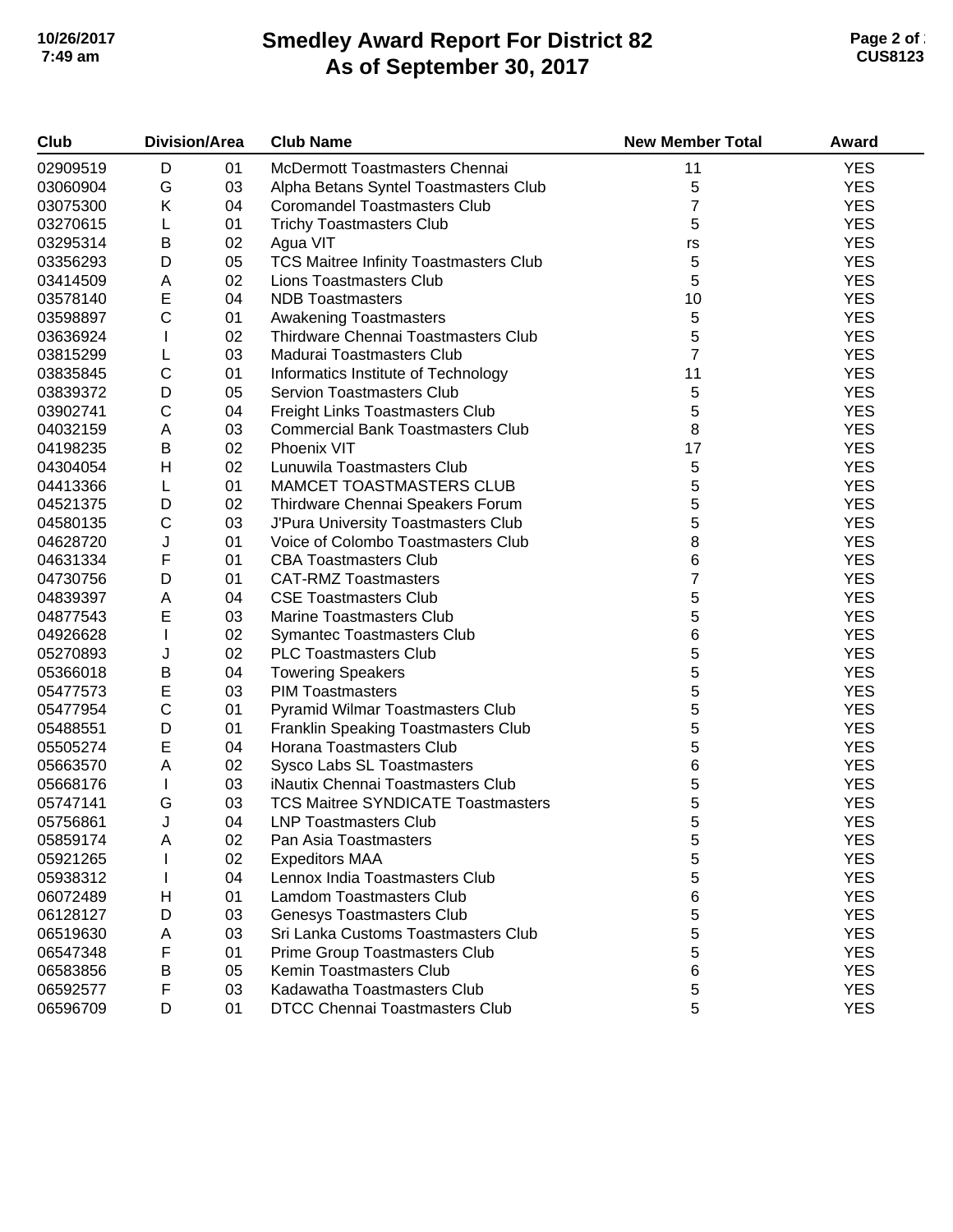# **Smedley Award Report For District 83 As of September 30, 2017 10/26/2017 Page 1 of 7:49 am CUS8123**

| Club     | <b>Division/Area</b> |    | <b>Club Name</b>               | <b>New Member Total</b> | Award      |
|----------|----------------------|----|--------------------------------|-------------------------|------------|
| 00006101 | G                    | 74 | Mile Square Toastmasters       |                         | <b>YES</b> |
| 00006511 | в                    | 24 | <b>BASF Toastmasters Club</b>  |                         | <b>YES</b> |
| 00006603 | Е                    | 54 | ADP Toastmasters Club          |                         | <b>YES</b> |
| 00009922 | Α                    | 14 | <b>Bayer Toastmasters Club</b> |                         | <b>YES</b> |
| 04672164 | B                    | 21 | Triple S                       |                         | <b>YES</b> |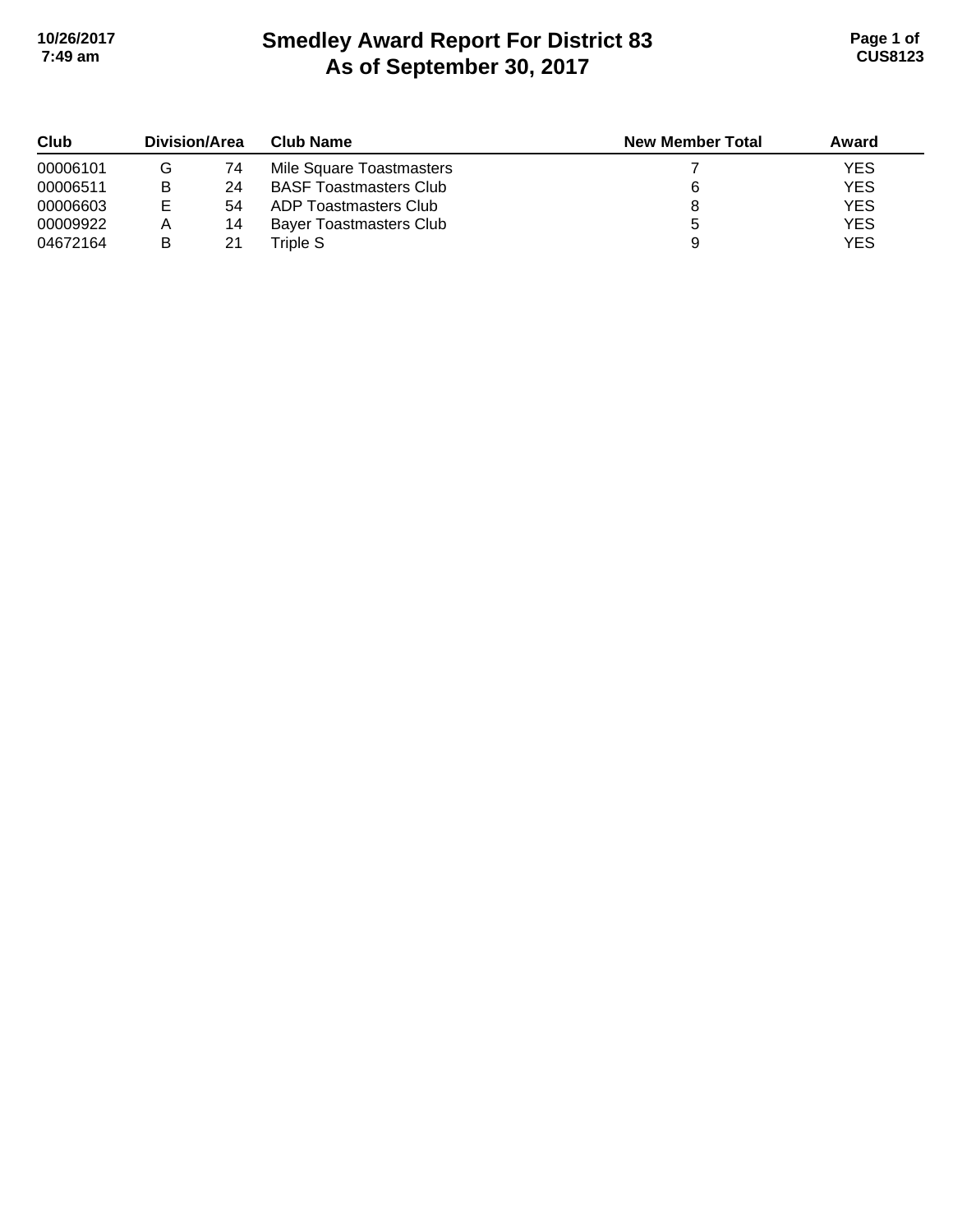# **Smedley Award Report For District 84 As of September 30, 2017 10/26/2017 Page 1 of 7:49 am CUS8123**

| Club<br>00000129 | Division/Area |    | <b>Club Name</b>                  | <b>New Member Total</b> | Award      |
|------------------|---------------|----|-----------------------------------|-------------------------|------------|
|                  | C             | 32 | <b>Orange County Toastmasters</b> |                         | <b>YES</b> |
| 00003674         | D             | 44 | Winter Park Toastmasters Club     |                         | <b>YES</b> |
| 01314871         | F             | 64 | World Golf Village Toastmasters   |                         | <b>YES</b> |
| 02430948         | C             | 30 | So You Think You Can Talk?        |                         | <b>YES</b> |
| 03400888         | D             | 40 | Charles Schwab & Co.              |                         | <b>YES</b> |
| 03735324         | C             | 30 | Toast To YSA                      |                         | <b>YES</b> |
| 04507428         |               | 61 | <b>CIT Toastmasters</b>           |                         | <b>YES</b> |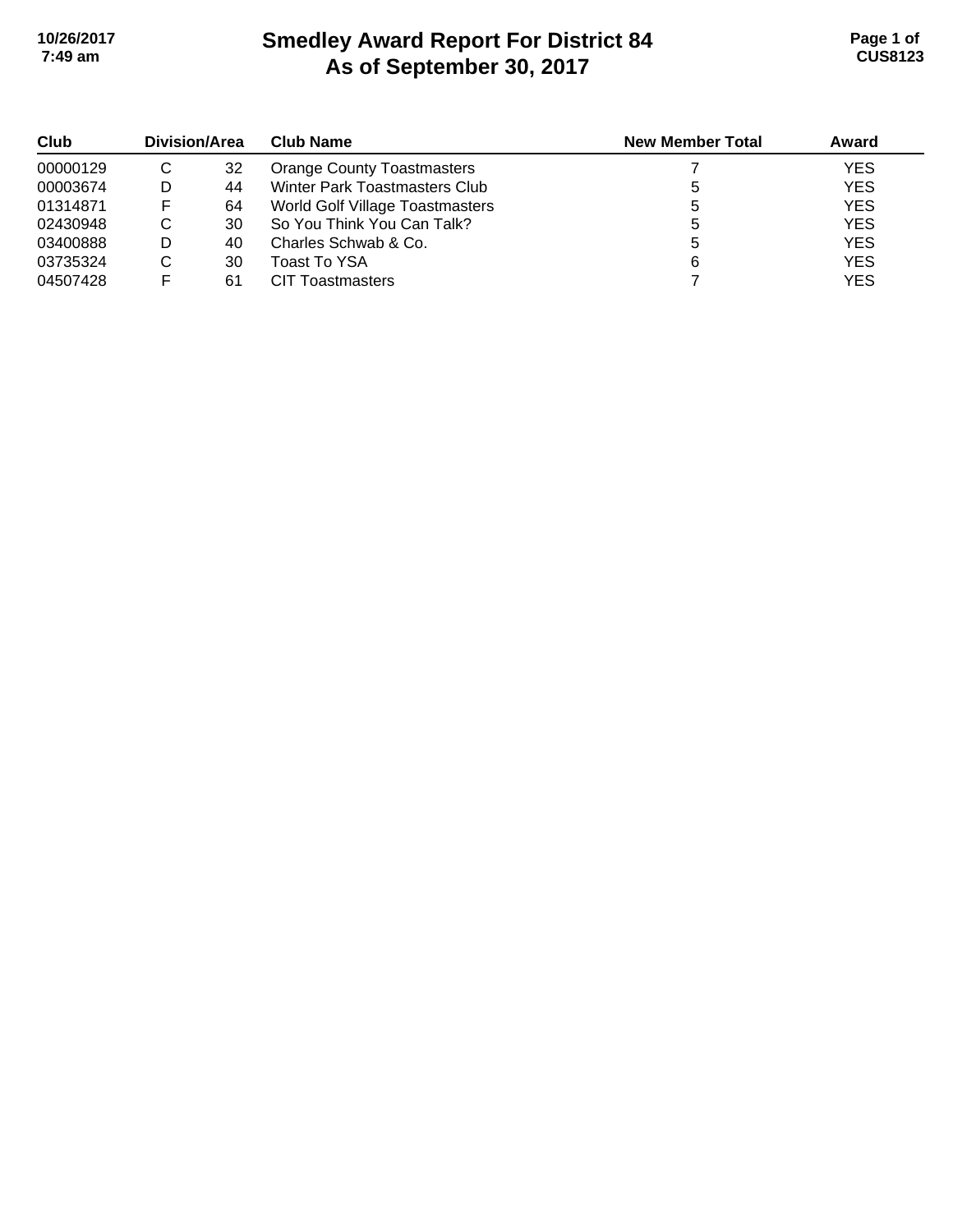# **Smedley Award Report For District 85 As of September 30, 2017 10/26/2017 Page 1 of 7:49 am CUS8123**

| Club     | <b>Division/Area</b> |    | <b>Club Name</b>                                     | <b>New Member Total</b> | Award      |
|----------|----------------------|----|------------------------------------------------------|-------------------------|------------|
| 00817728 | U                    | 01 | Shanghai Dynamic Mandarin Club                       | 5                       | YES.       |
| 01122845 | S                    | 01 | <b>Suzhou Toastmasters Club</b>                      |                         | <b>YES</b> |
| 01413629 |                      | 01 | Siemens STAR Toastmasters                            |                         | <b>YES</b> |
| 01670504 | O                    | 01 | 5A+ Professional Speakers Shanghai Toastmasters Club | 6                       | <b>YES</b> |
| 02326871 |                      | 02 | <b>GTD Mandarin Toastmasters Club</b>                | 6                       | <b>YES</b> |
| 02732401 | S                    | 03 | First Bilingual Wuxi Toastmasters Club               |                         | <b>YES</b> |
| 02752857 | S                    | 02 | <b>Inception Toastmasters Club</b>                   |                         | <b>YES</b> |
| 03663692 | N                    | 03 | Rockwell Shanghai Toastmasters Club                  |                         | <b>YES</b> |
| 03835423 | O                    | 04 | iRead Bilingual Toastmasters Club                    |                         | <b>YES</b> |
| 04067934 |                      | 03 | Nanjing Student Elite Toastmasters Club              | 6                       | <b>YES</b> |
| 04338211 | Y                    | 03 | Wenzhou 141                                          | 10                      | <b>YES</b> |
| 04398123 | S                    | 02 | Suzhou Bilingual Toastmasters Club                   |                         | <b>YES</b> |
| 05021536 | N                    | 02 | A.A.C.T.P SH Toastmasters                            |                         | <b>YES</b> |
| 05316020 | S                    | 01 | Changzhou No.1 Toastmasters Club                     | 6                       | <b>YES</b> |
| 05346829 | Y                    | 01 | Ningbo Xma Toastmasters Club                         | 5                       | <b>YES</b> |
| 05380138 | Y                    | 02 | Yi Wu No. 1 Toastmasters Club                        | 8                       | <b>YES</b> |
| 05446896 |                      | 05 | <b>CXL Toastmasters Club</b>                         | 5                       | <b>YES</b> |
| 05612262 |                      | 02 | <b>Pfizer Wuhan Toastmasters Club</b>                |                         | <b>YES</b> |
| 05934694 | R                    | 04 | Linde Bilingual Toastmasters Club                    | 16                      | YES        |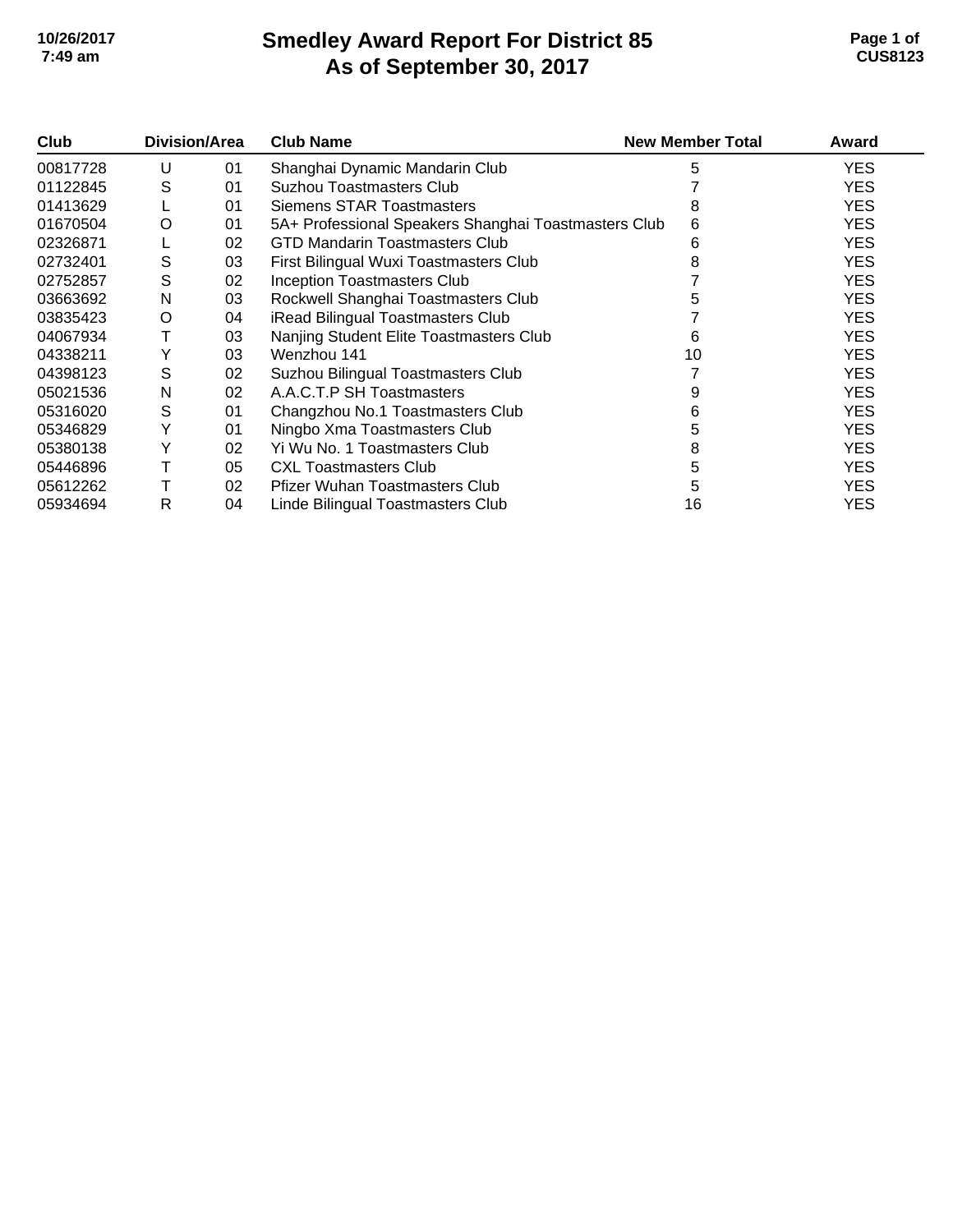# **Smedley Award Report For District 86 As of September 30, 2017 10/26/2017 Page 1 of 7:49 am CUS8123**

| Club<br>00001474 | <b>Division/Area</b> |    | <b>Club Name</b>                              | <b>New Member Total</b> | Award      |
|------------------|----------------------|----|-----------------------------------------------|-------------------------|------------|
|                  | D                    | 82 | Port Credit Club                              |                         | <b>YES</b> |
| 00003206         |                      | 94 | <b>Guelph Public Speakers</b>                 |                         | <b>YES</b> |
| 00003419         | D                    | 84 | Trillium Toastmasters Club                    |                         | <b>YES</b> |
| 00003869         | N                    | 03 | <b>Greater Sudbury Speakers</b>               |                         | <b>YES</b> |
| 00004826         | W                    | 65 | <b>Energetics Toastmasters Club</b>           | 6                       | <b>YES</b> |
| 00005456         | C                    | 45 | <b>Confidently Speaking Toastmasters Club</b> | 6                       | <b>YES</b> |
| 00005961         | B                    | 31 | Hershaw Toastmasters Club                     |                         | <b>YES</b> |
| 01448795         | Α                    | 27 | Advanced Speakers on the Hill                 |                         | <b>YES</b> |
| 01453413         | B                    | 32 | <b>Chosen Voices Toastmasters</b>             |                         | <b>YES</b> |
| 01460785         | B                    | 32 | <b>Brampton Speakeasy Toastmasters</b>        | 6                       | <b>YES</b> |
| 03372733         | B                    | 33 | Chez Nous Toastmasters Club                   | 6                       | <b>YES</b> |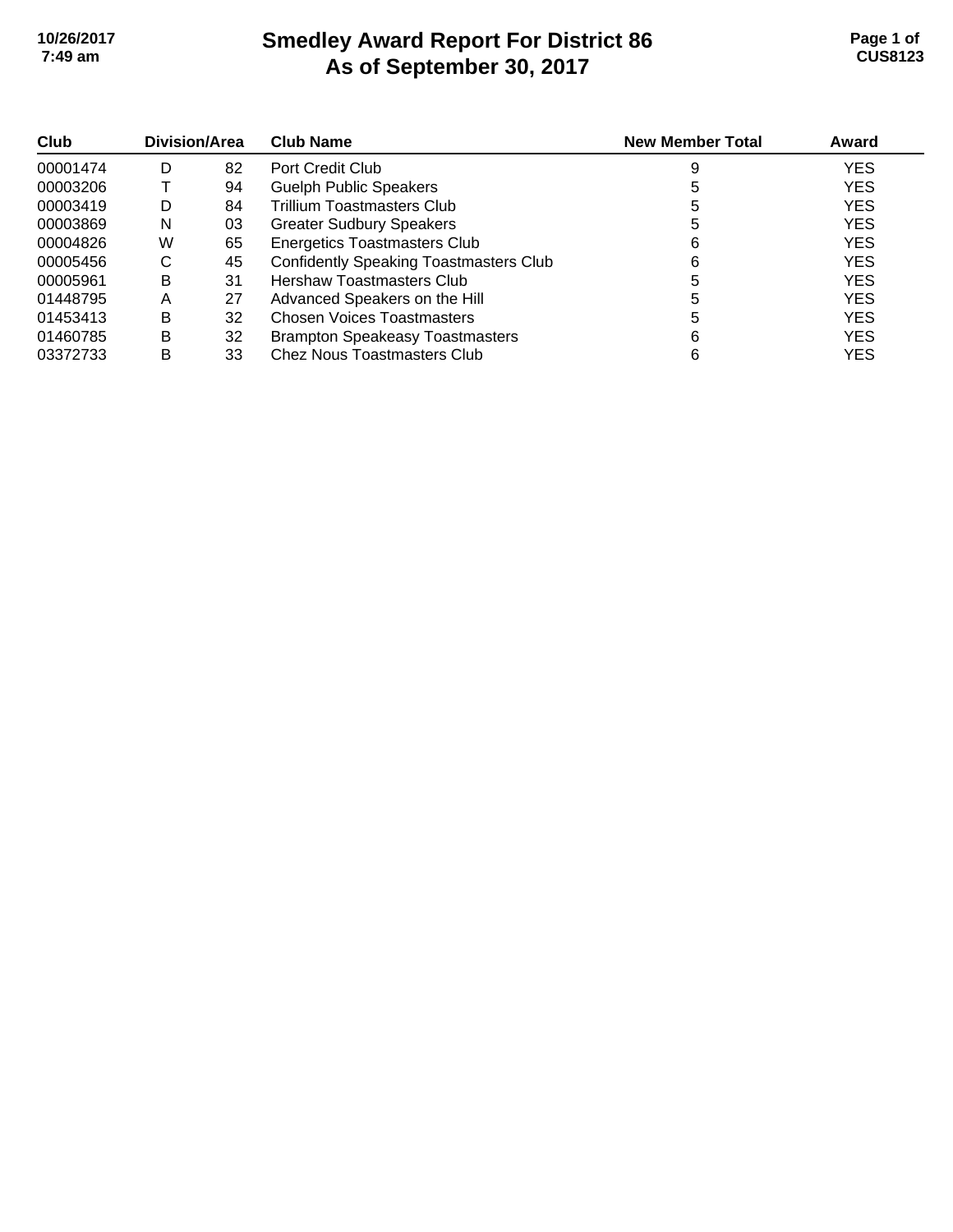# **Smedley Award Report For District 87 As of September 30, 2017 10/26/2017 Page 1 of 7:49 am CUS8123**

| Club<br>00004067 | Division/Area |    | <b>Club Name</b>                        | <b>New Member Total</b> | Award      |
|------------------|---------------|----|-----------------------------------------|-------------------------|------------|
|                  |               | 01 | Jakarta Toastmasters Club               |                         | <b>YES</b> |
| 00004904         | D             | 02 | AZAM Toastmasters Club                  |                         | <b>YES</b> |
| 00009747         | B             | 01 | Metropolitan Club                       | 5                       | <b>YES</b> |
| 00763429         |               | 02 | <b>British Toastmasters Club BTMC</b>   | 6                       | <b>YES</b> |
| 00763432         |               | 03 | SCBD Toastmasters Club                  | 5                       | <b>YES</b> |
| 01197998         | В             | 04 | Universitas Indonesia Toastmasters Club |                         | <b>YES</b> |
| 01488334         | В             | 03 | Huntsman Indonesia Toastmasters Club    |                         | <b>YES</b> |
| 02387265         |               | 03 | Pertamina Toastmasters Club             | 6                       | <b>YES</b> |
| 04184352         | K             | 06 | UBD Toastmasters Club                   | 5                       | <b>YES</b> |
| 05432728         | В             | 01 | Pediatric CIPTO Toastmasters Club       |                         | YES        |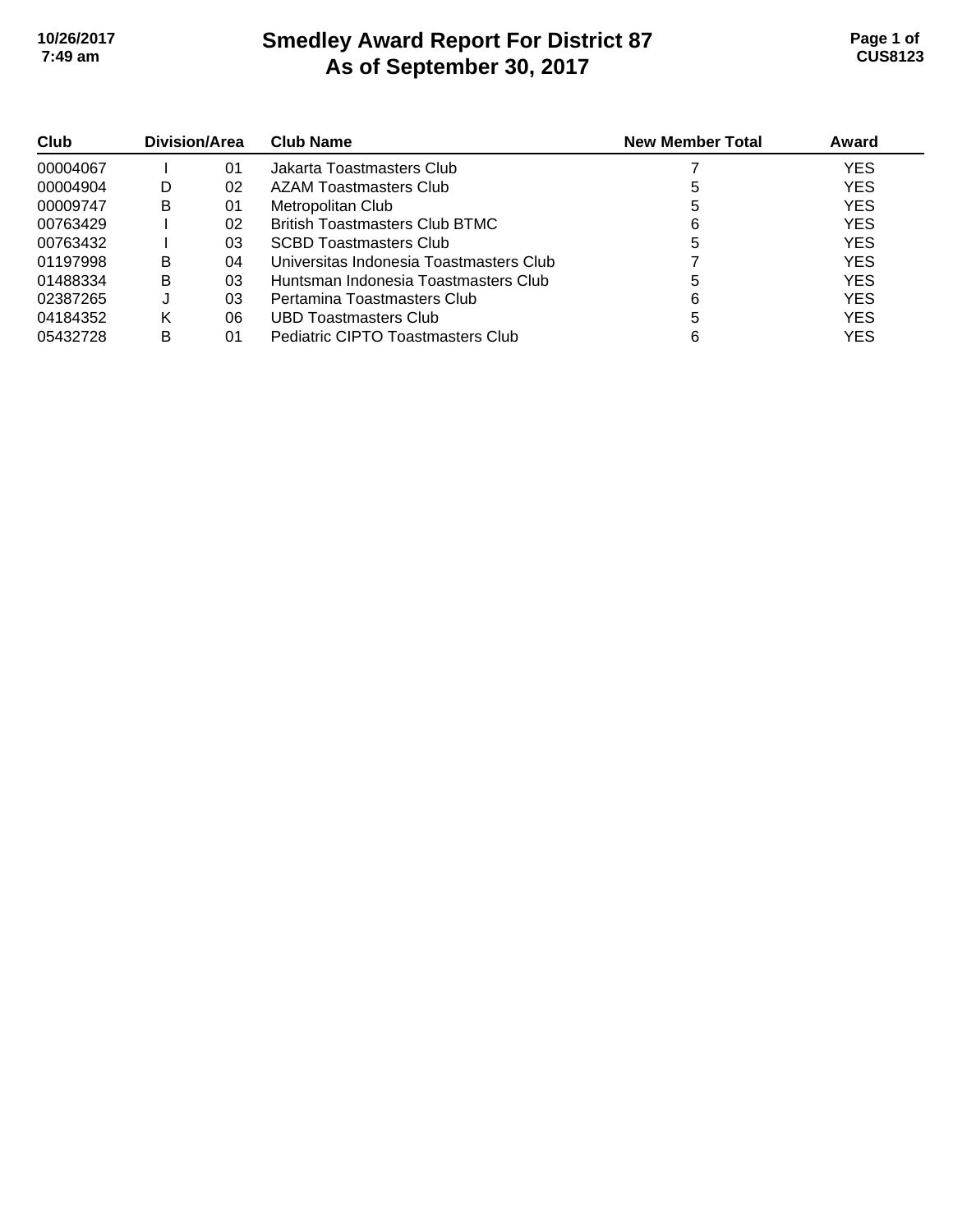# **Smedley Award Report For District 88 As of September 30, 2017 10/26/2017 Page 1 of 7:49 am CUS8123**

| Club     | <b>Division/Area</b> |    | <b>Club Name</b>                           | <b>New Member Total</b> | Award      |
|----------|----------------------|----|--------------------------------------------|-------------------------|------------|
| 00979676 | H                    | 03 | Middle Kingdom Toastmasters Club           | 5                       | <b>YES</b> |
| 01085283 | в                    | 04 | EF Phoenixes Toastmasters Club             |                         | <b>YES</b> |
| 01180356 | B                    | 02 | A1 Toastmasters Club                       |                         | <b>YES</b> |
| 01232274 | С                    | 03 | Nova Talk Toastmasters                     | 6                       | <b>YES</b> |
| 02568842 | С                    | 01 | Amazing Afternoon Toastmasters Club        | 6                       | <b>YES</b> |
| 02833642 | н                    | 04 | Xi'an Toastmasters Club                    |                         | <b>YES</b> |
| 03869746 | E                    | 05 | Mix Elite Club                             | 6                       | <b>YES</b> |
| 03963834 | F                    | 03 | Novozymes Tianjin Toastmasters Club        |                         | <b>YES</b> |
| 04054926 | в                    | 04 | Spark Time Bilingual Toastmasters Club     |                         | <b>YES</b> |
| 04212757 | F                    | 01 | <b>Tianjin New Financiers TMC</b>          | 8                       | <b>YES</b> |
| 04679646 | н                    | 01 | Xi'an Hi-Tech Toastmasters Club            |                         | <b>YES</b> |
| 04725042 | G                    | 04 | Qingdao Happy Family Toastmasters Club     |                         | <b>YES</b> |
| 05157399 | G                    | 03 | City of Springs Mandarin Toastmasters Club |                         | <b>YES</b> |
| 05934768 | С                    | 03 | <b>HJ Toastmasters Club</b>                |                         | <b>YES</b> |
| 05999774 | G                    | 03 | Jinan West Toastmasters Club               | 5                       | <b>YES</b> |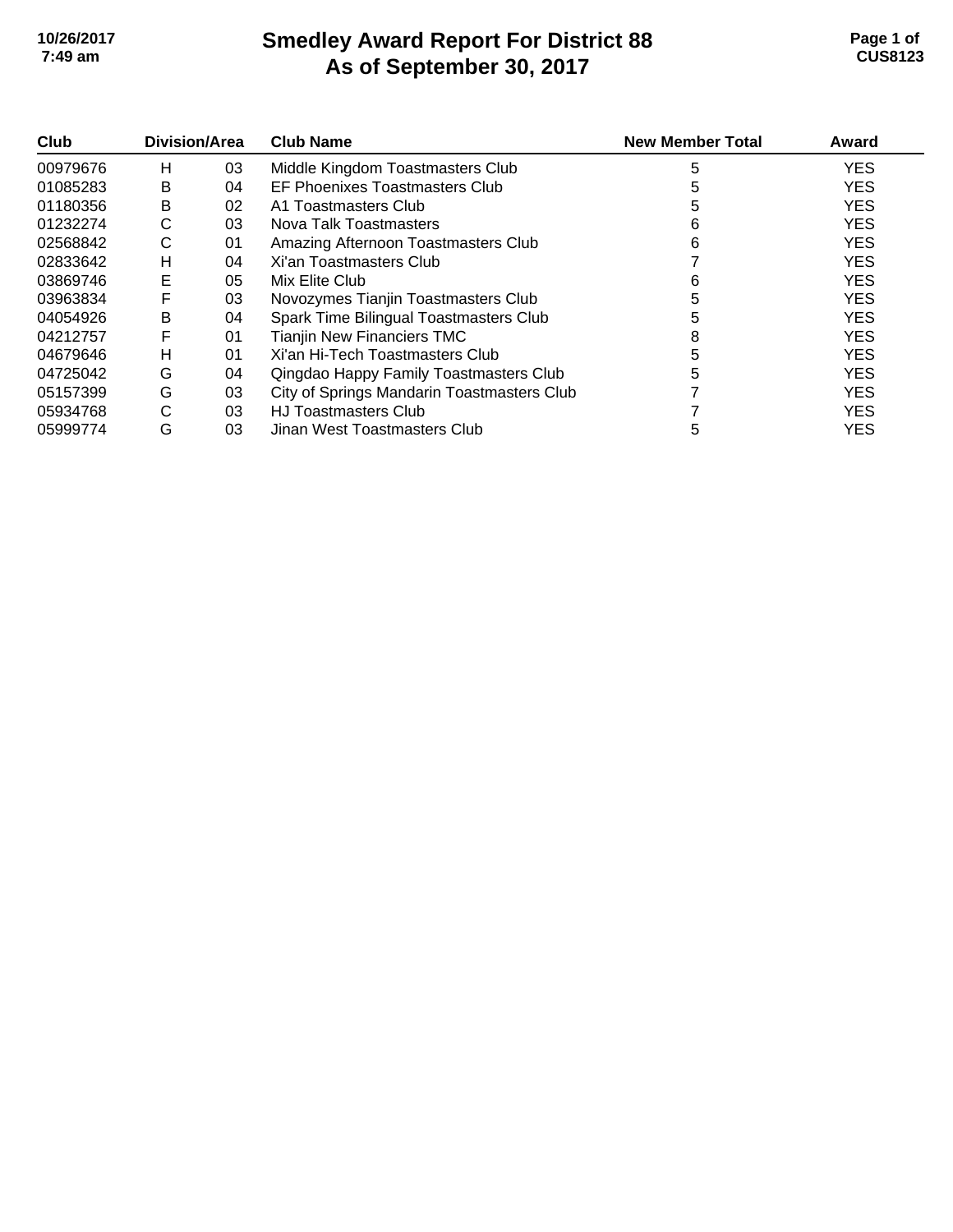## **Smedley Award Report For District 89 As of September 30, 2017 10/26/2017 Page 1 of 7:49 am CUS8123**

| Club     | <b>Division/Area</b> |    | <b>Club Name</b>                                 | <b>New Member Total</b> | Award      |
|----------|----------------------|----|--------------------------------------------------|-------------------------|------------|
| 00006841 | H                    | 04 | <b>Manulife Toastmasters Club</b>                | 7                       | <b>YES</b> |
| 00009151 | $\circ$              | 03 | <b>Centraler Toastmasters Club</b>               | 6                       | <b>YES</b> |
| 00733706 | ${\mathsf S}$        | 04 | New Experience Toastmasters Club                 |                         | <b>YES</b> |
| 01270299 | M                    | 05 | First Fuzhou Toastmasters Club                   | 5                       | <b>YES</b> |
| 01274471 | A                    | 01 | <b>Shenzhen Sunshine Toastmasters Club</b>       | 6                       | <b>YES</b> |
| 01299032 | M                    | 01 | <b>CCB Xiamen Mandarin Toastmasters Club</b>     | 9                       | <b>YES</b> |
| 01367871 | N                    | 01 | Zhuhai QEL Toastmasters Club                     | 5                       | <b>YES</b> |
| 01373522 |                      | 04 | Chang Yan Mandarin Toastmasters Club             | 9                       | <b>YES</b> |
| 01407059 | M                    | 02 | <b>Xiamen Toastmasters</b>                       | 5                       | <b>YES</b> |
| 01522699 | E                    | 04 | Guangzhou eStar Toastmasters Club                | 10                      | <b>YES</b> |
| 01540850 | $\mathsf E$          | 04 | Guangzhou Bilingual Toastmasters Club            | 5                       | <b>YES</b> |
| 01584626 | $\mathsf{P}$         | 02 | <b>Discovery Toastmasters Club</b>               | 7                       | <b>YES</b> |
| 01645167 | $\mathsf{P}$         | 03 | Chengdu WExpress Toastmasters Club               | 6                       | <b>YES</b> |
| 01992071 | N                    | 03 | Elite Chinese Toastmasters Club                  | 5                       | <b>YES</b> |
| 02212191 | $\mathsf E$          | 02 | Guangdong Young Civil Servants Toastmasters Club | 5                       | <b>YES</b> |
| 03110526 | N                    | 02 | Sun Yat-Sen University Medical Toastmasters Club | 8                       | <b>YES</b> |
| 03363648 |                      | 02 | <b>S-Mart Toastmasters Club</b>                  | 5                       | <b>YES</b> |
| 03692031 | Υ                    | 01 | Wavy Toastmasters Club                           | 6                       | <b>YES</b> |
| 03700392 | $\mathsf S$          | 05 | <b>Presidents Advanced Toastmasters Club</b>     | 9                       | <b>YES</b> |
| 03745998 | $\mathsf{P}$         | 04 | ANZ Chengdu Hub Toastmasters Club                | 5                       | <b>YES</b> |
| 04008664 | P                    | 05 | TI.ME Club                                       | 6                       | <b>YES</b> |
| 04325851 | Υ                    | 01 | <b>Champion Toastmasters Club</b>                | 7                       | <b>YES</b> |
| 04461099 |                      | 04 | <b>Shekou IMAGINE Toastmasters Club</b>          | 5                       | <b>YES</b> |
| 04641367 | Е                    | 06 | Maoming Chinese Toastmasters Club                | 6                       | <b>YES</b> |
| 04708101 | $\circ$              | 04 | Fung Academy Toastmasters Club Hong Kong         | 5                       | <b>YES</b> |
| 04729100 | $\mathbb S$          | 02 | <b>Century Excellence Toastmasters Club</b>      | 6                       | <b>YES</b> |
| 04809603 | Y                    | 02 | Xuedu Metropolis Toastmasters Club               | 11                      | <b>YES</b> |
| 04998898 | M                    | 04 | <b>SGS Xiamen Toastmasters Club</b>              | 7                       | <b>YES</b> |
| 05447302 | ${\mathsf S}$        | 03 | Dongguan English Toastmasters Club               | 6                       | <b>YES</b> |
| 05473228 | M                    | 05 | <b>Dreamworld Toastmasters</b>                   | 5                       | <b>YES</b> |
| 05954043 | $\mathbb S$          | 03 | <b>AACTP Dongguan Toastmasters Club</b>          | 6                       | <b>YES</b> |
| 05954048 | $\mathsf E$          | 06 | Earth Chinese Toastmasters Club                  | 12                      | <b>YES</b> |
| 06512915 | Κ                    | 02 | J.P. Morgan Hong Kong Toastmasters               | 8                       | <b>YES</b> |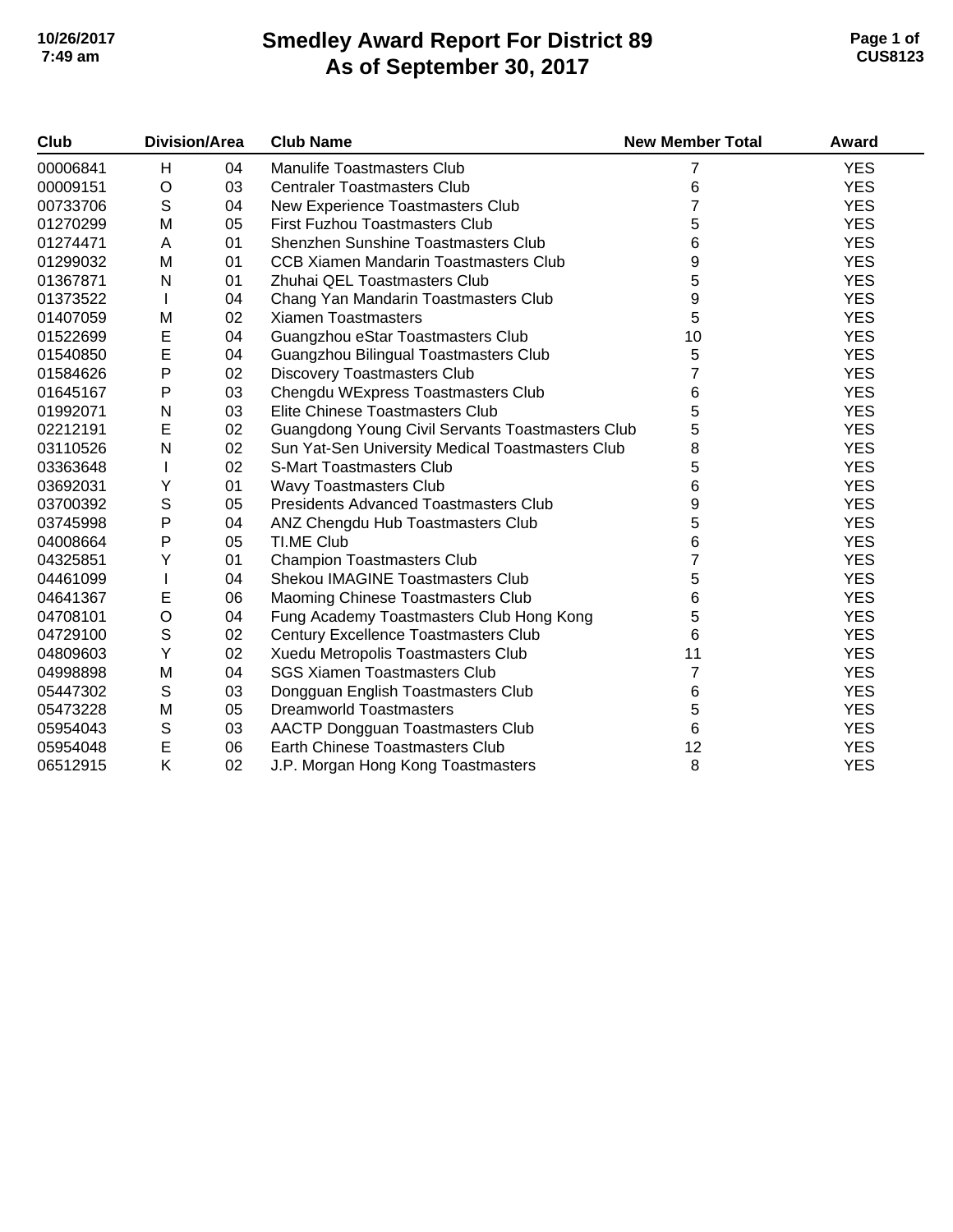# **Smedley Award Report For District 90 As of September 30, 2017 10/26/2017 Page 1 of 7:49 am CUS8123**

| Club     | Division/Area |    | <b>Club Name</b>                     | <b>New Member Total</b> | Award |
|----------|---------------|----|--------------------------------------|-------------------------|-------|
| 00001126 | н             | 22 | Harbord Diggers Toastmasters Club    |                         | YES   |
| 00003543 | н             | 10 | Dynamic North Shore TM Club          |                         | YES   |
| 00003687 | н             | 19 | Magnificent Mosman Toastmasters Club |                         | YES   |
| 00008241 | М             | 02 | West Pennant Hills Toastmasters Club |                         | YES   |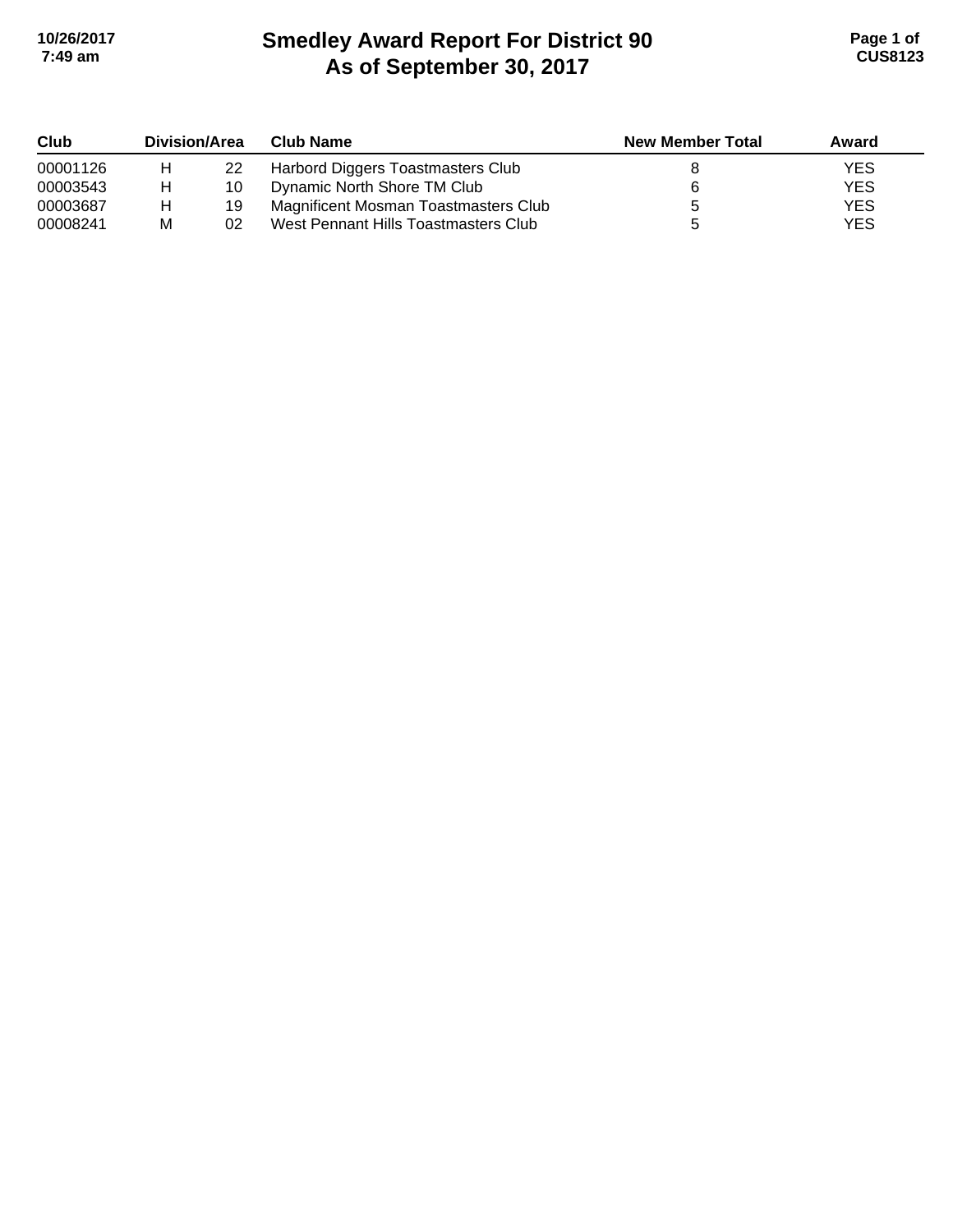# **Smedley Award Report For District 91 As of September 30, 2017 10/26/2017 Page 1 of 7:49 am CUS8123**

| Club     | Division/Area |    | <b>Club Name</b>                            | <b>New Member Total</b> | Award      |
|----------|---------------|----|---------------------------------------------|-------------------------|------------|
| 00002027 | Κ             | 58 | City of London Toastmasters Club            | 5                       | <b>YES</b> |
| 00004824 |               | 47 | London Business School Public Speaking Club | 5                       | <b>YES</b> |
| 00005439 | н             | 55 | Brighton & Hove Speakers Club               | 6                       | <b>YES</b> |
| 00007989 | С             | 33 | <b>St Pauls Speakers</b>                    | 6                       | <b>YES</b> |
| 00008471 | A             | 46 | <b>Reading Speakers Club</b>                | 5                       | <b>YES</b> |
| 00008923 | Κ             | 31 | Women In Banking And Finance Club           | 5                       | <b>YES</b> |
| 00009834 | A             | 14 | <b>Guildford Speaker's Club</b>             |                         | <b>YES</b> |
| 00840230 | н             | 35 | Croydon Communicators Club                  | 5                       | <b>YES</b> |
| 00886002 | A             | 14 | <b>Woking Speakers Toastmasters Club</b>    | 5                       | <b>YES</b> |
| 01376237 | Κ             | 58 | 1st London Toastmasters                     | 6                       | <b>YES</b> |
| 01811645 | Κ             | 03 | <b>London Public Speakers</b>               | 15                      | <b>YES</b> |
| 04138266 | в             | 08 | London Victorians                           | 6                       | <b>YES</b> |
| 04413554 | С             | 34 | <b>Kings Cross Speakers</b>                 | 6                       | <b>YES</b> |
| 04421897 |               | 56 | <b>Barings Speaking Club</b>                | 5                       | <b>YES</b> |
| 05101315 | Κ             | 03 | <b>RLC Toastmasters</b>                     | 5                       | <b>YES</b> |
| 05494849 | J             | 22 | Infineum Milton Hill Speakers               | 6                       | <b>YES</b> |
| 05987771 | Κ             | 03 | <b>Central London Toastmasters</b>          | 15                      | YES        |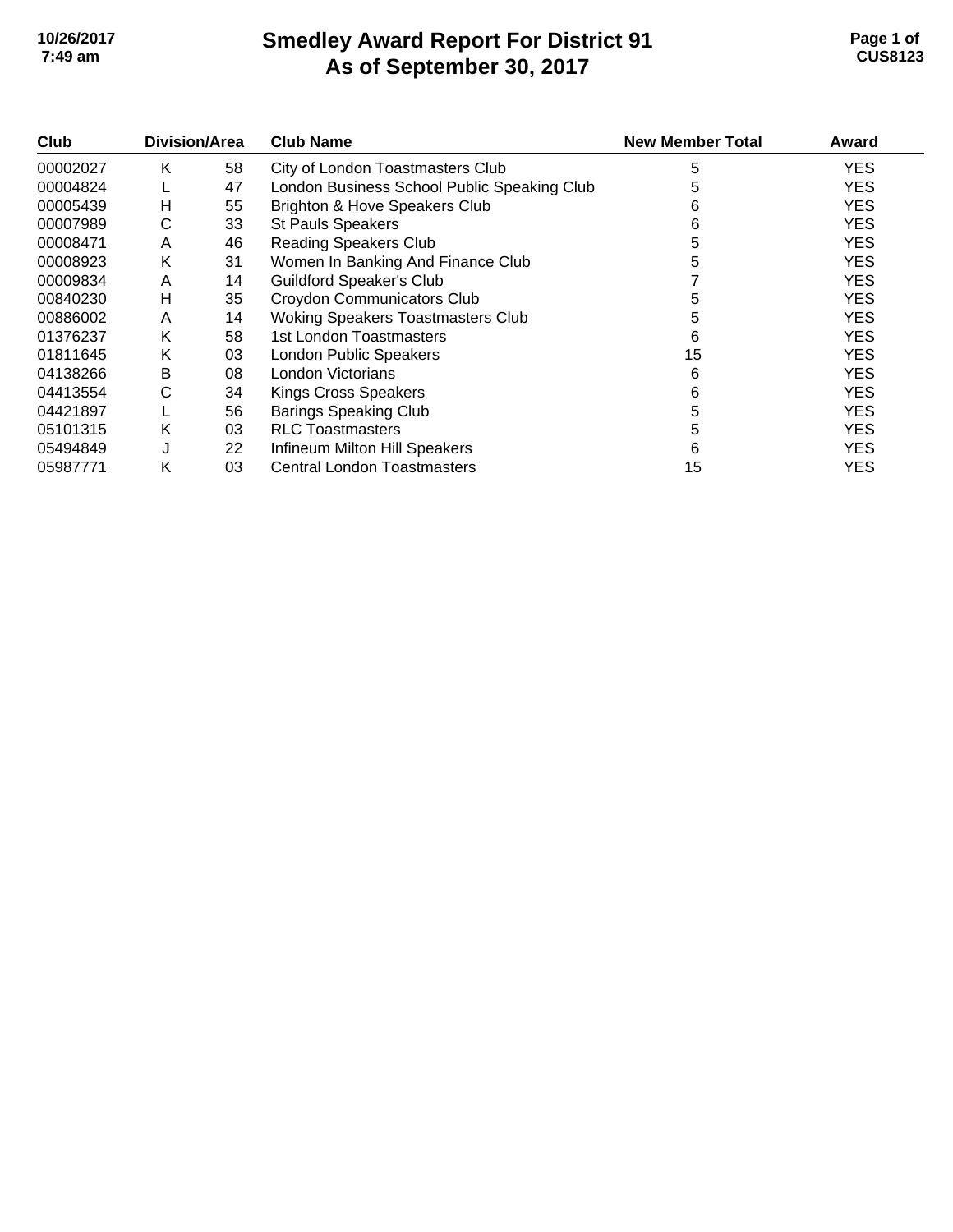# **Smedley Award Report For District 92 As of September 30, 2017 10/26/2017 Page 1 of 2 7:49 am CUS8123**

| Club     | <b>Division/Area</b> |    | <b>Club Name</b>                              | <b>New Member Total</b> | Award      |
|----------|----------------------|----|-----------------------------------------------|-------------------------|------------|
| 00000547 | C                    | 05 | Deejays Club                                  | 6                       | <b>YES</b> |
| 00003698 | F                    | 03 | <b>Winners Club</b>                           | 5                       | <b>YES</b> |
| 00009206 | D                    | 05 | <b>BANGALORE TOASTMASTERS CLUB</b>            | 10                      | <b>YES</b> |
| 00009639 | L                    | 02 | <b>Mecon Communication Club</b>               | 6                       | <b>YES</b> |
| 00009688 | L                    | 01 | Infosys Toastmasters, Bangalore               | 8                       | <b>YES</b> |
| 00009713 | В                    | 02 | <b>Sunshine Toastmasters Club</b>             | 5                       | <b>YES</b> |
| 00585650 | F                    | 02 | Mangalore Club                                | 5                       | <b>YES</b> |
| 00691074 | G                    | 02 | Kochi Club                                    | 5                       | <b>YES</b> |
| 00848580 | J                    | 02 | <b>Smedley Speakers Society</b>               | 5                       | <b>YES</b> |
| 01077961 | E                    | 03 | <b>ORA*TORS CLUB</b>                          | 5                       | <b>YES</b> |
| 01139415 | F                    | 04 | Infosys Toastmasters, Mysore                  | 5                       | <b>YES</b> |
| 01254322 | Α                    | 04 | Speech Weavers                                | 5                       | <b>YES</b> |
| 01364680 | D                    | 04 | Caterpillar Bangalore Toastmasters Club       | 6                       | <b>YES</b> |
| 01378869 | В                    | 03 | <b>Blue Expression Toastmasters Club</b>      | 5                       | <b>YES</b> |
| 01384796 | $\mathsf C$          | 04 | Cisco-Vani                                    | 5                       | <b>YES</b> |
| 01389390 | $\mathsf C$          | 02 | <b>IIMB Orators Club</b>                      | 5                       | <b>YES</b> |
| 01401641 | F                    | 01 | Infosys Toastmasters, Mangalore SEZ           | 5                       | <b>YES</b> |
| 01418339 | G                    | 03 | Assisi Toastmasters                           | 5                       | <b>YES</b> |
| 01434790 | D                    | 03 | TCS Maitree - Bangalore Toastmasters Club     | 7                       | <b>YES</b> |
| 01449300 | F                    | 04 | <b>Mysore Toastmasters</b>                    | 5                       | <b>YES</b> |
| 01522721 | G                    | 03 | Kerala Toastmasters                           | 5                       | <b>YES</b> |
| 01548643 | D                    | 04 | Express2Lead Toastmasters Club                | 12                      | <b>YES</b> |
| 01597746 | F                    | 02 | <b>ProAct Toastmasters Club</b>               | 5                       | <b>YES</b> |
| 01872178 | н                    | 01 | <b>Toastmasters Club Of Thrissur</b>          | 5                       | <b>YES</b> |
|          |                      |    |                                               | 33                      | <b>YES</b> |
| 02104976 | L<br>$\mathsf C$     | 02 | SIBM Bangalore Toastmasters Club              | $\overline{7}$          | <b>YES</b> |
| 02177847 |                      | 04 | Thomson Reuters Toastmasters Club Bangalore   |                         |            |
| 02188958 | Α                    | 01 | Koramangala Toastmasters Club                 | 12                      | <b>YES</b> |
| 02379914 | В                    | 03 | <b>Beechi Toastmasters Club</b>               | $\overline{7}$          | <b>YES</b> |
| 02389985 | G                    | 01 | <b>Trivandrum Toastmasters</b>                | 5                       | <b>YES</b> |
| 02518988 | B                    | 03 | <b>Wordly-Wise Toastmasters</b>               | 6                       | <b>YES</b> |
| 02818428 | F                    | 01 | Milagres Toastmasters, Mangalore              | 5                       | <b>YES</b> |
| 02870184 | B                    | 02 | <b>Talkmagic Toastmasters Club</b>            | 5                       | <b>YES</b> |
| 02995796 | D                    | 04 | Netapp Toastmasters Club                      | 5                       | <b>YES</b> |
| 03078424 | Α                    | 02 | Toastmasters Indiranagar Pride                | 10                      | <b>YES</b> |
| 03283460 | L                    | 02 | <b>Wipro BEATS</b>                            | 5                       | <b>YES</b> |
| 03653038 | $\mathsf C$          | 03 | <b>AMIND Toastmasters Club</b>                | 5                       | <b>YES</b> |
| 03859695 | Е                    | 02 | <b>IBC Titans Toastmasters Club</b>           | 7                       | <b>YES</b> |
| 03900632 | F                    | 03 | Manipal-Udupi Toastmasters Club               | 5                       | <b>YES</b> |
| 03958529 | D                    | 05 | SAP SpeakToLead Toastmasters Club             | 7                       | <b>YES</b> |
| 03965394 | F                    | 01 | <b>Port Town Advanced Toastmasters</b>        | 5                       | <b>YES</b> |
| 03984104 | н                    | 01 | <b>Calicut Toastmasters</b>                   | 5                       | <b>YES</b> |
| 03993875 | J                    | 02 | <b>Allstate Connect</b>                       | 5                       | <b>YES</b> |
| 04113936 | Ε                    | 01 | Infinera Toastmasters                         | 5                       | <b>YES</b> |
| 04184180 | В                    | 05 | Deshpande Educational Trust Toastmasters Club | 5                       | <b>YES</b> |
| 04194984 | Ε                    | 04 | Mindtree Bangalore Toastmasters Club          | 5                       | <b>YES</b> |
| 04237436 | C                    | 05 | <b>Brigade Talk'ys</b>                        | 5                       | <b>YES</b> |
| 04273736 |                      | 01 | Alliance Toastmasters Club                    | 5                       | <b>YES</b> |
| 04304110 |                      | 03 | Siemens Bangalore Toastmasters Club           | 5                       | <b>YES</b> |
| 04393223 | J                    | 05 | Sarjapura Road Toastmasters Club              | 9                       | <b>YES</b> |
| 04410336 | Ε                    | 01 | <b>Dhwani Toastmasters</b>                    | 15                      | <b>YES</b> |
| 04412996 | $\mathsf C$          | 05 | <b>Cisco Xpressions</b>                       | 5                       | <b>YES</b> |
| 04703229 | D                    | 01 | <b>PSN Toastmasters Club</b>                  | 5                       | <b>YES</b> |
| 04716011 | L                    | 04 | TechMahindra Bangalore Toastmasters Club      | 5                       | <b>YES</b> |
| 04754691 | J                    | 02 | Morgan Stanley Bengaluru Orators              | 5                       | <b>YES</b> |
| 04885652 | D                    | 04 | Qonverse                                      | 5                       | <b>YES</b> |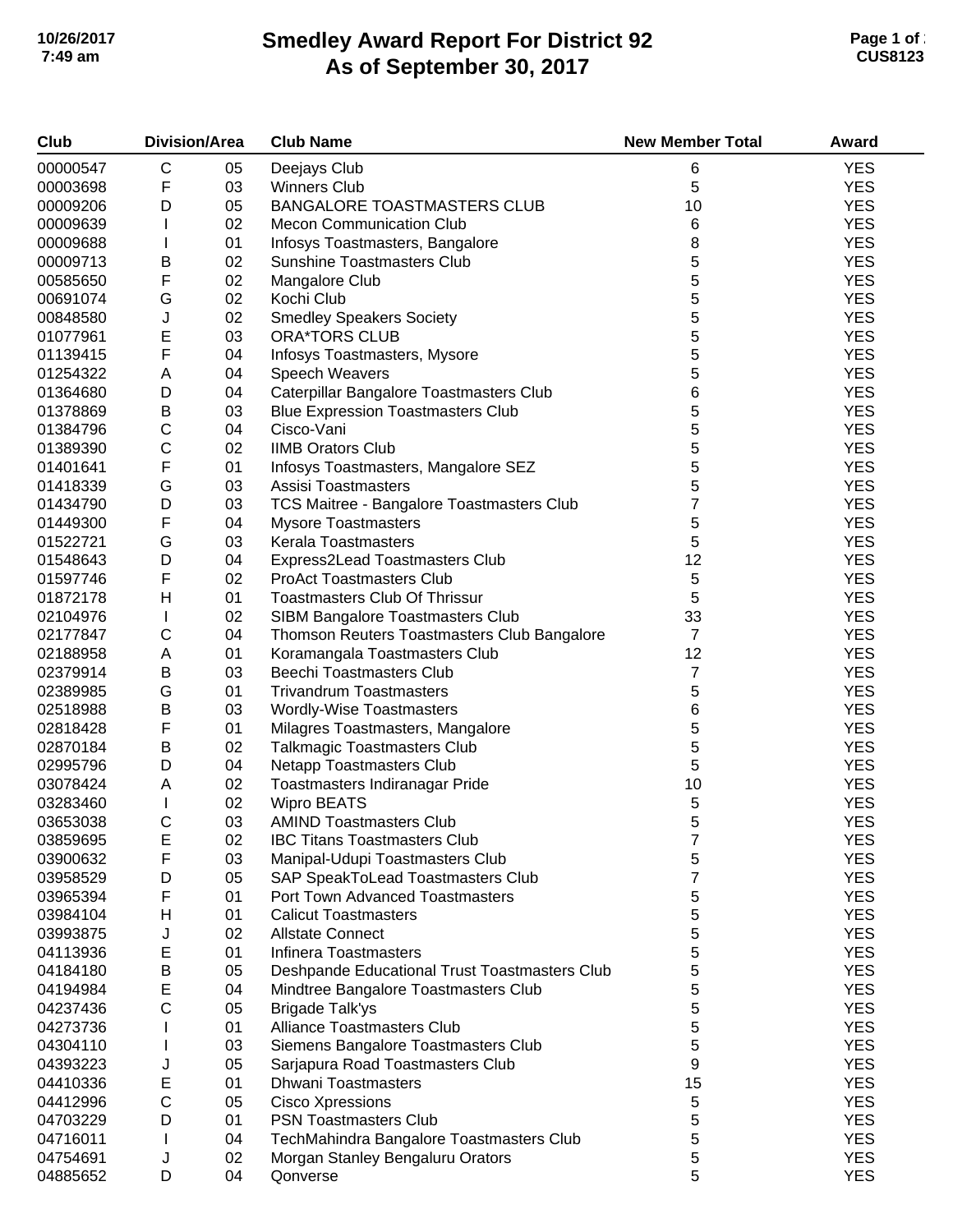# **Smedley Award Report For District 92 As of September 30, 2017 10/26/2017 Page 2 of 2 7:49 am CUS8123**

| Club     | <b>Division/Area</b> |    | <b>Club Name</b>                             | <b>New Member Total</b> | Award      |
|----------|----------------------|----|----------------------------------------------|-------------------------|------------|
| 05016997 |                      | 04 | <b>IFIM Toastmasters Club</b>                | 11                      | <b>YES</b> |
| 05044336 | G                    | 01 | The Quilon Toastmasters                      | 5                       | <b>YES</b> |
| 05185978 |                      | 04 | <b>Electronics City Toastmasters Club</b>    | 6                       | <b>YES</b> |
| 05186089 | J                    | 03 | [24] 7 Inspired Orators                      | 6                       | <b>YES</b> |
| 05359247 | С                    | 03 | Mu Sigma Toastmasters                        | 5                       | <b>YES</b> |
| 05455119 | G                    | 01 | <b>UST Global Trivandrum Toastmasters</b>    | 5                       | <b>YES</b> |
| 05843268 | A                    | 04 | Rock the Talk                                | 5                       | <b>YES</b> |
| 05843852 | J                    | 03 | <b>HSR Toastmasters Club</b>                 |                         | <b>YES</b> |
| 05856861 | B                    | 04 | <b>MCC Toastmasters Club</b>                 |                         | <b>YES</b> |
| 05880403 | E                    | 03 | Vanguard Toastmasters Club                   | 11                      | <b>YES</b> |
| 05893220 | H                    | 03 | <b>UST Global Kochi Toastmasters</b>         | 5                       | <b>YES</b> |
| 05913238 | E                    | 02 | <b>NMIMS Bangalore Toastmasters Club</b>     | 5                       | <b>YES</b> |
| 05915386 | H                    | 01 | <b>Enterprising Toastmasters of Palakkad</b> | 5                       | <b>YES</b> |
| 05947684 | D                    | 03 | <b>Chevy Orators</b>                         | 5                       | <b>YES</b> |
| 05953681 | С                    | 01 | V Speakers                                   | 17                      | <b>YES</b> |
| 06110289 | F                    | 02 | NITK Toastmasters Club                       | 10                      | <b>YES</b> |
| 06435784 |                      | 01 | <b>Apotex Toastmasters Club</b>              | 5                       | <b>YES</b> |
| 06479232 | E                    | 04 | <b>Mphasis Speech Crafters</b>               | 5                       | <b>YES</b> |
| 06484208 | B                    | 04 | 50 Shades of Talk                            | 5                       | <b>YES</b> |
| 06511234 |                      | 05 | Toastmasters Amrita Bengaluru                | 8                       | <b>YES</b> |
| 06612344 | н                    | 03 | Baker Hughes Kochi Toastmasters              | 5                       | <b>YES</b> |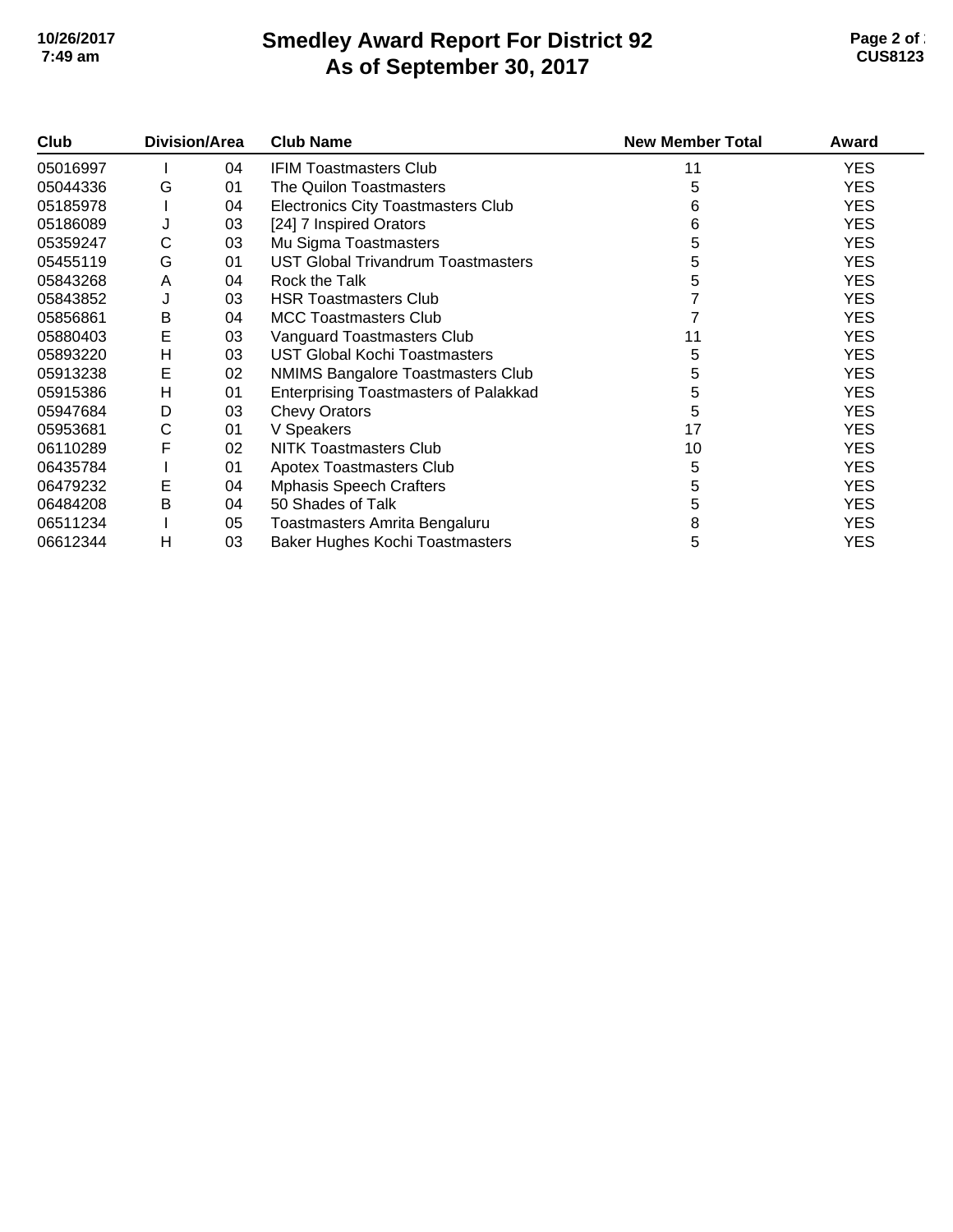## **Smedley Award Report For District 93 As of September 30, 2017 10/26/2017 Page 1 of 7:49 am CUS8123**

| Club     | Division/Area |    | <b>Club Name</b>                 | <b>New Member Total</b> | Award      |
|----------|---------------|----|----------------------------------|-------------------------|------------|
| 00002206 | в             | 30 | South River Toastmasters Club    |                         | <b>YES</b> |
| 02087896 | D             | 33 | Jamsil Toastmasters              |                         | <b>YES</b> |
| 02541788 | С             | 70 | <b>JNU Toastmasters</b>          | 8                       | <b>YES</b> |
| 03627578 | B             | 21 | The Speaker's Lounge             |                         | <b>YES</b> |
| 03650083 | D             | 33 | Jamsil Korean Toastmasters       | 6                       | <b>YES</b> |
| 03781438 | Α             | 10 | Cheong-Gye Toastmasters Club     |                         | <b>YES</b> |
| 04064386 | D             | 40 | <b>Blue Ribbon Toastmasters</b>  | 5                       | <b>YES</b> |
| 04284477 | в             | 31 | <b>Facilitation Toastmasters</b> | 21                      | <b>YES</b> |
| 05087298 | D             | 40 | Pangyo Toastmasters              | 6                       | <b>YES</b> |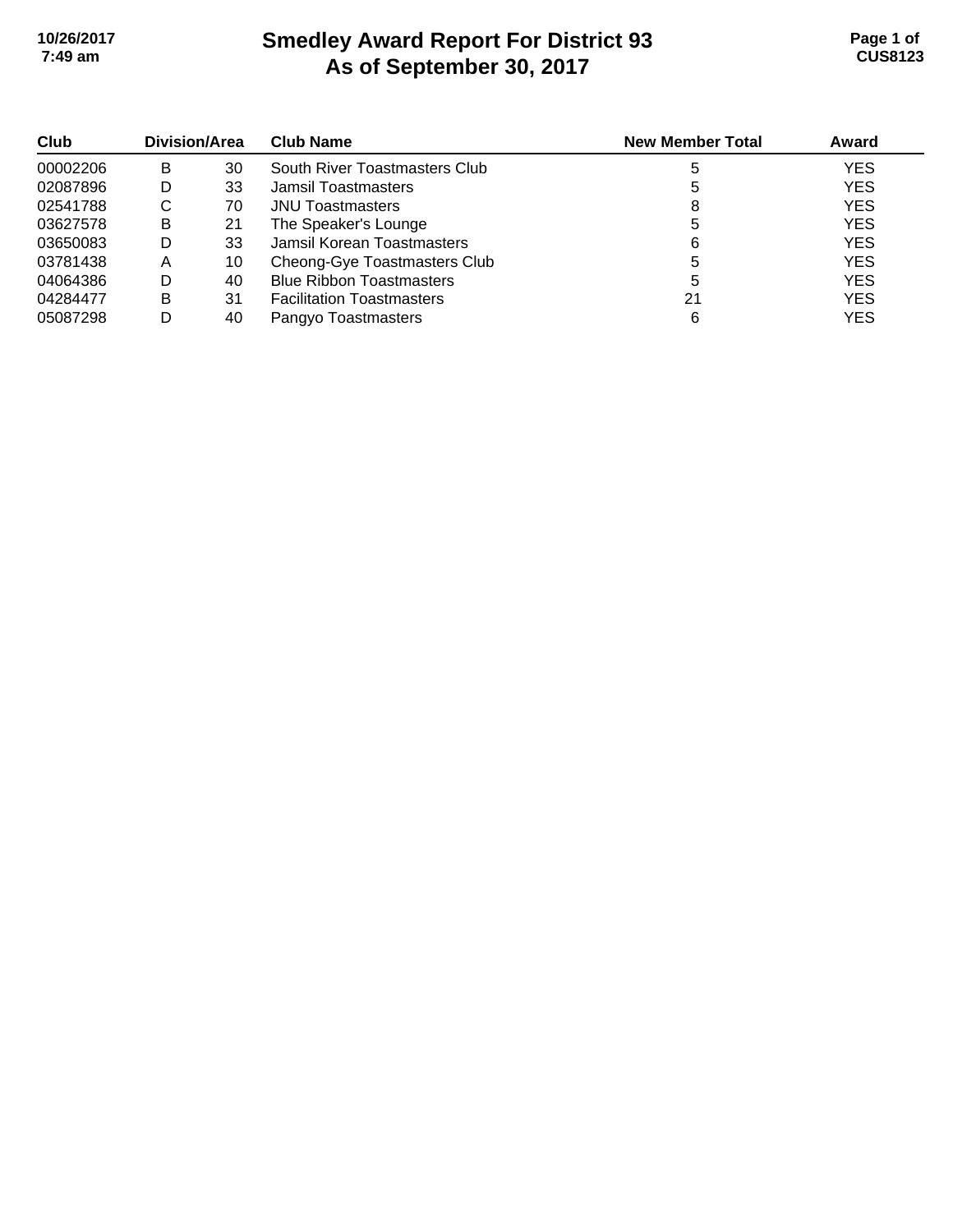# **Smedley Award Report For District 94 As of September 30, 2017 10/26/2017 Page 1 of 7:49 am CUS8123**

| Club     | <b>Division/Area</b> |         | <b>Club Name</b>                      | <b>New Member Total</b> | Award      |
|----------|----------------------|---------|---------------------------------------|-------------------------|------------|
| 00001583 | A                    | 01      | Agora Toastmasters Club D'Abidjan     | 5                       | <b>YES</b> |
| 00670876 | С                    | 07      | <b>Ouaga Forum Toastmasters Club</b>  | 10                      | <b>YES</b> |
| 00855814 | F                    | 17      | Eagle Club                            |                         | <b>YES</b> |
| 01025377 | F                    | 18      | Lighthouse Toastmasters               | 5                       | <b>YES</b> |
| 01102010 | С                    | 09      | <b>Aura Toastmasters Club</b>         |                         | <b>YES</b> |
| 01266972 | D                    | $12 \,$ | Dakar Xewel Toastmasters Club         |                         | <b>YES</b> |
| 01373532 | B                    | 06      | Emeraude Toastmasters Club De Cotonou | 5                       | <b>YES</b> |
| 01523659 | F                    | 19      | <b>Merit Toastmasters</b>             | h.                      | <b>YES</b> |
| 01790982 | D                    | 10      | Planet-Mali                           | 5                       | <b>YES</b> |
| 02137392 | A                    | 20      | Attoungblan Toastmasters Club         | 5                       | <b>YES</b> |
| 02639045 | С                    | 29      | <b>Ouaga Eclat</b>                    | 8                       | <b>YES</b> |
| 02860859 | F                    | 18      | Seaside                               | 5                       | <b>YES</b> |
| 02909877 | A                    | 20      | Eburnea                               | 5                       | <b>YES</b> |
| 03584204 | С                    | 29      | <b>IAM LIGHT</b>                      |                         | <b>YES</b> |
| 03687091 | С                    | 08      | Cristal                               | 5                       | <b>YES</b> |
| 04130906 | F                    | 18      | Lighthouse Prestige Toastmasters Club | 5                       | <b>YES</b> |
| 04639765 | E                    | 30      | Millennium Toastmasters Club          | 5                       | <b>YES</b> |
| 04687239 | B                    | 04      | <b>EVEREST</b>                        |                         | <b>YES</b> |
| 05505244 | Β                    | 27      | Langa Douala Toastmasters Club        |                         | <b>YES</b> |
| 06536796 | G                    | 31      | Perissos Horizon Toastmasters Club    | 6                       | <b>YES</b> |
| 06558208 | F                    | 28      | <b>RusselSmith Toastmasters Club</b>  | 6                       | <b>YES</b> |
| 06613234 | С                    | 08      | <b>Ouaga Elite</b>                    | 5                       | <b>YES</b> |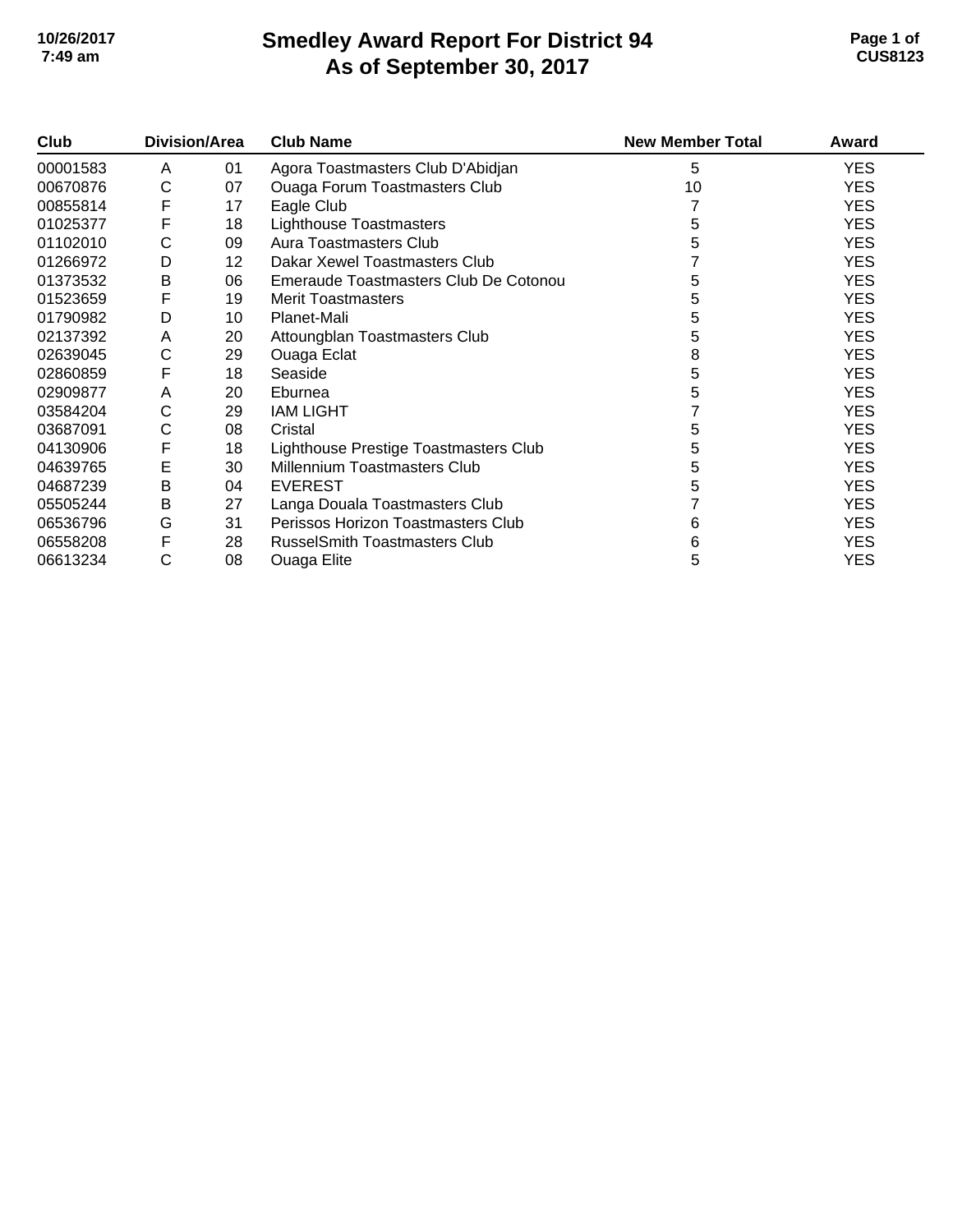# **Smedley Award Report For District 95 As of September 30, 2017 10/26/2017 Page 1 of 7:49 am CUS8123**

| Club     | Division/Area |    | <b>Club Name</b>                                         | <b>New Member Total</b> | Award      |
|----------|---------------|----|----------------------------------------------------------|-------------------------|------------|
| 00000561 | A             | 01 | <b>First Hanseatic Toastmasters Club</b>                 | 5                       | <b>YES</b> |
| 00002041 |               | 01 | <b>Munich Toastmasters Club</b>                          |                         | <b>YES</b> |
| 00002874 | F             | 04 | <b>Esprit De Corps Toastmasters Club</b>                 | 5                       | <b>YES</b> |
| 00005320 | G             | 01 | Stockholm International                                  | 5                       | <b>YES</b> |
| 00005571 | A             | 03 | Hannover Speakers Club                                   | 5                       | <b>YES</b> |
| 00006409 | F             | 04 | <b>Rhetorik Club Frankfurt</b>                           | 11                      | <b>YES</b> |
| 00009754 | A             | 04 | <b>Cologne Toastmasters</b>                              | 6                       | <b>YES</b> |
| 00680945 | A             | 04 | <b>Duesseldorfer Toastmasters</b>                        | 10                      | <b>YES</b> |
| 00817792 | $\mathsf{C}$  | 01 | Berliner Redekünstler                                    | 7                       | <b>YES</b> |
| 01112264 | B             | 01 | Silesia Toastmasters                                     | 6                       | <b>YES</b> |
| 01171916 | B             | 05 | <b>WrocLove Toastmasters PL</b>                          | 9                       | <b>YES</b> |
| 01320303 | A             | 04 | Bochum Toastmasters e.V.                                 | 5                       | <b>YES</b> |
| 01610052 | B             | 04 | Toastmasters Kraków                                      | 5                       | <b>YES</b> |
| 01727456 | A             | 05 | Kölner Sprechbar                                         | 5                       | <b>YES</b> |
| 01833481 | J             | 03 | <b>Toastmasters Leaders</b>                              | 5                       | <b>YES</b> |
| 02137369 | D             | 04 | <b>Budapest ExxonMobil Associates' Toastmasters Club</b> | 5                       | <b>YES</b> |
| 02243431 | Н             | 04 | <b>Top Toastmasters Club</b>                             |                         | <b>YES</b> |
| 02909537 | B             | 05 | <b>WrocLove Speakers</b>                                 | 6                       | <b>YES</b> |
| 02909835 | н             | 04 | <b>Toastmasters Suceava</b>                              | 5                       | <b>YES</b> |
| 03902057 | J             | 02 | <b>ASBIRO Toastmasters</b>                               | 5                       | <b>YES</b> |
| 04111193 | L             | 03 | <b>Professional Toastmasters Praha</b>                   | 5                       | <b>YES</b> |
| 04338219 | J             | 05 | Speakers In-Spire by BNP Paribas                         | 5                       | <b>YES</b> |
| 04507412 | Н             | 05 | <b>SIRIUS TOASTMASTERS</b>                               | 6                       | <b>YES</b> |
| 04634798 | M             | 04 | <b>Toastmasters Kosice</b>                               | 5                       | <b>YES</b> |
| 04677551 | G             | 02 | <b>CPH City Toastmasters</b>                             |                         | <b>YES</b> |
| 04694957 | C             | 03 | <b>Center Berlin Toastmasters</b>                        | 5                       | <b>YES</b> |
| 05412250 | D             | 04 | Szó Da                                                   | 8                       | <b>YES</b> |
| 05418924 | н             | 04 | Radauti Toastmasters                                     | 5                       | <b>YES</b> |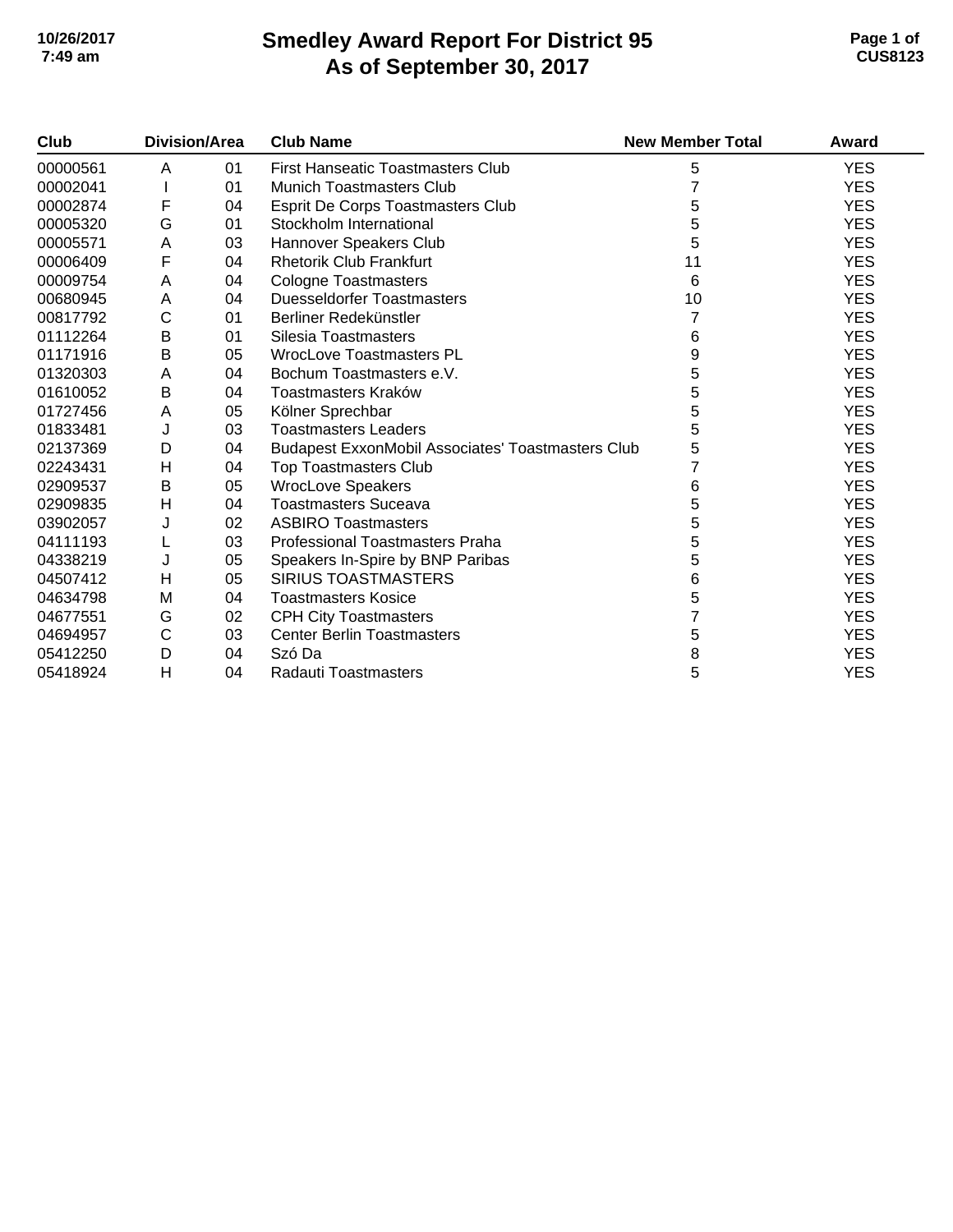# **Smedley Award Report For District 96 As of September 30, 2017 10/26/2017 Page 1 of 7:49 am CUS8123**

| Club     | Division/Area |    | Club Name                            | <b>New Member Total</b> | Award      |
|----------|---------------|----|--------------------------------------|-------------------------|------------|
| 00001892 |               |    | <b>Burrard Toastmasters Club</b>     |                         | YES        |
| 00008139 | B             | 22 | Night Vision Toastmasters Club       |                         | <b>YES</b> |
| 06556152 |               | 84 | <b>Speak It Forward Toastmasters</b> |                         | <b>YES</b> |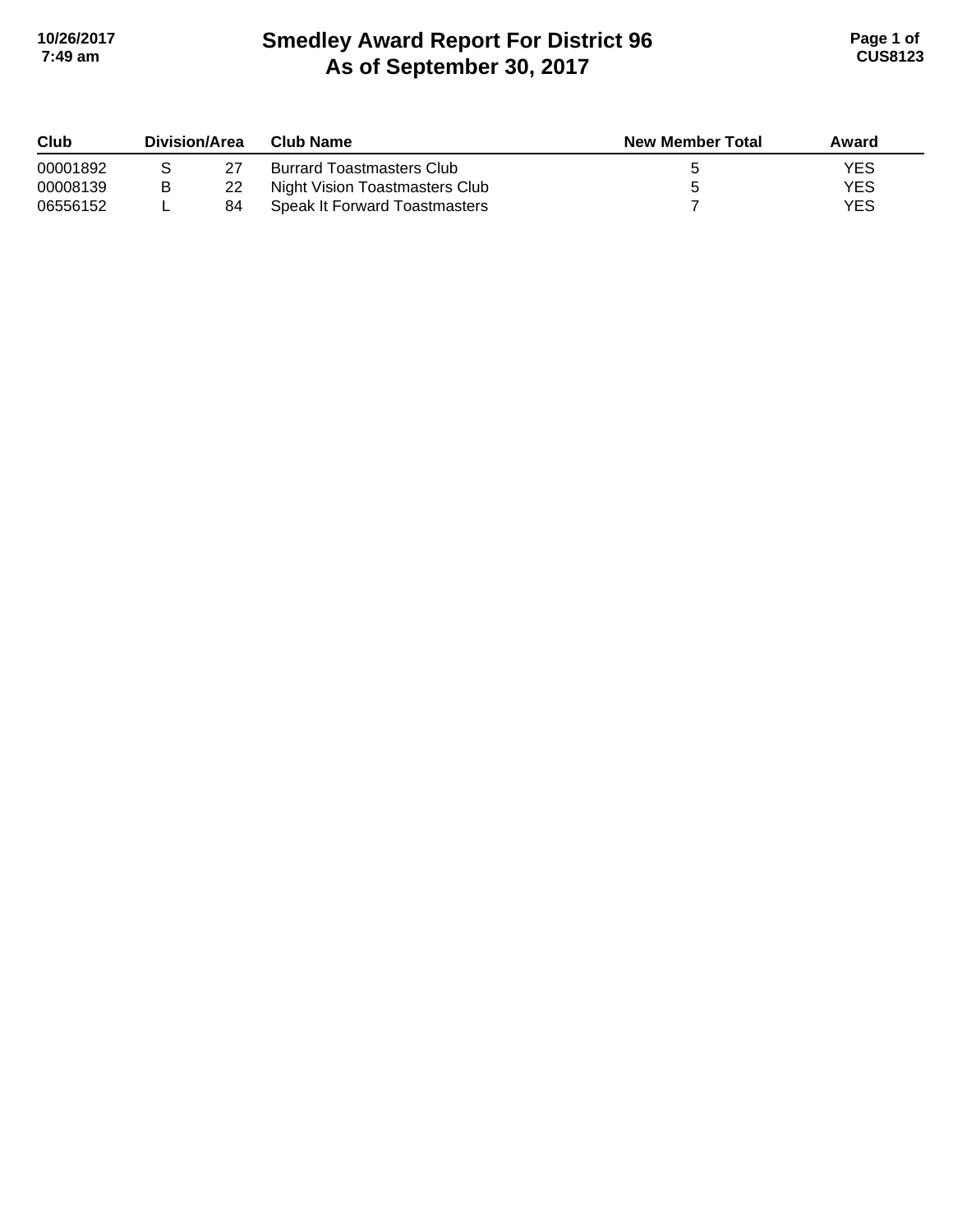# **Smedley Award Report For District 97 As of September 30, 2017 10/26/2017 Page 1 of 7:49 am CUS8123**

| Club     | Division/Area |    | <b>Club Name</b>                               | <b>New Member Total</b> | Award      |
|----------|---------------|----|------------------------------------------------|-------------------------|------------|
| 00002092 | A             | 01 | Capitol Toastmasters Club                      |                         | <b>YES</b> |
| 01167986 |               | 02 | Genevieve Caulfield Thailand Toastmasters Club |                         | <b>YES</b> |
| 02786174 |               | 01 | UEH-ISB Toastmasters                           |                         | <b>YES</b> |
| 03271354 |               | 04 | <b>PUC Toastmasters Club</b>                   | 10                      | <b>YES</b> |
| 03816310 |               | 04 | <b>PIM Toastmasters Club</b>                   | 6                       | <b>YES</b> |
| 05186268 | B             | 01 | <b>Bangkok Outliers Toastmasters Club</b>      |                         | <b>YES</b> |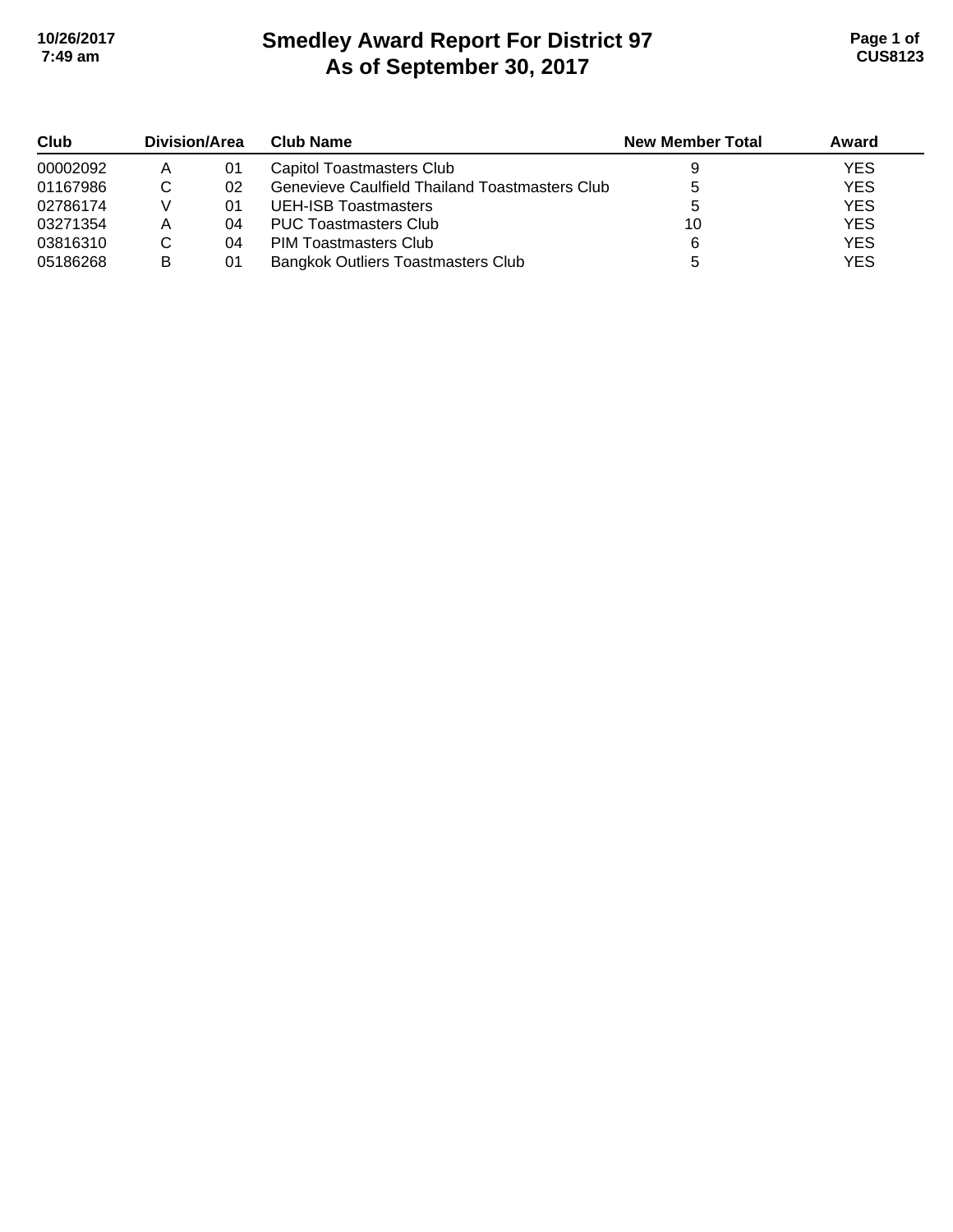# **Smedley Award Report For District 98 As of September 30, 2017 10/26/2017 Page 1 of 7:49 am CUS8123**

| Club     | <b>Division/Area</b> |    | <b>Club Name</b>                                 | <b>New Member Total</b> | Award      |
|----------|----------------------|----|--------------------------------------------------|-------------------------|------------|
| 00916446 | С                    | 05 | Infosys Pune Toastmasters Club                   | 5                       | <b>YES</b> |
| 00946002 | $\mathsf E$          | 01 | <b>Hyderabad Toastmasters</b>                    | 5                       | <b>YES</b> |
| 00993448 | B                    | 04 | Mumbai Toastmasters                              | 38                      | <b>YES</b> |
| 01095031 | E                    | 04 | Indian School of Business Toastmasters           | 5                       | <b>YES</b> |
| 01135184 | A                    | 04 | <b>Bombay Toastmasters</b>                       | 5                       | <b>YES</b> |
| 01141787 | P                    | 01 | <b>Toastmasters Club of Pune</b>                 | 11                      | <b>YES</b> |
| 01214543 | M                    | 05 | <b>GOA YMCA Toastmasters Club</b>                | 5                       | <b>YES</b> |
| 01246728 | M                    | 02 | <b>Mulund Toastmasters Club</b>                  | 6                       | <b>YES</b> |
| 01340464 | F                    | 01 | <b>TCS-Maitree Hyderabad</b>                     | 5                       | <b>YES</b> |
| 01447379 | B                    | 03 | Mahindra Toastmasters Club                       | 5                       | <b>YES</b> |
| 01534632 | E                    | 04 | TCS Maitree Synergy Park Toastmasters Club       | 5                       | <b>YES</b> |
| 01543586 | D                    | 03 | <b>Toastmasters Club of Pune South East</b>      | 8                       | <b>YES</b> |
| 02017422 | M                    | 03 | <b>Thane Toastmasters Club</b>                   | 16                      | <b>YES</b> |
| 02180628 | B                    | 01 | Beyond Key Indore Toastmasters Club              | 8                       | <b>YES</b> |
| 02383421 | D                    | 01 | <b>ZS Toastmasters Club</b>                      | 5                       | <b>YES</b> |
| 02472534 | Α                    | 01 | <b>Amdavad Toastmasters Club</b>                 | 10                      | <b>YES</b> |
| 02571105 | D                    | 04 | Opulent Toastmasters Club Of Pune Camp           | 5                       | <b>YES</b> |
| 02575847 | M                    | 04 | <b>Toastmasters International Margao</b>         | 5                       | <b>YES</b> |
| 02621397 | B                    | 01 | ISC Bhopal Toastmasters International Club       | 11                      | <b>YES</b> |
| 02660168 | E                    | 03 | <b>TCS Waverock Hyderabad Toastmasters</b>       | 6                       | <b>YES</b> |
| 02798803 | A                    | 04 | <b>NITIE Toastmasters Club</b>                   | 34                      | <b>YES</b> |
| 02854357 | B                    | 05 | <b>BACI</b>                                      | 9                       | <b>YES</b> |
| 03123809 | Н                    | 01 | Secunderabad Toastmasters                        | 5                       | <b>YES</b> |
| 03214306 | M                    | 04 | International Centre GOA (ICG) Toastmasters Club | 6                       | <b>YES</b> |
| 03220784 | Α                    | 01 | TCS BE@T Gandhinagar                             | 5                       | <b>YES</b> |
| 03499545 | D                    | 04 | <b>Toastmasters Club of Amdocs</b>               | 5                       | <b>YES</b> |
| 04167410 | $\mathsf C$          | 01 | <b>TCS Maitree Toastmasters Club Pune</b>        | 5                       | <b>YES</b> |
| 04361333 | M                    | 05 | <b>Mapusa Toastmasters</b>                       | 5                       | <b>YES</b> |
| 04421153 | $\mathsf C$          | 04 | <b>Toastmasters Club of Pune North West</b>      | 13                      | <b>YES</b> |
| 04486936 | E                    | 03 | Hitachi Consulting Toastmasters Club             | $\mathbf 5$             | <b>YES</b> |
| 04504233 | H                    | 02 | Techmahindra Toastmasters Club (Infocity)        | 6                       | <b>YES</b> |
| 05094604 | D                    | 01 | Citi eXpressions Toastmasters Club               | 9                       | <b>YES</b> |
| 05163301 | P                    | 03 | Deccan Toastmasters Club                         | 7                       | <b>YES</b> |
| 05235362 | $\sf B$              | 02 | DB Mumbai Toastmasters Club                      | $\overline{7}$          | <b>YES</b> |
| 05306488 | Α                    | 02 | Vadodara Toastmasters Club                       | 8                       | <b>YES</b> |
| 05537213 | B                    | 05 | <b>iSPEAK</b>                                    | 9                       | <b>YES</b> |
| 05742286 | Н                    | 04 | Provakta Toastmasters Club of IIM Raipur         | 24                      | <b>YES</b> |
| 05748839 | M                    | 02 | <b>KJ SIMSR Toastmasters Club</b>                | 9                       | <b>YES</b> |
| 05757009 | Н                    | 05 | Toastmasters @ IIM Nagpur                        | 28                      | <b>YES</b> |
| 05893739 | Н                    | 05 | <b>TCS Nagpur Toastmasters Club</b>              | $\sqrt{5}$              | <b>YES</b> |
| 05965350 | C                    | 04 | Pimpri Toastmasters Club                         | 9                       | <b>YES</b> |
| 05970302 | $\mathsf C$          | 03 | <b>CTCI Pune Toastmasters Club</b>               | 5                       | <b>YES</b> |
| 06062133 | Α                    | 02 | Diamond City Toastmasters Club                   | 10                      | <b>YES</b> |
| 06623002 | F                    | 03 | TCS HYD Maitree Kohinoor Park Toastmasters Club  | 5                       | <b>YES</b> |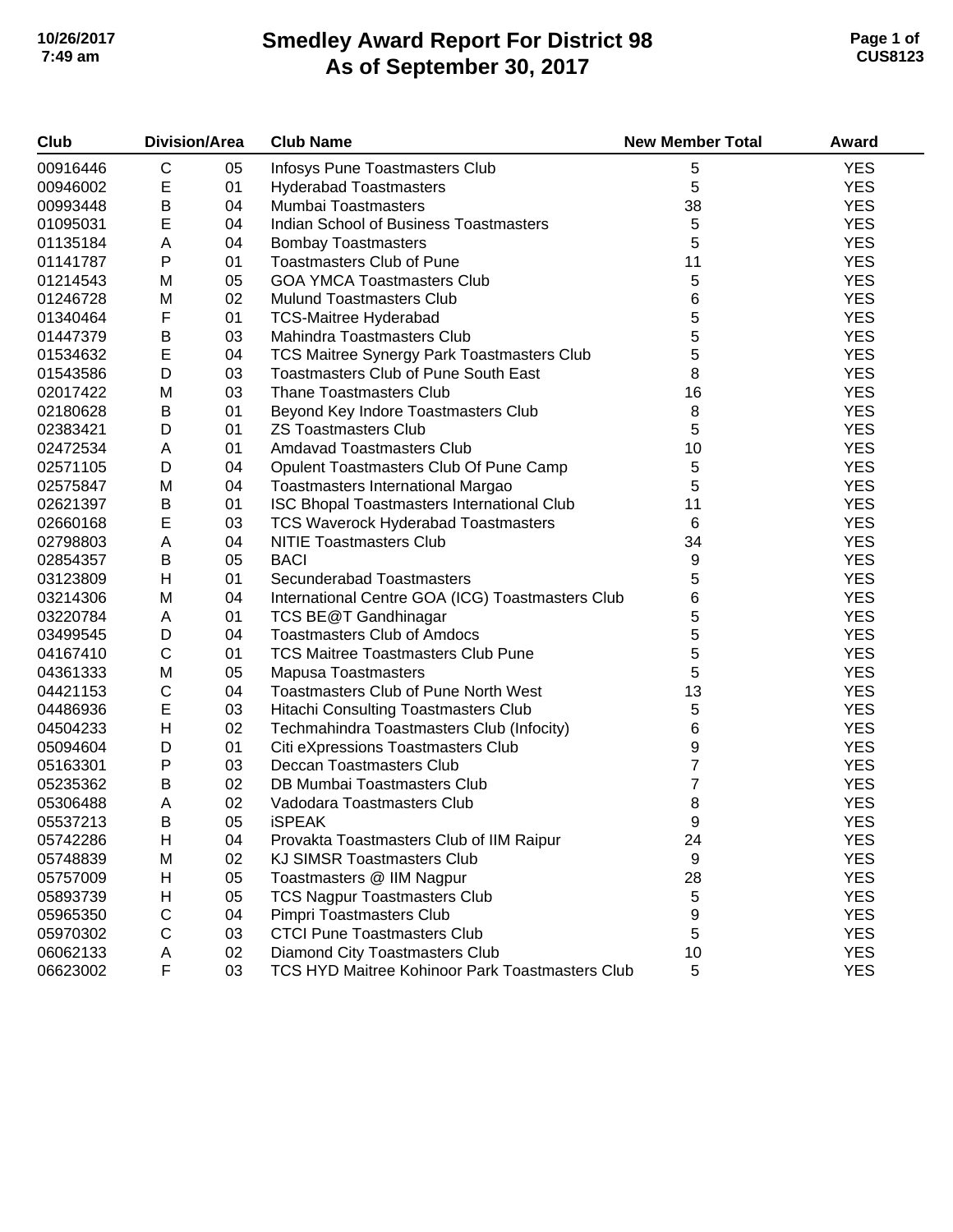## **Smedley Award Report For District 99 As of September 30, 2017 10/26/2017 Page 1 of 7:49 am CUS8123**

| Club     | Division/Area | <b>Club Name</b>             | <b>New Member Total</b> | Award |
|----------|---------------|------------------------------|-------------------------|-------|
| 00008364 | -             | <b>Forward Thinkers Club</b> |                         |       |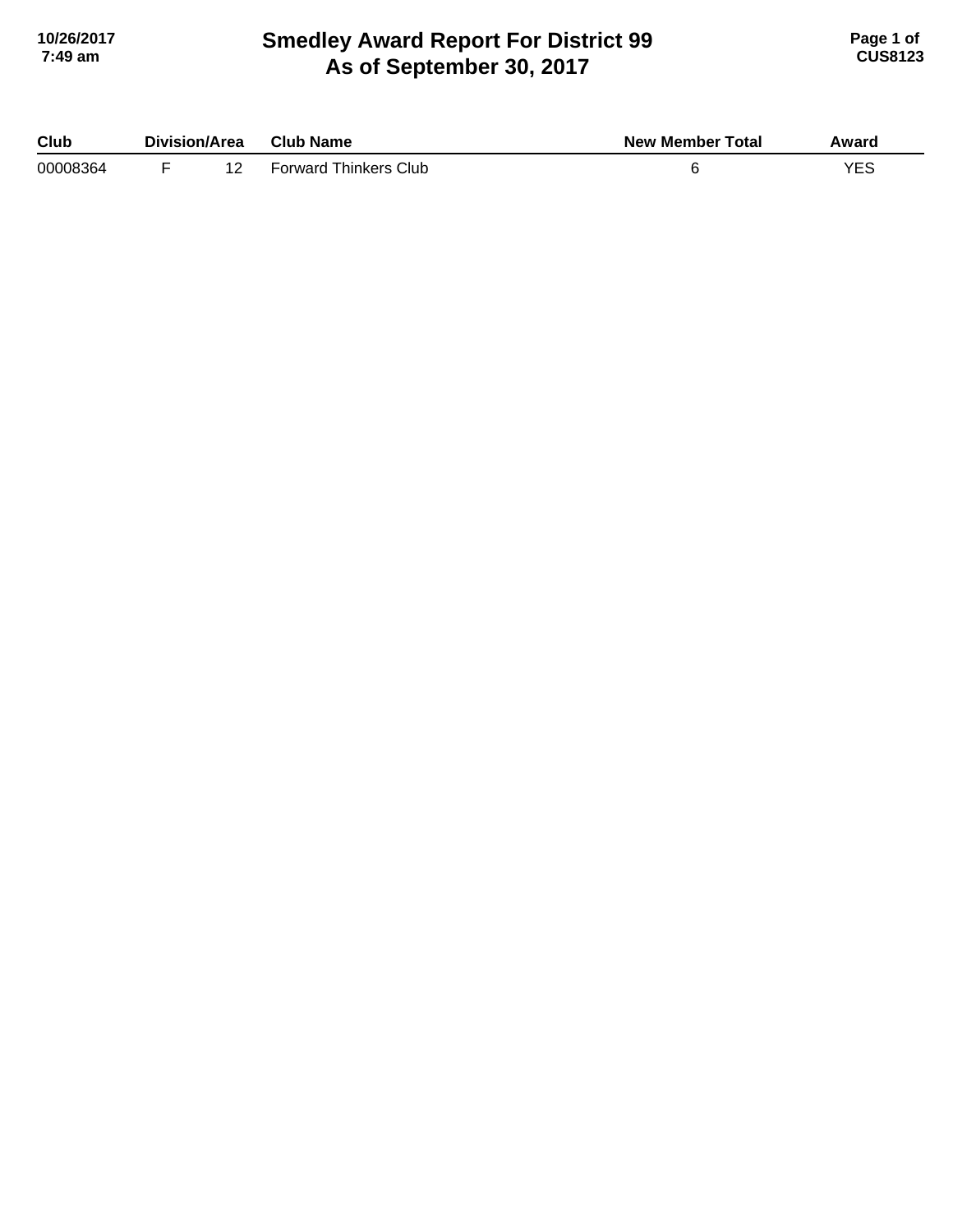# **Smedley Award Report For District F As of September 30, 2017 10/26/2017 Page 1 of 7:49 am CUS8123**

| Club     | <b>Division/Area</b> |    | <b>Club Name</b>                                  | <b>New Member Total</b> | Award      |
|----------|----------------------|----|---------------------------------------------------|-------------------------|------------|
| 00002592 |                      | 05 | Ingram Microphones                                | 10                      | <b>YES</b> |
| 00004637 |                      | 01 | Nihon Kohden Toastmasters                         |                         | <b>YES</b> |
| 00006570 | C                    | 03 | Surf City Speak 'N' Lead                          |                         | <b>YES</b> |
| 00007097 |                      | 03 | Irvine Toastmasters Club                          |                         | <b>YES</b> |
| 00870344 | C                    | 01 | FCBC FV Speech Club                               |                         | <b>YES</b> |
| 01565170 | Α                    | 05 | English as a Second Language Toastmasters Club #1 |                         | <b>YES</b> |